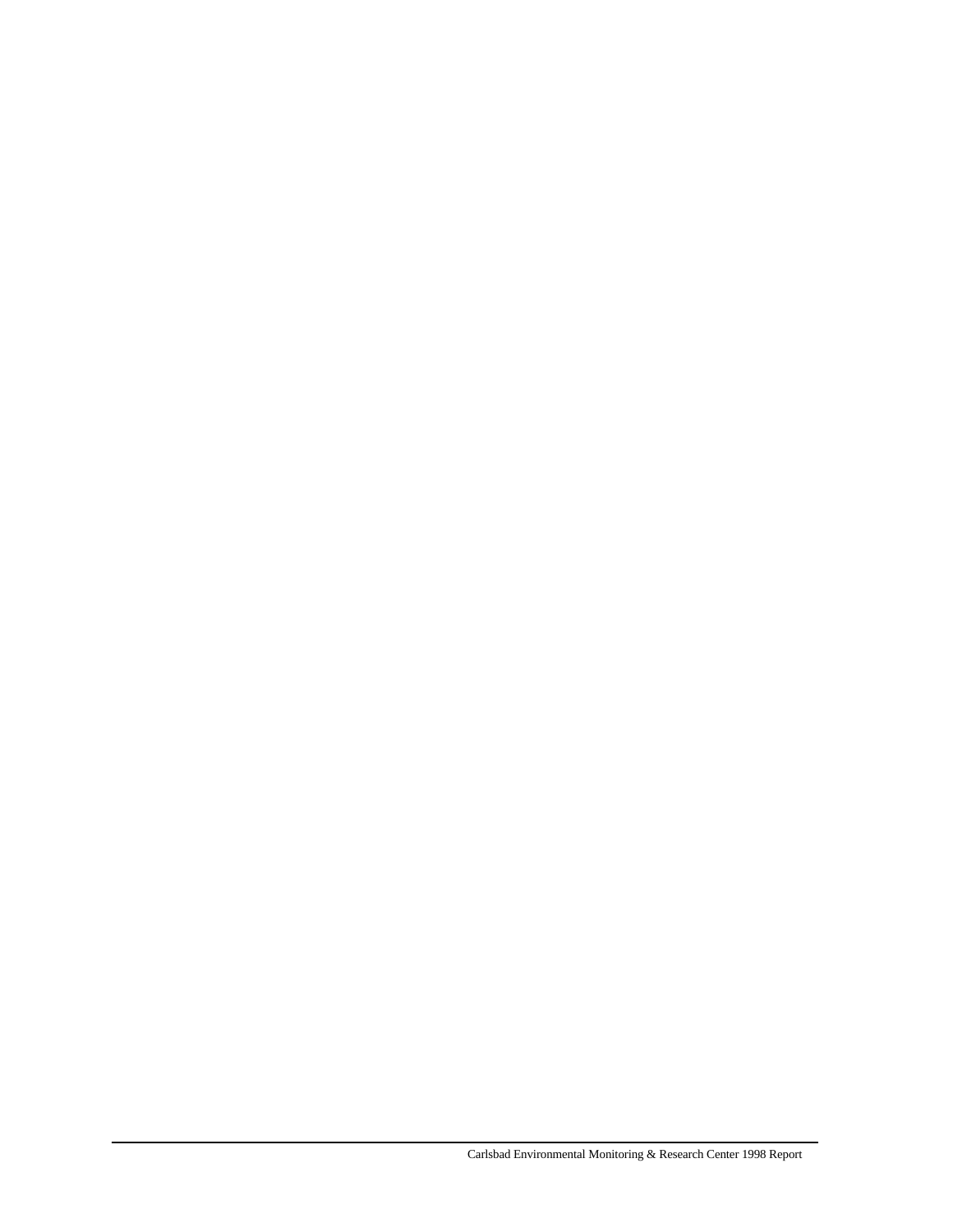# **Table of Contents**

| Radiological and Non-radiological Constituents in Surface Water and Sediments at             |
|----------------------------------------------------------------------------------------------|
|                                                                                              |
| $V$ i v $o$ Measurement Sensitivity and Occurrence of Radionuclides in Residents of<br>$I_n$ |
|                                                                                              |
|                                                                                              |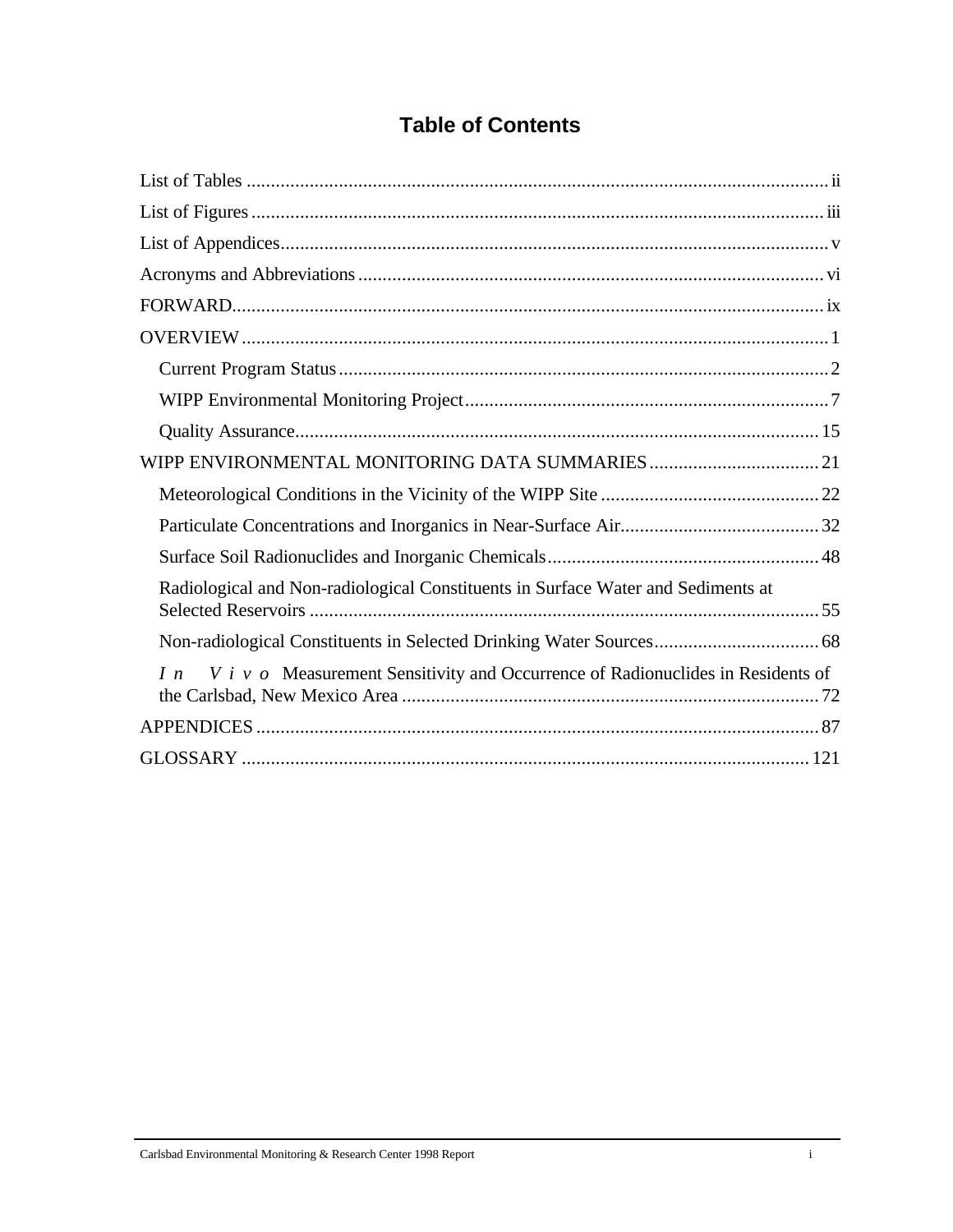# **List of Tables**

| Table 3. |                                                                                                      |  |
|----------|------------------------------------------------------------------------------------------------------|--|
| Table 4. | Summary Statistics for Sulfate and Nitrate Concentrations in Aerosols 38                             |  |
| Table 5. | Summary Statistics for Trace Elements in Aerosol Samples Collected at On Site                        |  |
| Table 6. | Summary Statistics for Trace Elements in Aerosol Samples Collected at                                |  |
| Table 7. | Summary Statistics Comparing 1997 XRF Data and 1998 ICP-ES and AA Data                               |  |
|          | Table 8. Soil Types Occurring on the Cactus Flats and Near Field Soil Sampling Grids <sup>a</sup> 51 |  |
| Table 9. | Analyte/Aluminum Ratios in Soil Samples from the Near Field and Cactus Flats                         |  |
|          | Table 10. Summary Statistics for Radionuclide Activity Concentrations in Sediment                    |  |
|          | Table 11. Drinking Water Sources and Sample Collection Locations  71                                 |  |
|          | Table 12. Demographic Characteristics of the "Lie Down and Be Counted" (LDBC)                        |  |
|          | Table 13. MDA Parameters for Radionuclides Deposited in Lungs and Whole Body 80                      |  |
|          | Table 14. Results Greater Than $L_c$ for Radionuclides Deposited in Lungs and                        |  |
|          |                                                                                                      |  |
|          | Table 16. Demographic Characteristics Associated with Occurrence of <sup>137</sup> Cs in Local       |  |
|          |                                                                                                      |  |
|          |                                                                                                      |  |
|          |                                                                                                      |  |
|          |                                                                                                      |  |
|          |                                                                                                      |  |
|          | Table K6. QC Results for Cations in Aerosol Filters Analyzed by IC  105                              |  |
|          | Table K7. Method Detection Limits for Analyses by ICP-ES and AAS  106                                |  |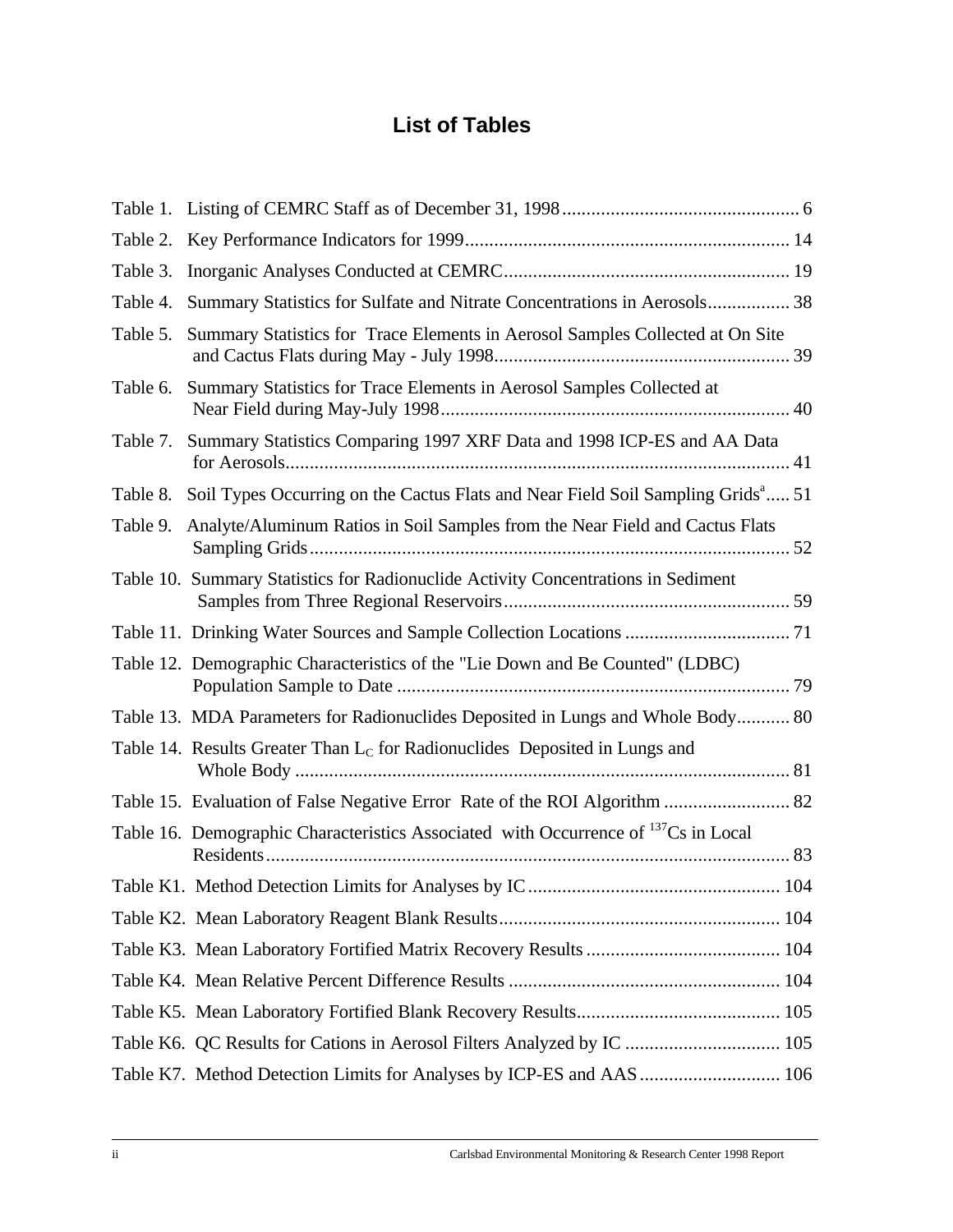| Table L1. Aerosol Particle Mass Concentrations in Aerosol Samples Collected at<br>Near Field and Cactus Flats during June 1996 – September 1997  111                                                  |
|-------------------------------------------------------------------------------------------------------------------------------------------------------------------------------------------------------|
| Table L2. <sup>239,240</sup> Pu Activity Concentrations in Aerosol Samples Collected at Near Field                                                                                                    |
| Table L3. <sup>239,240</sup> Pu Activity Concentrations and Activity Densities in Aerosol Samples                                                                                                     |
| Table L4. <sup>239,240</sup> Pu Activity Densities in Aerosol Samples Collected at Near Field during                                                                                                  |
| Table L5. Summary Statistics for Mass Concentrations, <sup>239,240</sup> Pu Activity Concentrations<br>and <sup>239,240</sup> Pu Activity Densities in Aerosol Samples Collected at Near Field during |
| Table L6. Results of Analyses of Variance for Mass and <sup>239,240</sup> Pu Concentrations and<br><sup>239,240</sup> Pu Activity Densities in Aerosol Samples Collected at Near Field during         |

# **List of Figures**

| Figure 1.  |                                                                                 |    |
|------------|---------------------------------------------------------------------------------|----|
| Figure 2.  |                                                                                 |    |
| Figure 3.  |                                                                                 |    |
| Figure 4.  |                                                                                 |    |
| Figure 5.  |                                                                                 |    |
| Figure 6.  | Monthly Mean, Minimum and Maximum Temperatures at Near Field and                |    |
|            | Cactus Flats from January 1997 through November 1998                            | 28 |
| Figure 7.  | Monthly Mean, Minimum and Maximum Relative Humidity at Near Field               |    |
|            | and Cactus Flats from January 1997 through November 1998                        | 29 |
| Figure 8.  | Monthly Mean, Minimum and Maximum Barometric Pressure Measurements              |    |
|            | at Near Field and Cactus Flats from January 1997 through November 1998  30      |    |
| Figure 9.  | Total Solar Radiation Measured each Month at Cactus Flats and Near Field        |    |
|            |                                                                                 |    |
| Figure 10. | Total Precipitation Measured Each Month at Cactus Flats and Near Field          |    |
|            |                                                                                 |    |
| Figure 11. | Aerosol Aluminum (Mineral Dust) Concentrations at Near Field 42                 |    |
| Figure 12. | Comparison of Aluminum and Mass Concentrations for Total Suspended              |    |
|            |                                                                                 |    |
| Figure 13. |                                                                                 |    |
| Figure 14. | Comparison of Aerosol Sulfur and Mass Concentrations at Near Field 43           |    |
| Figure 15. | Comparison of Aerosol Sulfate and Sulfur Mass Concentrations at                 |    |
|            | Near Field.                                                                     | 44 |
|            | Figure 16. Comparison of Aerosol Sulfate and Nitrate Concentrations at On-Site, |    |
|            |                                                                                 |    |
| Figure 17. |                                                                                 |    |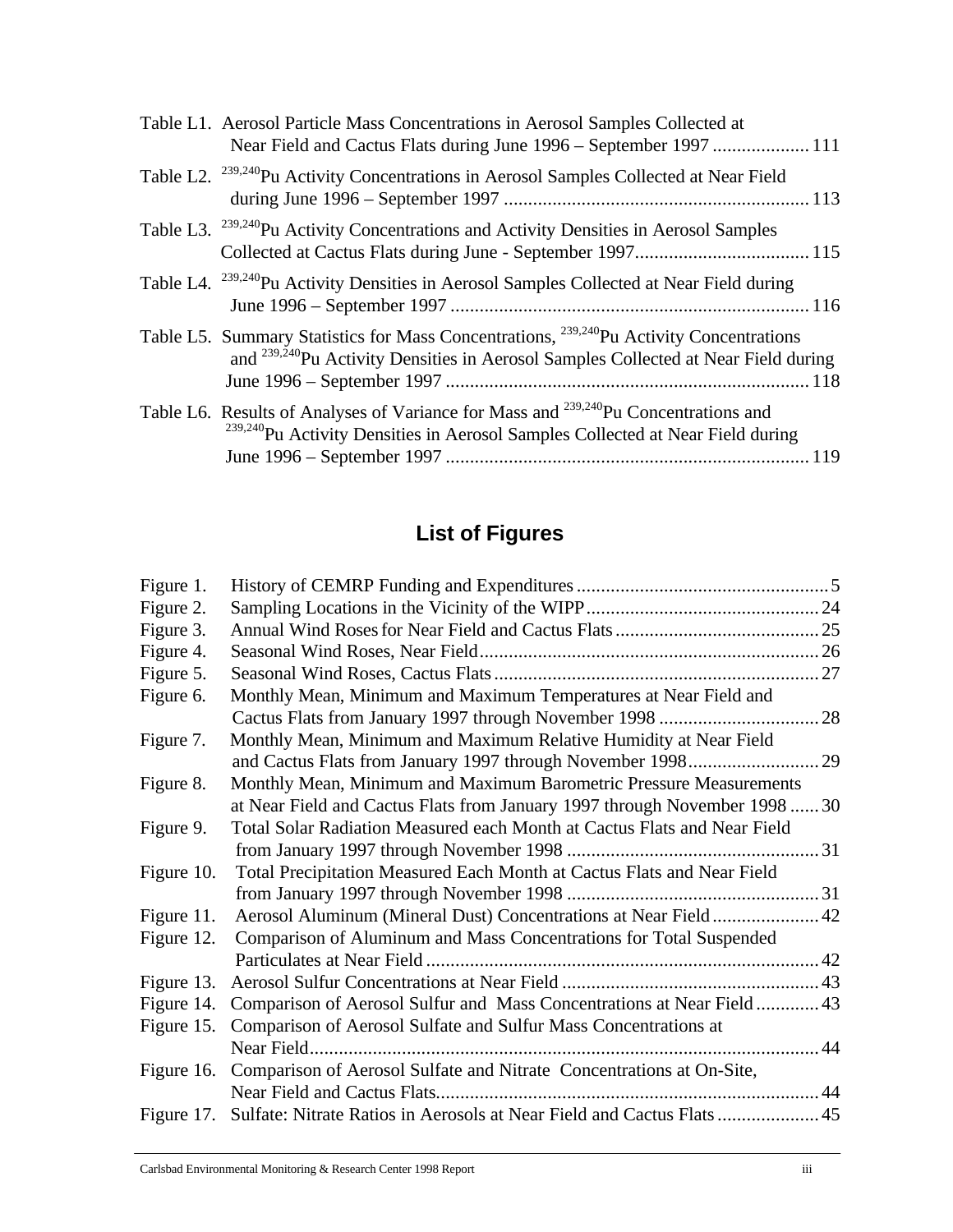| Figure 18. | Aerosol Mass Concentrations in Aerosols at Near Field and Cactus Flats 46               |  |
|------------|-----------------------------------------------------------------------------------------|--|
| Figure 19. | Potassium Concentrations in Aerosols at Near Field and Cactus Flats.  47                |  |
| Figure 20. |                                                                                         |  |
| Figure 21. | Mean Inorganic Analyte Concentrations in Soil Samples from Near Field and               |  |
|            |                                                                                         |  |
| Figure 22. | Mean Soil Concentrations of Selected Inorganic Analytes by Soil Type 53                 |  |
| Figure 23. | Mean Radionuclide Activity Concentrations in Soil Samples from Near Field               |  |
|            |                                                                                         |  |
| Figure 24. | Comparison of Pu Activity Concentrations and Al Concentrations in Soil                  |  |
|            |                                                                                         |  |
| Figure 25. |                                                                                         |  |
| Figure 26. | Surface Water and Sediment Sampling Locations at Red Bluff Reservoir 60                 |  |
| Figure 27. | Surface Water and Sediment Sampling Locations at Lake Carlsbad 61                       |  |
| Figure 28. | Mean <sup>239,240</sup> Pu Activity Concentrations in Sediment Samples from Three       |  |
|            |                                                                                         |  |
| Figure 29. | Mean Activity Concentrations of Three U Isotopes in Sediment Samples from               |  |
|            |                                                                                         |  |
| Figure 30. | Mean Activity Concentrations of Three Th Isotopes in Sediment Samples from              |  |
|            |                                                                                         |  |
| Figure 31. | Comparison of Mean Activity Concentrations of <sup>239,240</sup> Pu, U and Th Isotopes  |  |
|            | from Sediments Collected in 1997 and 1998 from Brantley Lake 64                         |  |
| Figure 32. | Comparison of Sediment:Soil Activity Concentration Ratios for Select                    |  |
|            | . 64                                                                                    |  |
| Figure 33. | Concentrations of Major Inorganic Analytes (>100 mg $L^{-1}$ ) in Surface Water         |  |
|            |                                                                                         |  |
| Figure 34. | Concentrations of Minor Inorganic Analytes (<100 mg $L^{-1}$ ) in Surface Water         |  |
|            |                                                                                         |  |
| Figure 35. | Mean Concentrations of Minor Inorganic Analytes $(<100 \text{ mg kg}^{-1})$ in Sediment |  |
|            |                                                                                         |  |
| Figure 36. | Mean Concentrations of Major Inorganic Analytes $(>100 \text{ mg kg}^{-1})$ in Sediment |  |
|            |                                                                                         |  |
|            | Figure 37. Sediment: Surface Water Concentration Ratios of Inorganic Analytes from      |  |
|            |                                                                                         |  |
| Figure 38. | Sediment: Soil Concentration Ratios of Inorganic Analytes from Three                    |  |
|            |                                                                                         |  |
| Figure 39. | Mean Background Count Rate as a Function of In Vivo Count Type, Source                  |  |
|            |                                                                                         |  |
| Figure 40. | Variance in the Background Count Rate as a Function of In Vivo Count                    |  |
|            |                                                                                         |  |
|            | Figure 41. Variance to Mean Ratio of Background Counts as a Function of In Vivo         |  |
|            |                                                                                         |  |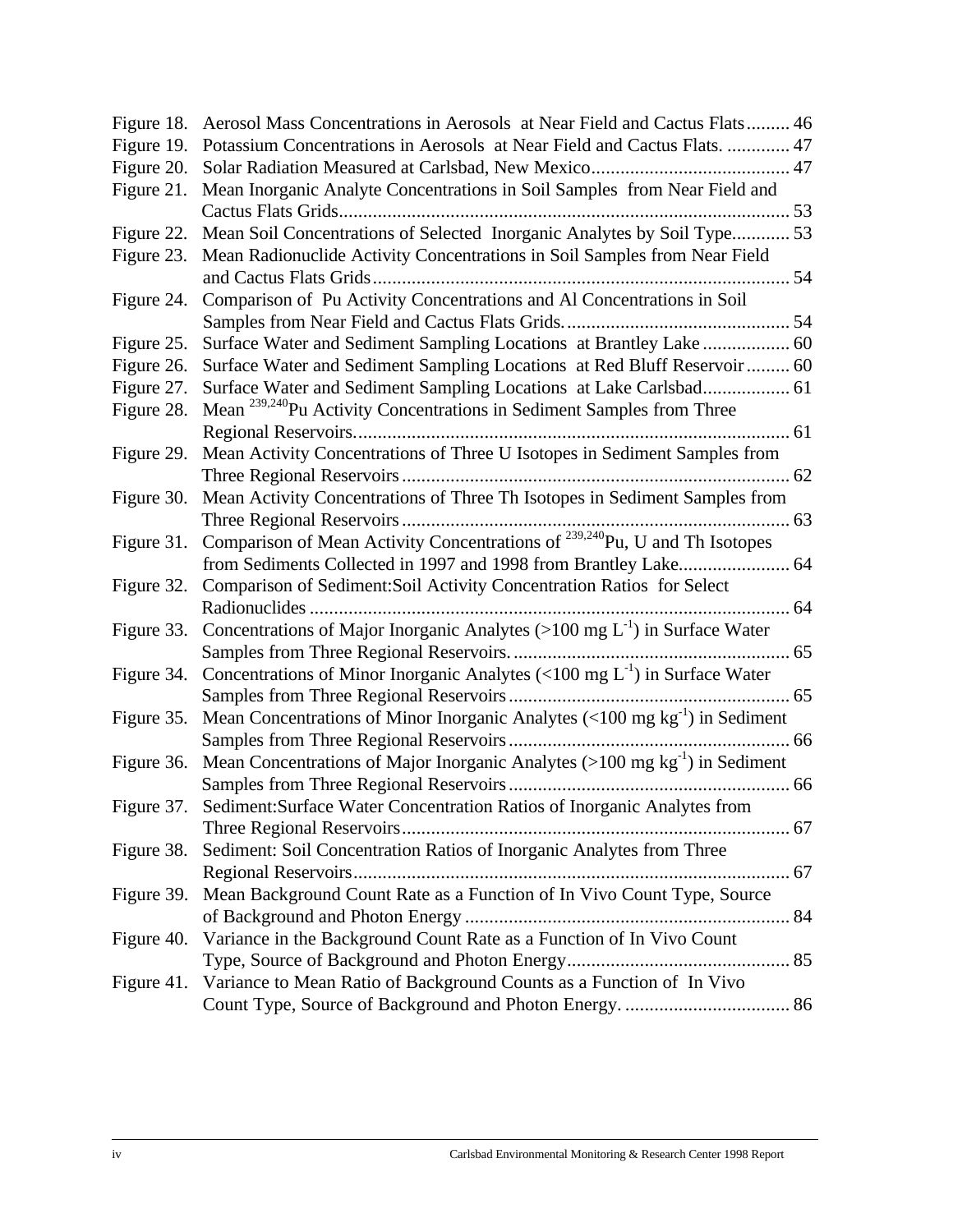# **List of Appendices**

| Appendix A. Brief History of Carlsbad Environmental Monitoring and Research      |  |  |
|----------------------------------------------------------------------------------|--|--|
|                                                                                  |  |  |
|                                                                                  |  |  |
| Appendix C. Members of Scientific Advisory Board (SAB) and Program Review Board  |  |  |
|                                                                                  |  |  |
|                                                                                  |  |  |
|                                                                                  |  |  |
|                                                                                  |  |  |
| Appendix G. Leadership Participation by CEMRC Staff in Professional Functions 95 |  |  |
|                                                                                  |  |  |
|                                                                                  |  |  |
|                                                                                  |  |  |
|                                                                                  |  |  |
|                                                                                  |  |  |
|                                                                                  |  |  |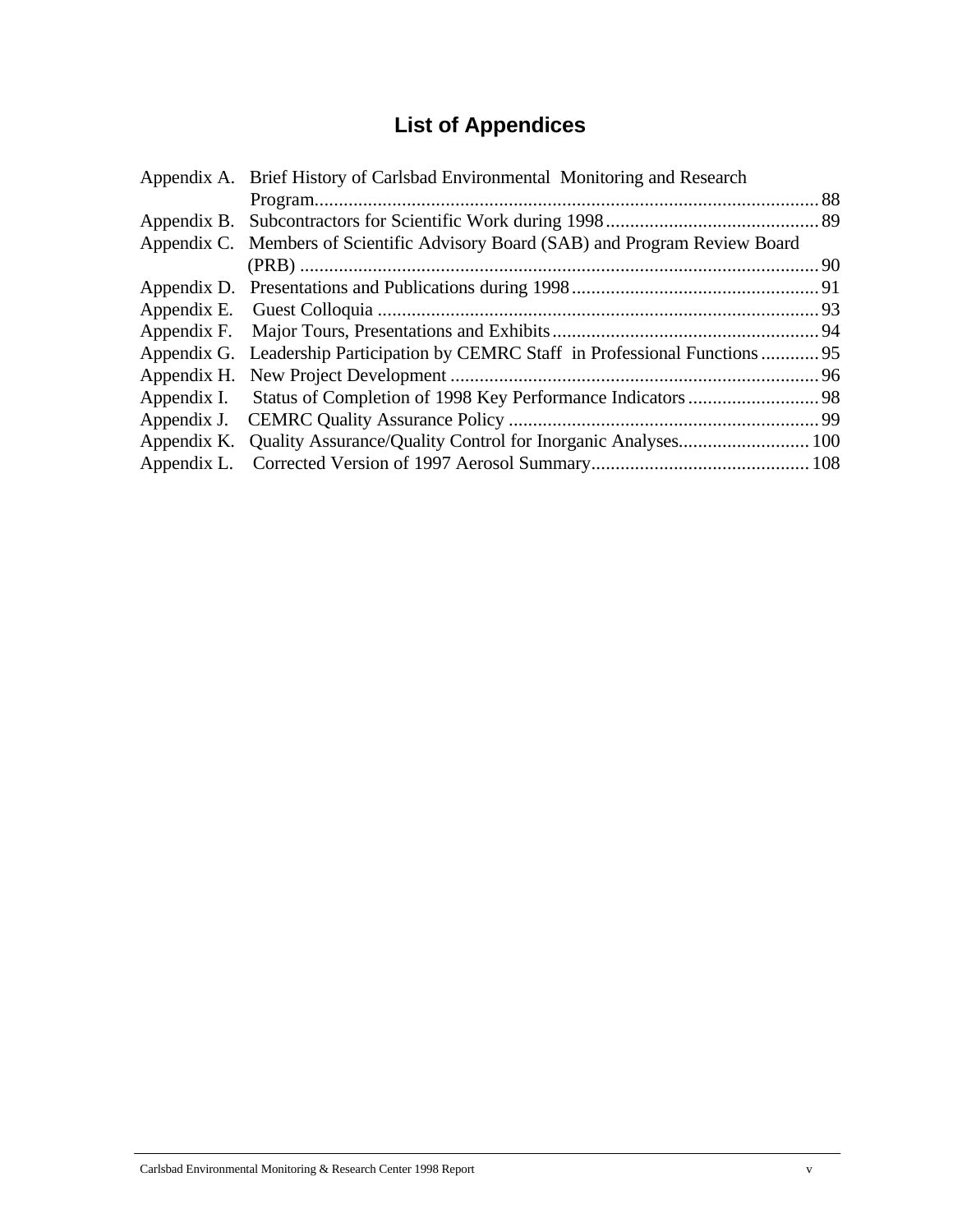# **Acronyms and Abbreviations**

| $\mu$ Bq         | microbecquerel                                                |
|------------------|---------------------------------------------------------------|
| $\mu$ m          | micrometer                                                    |
| AA               | atomic absorption                                             |
| Am               | americium                                                     |
| <b>BOMAB</b>     | bottle mannequin absorption phantom                           |
| <b>BTEX</b>      | ethylbenzene, m,p-xylene, o-xylene, toluene                   |
| $\mathsf{C}$     | centigrade                                                    |
| C <sub>d</sub>   | cadmium                                                       |
| <b>Ce</b>        | cerium                                                        |
| <b>CEMRP</b>     | Carlsbad Environmental Monitoring and Research Program        |
| <b>CEMRC</b>     | Carlsbad Environmental Monitoring & Research Center           |
| <b>CFR</b>       | Code of Federal Regulations                                   |
| cm               | centimeter                                                    |
| Cm               | curium                                                        |
| Co               | cobalt                                                        |
| Cs               | cesium                                                        |
| Cu               | copper                                                        |
| <b>CV</b>        | coefficient of variation                                      |
| <b>DES</b>       | Duke Engineering and Services                                 |
| df               | degrees of freedom                                            |
| DL               | detection limit                                               |
| <b>DOE</b>       | U.S. Department of Energy                                     |
| DOE EML          | U.S. Department of Energy Environmental Monitoring Laboratory |
| <b>DRI</b>       | <b>Desert Research Institute</b>                              |
| EM               | <b>Environmental Monitoring</b>                               |
| <b>EML</b>       | <b>Environmental Monitoring Laboratory</b>                    |
| <b>EPA</b>       | U.S. Environmental Protection Agency                          |
| Eu               | europium                                                      |
| eV               | electron volts                                                |
| Fe               | iron                                                          |
| g                | gram                                                          |
| Ge               | germanium                                                     |
| <b>HCl</b>       | hydrochloric acid                                             |
| HF               | hydrofluoric acid                                             |
| HNO <sub>3</sub> | nitric acid                                                   |
| hr               | hour                                                          |
| IC               | ion chromotography                                            |
| <b>ICP-ES</b>    | inductively coupled plasma emission spectrometry              |
| $\bf K$          | potassium                                                     |
| keV              | kiloelectron volts                                            |
| km               | kilometer                                                     |
| L                | liter                                                         |
| m                | meter                                                         |
| mb               | millibar                                                      |
|                  |                                                               |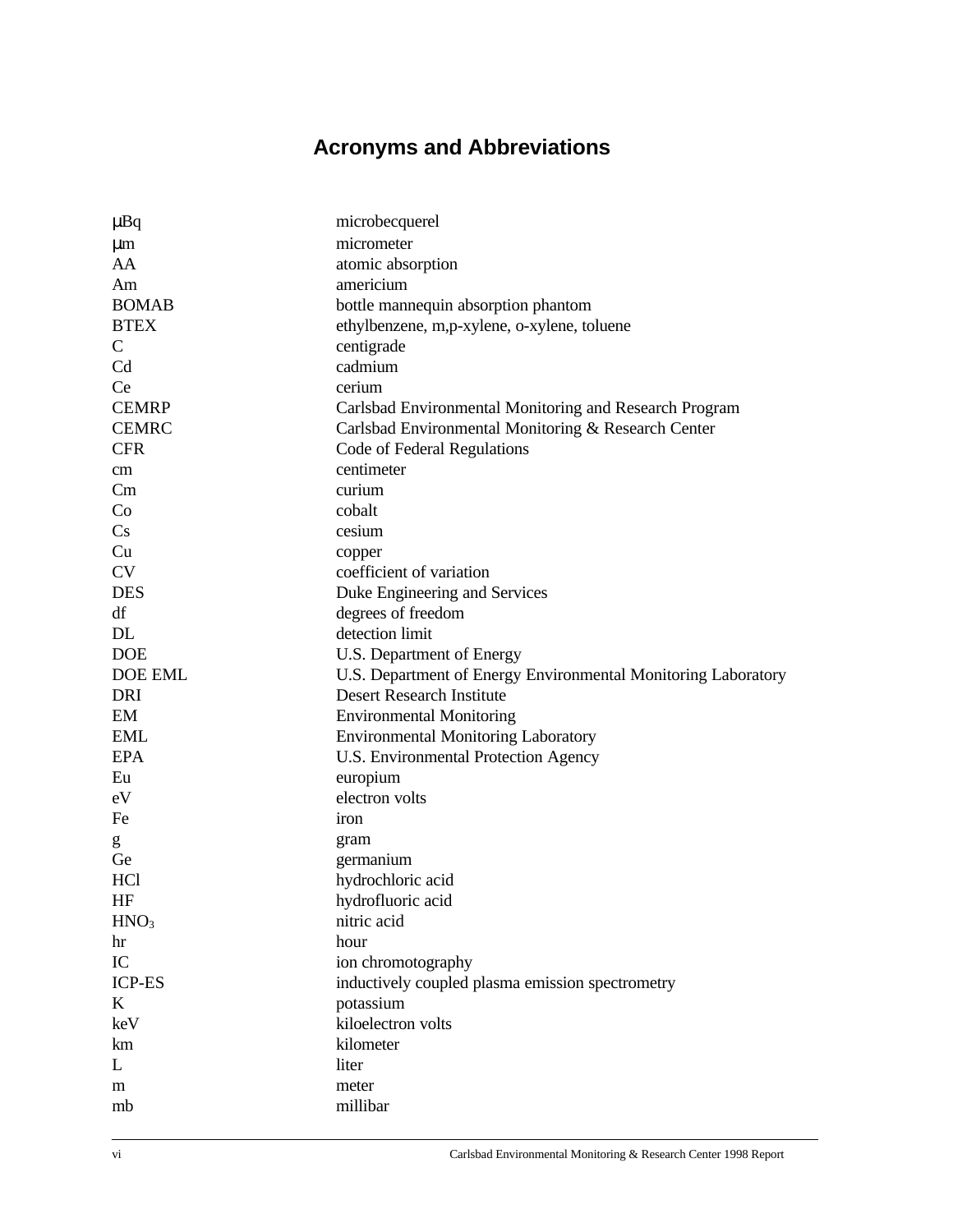| <b>MBL</b>        | mobile bioassay laboratory                                        |  |  |  |  |
|-------------------|-------------------------------------------------------------------|--|--|--|--|
| mBq               | millibecquerel                                                    |  |  |  |  |
| <b>MCL</b>        | maximum contaminant level                                         |  |  |  |  |
| <b>MDA</b>        | minimum detectable amount                                         |  |  |  |  |
| <b>MDC</b>        | minimum detectable concentration                                  |  |  |  |  |
| min               | minute                                                            |  |  |  |  |
| MJ                | mega joules                                                       |  |  |  |  |
| mL                | milliliter                                                        |  |  |  |  |
| mm                | millimeter                                                        |  |  |  |  |
| <b>NEI</b>        | Nuclear Energy Institute (originally the Atomic Industrial Forum) |  |  |  |  |
| <b>NIST</b>       | National Institute of Standards and Technology                    |  |  |  |  |
| <b>NMAC</b>       | New Mexico Administrative Code                                    |  |  |  |  |
| <b>NMSU</b>       | New Mexico State University                                       |  |  |  |  |
| Np                | neptunium                                                         |  |  |  |  |
| Pb                | lead                                                              |  |  |  |  |
| pH                | scale indicating acidity or alkalinity of a substance             |  |  |  |  |
| $PM_{10}$         | particulate matter smaller than 10 micrometers in diameter        |  |  |  |  |
| PM <sub>2.5</sub> | particulate matter smaller than 2.5 micrometers in diameter       |  |  |  |  |
| <b>PRB</b>        | Program Review Board                                              |  |  |  |  |
| Pu                | plutonium                                                         |  |  |  |  |
| QA                | quality assurance                                                 |  |  |  |  |
| QC                | quality control                                                   |  |  |  |  |
| <b>RIP</b>        | Radiochemistry Intercomparison Program                            |  |  |  |  |
| <b>ROI</b>        | region of interest                                                |  |  |  |  |
| Ru                | ruthenium                                                         |  |  |  |  |
| Rn                | radon                                                             |  |  |  |  |
| Sb                | antimony                                                          |  |  |  |  |
| <b>SAB</b>        | Science Advisory Board                                            |  |  |  |  |
| <b>SD</b>         | standard deviation                                                |  |  |  |  |
| SE                | standard error                                                    |  |  |  |  |
| sec               | second                                                            |  |  |  |  |
| shield            | cast iron enclosure                                               |  |  |  |  |
| <b>SDWA</b>       | Safe Drinking Water Act                                           |  |  |  |  |
| $T_{1/2}$         | half-life                                                         |  |  |  |  |
| Th                | thorium                                                           |  |  |  |  |
| <b>TPH</b>        | total petroleum hydrocarbons                                      |  |  |  |  |
| <b>TSP</b>        | total suspended particulate                                       |  |  |  |  |
| U                 | uranium                                                           |  |  |  |  |
| W                 | watt                                                              |  |  |  |  |
| <b>WERC</b>       | Waste-management Education & Research Consortium                  |  |  |  |  |
| <b>WIPP</b>       | <b>Waste Isolation Pilot Plant</b>                                |  |  |  |  |
| <b>XRF</b>        | X-ray fluorescence                                                |  |  |  |  |
|                   |                                                                   |  |  |  |  |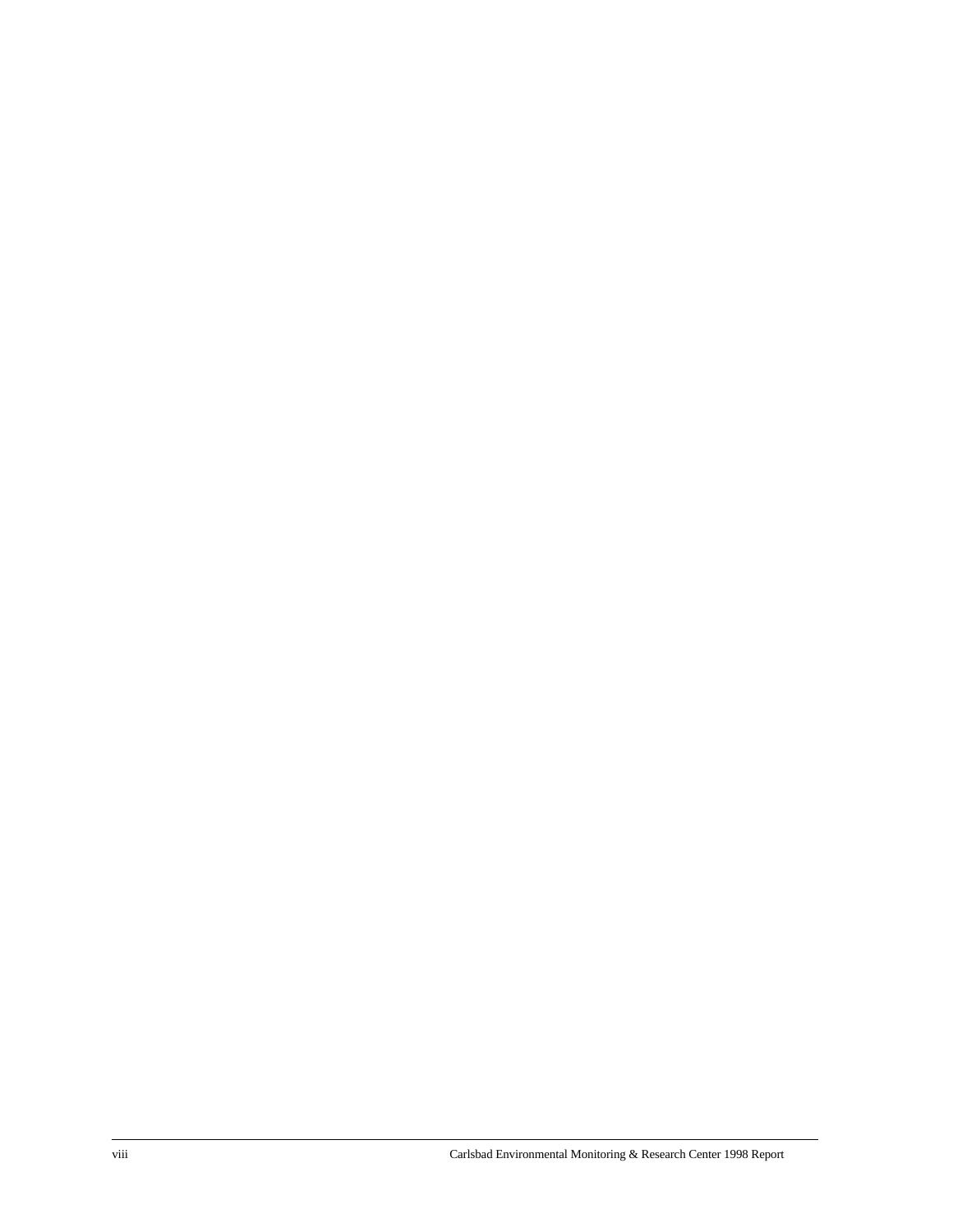## **FORWARD**

This report was written, edited and produced collaboratively by the staff of the Carlsbad Environmental Monitoring & Research Center (CEMRC), who are hereby acknowledged for their contributions to the report and the project activities described herein. The first section is an overview of the current program activities and structure, resources, and quality assurance. The second section consists of data summaries containing methods and descriptions of results of studies in the WIPP Environmental Monitoring project. Tables presenting data from the WIPP Environmental Monitoring project, and the contents of this report are available for electronic access at http://www.cemrc.org.

 Color photographs of various CEMRC activities during 1998 are included as an insert. Production of this report is supported as part of the Carlsbad Environmental Monitoring and Research Program, a grant from the U. S. Department of Energy to New Mexico State University (DE-FG04-91AL74167). The issuance of this report and other publications fulfills a major CEMRC mission in making the results of CEMRC research available for public access.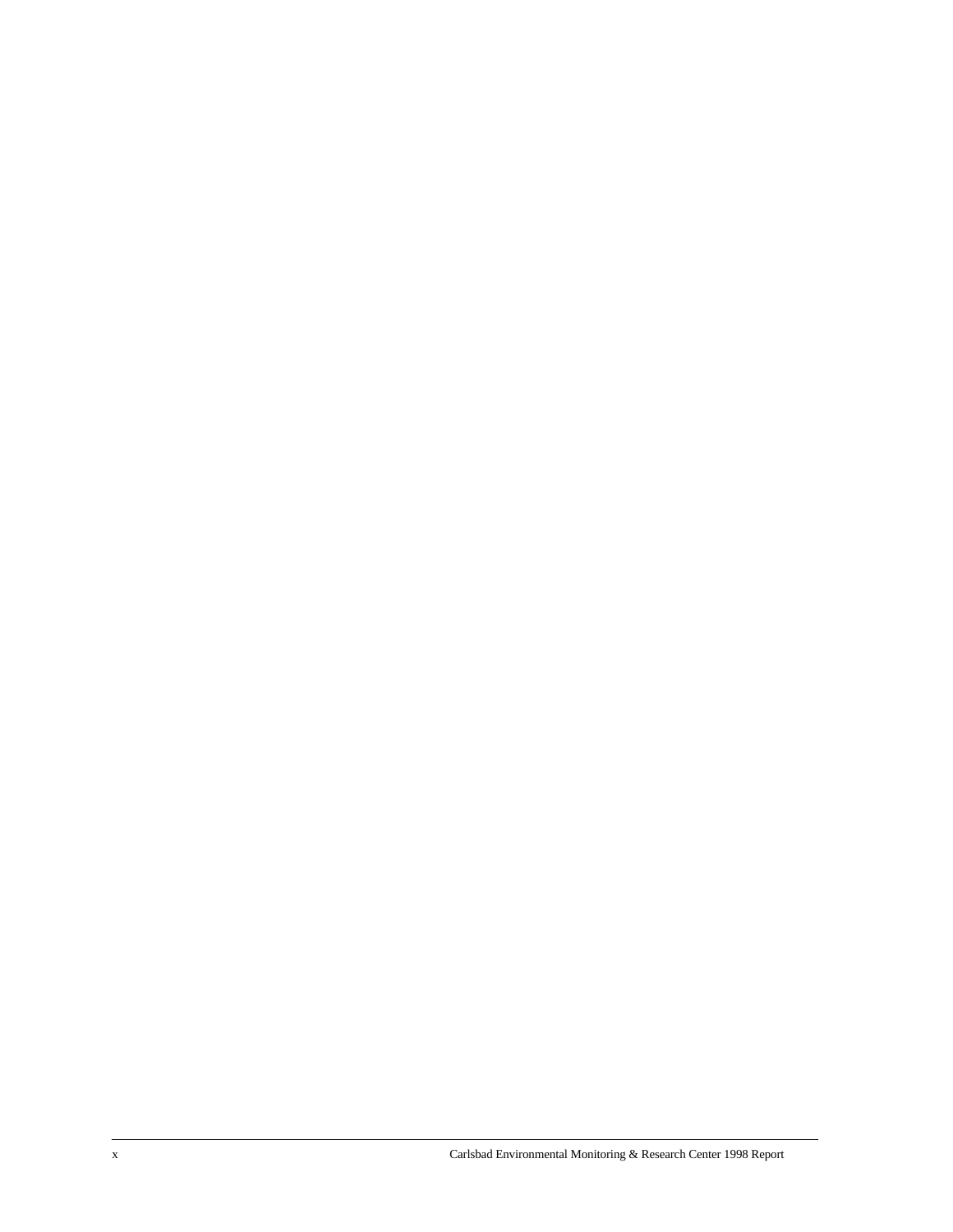# **OVERVIEW**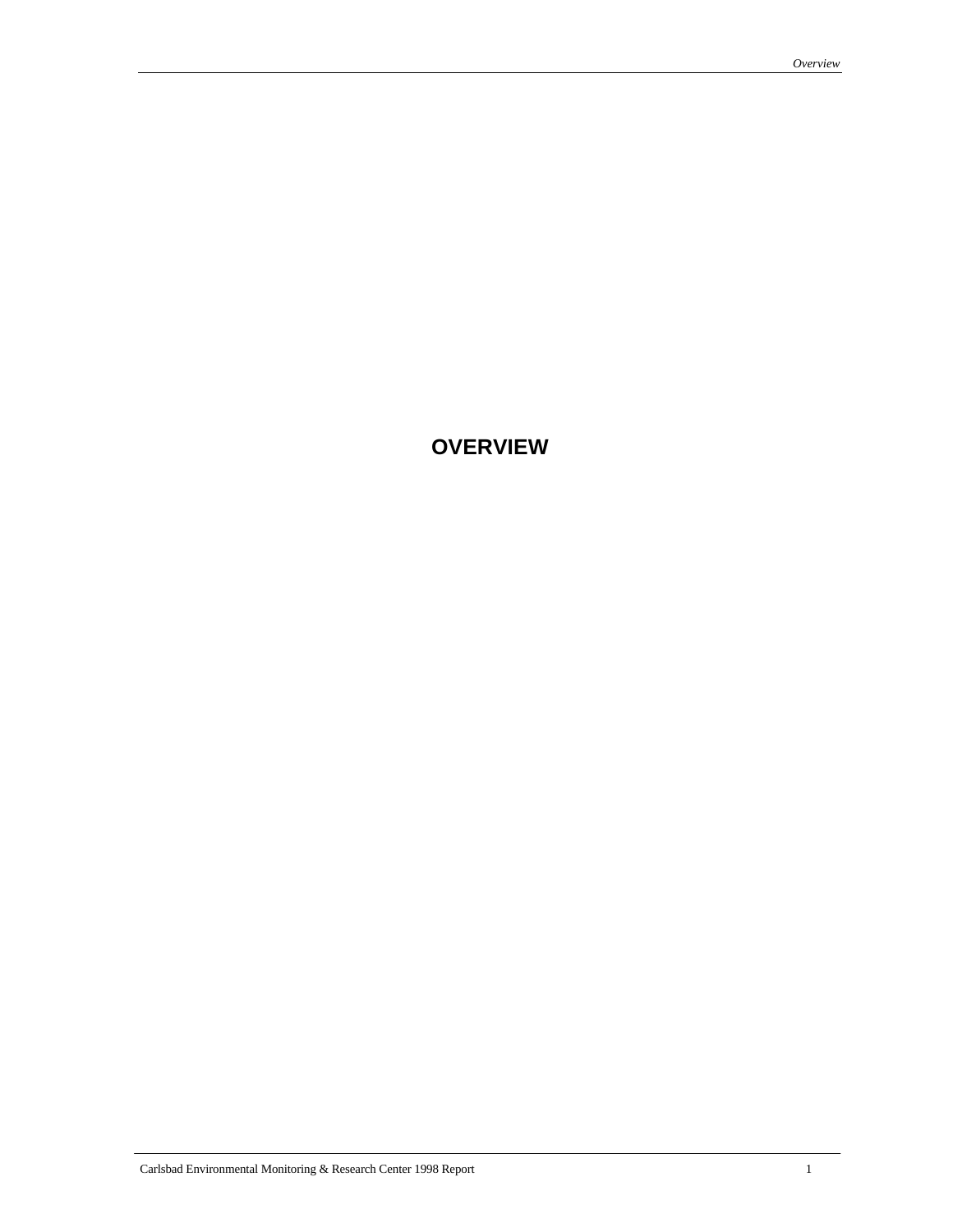# **Current Program Status**

## **History and Focus**

The Carlsbad Environmental Monitoring and Research Program (CEMRP) was established in 1991 with an initial grant of \$27 million over a seven year period (1991-1998). Subsequently, the grant was increased to almost \$33 million to support operations until 2008. The primary goals of the CEMRP are to:

- Establish a permanent center of excellence to anticipate and respond to emerging health and environmental needs
- Develop and implement an independent health and environmental monitoring program in the vicinity of the U.S. Department of Energy (DOE) Waste Isolation Pilot Plant (WIPP), and make the results easily accessible to all interested parties

The Carlsbad Environmental Monitoring & Research Center (CEMRC) is a division of the Waste-management Education & Research Consortium (WERC), in the College of Engineering at New Mexico State University (NMSU). Under the terms of the grant from DOE, the design and conduct of research for environmental monitoring at the WIPP are carried out independently of the DOE, and the production and release of resulting reports do not include DOE review or approval. A brief history of the CEMRC is presented in Appendix A.

The CEMRC is operated as a research institute within NMSU, supported through grants funding and service contracts. The CEMRC's primary objectives are to:

- Provide for objective, independent health and environmental monitoring
- Provide advanced training and educational opportunities
- Develop improved measurement methods, procedures, and sensors

Establish a health and environmental database accessible to all sectors

## *Key Activities for Success*

The following is a summary of progress and status for nine key enabling activities that are necessary to achieve the goal of establishing and developing the CEMRC. Activities to achieve the second goal of monitoring in the vicinity of the WIPP are presented in the following section (WIPP Environmental Monitoring Project).

#### **1. Assemble a team of highly qualified research scientists and support staff capable of carrying out current and future projects.**

At the end of 1997, staffing reached 26 professional and classified employees. Currently, the CEMRC employs 27 personnel, including 23 scientific and technical support staff (Table 1) and four student employees. Four scientific positions are open and in various stages of recruitment. Staffing is projected to continue to grow as new funded projects are added to the CEMRC's activities.

#### **2. Create state-of-the-art laboratory facilities capable of supporting advanced studies in areas of scientific specialization.**

In January 1997, the CEMRC was relocated to Light Hall, a new  $26,000 \text{ ft}^2$ laboratory and office facility constructed adjacent to the NMSU-Carlsbad campus. The CEMRC's scientific activities are organized into five major areas of specialization, with corresponding assignment of staff roles and responsibilities. Although some of the CEMRC's projects involve only one or two of the program areas, all of the program areas collaborate in carrying out the WIPP Environmental Monitoring project, and this type of integrative research is also applied to some newly funded projects. The five scientific program areas include field operations, internal dosimetry, informatics and modeling,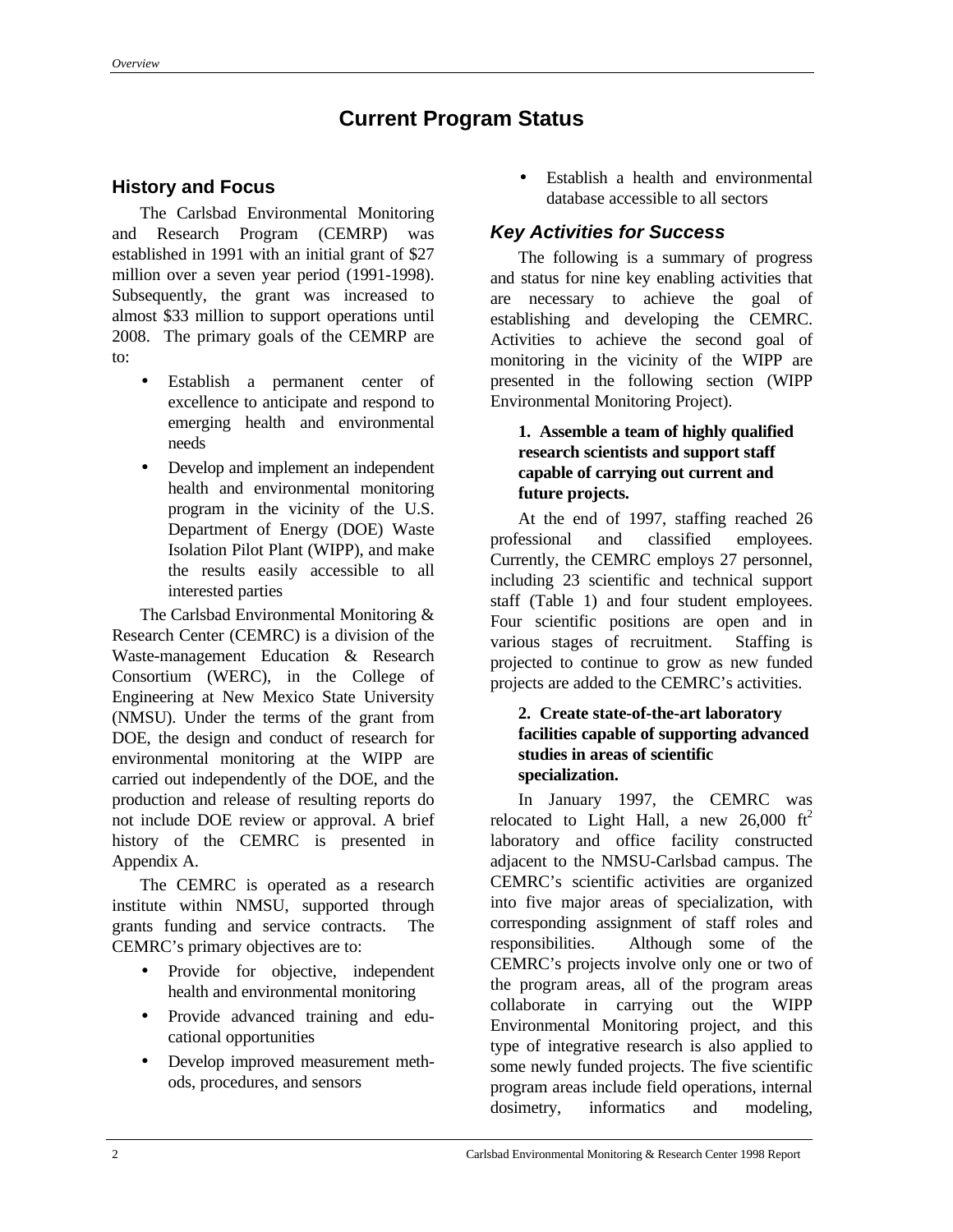radiochemistry, and environmental chemistry. Detailed descriptions of each program area and associated facilities and instrumentation are presented on the CEMRC's web site.

#### **3. Establish effective liaisons with leading research groups and laboratories to facilitate shared services and collaborative research.**

Program needs for external laboratory services have declined, but a few subcontractual agreements were maintained or initiated to provide specific advanced methodologies for selected analyses (Appendix B). In addition to services provided by external organizations, several NMSU departments and divisions also provided support to the CEMRC for specific projects, including the Physical Science Laboratory (PSL), the Soil, Water, and Air Testing Laboratory (SWAT), the Fishery and Wildlife Science Department, and the Electron Microscopy Laboratory. Over half of the 1998 publications and presentations by CEMRC staff were co-authored with external colleagues, and one-third of the CEMRC's proposed and existing new projects involve collaboration with other departments or institutions.

#### **4. Establish an independent advisory body of scientists to provide expert guidance and consultation to CEMRC staff in the focus areas of CEMRC research.**

The Scientific Advisory Board (SAB) for the CEMRC is composed of one scientific expert in each of the CEMRC's five scientific areas of specialization (Appendix C). Each SAB member visited the CEMRC during 1998 to review the individual program areas and provide expert guidance and consultation to the program leaders. Each program leader used the SAB observations and recommendations in structuring specific developmental goals, new experiments, and methods improvements. Program leaders will provide SAB members with follow-up reports prior to each SAB member's visit during 1999.

The Program Review Board (PRB) for the CEMRC consists of three members selected by the NMSU College of Engineering administration (Appendix C). Members of the PRB are directors or former directors of leading environmental research centers with histories of long-term success in sponsored research. Members of the PRB visited the CEMRC as a group during 1998, reviewed the overall operation of the CEMRC, and provided a joint review report to the administration. An action plan responding to the review was prepared by the CEMRC director, and implementation of the plan by the director and NMSU administration is in progress. A follow-up report will be provided to the PRB members prior to their visit during 1999.

#### **5. Establish a program of administration to ensure effective operation of the CEMRC.**

Current administrative staff includes a director, a fiscal specialist, a project manager, a manager of program development, and two administrative secretaries. Partial support is also provided for the WERC director, two WERC assistant directors, and an administrative assistant on the main campus at NMSU, to assist in coordination with main campus business and with the WERC educational and research programs. Expenditures for the CEMRP during fiscal years 1991-1998 totaled approximately \$16.9 million (Fig. 1). New funding under the CEMRP of approximately \$3.4 million was received for the 1999 Federal fiscal year. Combined with carryover funds, the projected CEMRP 1999 budget is approximately \$4.1 million.

Formal tracking of CEMRP project schedules and deadlines is conducted for current studies, as noted in later sections. Regularly scheduled work sessions for scientific program planning and problem solving are used to define accountabilities and track progress. Administrative and individual program area staff also have regularly scheduled review and planning sessions. Significant accomplishments and events are reported in monthly summaries provided to the DOE, NMSU, SAB and PRB.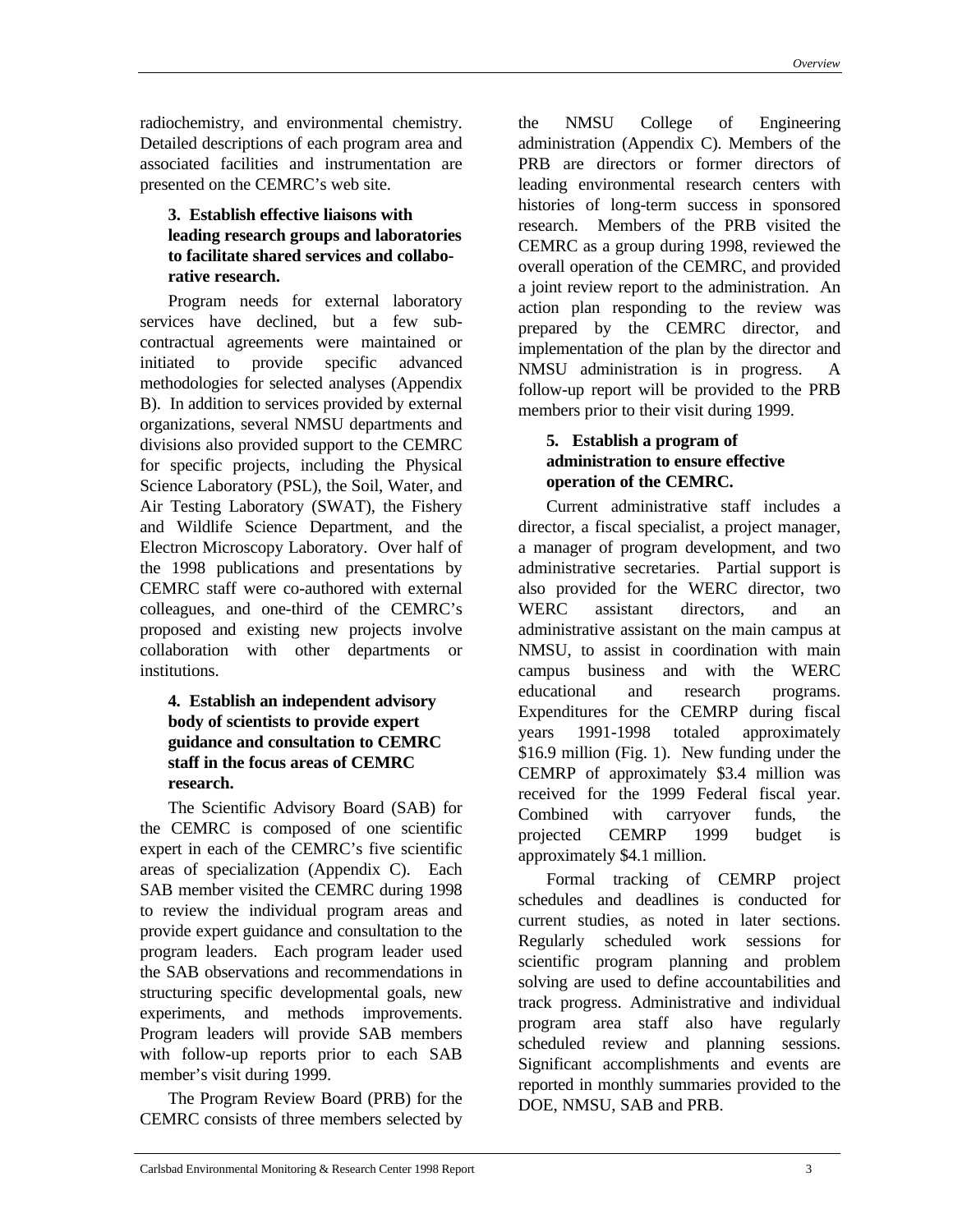#### **6. Publish research results and create a database management system to provide access to information generated by the CEMRC.**

CEMRC staff authored or co-authored 14 presentations at international, national and regional scientific meetings, and ten papers were published, are in press, or have been submitted for publication in peer-reviewed scientific journals during 1998 (Appendix D). A cumulative list of publications by CEMRC staff since 1996 is presented on the CEMRC web page.

The CEMRC issued two special study reports during 1998, "Cancer incidence in Lea and Eddy Counties, New Mexico, 1970-1994" and "Survey of factors related to radiation exposure and perceptions of environmental risks in Carlsbad, Loving, Malaga, and Hobbs, New Mexico." The CEMRC also issued a CEMRC 1997 Report that presented extensive data on radionuclides, non-radioactive constituents, and other basic environmental parameters from the WIPP Environmental Monitoring project. These reports and other CEMRC information are available via the CEMRC web site, and data tables referenced in this report are also presented on the web site at http://www.cemrc.org.

#### **7. Establish regional, national and international outreach and collaboration.**

During 1998, the CEMRC hosted six colloquia presented by visiting scientists (Appendix E). Each colloquium was advertised locally, resulting in participation by representatives from several local scientific, technical, and natural resource management organizations. The CEMRC was involved in a variety of other outreach activities ranging from presentations for special NMSU student programs, to hosting groups of visiting foreign scientists (Appendix F). As described in a later section, over 250 volunteers from the local community have participated in the "Lie Down

and Be Counted" project. In addition, CEMRC scientists provided leadership in a variety of professional and scientific organizations and meetings (Appendix G).

Inquiries have been received, and arrangements are in progress, for placement of two visiting scientists at CEMRC during 1999. The candidates are from the National Nuclear Center, Institute for Radiation Safety and Ecology (Kazakhstan), and the State Key Laboratory of Loess & Quaternary Geology, Shaanxi Province (People's Republic of China).

### **8. Procure additional research grants and service contracts from external sources.**

CEMRC scientists generated 17 proposals, pre-proposals and contract modifications during 1998 (Appendix H). New or expanded funding was achieved on ten projects totaling over \$400,000, two proposals are pending, and five proposals were not funded. Five previously funded projects were completed in 1998 or remain in progress. These projects represent a wide array of activities, and they have resulted in significant expansion and diversification of the scientific program.

#### **9. Implement programs to offer technical training in specialized research techniques and methodologies and to involve CEMRC resources and personnel in providing educational opportunities for students nationwide.**

During 1998, a total of 16 undergraduate NMSU students worked in laboratory and office aide positions at the CEMRC; these positions provide training and basic skills development relevant to the position assignments. Two CEMRC scientists received Graduate Faculty appointments at NMSU, which will facilitate future involvement of graduate students in CEMRC projects. Seven major presentations and special programs were provided for student groups (Appendix F).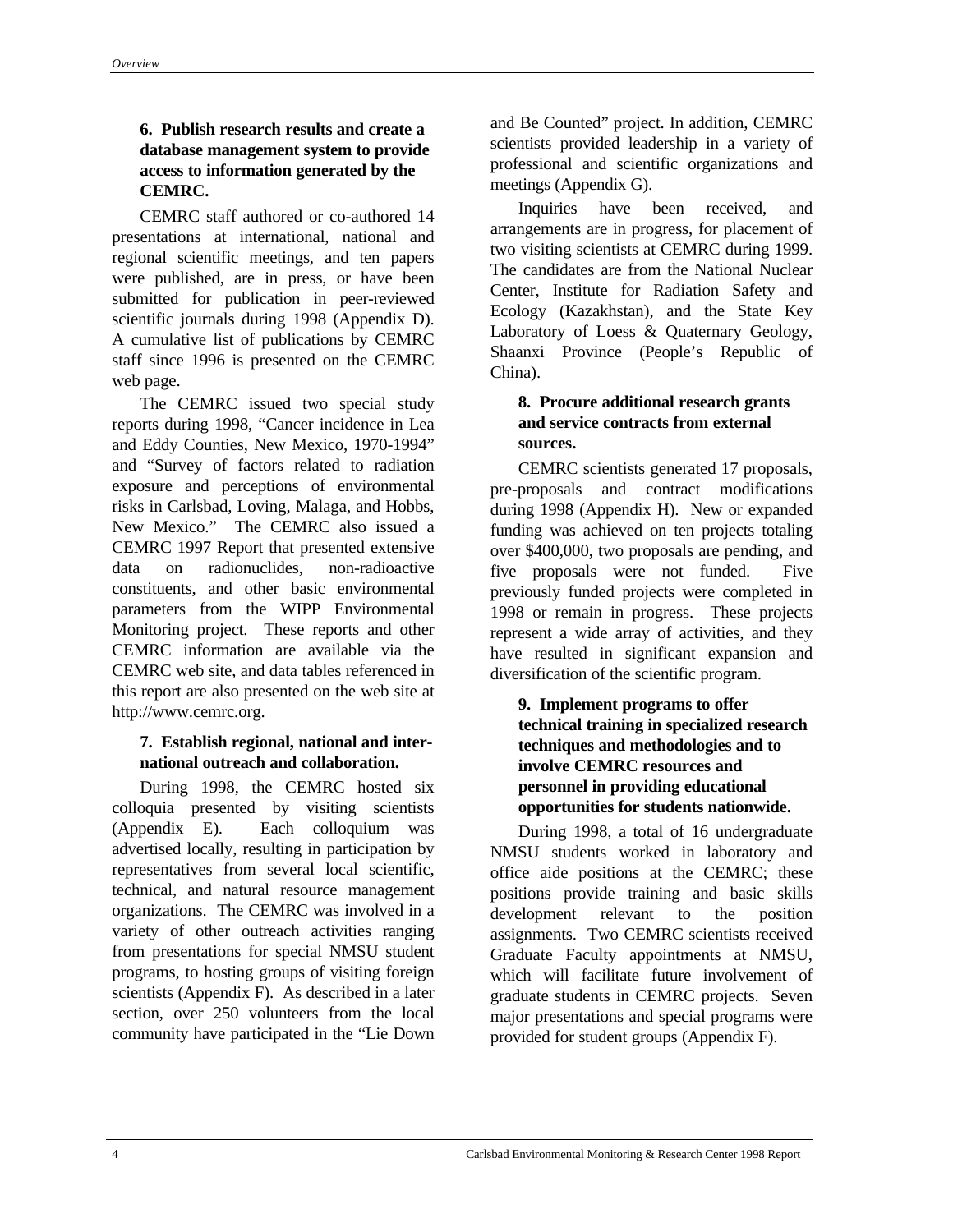

*Figure 1. History of CEMRP Funding and Expenditures*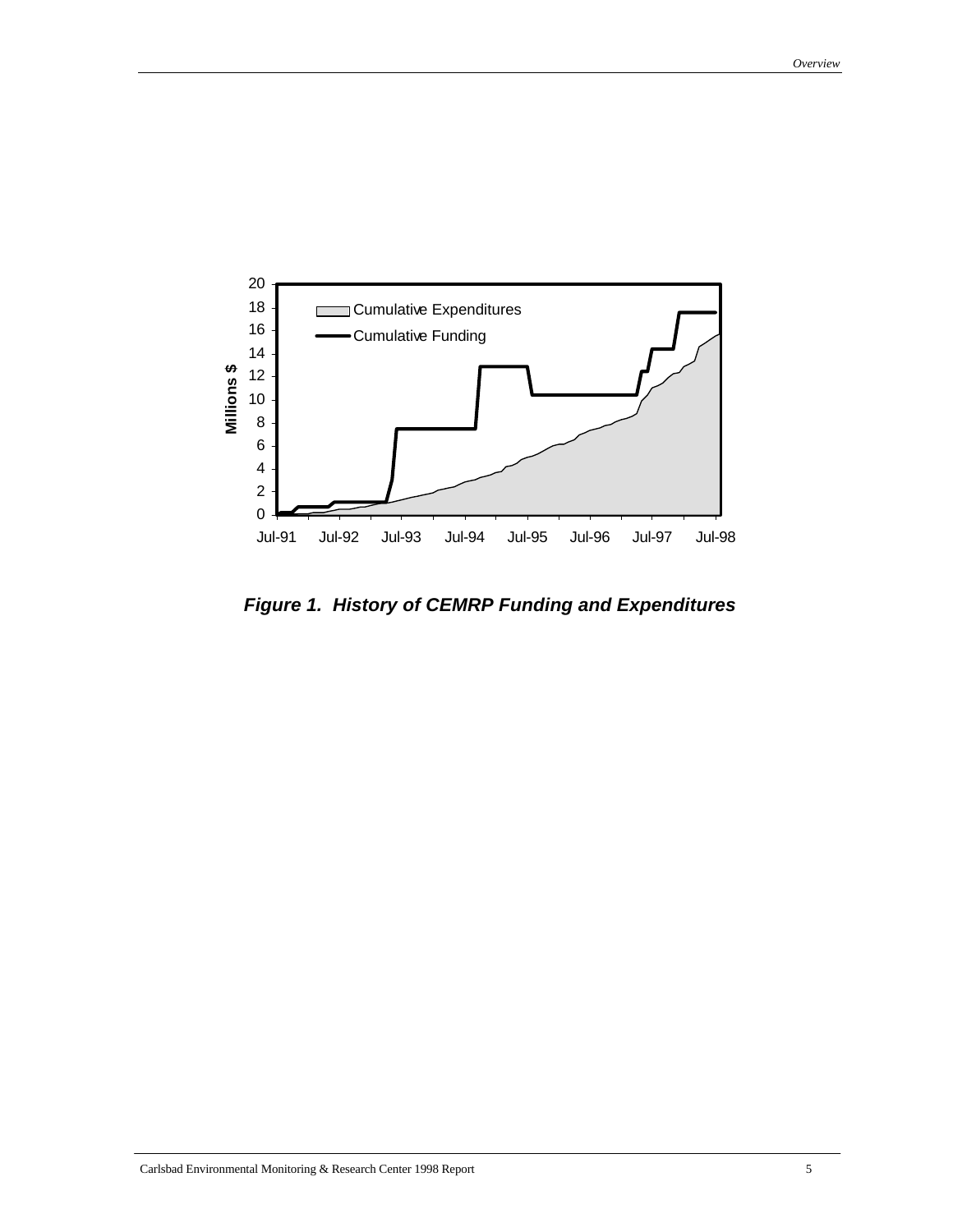| <b>Name</b>         | <b>Position</b>                                    |
|---------------------|----------------------------------------------------|
| Arimoto, Richard    | Senior Scientist-Environmental Chemistry           |
| Brannan, Katrina    | Laboratory Aide (student)                          |
| Brown, Becky        | <b>Fiscal Specialist II</b>                        |
| Chatfield, Randy    | Programmer/Analyst I                               |
| Clarkston, Adam     | <b>Technician I-Field Operations</b>               |
| Conley, Marsha      | Director                                           |
| Freisinger, Brandye | Laboratory Aide (student)                          |
| Khaing, Hnin        | Laboratory Aide (student)                          |
| Kirchner, Thomas    | Senior Scientist-Informatics & Modeling            |
| Lynch, Sherry       | <b>Technician IV-Science</b>                       |
| Madison, Tom        | Project Manager                                    |
| Marshall, Ida       | Office Aide (student)                              |
| Maung, Okka         | Assistant Scientist-Radiochemistry                 |
| Nesbit, Curtis      | <b>Associate Health Physicist</b>                  |
| Nottingham, Amy     | <b>Assistant Scientist-Environmental Chemistry</b> |
| Patterson, Kris     | <b>Technician I-Field Operations</b>               |
| Sage, Sondra        | <b>Assistant Scientist-Field Operations</b>        |
| Schloesslin, Carl   | <b>Assistant Scientist-Radiochemistry</b>          |
| Schloesslin, Cheryl | <b>Assistant Scientist-Environmental Chemistry</b> |
| Schoep, David       | Science Specialist-Field Operations                |
| Staley, Jeremy      | Technician II-Informatics & Modeling               |
| Stewart, Barry      | Associate Scientist-Radiochemistry                 |
| Stroble, Carolyn    | Administrative Secretary I                         |
| Webb, Joel          | Manager, Program Development                       |
| Yahr, Jim           | <b>Assistant Scientist-Field Operations</b>        |
| York, Larry         | Technician II-Radiochemistry                       |
| Young, Karen        | Administrative Secretary II                        |

*Table 1. Listing of CEMRC Staff as of December 31, 1998*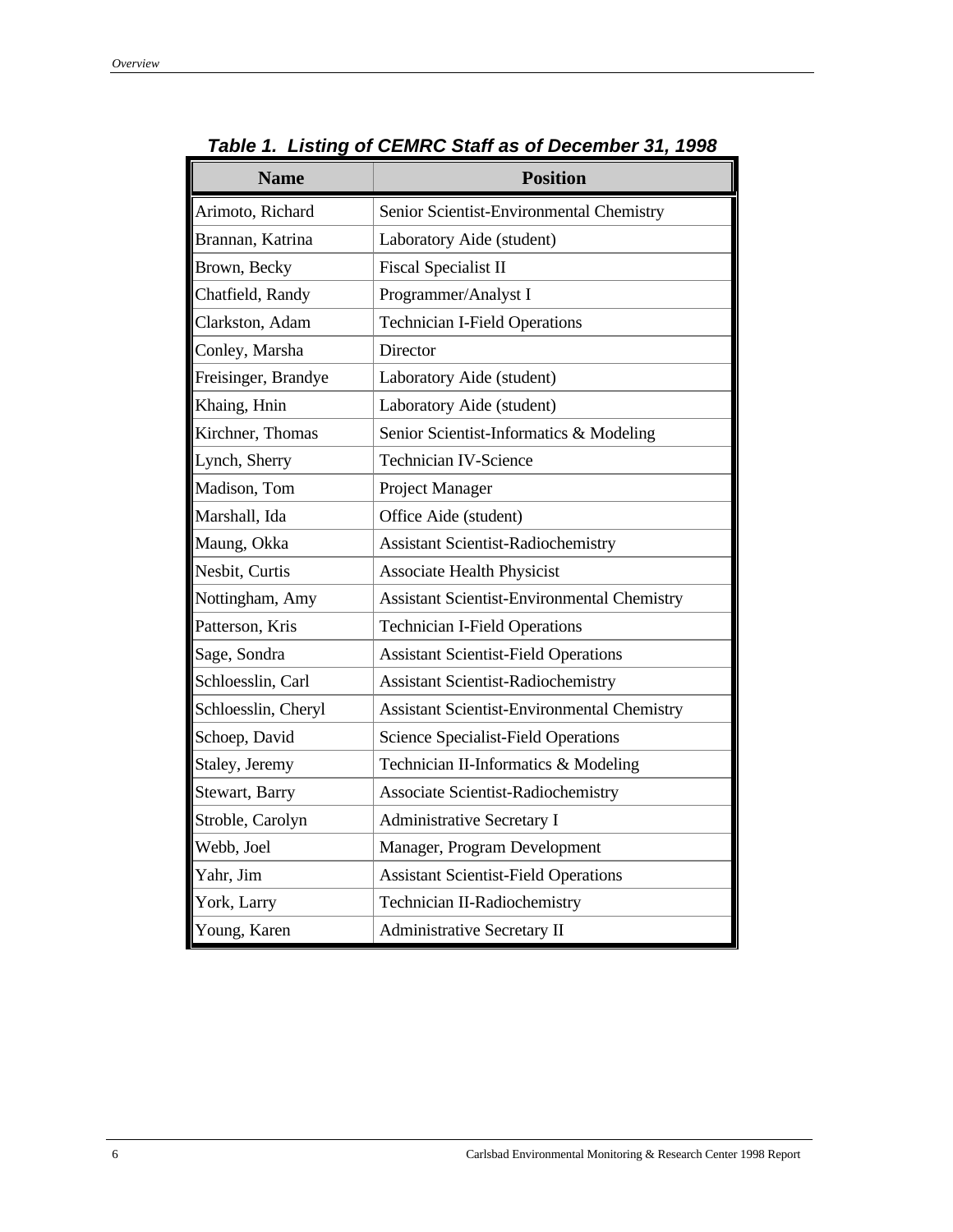# **WIPP Environmental Monitoring Project**

## **Project Concept**

As defined in the original grant language, the purpose of the WIPP EM project is to establish and maintain independent environmental research and monitoring in the vicinity of the WIPP and to make the results easily accessible to all interested parties. This project is being implemented during the WIPP pre-disposal phase, and will continue into the operational (disposal) phase. The WIPP EM project is organized and carried out independent of direct oversight by DOE, and the project does not provide data to any regulatory body to meet the compliance demonstration requirements applicable to the WIPP.

### *Study Design for the WIPP EM*

A primary objective of the WIPP EM predisposal baseline phase is to quantify the existing environmental levels of the radionuclides and inorganic non-radioactive constituents that are known or expected to occur in the wastes to be deposited at the WIPP. These data will serve as a basis for comparison against data collected for the same constituents after the WIPP begins operation, and extending into the post-operational phase. A true quantification requires application of specialized methods, particularly in radiochemistry, to produce data that are free of non-detect values. It is also important to note that the objective requires sampling designs that provide data to characterize the spatial variation in the analytes of interest across the natural landscape in the vicinity of the WIPP, and the temporal variation in the analytes of interest with respect to seasonal and interannual ecosystem fluctuations. For example, the current concentrations of Pu in aerosols in the vicinity of the WIPP span a range of values that may be dependent on such factors as localized soil type and seasonal weather variations that impact resuspension.

The WIPP EM incorporates analyses of a variety of inorganic substances as part of the

routine monitoring design. According to information contained in the Waste Isolation Pilot Plant Hazardous Waste Draft Permit, (dated 15 May 1998, Section II.C.3 Permitted TRU Mixed Wastes), the mixed waste to be placed at the WIPP may contain arsenic, barium, beryllium (powder), cadmium, chromium, copper, lead, mercury, nickel, selenium, and silver. These constituents are naturally-occurring elements, and are also produced as contaminants from other anthropogenic sources, so quantification of pre-operational levels in the WIPP region is needed to evaluate potential future releases. Some of these trace elements are of concern due to possible toxicological effects for humans and ecosystems. From a practical standpoint, they are also very important and useful in the WIPP EM project as chemical tracers. The sources for these metals are reasonably well known, even on global scales (Nriagu, J. O. and J. M. Pacyna, 1988, *Nature*, 333:134), and they are readily determined in various types of environmental media.

If contaminant releases from the WIPP were known or suspected, it would become critical to predict the movements of the contaminants within the ecosystem. A second major objective of the WIPP EM baseline studies is to gather information concerning the basic structural/chemical composition of environmental media and ecosystem processes that could be applied in such predictive modeling. Concurrent analyses of naturally occurring radionuclides, non-radioactive elements, and target ions (such as nitrate and sulfate), provide an understanding of the complex and interlocking biogeochemical cycles that characterize the WIPP surface environment. Such characterization provides the basis for modeling of ecosystem processes that determine the fate and transport of contaminants of concern.

The following sections present a brief description of the basic sampling design for each major environmental medium in the WIPP EM, including some primary considerations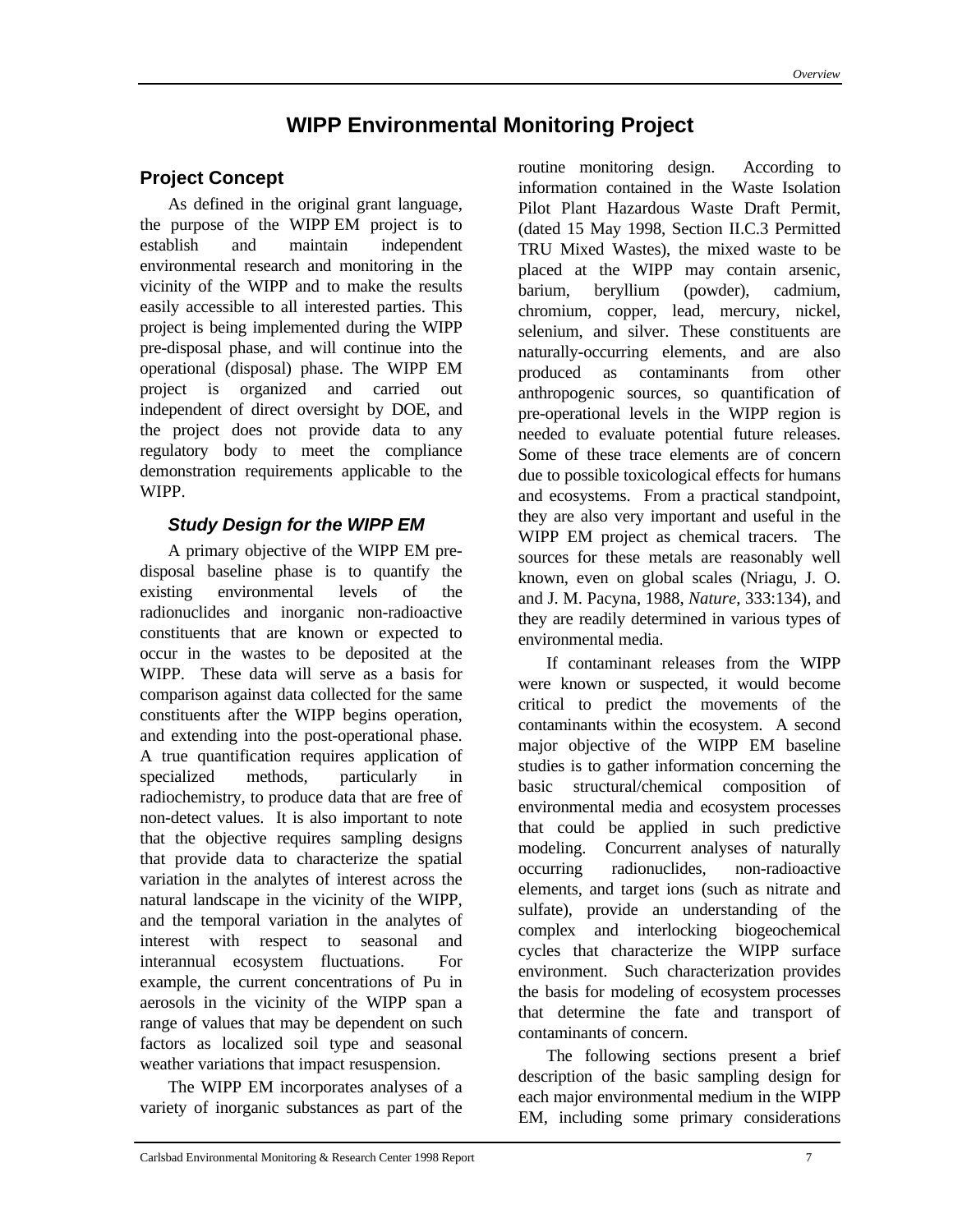that serve as the basis of the design. In addition to the core sampling and analyses, information is provided on ancillary studies that are planned or in progress.

#### *Aerosols*

Aerosols are considered a prime environmental medium of concern with respect to potential future releases by the WIPP because airborne contaminants can rapidly disperse, can be transported over long distances, and represent a significant mode for uptake by humans and other organisms. CEMRC studies of aerosols focus on both man-made and naturally-occurring radionuclides (including those known or expected to occur in the wastes to be deposited at the WIPP) and selected non-radioactive, inorganic constituents.

Aerosol sampling is conducted at four locations as part of the WIPP EM, with samplers operating continuously at each location. The locations include a port inside the WIPP exhaust shaft, a site approximately 0.1 km northwest (downwind) of the WIPP exhaust shaft (On Site station), a site approximately 1 km northwest (downwind) of the WIPP (Near Field station), and a site approximately 19 km southeast (upwind) of the WIPP (Cactus Flats station) (Fig. 2). The sites were selected on the basis of the prevailing wind directions at the WIPP. In designing aerosol studies, it is widely recognized that there is seldom a satisfactorily defined "control" location that is far enough from a source to ensure isolation from aerosol releases, while adequately replicating key ecological features of aerosol composition, soil, topography, biota and weather conditions. The Cactus Flats location represents a reasonable compromise to approximate a control location for surface parameters, based on average conditions.

Sampling in the WIPP exhaust shaft (Station A) consists of collection of one filter daily (Monday through Friday) from a Fixed Air Sampler (FAS), that is operated with an average air flow of

56 L min-1. The daily FAS samples will be subjected to gross alpha/beta counting individually. The five daily (Monday - Friday) samples from each week will be composited for weekly gamma counting and all weekly composites will be combined each calendar quarter for analyses of Pu and Am by alpha spectrometry. This sampling is a workplace monitor that will provide a gross check of emissions on a short resolution time-scale (for daily and weekly samples), with a higher sensitivity check for cumulative emissions over a three-month time scale. (Collection of FAS samples by the CEMRC began in December 1998, and sample analyses will begin in July 1999).

At the other three stations, aerosol samples for radionuclide analyses are collected using high-volume samplers (approximately  $1.13 \text{ m}^3 \text{min}^{-1}$ ). These samplers are operated to maximize particulate loading without impacting air flow, so individual samples are collected for periods ranging from three to six weeks, depending on levels of particulate deposition. By focusing on high particulate loading, this sampling allows collection of sufficient mass for quantitative determination of the manmade alpha-emitting radionuclides (Pu and Am) at background levels via alpha spectrometry, which has been of particular interest in baseline studies. Low-volume samplers  $(10 \text{ L min}^{-1})$  are operated for collection of samples for analyses of nonradioactive, inorganic constituents (trace metals and selected ionic compounds). Analytical methods for inorganic constituents do not require large sample concentrations, so low-volume sampling includes two 2-day samples, and one 3-day sample weekly.

All three stations support one high-volume sampler collecting total suspended particulate (TSP) matter and one low-volume sampler collecting TSP. The Near Field and Cactus Flats stations also support a second highvolume sampler collecting particulate matter less than 10 μm aerodynamic equivalent diameter  $(PM_{10})$ , and two other low-volume samplers, one collecting particulate matter less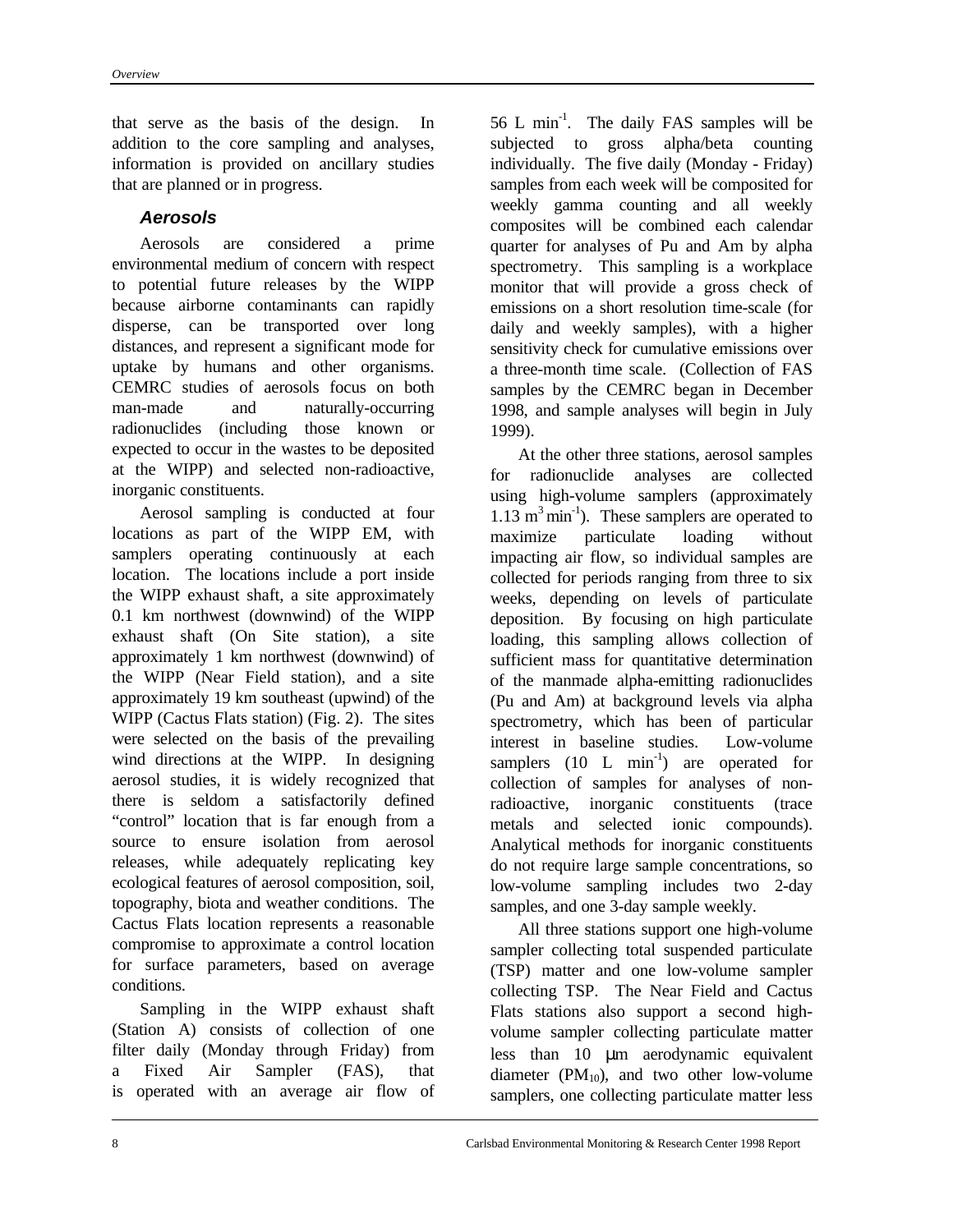than 2.5 μm aerodynamic equivalent diameter  $(PM_{2.5})$  and one collecting  $PM_{10}$ . With respect to human health,  $PM_{10}$  and  $PM_{2.5}$  are the particulate classes that are generally recognized as the most significant of the respirable aerosol components, and it is important to characterize the natural temporal and spatial variation in these components that would impact potential uptakes of WIPP contaminants by humans.

Additional studies in progress include concurrent operation of a dichotomous sampler at the Near Field station since February 1998 and at the Cactus Flats station since November 1998. The dichotomous sampler is an EPAequivalent reference method for sequential measurement of both  $PM_{10}$  and  $PM_{2.5}$ . The mass loading and inorganic constituents will be compared between the dichotomous sampler and the low-volume samplers to evaluate possible future substitution of the dichotomous samplers, and to allow comparisons with data from the low-volume samplers with other results using dichotomous samplers.

#### *Soils*

Soils are of high interest to the WIPP EM because aerosol releases of contaminants would eventually be deposited in surface soils, which then can serve as a source for continuing contaminant exposure and uptake via direct contact, food chain pathways, and re-suspension. From this perspective, soil is an integrating medium of primary concern in predictive ecosystem and contaminant transport modeling, that requires good information about the dispersion of analytes of concern across the landscape.

The soil sampling design for the WIPP EM baseline and future monitoring studies is organized to address analyte variability on three spatial scales. First, soil sampling is conducted within a 166  $km^2$  area centered on the WIPP operations facility, and at a comparable area encompassing the Cactus Flats aerosol sampling station. Within each of these two areas, samples are collected at 16 locations positioned in concentric rectangular grids (Fig 2). At each of the 16 locations in

each area, samples are collected at three randomly selected sites within 25-m of the location's reference point. Individual sampling sites are selected on the basis of relatively flat topography and minimum surface erosion or disturbance due to human or livestock activity. The resulting data represent 96 discrete samples that provide for estimation of variability at the small-scale (between samples within a  $.0025 \text{ km}^2$  area), medium-scale (among locations within each  $166 \text{ km}^2$  area). and large-scale (between the two sampling areas located approximately 19 km apart). This type of design has been applied in other experimental studies focusing on analyte dispersion patterns in soils (Gilbert, R.O., 1987, *Statistical Methods for Environmental Pollution Monitoring,* Van Nostrand Reinhold Co., New York*).*

During baseline studies, samples for pilot projects were collected at various times in 1996 and 1997 using this spatial design. In 1998, the full suite of 96 samples was collected during March-April. In 1999 and subsequent years, the full suite of 96 samples will be collected once annually, during January-February. The limitation of soil sampling to one period annually is based on the assumption that any input of contaminants to surface soils from WIPP releases would occur via aerosol deposition, and since aerosol sampling is conducted continuously, more frequent soil sampling is not warranted unless there was evidence of a contaminant increase in aerosols.

#### *Surface Water and Sediments*

The WIPP EM incorporates studies at three reservoirs on the Pecos River, which is the major perennial fresh water system closest to the WIPP that has extensive human usage. The three reservoirs are: Brantley Lake, located approximately 40 miles northwest of the WIPP; Lake Carlsbad, located in Carlsbad and approximately 25 miles northwest of the WIPP; and Red Bluff Lake, located approximately 30 miles southwest of the WIPP. Surface and underground drainage from the area of the WIPP is to the southwest, and Red Bluff Lake is downstream of the area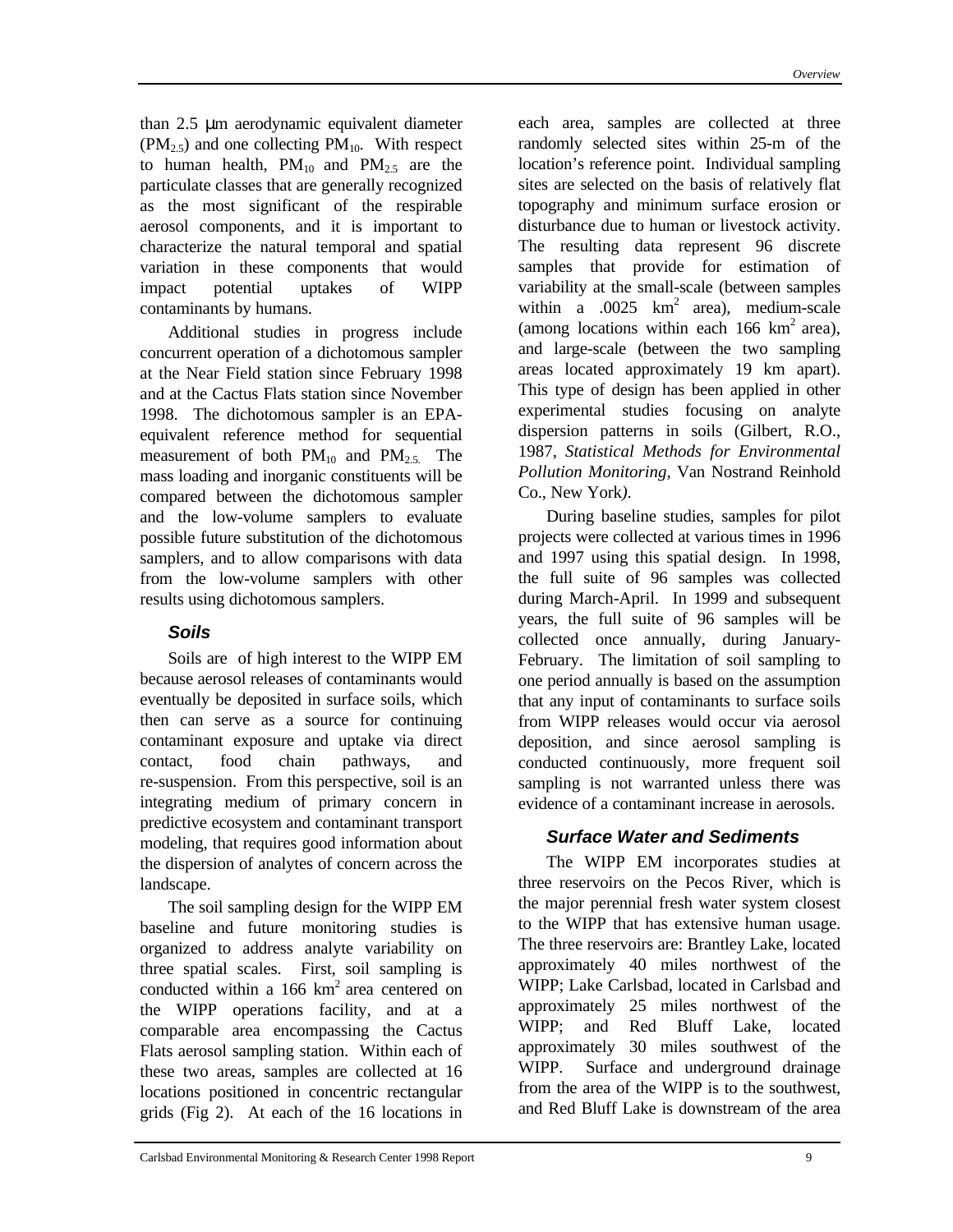where drainage from the WIPP area enters the Pecos River. Brantley Lake and Lake Carlsbad are both upstream of the WIPP area drainage, and thus would be unlikely to receive contaminants *via* drainage from the vicinity of the WIPP but could be contaminated by atmospheric deposition. In addition to their proximity to the WIPP, these three reservoirs were selected because of the potential exposure of human populations to contaminants through use by the local population for sport fishing and recreation, and through use of Pecos River water for agricultural irrigation in a large region of the river floodplain throughout New Mexico and Texas.

During 1996-97, pilot studies were conducted to identify shallow, mid- and deepbasin areas of each reservoir and to characterize the physical and chemical nature of the sediments at the various depths. The deep basin areas now serve as the focus for sediment sampling because radioactive contaminants (and other inorganic contaminants) are known to concentrate in zones featuring fine-grained sediments, which are highest in the deepest waters. The sediment sampling consists of collection of one sample from each of four randomly selected locations within the deep basins at each reservoir. Each sample analyzed is a composite of two to four grab samples taken from the top 5-10 cm of the sediment surface. Two samples of water (one at the surface and one approximately 0.5 to 1 m above the sediment bed) are also collected at one deep basin site at each reservoir. During 1997-1998, sediment and surface water samples were collected once during the spring, once in winter, and once in the summer. Because of the distance between the WIPP site and these reservoirs, the potential risk of direct contamination of the reservoirs by releases from the WIPP is relatively low compared to other media, and sampling in subsequent years will be conducted once annually in the summer.

#### *Drinking Water*

The WIPP EM studies of ground water focus on the major drinking water supplies

used by communities in the WIPP region because these are often perceived by the public as a potential route for contaminants to reach humans. However, studies of the hydrogeology of the region suggest (1) that the risk is low for contaminants from the WIPP to reach the various regional underground aquifers that are used as sources of drinking water, and (2) the movement of contaminants into these aquifers, if it occurred, would be extremely slow (DOE, 1997, Waste Isolation Pilot Plant Disposal Phase Final Supplemental Environmental Impact Statement, DOE/EIS-0026-S-2). Five community supplies of drinking water (representing three major regional aquifers) are included in routine sampling, including Carlsbad, Loving/Malaga, Otis, Hobbs, and a secondary source for Carlsbad. One private water well (representing a fourth aquifer) that is located within ten miles of the WIPP is also sampled because it is the only private well in close proximity to the WIPP that is known to have been used for human consumption in recent years, and because it draws from the aquifer considered most likely to be contaminated by releases from the WIPP into ground water, (DOE, 1990, Final Supplemental Environmental Impact Statement, DOE/EIS-0026-FS).

Studies of the drinking water sources utilize samples collected at locations in the drinking water systems that are considered to be representative of the overall supply to the system's user group. Many of the systems draw from several wells simultaneously or on a rotating basis, and routinely sampling all of the dozens of individual wells is not justified. Instead, samples for municipal systems are drawn from the primary reservoir vessels downstream of the well sources, which are more representative of the overall water supply than samples from individual wells. Likewise, for municipal supplies, samples are not taken from individual user taps because of the potential contamination introduced via the residential segments of the system, which would have no demonstrable relationship to contaminants from the WIPP. Recharge of the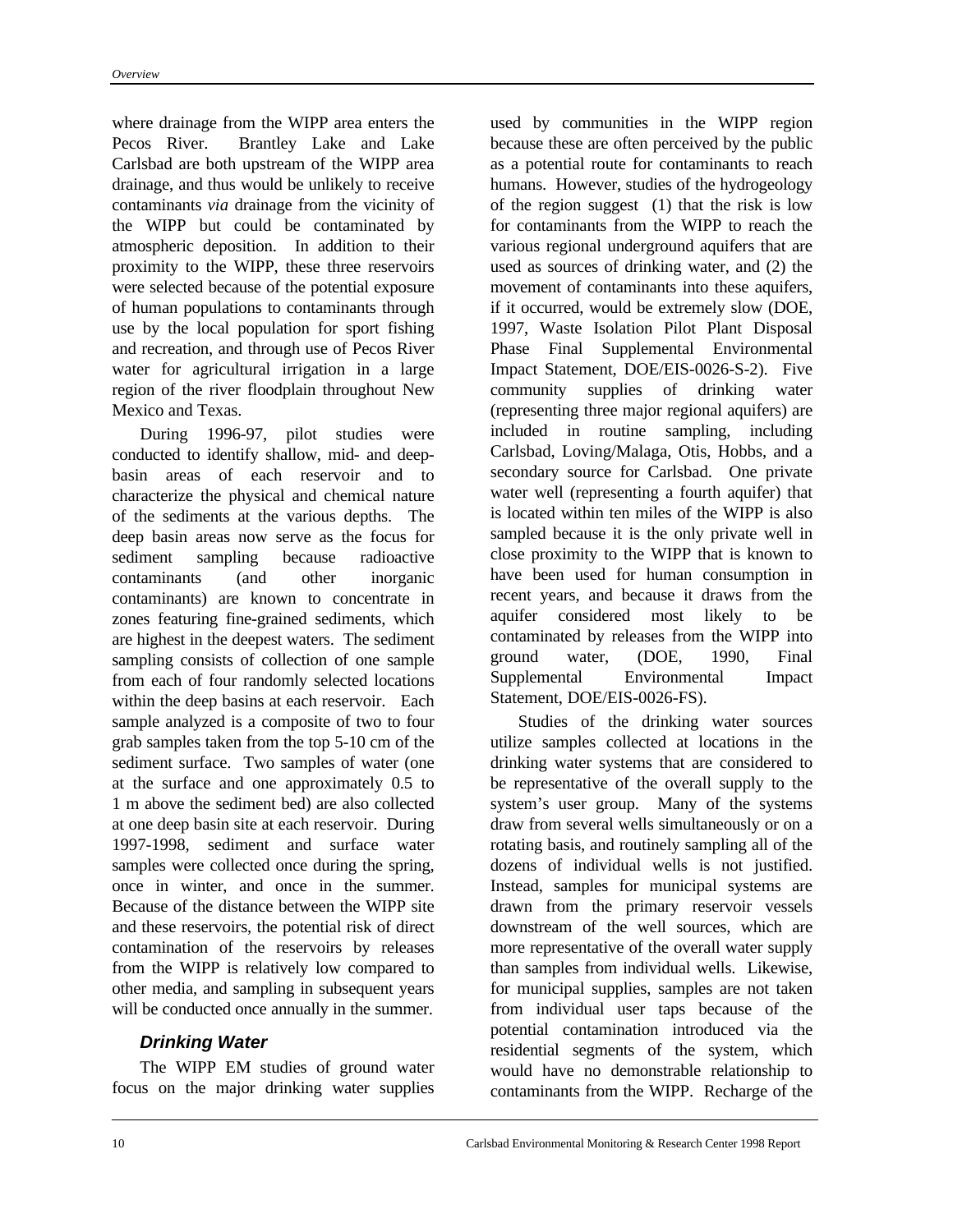target aquifers is not known to be strongly linked to seasonal cycles (except in a few cases where an indirect linkage via hydraulic head pressure is suspected). Therefore, there is little basis to expect any significant seasonality in drinking water contaminants of concern, and the WIPP EM sampling design for drinking water does not incorporate a seasonal component.

During initial baseline studies in 1996-1998, the drinking water samples were subjected to a suite of analyses for over 150 analytes, including those that are regulated under the Safe Drinking Water Act, and contaminants known or suspected to be present in the WIPP wastes. In addition to serving as a baseline for future comparisons, these analyses provided information that was considered to be of general interest to the public. Knowledge of the basic chemical composition of the water supplies is also useful in radioanalytical studies, where chemical processes can be strongly affected by non-radioactive components.

In relation to the core objectives of the WIPP EM, radioanalyses of drinking water conducted during 1997-1998 were unable to detect Pu or Am in any of the samples collected. The analyses applied to the samples consisted of traditional alpha spectrometry. Samples of drinking water have also been submitted for thermal ionization mass spectrometry (TIMS) (a potentially more sensitive radioanalytical technique) and results will be reported during the next annual cycle. If the TIMS analyses do not detect any of the manmade actinides of interest, each of the six drinking water supplies will continue to be sampled once annually for selected radiological and inorganic testing, but analyses for manmade actinides will only be repeated with gross detection limits until after WIPP begins operation.

### *Biota*

Studies of biota for the WIPP EM have focused on native vegetation because the vegetation is consumed by beef cattle, and consumption of beef from cattle pastured in the vicinity of the WIPP could serve as an exposure pathway to humans for contaminants released from the WIPP. While it would seem more desirable to monitor the presence of contaminants in the beef directly, the livestock industry in the region routinely uses supplemental feeding for range cattle during some portion of most years. This means that the cattle are potentially exposed to contaminants from distant sources via the supplemental feeding, thereby confounding the interpretation of any direct analyses of range cattle tissues. Secondarily, if the occurrence of radioactive contaminants in major food plants is known, the potential uptake of radioactive contaminants by range cattle can be effectively predicted from existing data on livestock diets, consumption rates, and absorption ratios.

During baseline studies, vegetation samples have been collected from a total of six species of plants that serve as preferred forage species for cattle during at least some portion of the year. These include fall witchgrass (*Leptoloma cognatum*), sand paspalum (*Paspalum setaceum*), spike dropseed (*Sporobolus contractus*), mesa dropseed (*S. flexuosus*), honey mesquite (*Prosopus glandulosa*), and shinnery oak (*Quercus havardii*). The sampling includes collection of discrete samples of each species, because relevant published work indicates that plant species can vary significantly in both uptake of radionuclides into plant tissues and in adherence of radiation-contaminated soil particles to external plant surfaces.

Vegetation is sampled twice annually during the two major periods of new growth for native vegetation (March-May and August-October). Not all of the same species can be sampled at each period because some of the species only produce major new growth during one season, and because the abundance of the species varies among years depending on weather patterns. Six samples of each of three species (contingent on availability) are collected during each sampling period from selected sites on the sampling grid surrounding the WIPP (which encompasses the Near Field aerosol sampling station). The vegetation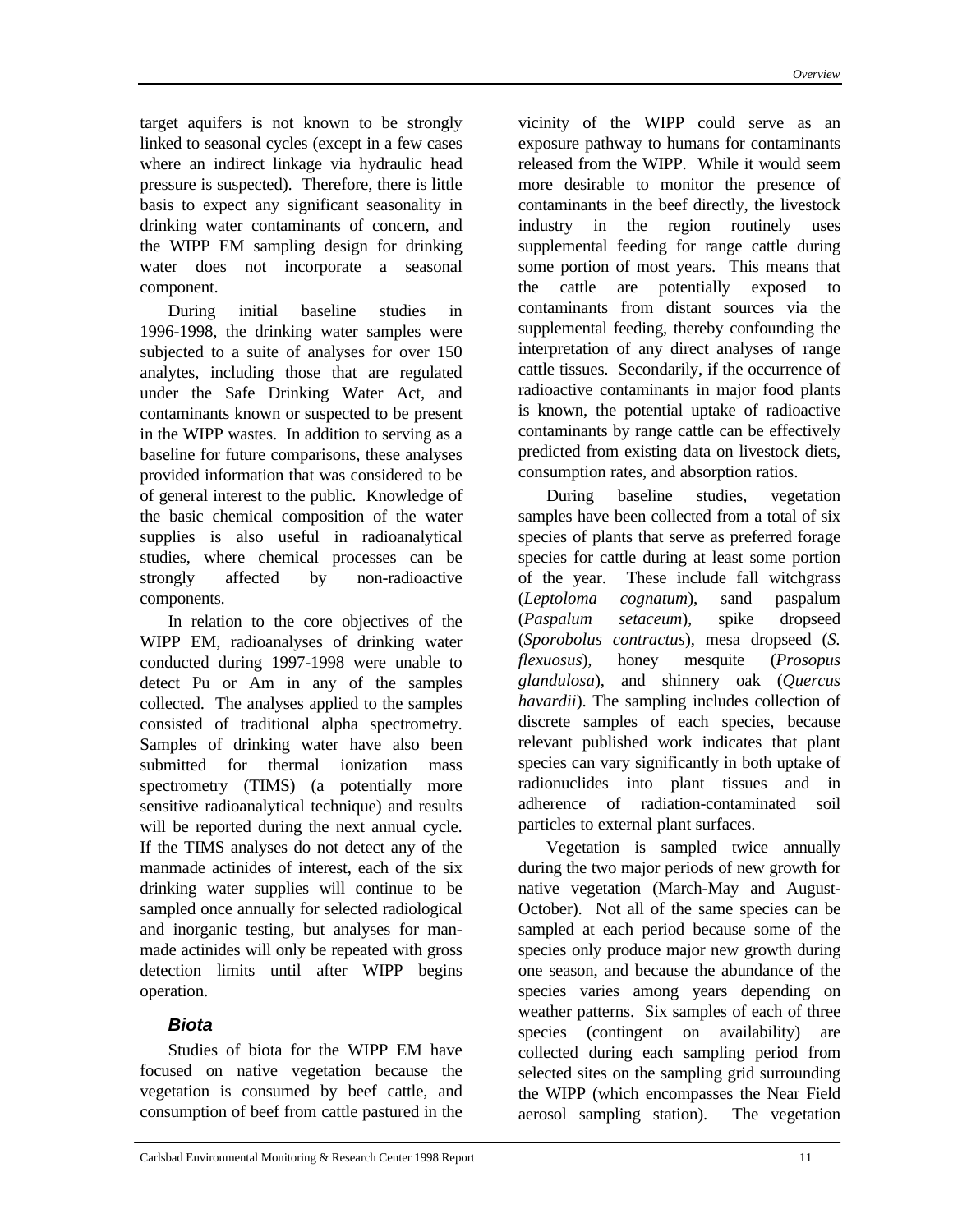samples are analyzed for selected radionuclides only. Collecting samples at the same locations used for soils allows for a direct comparison between radionuclide levels measured in soils and vegetation. Vegetation sampling will continue to be conducted twice annually during both baseline and operational monitoring phases.

Additional studies are in progress to evaluate the effectiveness of expanding the biota sampling for radionuclides to include arthropods. In many desert ecosystems, total arthropod biomass has been shown to equal or exceed total biomass for any other consumer component, and arthropod communities encompass primary, secondary and tertiary consumers, as well as detritivores and necrovores. As such, arthropods could be used to study the movement of radionuclides through natural ecosystem food chains.

#### *Human Population*

The "Lie Down and Be Counted" project serves as a component of the WIPP EM that directly addresses the general concern about personal exposure to contaminants shared by residents who live near many DOE sites. Although this aspect of the project could be viewed as using local residents as monitors of contaminant release from the WIPP, the design of wide-scale monitoring of other media ensures (as much as reasonably possible) that contaminant releases would be detected in the environment long before significant contact with human residents. It is important to note that an individual who is determined to have internally deposited radioactive materials after the WIPP begins operation, could not use the results of this study to suggest that the uptake occurred as a result of exposure to materials at the WIPP unless that individual had been subject to an *in vivo* bioassay *a priori*, with negative results.

As in other aspects of the WIPP EM, *in vivo* bioassay testing has been used to establish a baseline profile of internally-deposited radionuclides in a sample of local residents. The sampling design included solicitation of volunteers from all segments of the community, with sample sizes sufficient to meet or exceed a 15% range margin of error for comparisons between major population ethnicity and gender categories as identified in the 1990 census. The minimum sample size threshold was achieved for the major categories early in 1998, and is as low as 8% margin of error range for some categories. Baseline sampling will continue to expand the sample size (and thereby increase statistical power) until the WIPP begins operation. After the WIPP begins operation, bioassays of the original volunteer cohort will be repeated on a schedule of once every two years, and additional new volunteers will be incorporated each year to create replacements for attrition from the original cohort.

#### *Meteorological Monitoring*

Fully automated meteorological stations are operated by the CEMRC at the Near Field aerosol station and the Cactus Flats aerosol station. Details concerning the sensors and operation of the equipment are presented in the section on meteorology. The data derived from these stations is essential to interpreting results from other parts of the project, particularly the aerosol studies. For example, notable shortterm changes in aerosol compositions can be evaluated against wind direction to determine if there were a possible difference in source terms.

#### *Analyses and Release of Data*

The scheduling and management of sample analyses collected in the WIPP EM project is based on (1) priorities for providing information to the public in a timely manner, (2) relative risks of human exposure to contaminants among the various media sampled, (3) needs for stringent data validation and verification prior to release, and (4) time constraints resulting from sample preparation and analysis procedures. Based on this, and as noted previously, analyses of daily and weekly composite FAS aerosol samples provide gross data on radiation at a location immediately adjacent to the waste-handling and deposition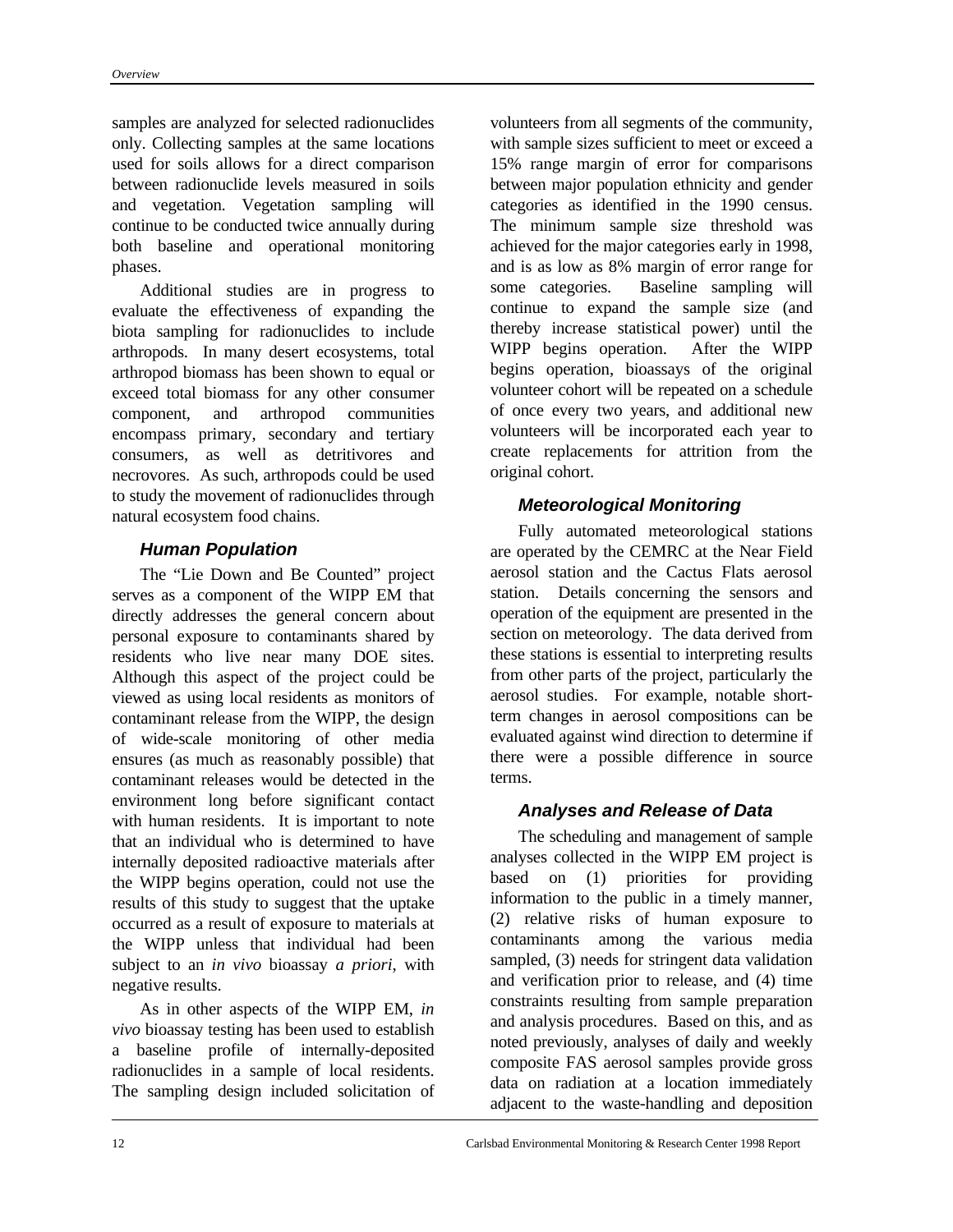activities. The analytical results will be made available within a few weeks of sample collection, and these data (along with quarterly composite data) will be posted on the CEMRC web page quarterly. This is a routine, quick turnaround monitoring strategy that focuses on detection of potential short-term, large-scale radioactive contaminant release *via* the medium likely of most risk for worker and public exposure (aerosols).

The project currently has archived highvolume aerosol samples from the On Site, Near Field and Cactus Flats stations that were collected beginning in 1997. Following completion of radioanalyses of these archived samples during 1999, subsequent aerosol analyses will be carried out with quarterly "batches" of filters, with results posted on the web page approximately one month after the end of each quarter.

For samples of soils, sediments, surface water, drinking water and biota, collection is annual or semi-annual (as previously described), and the period of time required for completion of analyses varies with each medium. As for aerosols, archived samples of other media are currently awaiting radioanalyses that will be completed and reported in 1999. Subsequently, analytical

results for these media areas will generally be posted to the web site within six months after sample collection.

Cumulative summaries and analyses of the data from the Lie Down and Be Counted project are reported in each year's annual report. Beginning in 1999, summaries will also be provided via a newsletter sent to volunteers. Because these data are considered confidential, individual bioassay results are not presented in any reporting.

The management plan for the WIPP EM incorporates milestones representing significant products and progress, including both routine sampling and analyses and special studies. Key performance indicators that integrate groups of milestones are identified and reviewed annually to serve as metrics of the successful progress of the project. Completion of 1998 key performance indicators is summarized in Appendix I. Nine indicators were completed on time and four indicators were delayed but completed prior to year-end. Three out of 16 indicators were not completed, with 0-10% progress on each. Key performance indicators for 1999 have been identified to serve as the basis for the 1999 WIPP EM project schedule (Table 2).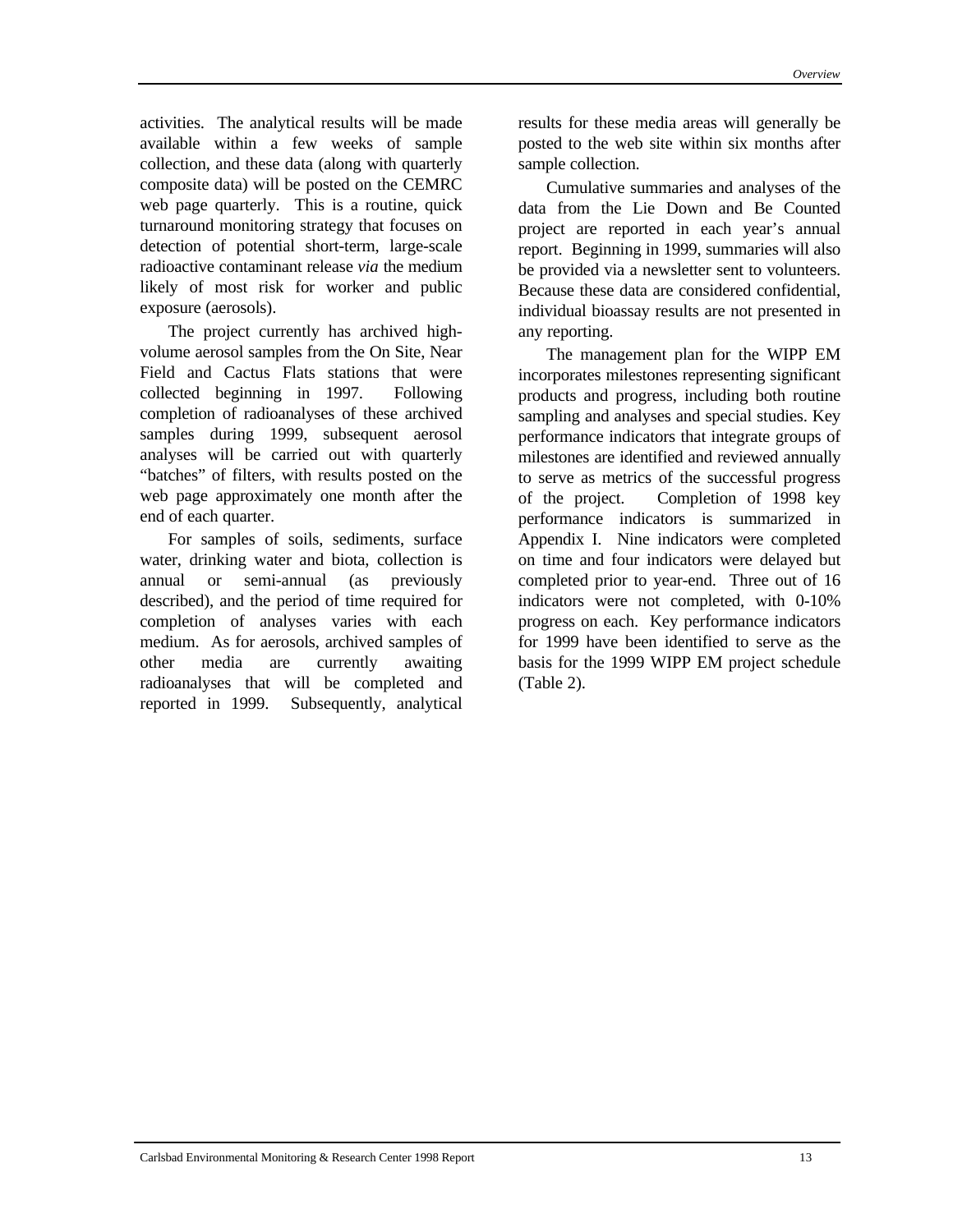| rable 2. Key Ferrormance indicators for 1999                                                                                                                                                                               |                                                                                                                                     |  |  |
|----------------------------------------------------------------------------------------------------------------------------------------------------------------------------------------------------------------------------|-------------------------------------------------------------------------------------------------------------------------------------|--|--|
| <b>Focus Area</b>                                                                                                                                                                                                          | <b>Key Performance Indicator</b>                                                                                                    |  |  |
| Aerosols                                                                                                                                                                                                                   | 1. Continue concurrent high-volume and low-volume sampling and<br>analysis at current three locations through 1999                  |  |  |
|                                                                                                                                                                                                                            | Continue collection of daily FAS samples in WIPP exhaust shaft<br>2.<br>through 1999                                                |  |  |
| Soils                                                                                                                                                                                                                      | Collect samples at current 32 locations during January-February 1999<br>3.                                                          |  |  |
| Meteorology                                                                                                                                                                                                                | Continue concurrent operation of sampling stations at two current sites<br>4.<br>through 1999                                       |  |  |
| Drinking water                                                                                                                                                                                                             | Collect samples from six sources during March-April 1999<br>5.                                                                      |  |  |
| Sediment and surface<br>water                                                                                                                                                                                              | Collect samples from three reservoirs during June-July 1999<br>6.                                                                   |  |  |
| <b>Biota</b>                                                                                                                                                                                                               | 7. Collect vegetation samples from six locations during spring and fall<br>1999                                                     |  |  |
|                                                                                                                                                                                                                            | Collect composite arthropod sample from one location during April-<br>8.<br>November 1999                                           |  |  |
| Human studies                                                                                                                                                                                                              | 9. Continue in vivo bioassays for public                                                                                            |  |  |
| Radioanalyses                                                                                                                                                                                                              | 10. Complete analyses of all 1998 aerosol, soil, sediment, surface water,<br>drinking water, and vegetation samples by October 1999 |  |  |
|                                                                                                                                                                                                                            | 11. Complete FAS sample analyses to meet quarterly posting schedule,<br>beginning with July 1999                                    |  |  |
| 12. Complete analyses of representative subset of 1999 low-volume aerosol,<br>Non-radiological<br>soil, sediment, surface water and drinking water samples within three<br>analyses<br>months after each sample collection |                                                                                                                                     |  |  |
|                                                                                                                                                                                                                            | 13. Implement electronic Laboratory Information Management System by<br>October 1999                                                |  |  |
|                                                                                                                                                                                                                            | 14. Post results of radioanalyses of 1998 samples within two months after<br>completion of analyses of each set of samples          |  |  |
| Data management<br>and dissemination                                                                                                                                                                                       | 15. Post results of non-radiological analyses of 1999 samples within two<br>months after completion of each set of samples          |  |  |
|                                                                                                                                                                                                                            | 16. Make CEMRC 1998 Report and background data accessible via<br>Internet by March 1999                                             |  |  |
|                                                                                                                                                                                                                            | 17. Submit manuscript for publication by July 1999 on radioanalyses of<br>soils                                                     |  |  |

*Table 2. Key Performance Indicators for 1999*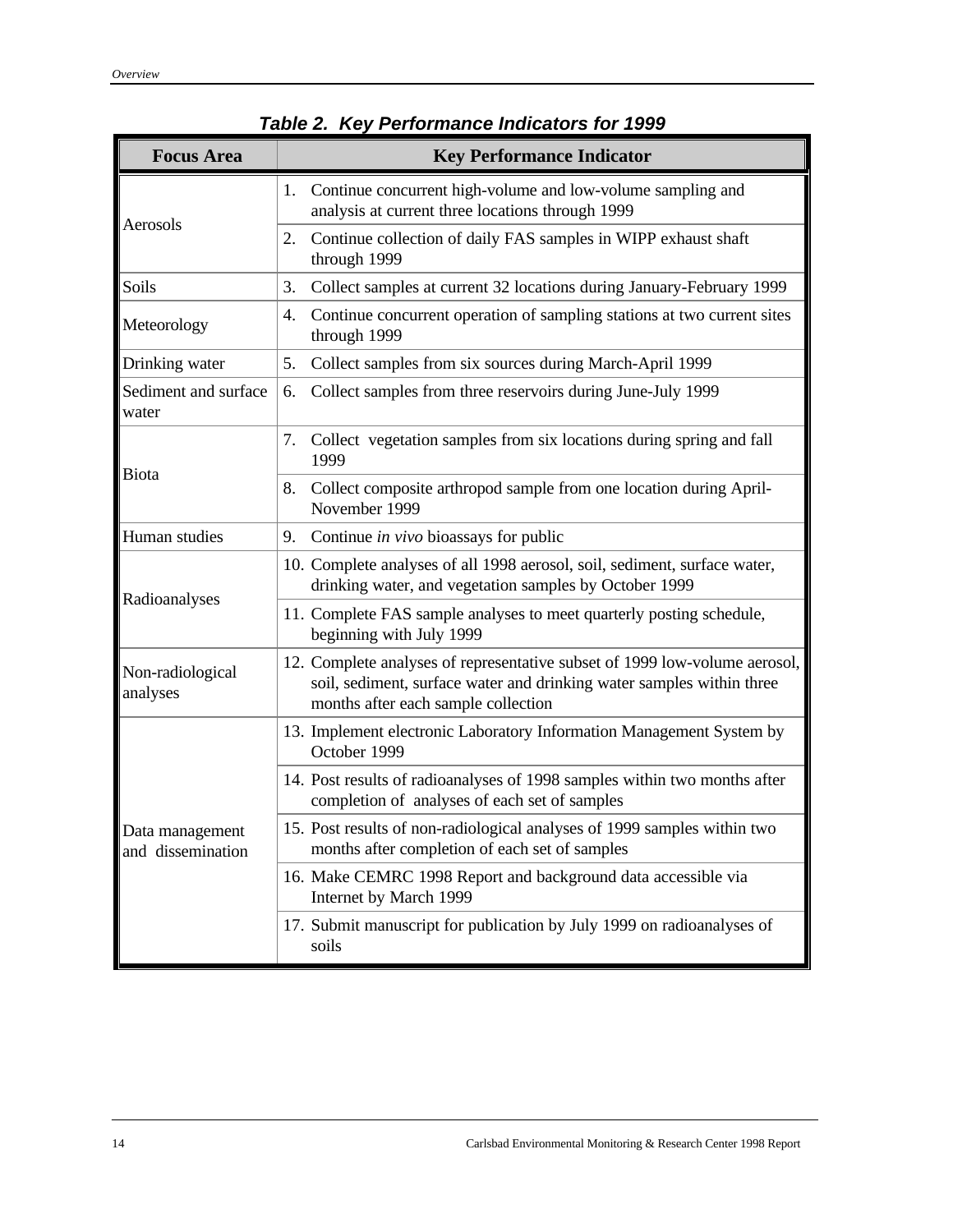# **Quality Assurance**

The CEMRC is subject to the policies, procedures and guidelines adopted by NMSU, as well as state and federal laws and regulations that govern the operation of the university. The CEMRC has adopted a general quality assurance policy (Appendix J) that includes development and implementation of appropriate standards, performance assessment and quality improvement, provision of infrastructure, professional staff development, personal accountability and commitment to compliance.

The CEMRC's quality assurance policy and implementation plans recognize that there are distinctions between standard analytical activities and experimental research settings. For experimental research settings, there are frequently few if any recognized analytical standards or procedures for the analyses of interest, and part of the work that is conducted is to develop such procedures, or to modify the application of standard procedures for novel media. Likewise, research sampling designs are typically unique to the underlying scientific hypotheses, and therefore may not follow any standardized external formats. Therefore, the quality control measures applied to research contrast with those applied in programs driven by regulatory requirements, where the sampling frequency and methodologies and the analytical procedures are spelled out by various compliance guidelines.

In the WIPP Environmental Monitoring project, the CEMRC's strategy is to develop a set of independent data for a variety of parameters of interest, frequently using sampling and analyses that are different from those dictated by the regulatory requirements that govern the WIPP's certification and operation. In many cases, these data will target a larger suite of parameters or lower detection limits than are of concern from a regulatory perspective. Although this approach may include some sampling and analyses similar to those conducted by other groups associated with the WIPP, other activities are unique to the CEMRC's projects.

### *Personnel*

Program managers provide training to laboratory and field workers in methodologies, general laboratory protocol and maintenance routines, and good safety practices. CEMRC laboratory and technical support staff receive specialized training for operation of specific equipment or systems, generally offered through equipment vendors. To support continued professional development, staff members are also provided opportunities for membership and participation in professional organizations, including attendance at conferences and workshops. Access to current scientific literature is provided through a current publications bulletin and a variety of journal subscriptions and inter-library loans.

# *Regulatory Compliance*

To promote good health and safety practices in the laboratories, the CEMRC maintains a Chemical Hygiene Plan and associated training of personnel, in compliance with the requirements of 29 CFR 1910.1450, "Occupational Exposure to Chemical Hazardous Chemicals in Laboratories." A Hazard Communication Plan and associated training are maintained for employees who do not meet the definition of laboratory workers, in compliance with requirements of 29 CFR 1910.200. A Chemical Hygiene Officer is responsible for management of the chemical and laboratory safety program, including maintenance of a chemical inventory, periodic laboratory safety audits, and management of any hazardous wastes generated by laboratory activities.

The CEMRC is a conditionally-exempt small quantity generator of hazardous wastes, as defined and regulated under the Resource Conservation and Recovery Act. Hazardous waste thus generated is disposed of through licensed treatment, storage and disposal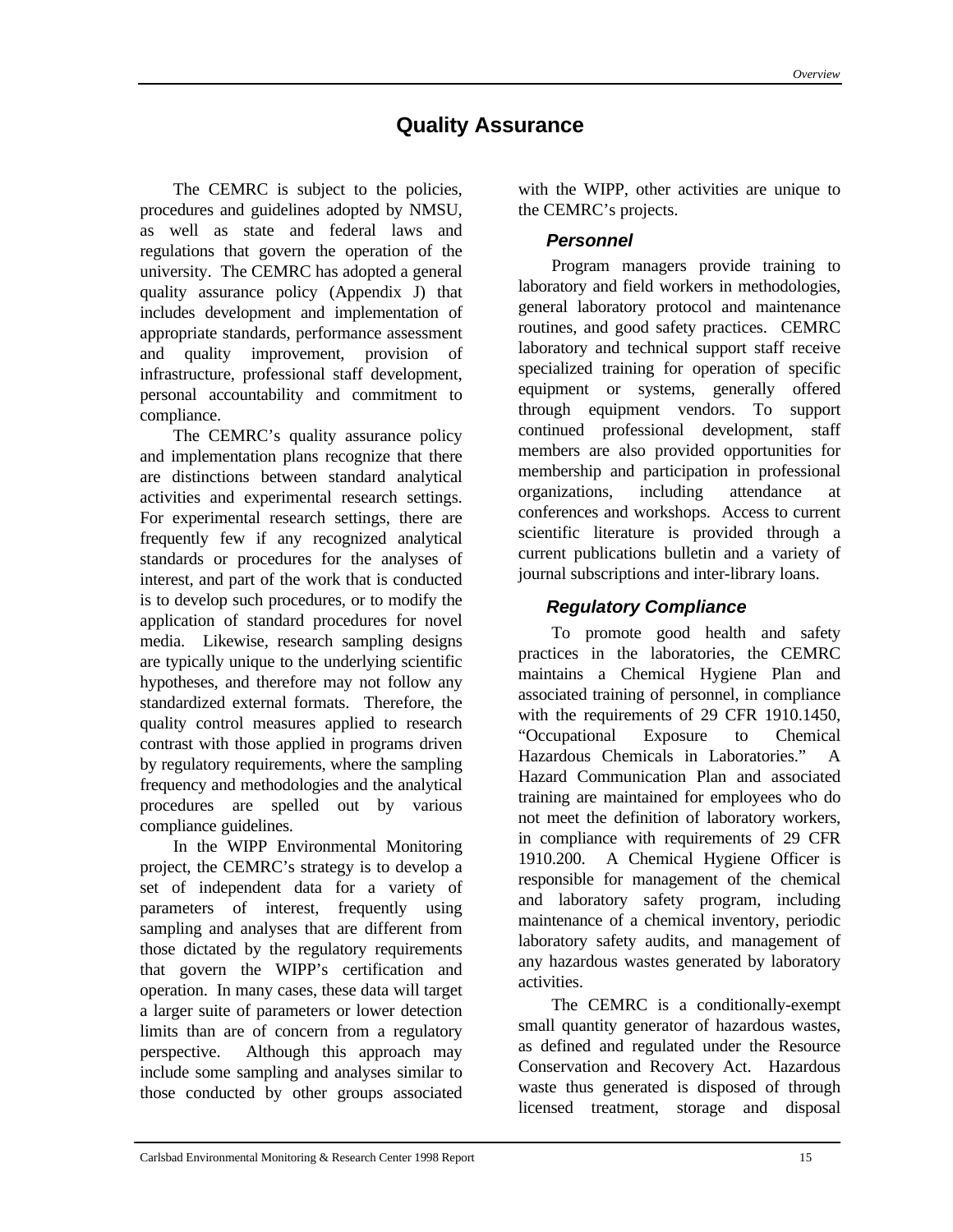facilities. Based on current chemical inventories, the CEMRC is exempt from the reporting requirements in Section 313 of the Emergency Planning and Community Right-to-Know Act. The CEMRC has had no spills of hazardous substances that exceeded the reportable quantity limits under the Comprehensive Environmental Response, Compensation and Liability Act. The CEMRC currently has no air contaminant emissions subject to regulation under the Clean Air Act, and no wastewater discharges subject to regulation under the Clean Water Act beyond normal sanitary sewer discharges.

Use of radioactive materials is governed by the CEMRC's Radioactive Materials License, issued by the New Mexico Environment Department. A Radiation Control Manual and Implementation Plan and associated training are provided for staff who deal with radioactive materials. A Radiation Safety Officer is responsible for management of the radiation safety program, including maintenance of a radioactive materials inventory, periodic radiation contamination surveys, radiation safety audits, and management of any radioactive waste generated by laboratory activities. The CEMRC generates a small amount (<100 lb) of solid, low-level radioactive waste annually, which is disposed of through a licensed commercial disposal facility.

# *Field Sampling Program Quality Assurance*

For collection of most WIPP EM samples, no external standard procedures are considered appropriate for the objectives of the studies. In these cases, a customized preliminary plan was developed and documented. After the activity was completed, the plan was revised to reflect any departures from the original plan, and documented to file. For most environmental media, the sampling plans combine selected standard procedures with specific adaptations to address scientific objectives of interest. For example, procedures for collection and preservation of samples for compliance with

Safe Drinking Water Act requirements are applied to the collection of drinking water and surface water samples, but the locations of sample collection are selected on the basis of other criteria. Likewise, high-volume air samplers were operated to meet an EPA standard of  $1.13 \text{ m}^3\text{min}^{-1}$ , but the frequency of filter replacement is based on optimal loading for radioanalysis.

Sampling procedures used for collection and preparation of environmental samples for the WIPP EM project are described in the individual data summaries that follow. Logbooks are maintained by technical staff in field operations to record locations and other specifics of sample collection, and data on instrument identification, performance, calibration and maintenance. Data generated from field sampling equipment are errorchecked by using routine cross checks, control charts, and graphical summaries. Original logbooks and field data forms are kept on file in the program manager's office. Most data collected in written form are also entered in electronic files, and electronic copies are crosschecked against the original data forms. All electronic files are backed up daily.

Calibration and maintenance of equipment and analytical instruments are carried out on a predetermined schedule coinciding with manufacturer's specifications or modified to adapt to special project needs. Calibrations are either carried out by equipment vendors, or by CEMRC personnel using certified calibration standards. Records of calibration and maintenance are maintained in instrumentspecific files in the program manager's office.

### *Radiochemistry Program Quality Assurance*

During 1998, the CEMRC radiochemistry program participated in one analytical round of the DOE Office of Environmental Management (EML) Quality Assessment Program (QAP), but did not report results for the analyses. The radiochemistry program also participated in one round of testing in the NIST Radiochemistry Intercomparison Program (RIP) on natural-soil matrix (NRIP98-SO).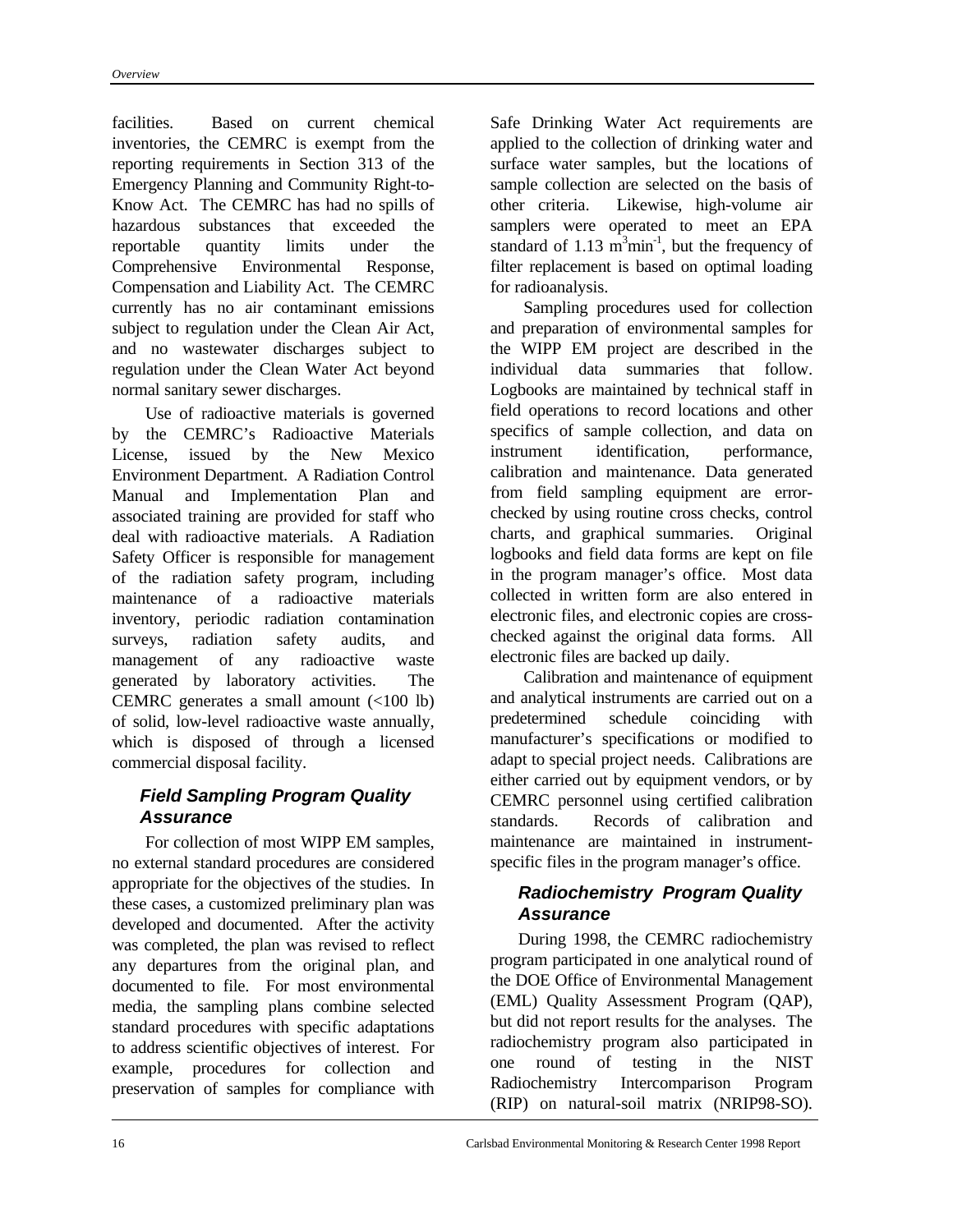CEMRC reported  $^{239,240}$ Pu analyses within 8% of NIST values, <sup>232</sup>Th within 1% of NIST values, and  $^{238}$ U within 16% of NIST values.

Through past intercomparison program participation (reported in CEMRC 1997 Report), CEMRC has demonstrated basic capabilities to perform standard radioanalytical procedures for various environmental media. However, various aspects of the procedures were found to be unsatisfactory for meeting many of the specific data quality objectives of the WIPP EM, and CEMRC has undertaken an extensive method development and verification project that began in May 1998 and will extend through 1999. Thus, virtually no radioanalytical data were generated by the CEMRC radiochemistry program for this report. The completion of this developmental phase will include adoption of a formal quality assurance plan and implementing procedures for radioanalyses in the WIPP EM project.

# *Environmental Chemistry Program Quality Assurance*

The analytical methods employed in the environmental chemistry program at CEMRC are based, when applicable, on various standard procedures (EPA, 1983, M*ethods for Chemical Analysis of Water and Wastes,* EPA/600/4-79-020; EPA, 1997, *Test Methods for Evaluating Solid Waste, Physical/Chemical Methods*; EPA/SW-846; American Public Health Association, 1981, *Standard Methods for the Examination of Water and Wastewater, 15th Edition*). For some matrix/analyte combinations, appropriate external standard procedures do not exist, and CEMRC has developed specialized standard procedures to meet the needs of the WIPP EM. The following types of analyses are performed at CEMRC:

- anion and cation analysis by ion chromatography (IC)
- elemental analysis by graphite furnace atomic absorption (AA) spectrometry
- elemental analysis by flow injection hydride AA spectrometry
- mercury analysis by flow injection cold vapor AA spectrometry
- elemental analysis by inductivelycoupled plasma atomic emission (ICP-ES) spectrometry

For the WIPP EM, the IC was used to determine the concentrations of a suite of major ions in water samples and aqueous extracts of all media sampled except vegetation (Table 3). The AA and ICP-ES were used to analyze aqueous or acid extracts of samples (excluding vegetation), depending on the particular question or issue being addressed.

A set of standard operating procedures and a formal quality assurance plan have been developed and implemented for the inorganic analyses performed at CEMRC. A summary of the quality assurance/quality control procedures applied by the environmental chemistry program for WIPP EM studies is presented in Appendix K.

# *In Vivo Radiobioassay Quality Assurance*

 *In vivo* radiobioassays are performed in accordance with a formal quality assurance plan and related documentation that were developed to meet the requirements of the Department of Energy Laboratory Accreditation Program (DOELAP) for Radiobioassay. The *in vivo* radiobioassay program is in the final stages of the DOELAP accreditation process and anticipates successful completion during 1999.

 During 1998, the CEMRC *in vivo* radiobioassay program participated in the Intercomparison Studies *In Vivo* Program administered by Oak Ridge National Laboratory (ORNL). This program provides quarterly testing for  $137Cs$ ,  $60Co$ ,  $57Co$ ,  $88Y$  and <sup>133</sup>Ba deposited in whole body. For the three quarters completed prior to December 1998, CEMRC reported values that were within -0.3 to 3.3% of the ORNL known value for all radionuclides.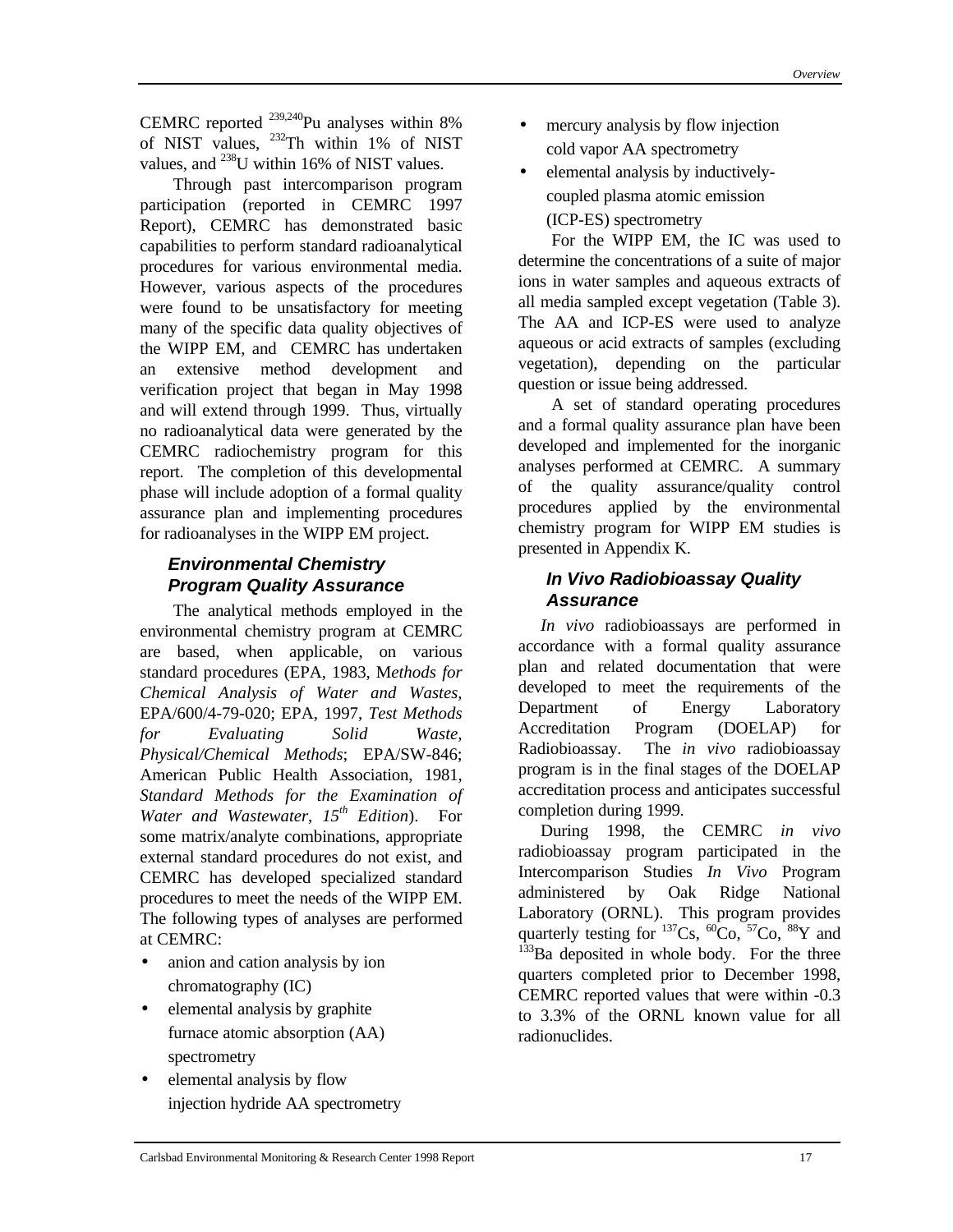#### *External Laboratory Services*

Some analyses presented herein were carried out by other laboratories through subcontract or fee service arrangements. These include analyses of radiological and nonradiological constituents in soils, sediments, surface water and drinking water samples, and analyses of inorganic constituents in aerosol samples by X-ray fluorescence (XRF) spectrometry.

Analyses of non-radiological constituents of water samples were provided by the Soil, Water, and Air Testing Laboratory (SWAT) at NMSU. SWAT is accredited by the American Association for Laboratory Accreditation for all of the analyte/test methods applied to drinking water and surface water samples as noted in summaries for these media. The SWAT quality assurance/quality control program is documented in a Quality Assurance Program Plan (QA-QAPP-1).

Radioanalyses of alpha-emitting radionuclides in soils and sediments reported herein were conducted by Duke Engineering & Services (DES) in Bolton, Massachusetts. DES maintains a quality assurance program as documented in the DES Environmental

Laboratory Quality Assurance Plan (Manual 100). DES has achieved acceptable performance for analyses of environmental samples in the DOE EML QAP, and maintains traceability to NIST through the NEI/NIST Measurement Assurance Program.

A segment of the non-radiological analyses of soils and sediments reported herein were conducted by A&L Plains Laboratory in Lubbock, Texas. A&L soils analyses employ standard methods as defined by EPA, the American Society of Agronomy, and the American Society of Soil Chemists. A&L is approved by the Texas Agricultural Extension Service for analysis of soils, and maintains a quality assurance/quality control program as documented in the A&L Inter-Laboratory QA/QC Program.

XRF analyses of trace elements in aerosol samples were conducted by the Desert Research Institute (DRI), a division of the University and Community College System of Nevada, in Reno, Nevada. Details of the XRF analytical procedure and the quality assurance/quality controls (QA/QC) used for the analyses were presented in the CEMRC 1997 Report.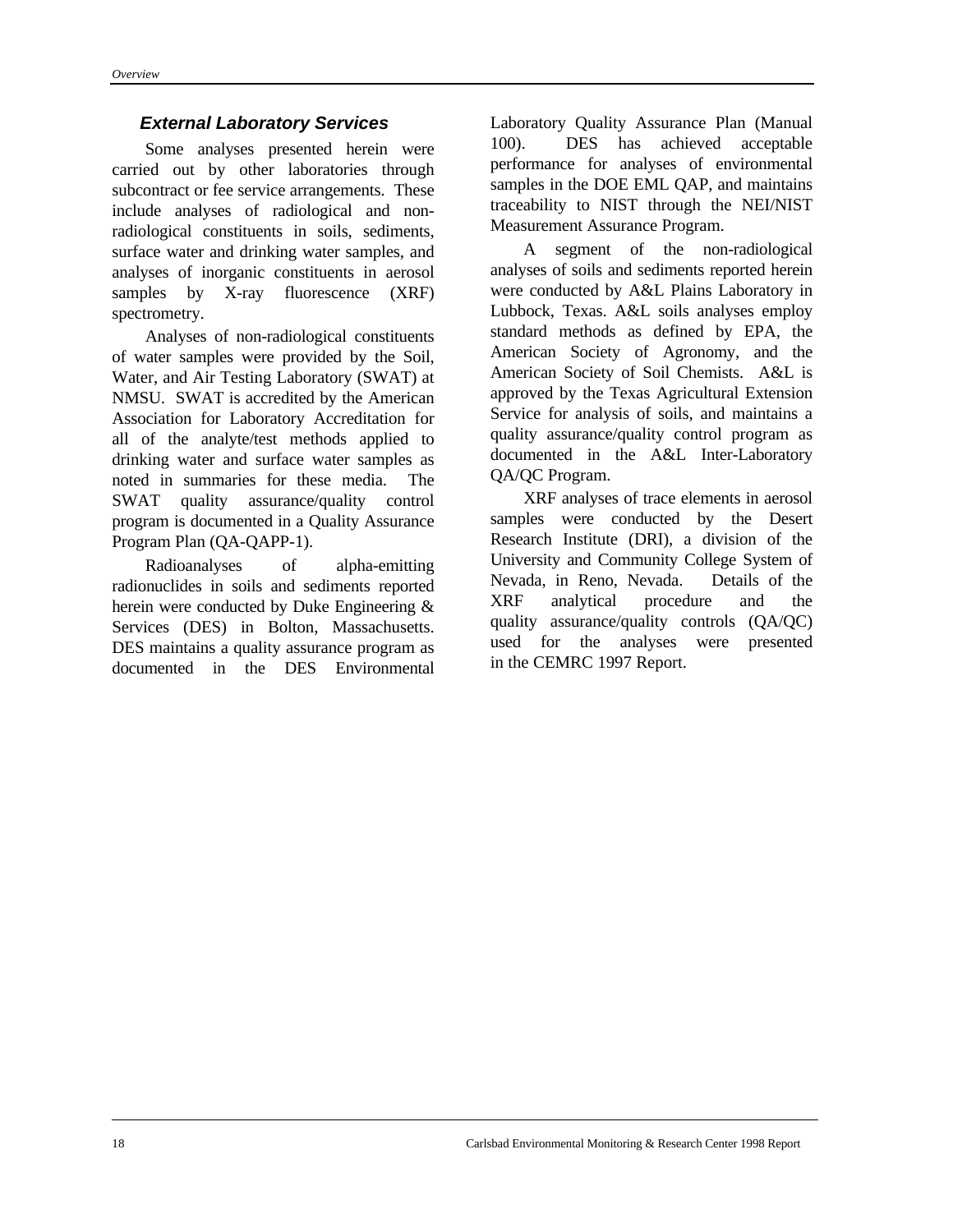| <b>Type of</b><br><b>Sample</b>   | <b>IC</b> (Anions)                                    | <b>IC</b> (Cations)                                   | <b>Hydrides (As, Sb</b><br>and Se) and Hg,<br><b>Flow Injection AA</b> | <b>Trace Elements (for</b><br>ICP-ES $&AA$ ) |
|-----------------------------------|-------------------------------------------------------|-------------------------------------------------------|------------------------------------------------------------------------|----------------------------------------------|
| Air                               | Filter extraction<br>with DI water<br>and isopropanol | Filter extraction<br>with DI water<br>and isopropanol |                                                                        | Aqueous extract<br>Total dissolution         |
| Drinking and<br>Natural<br>Waters | Syringe<br>filtration with<br>direct injection        |                                                       | Syringe filtration with<br>direct injection                            | <b>Dissolved</b><br>Total recoverable        |
| Soils                             | Aqueous<br>extract                                    |                                                       | Total recoverable                                                      |                                              |
| Sediments                         | Aqueous<br>extract                                    |                                                       | Total recoverable                                                      |                                              |

# *Table 3. Inorganic Analyses Conducted at CEMRC*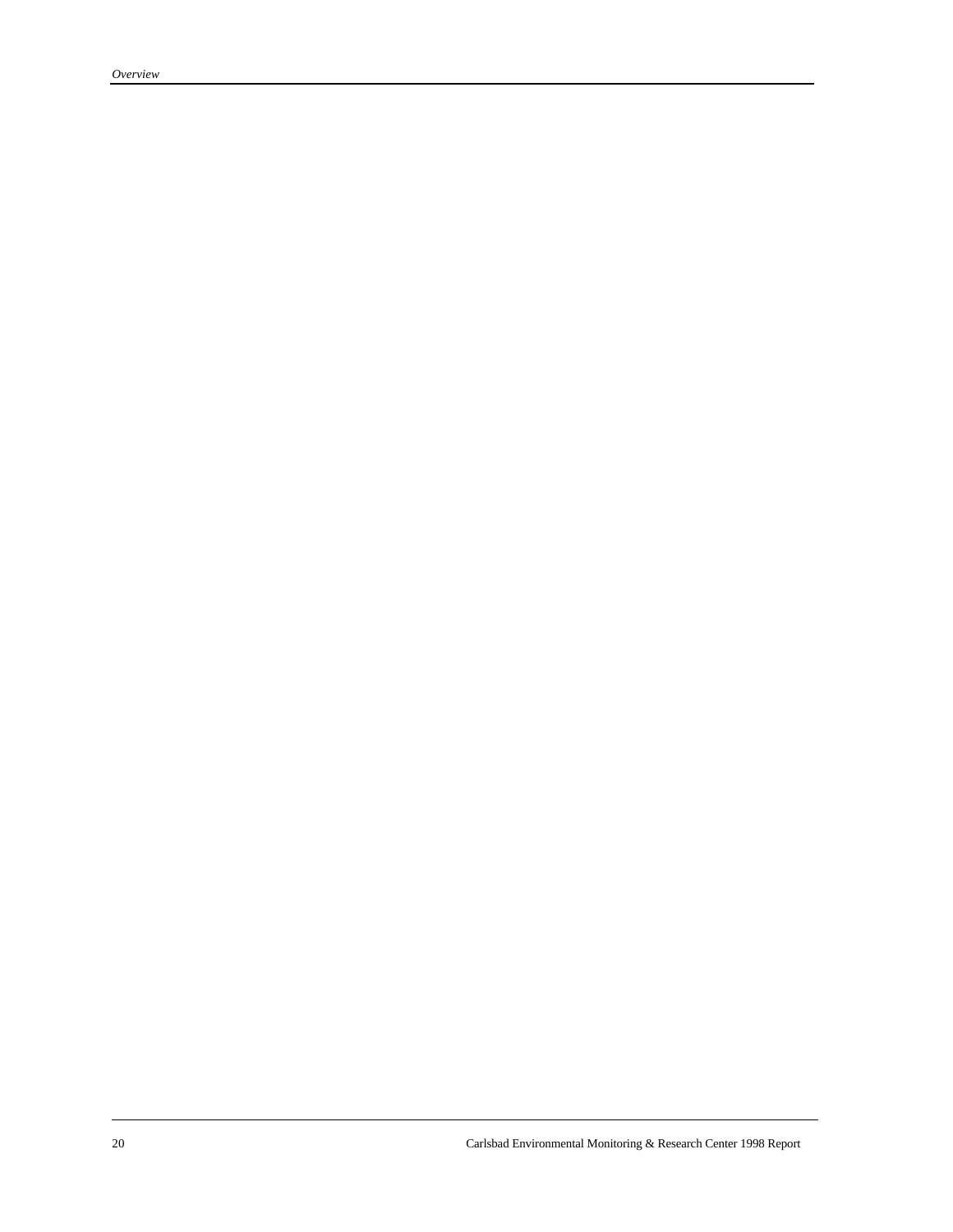# **WIPP ENVIRONMENTAL MONITORING DATA SUMMARIES**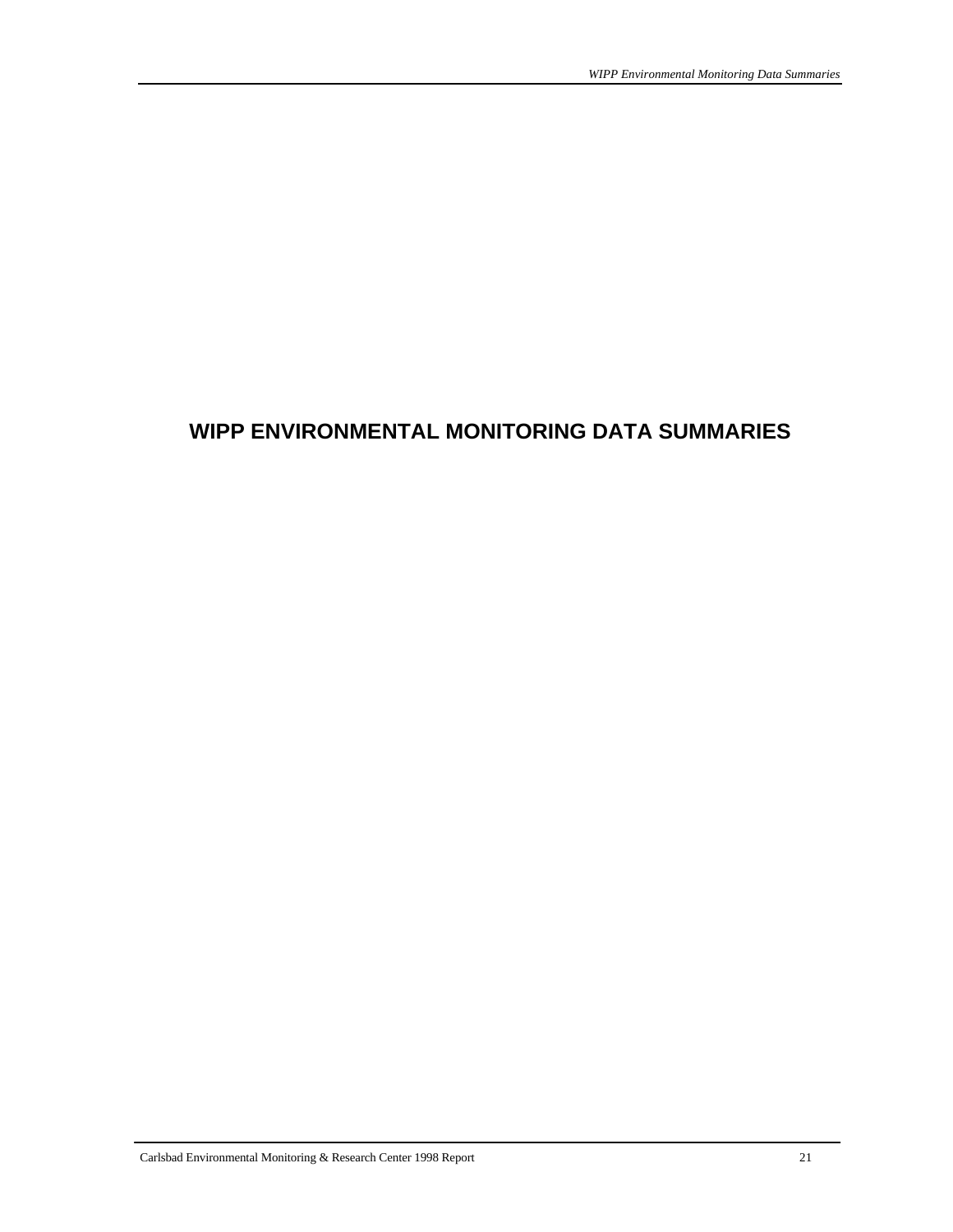# **Meteorological Conditions in the Vicinity of the WIPP Site**

## **Methods**

CEMRC operates two identical meteorological towers at sampling sites in the vicinity of the WIPP (Fig. 2). The Near Field site is located approximately 1 km northwest of the WIPP site at an elevation of 1088 m (latitude 32°22'40.385"N; longitude 103°47'55.425"W). The Cactus Flats site is located approximately 19-km southeast of the WIPP site at an elevation of 1041 m (latitude 32°13'05.451"N; longitude 103°41'42.583"W).

Each station consists of a 10-meter tower equipped with sensors for temperature, relative humidity, barometric pressure, solar radiation, wind speed and direction, and vertical wind speed. Data are collected every second, with averaging times of ten minutes. In addition, the maximum wind speed and total precipitation occurring over the ten-minute averaging period are recorded.

Temperature, relative humidity and all wind parameters are measured at a height of 10 m above the surface. Precipitation, barometric pressure and solar radiation are measured at heights of 0.4, 1 and 2 m, respectively. The barometric pressure sensors are adjusted for temperature, but are not referenced to mean sea level. The solar radiation sensors (pyranometers) measure the energy flux per unit area  $(W m<sup>-2</sup>)$  of both direct and diffuse sky radiation.

The data are stored in electronic dataloggers and downloaded twice weekly. Once downloaded, the data are screened for outliers and other anomalies and uploaded to a main database. Performance checks of the sensors are conducted quarterly, and sensors are re-calibrated at least annually.

This report summarizes meteorological data collected over the 12 month period from December 1997 through November 1998. In addition, data collected at the sites from 1 January through 30 November 1997

(11 month period) are compared with data from the same time interval during 1998.

## **Results**

For the 1998 sampling period, data recovery exceeded 97% for all sensors at both the Cactus Flats and Near Field sites. Data recovery was slightly lower during the months of October and November due to a six day period (30 October - 6 November) when new meteorological equipment was installed at the sites. Other short-term (typically less than two hours) data losses occurred throughout the year due to sensor maintenance, repair, performance testing and malfunction.

Averaged over the year, winds were from a southeasterly direction (E, ESE, SE and SSE quadrants, inclusive) 41% and 44% of the time at the Cactus Flats and Near Field sites, respectively (Fig. 3). However, there were some distinctive seasonal variations in wind direction (Figs. 4-5). Wind direction was highly variable during the winter and spring (December through May) when compared with the summer and fall (June through November). During summer and fall, wind from the southwestern quadrant occurred over 50% of the time, but dropped to less than 30% during the winter and spring. The inter-annual and intra-annual variability in wind direction are important parameters in modeling dispersion pathways for potential airborne releases from the WIPP.

Wind velocities were very similar between sites. Wind velocities (10-minute means) were less than  $5.4 \text{ m s}^{-1}$  over 77% of the time, with speeds frequently from 3.1 to 5.4 m  $s^{-1}$ . Calm periods (wind velocities  $< 0.1 \text{ m s}^{-1}$ ) occurred less than 1% of the time over the year. Wind velocities  $> 5.4 \text{ m s}^{-1}$  occurred less than 25% of the time, but were more frequent during the spring, and typically came from west and westnorthwest. The highest wind velocities recorded at each site were  $33.6 \text{ m s}^{-1}$  (75 mph) on 21 July, and 23.3 m  $s^{-1}$  (52 mph) on 2 April,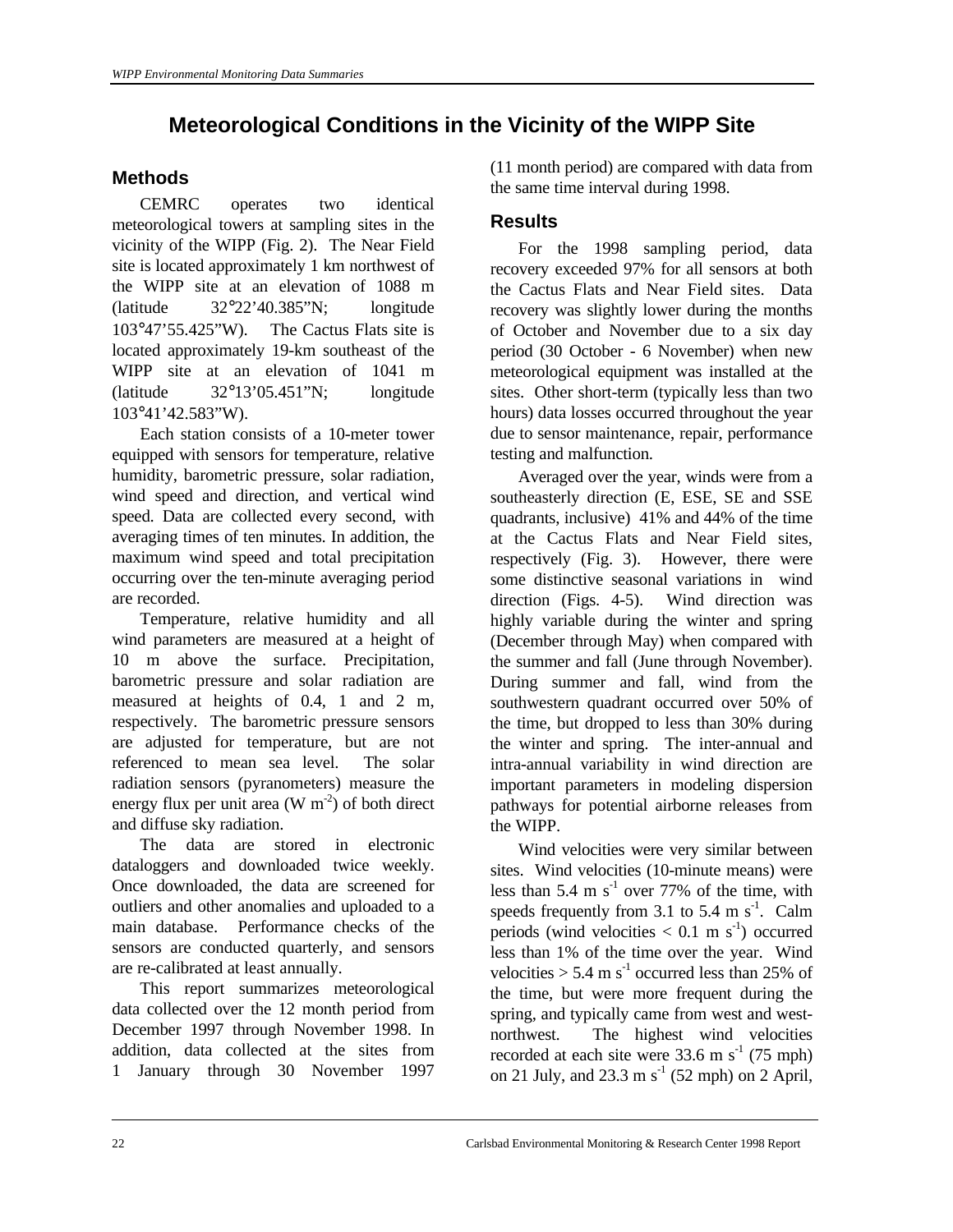at the Near Field and Cactus Flats sites, respectively.

Air temperatures at Near Field ranged from  $-10.5$  to 43.6 °C and from  $-10.1$  to 43.6  $\degree$ C at Cactus Flats. The maximum temperatures were recorded on 27 June at both sites, and lowest temperatures were recorded on 12 December and 27 December at the Near Field and Cactus Flats sites, respectively. The annual mean temperatures were  $18.7 \text{ °C}$  and 18.2 <sup>o</sup>C at Near Field and Cactus Flats, respectively. At both locations, December was the coldest month (mean =  $5.0 \degree$ C at Near Field; mean  $=$  4.8 °C at Cactus Flats) and June was the hottest month (mean  $= 28.9 \degree C$  at Near Field; mean =  $29.6 \degree$ C at Cactus Flats) (Fig. 6).

The annual mean relative humidity at Near Field was 41.8% and ranged from 5.3 to 100%. Humidity at the Cactus Flats site was very similar to Near Field, averaging 42.0% and ranging from 5.5 to 101%. Mean relative humidities were lowest when temperatures peaked in late spring and early summer (Fig. 7). It should be noted that the accuracy of the relative humidity sensors declines at relative humidities below 12% and above 94%, and readings outside these ranges should be interpreted with caution.

Barometric pressure did not exhibit an obvious seasonal trend at either site (Fig. 8). The annual mean was 890.9 mb at Cactus Flats and 896.0 mb at the Near Field site. The apparent 5.1 mb difference between the sites can be attributed to a 41 m difference in elevation, and this difference is not significant if corrected using standard barometric conversions that incorporate elevation (U.S. Department of Commerce Weather Bureau, 1963, *Manual of Barometry*, *Vol. 1*, Washington D.C.).

Solar radiation flux (W  $m^{-2}$ ) was integrated over daily intervals to calculate total energy received per unit area  $(MJ \text{ m}^2)$ . As is typical, solar radiation received at the sites peaked in the summer and was lowest during the winter months (Fig. 9). This pattern is due to a combination of increasing solar radiation intensity, less cloud cover and additional hours of daylight during the summer months. Over the year, the daily total solar radiation ranged from 1 to 33 MJ  $m<sup>-2</sup>$  at Near Field and 1 to 36 MJ m<sup>-2</sup> at Cactus Flats.

Over the year, a total of 12.88 cm of precipitation was measured on 37 days at Cactus Flats and 17.28 cm of precipitation was measured on 39 days at Near Field (Fig. 10). At both sites, the month of December had the highest number of days (9) on which precipitation was recorded. At Cactus Flats, December was also the month with the highest total precipitation (3.96 cm). In contrast, at the Near Field site, July was the month with the highest total amount of precipitation (5.53 cm).

Overall, 1998 was a much drier year than 1997. In 1997, a total of 38.5 and 27.9 cm of precipitation was recorded at the Near Field and Cactus Flats sites, respectively, between 1 January and 30 November. Over the same time period in 1998 (December, 1997 excluded from the comparison), 12.3 cm of precipitation was recorded at Near Field and 8.9 cm recorded at the Cactus Flats site. In addition to being drier, mean annual temperatures were approximately two degrees higher in 1998 than 1997. Mean temperatures were higher in 1998 than in 1997 for every month except March and August. Given the differences in precipitation and temperature it is not surprising that total solar radiation was also higher in 1998, with Cactus Flats receiving 7984 MJ  $m<sup>-2</sup>$  in 1998 compared with 6294 MJ  $m<sup>-2</sup>$  in 1997 and the Near Field site receiving 7222 MJ  $m<sup>-2</sup>$  in 1998 compared to 6130 MJ m<sup>-2</sup> in 1997. In contrast, annual mean wind patterns (velocity and direction) were very similar between years, although some differences appeared in seasonal wind patterns.

Tables presenting meteorological data summarized herein are available on the CEMRC web site at http://www.cemrc.org.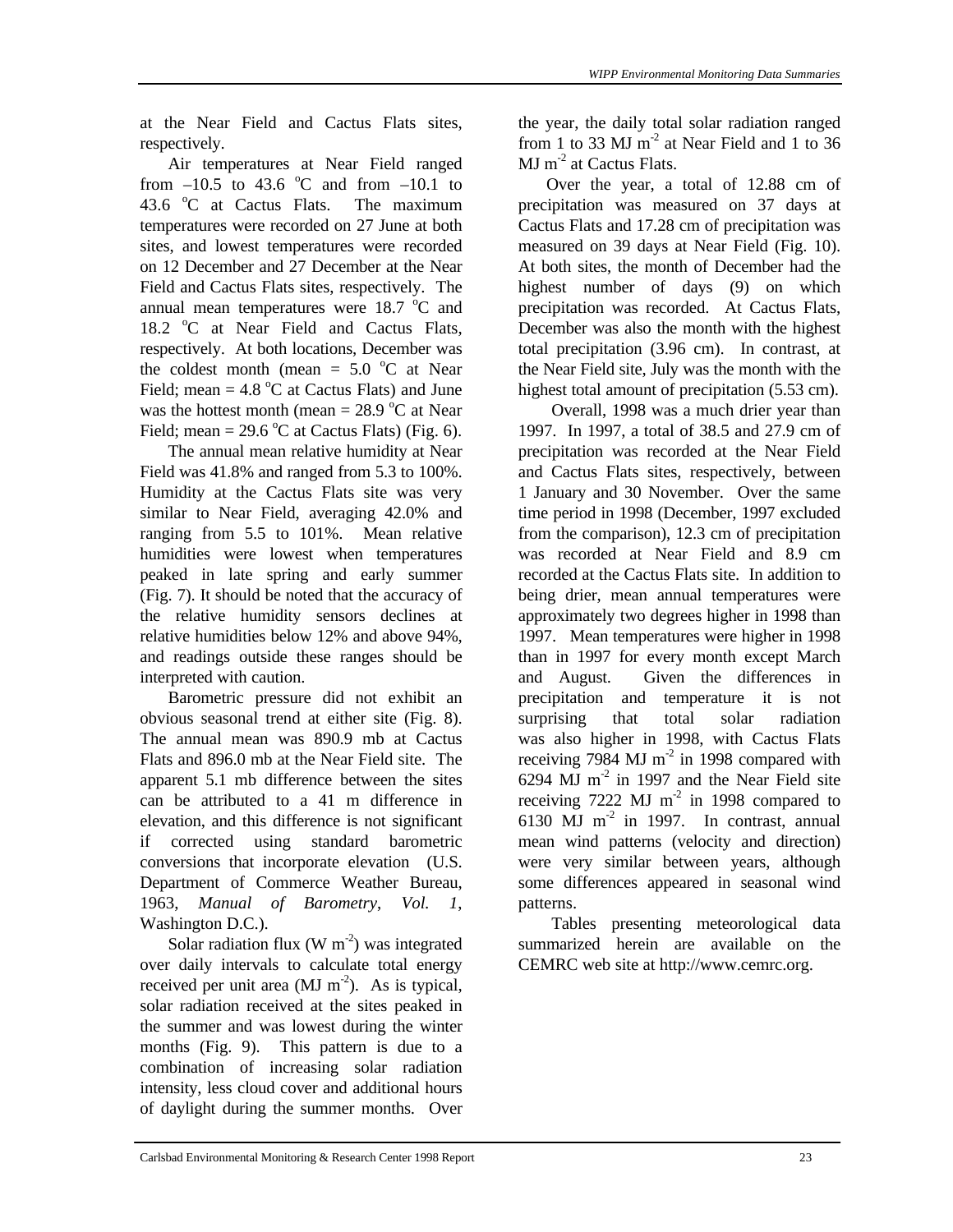

### *Figure 2. Sampling Locations in the Vicinity of the WIPP* Aerosol and meteorological sampling is conducted at Near Field and Cactus Flats.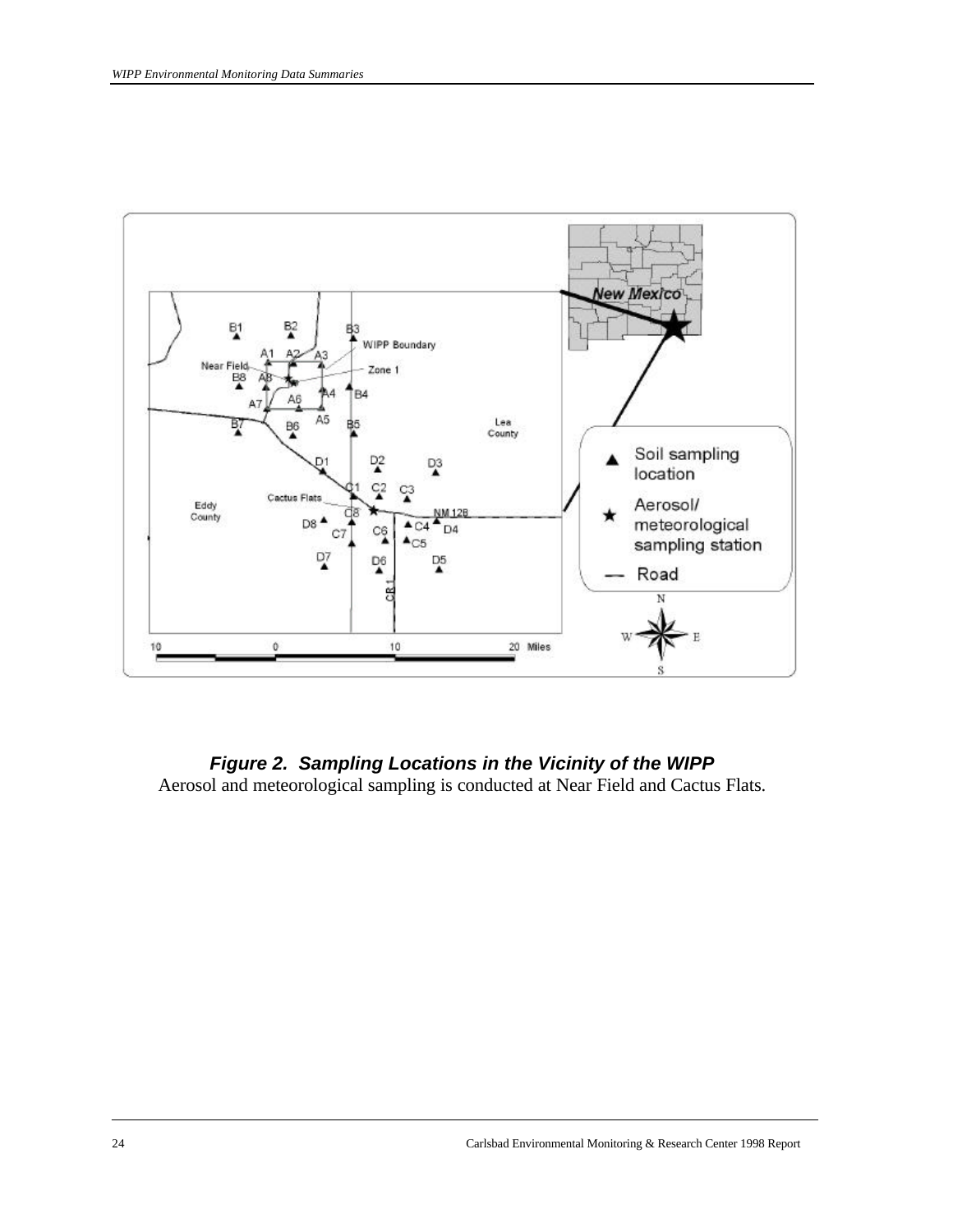#### *Figure 3. Annual Wind Roses for Near Field and Cactus Flats*

Value in center of a rose is % time with no recordable wind. Value at outer end of each tube is % time wind blew from the direction of the tube outer opening. Within each tube, segment lengths indicate relative frequency of wind speeds  $(m \sec^{-1})$  given on scale.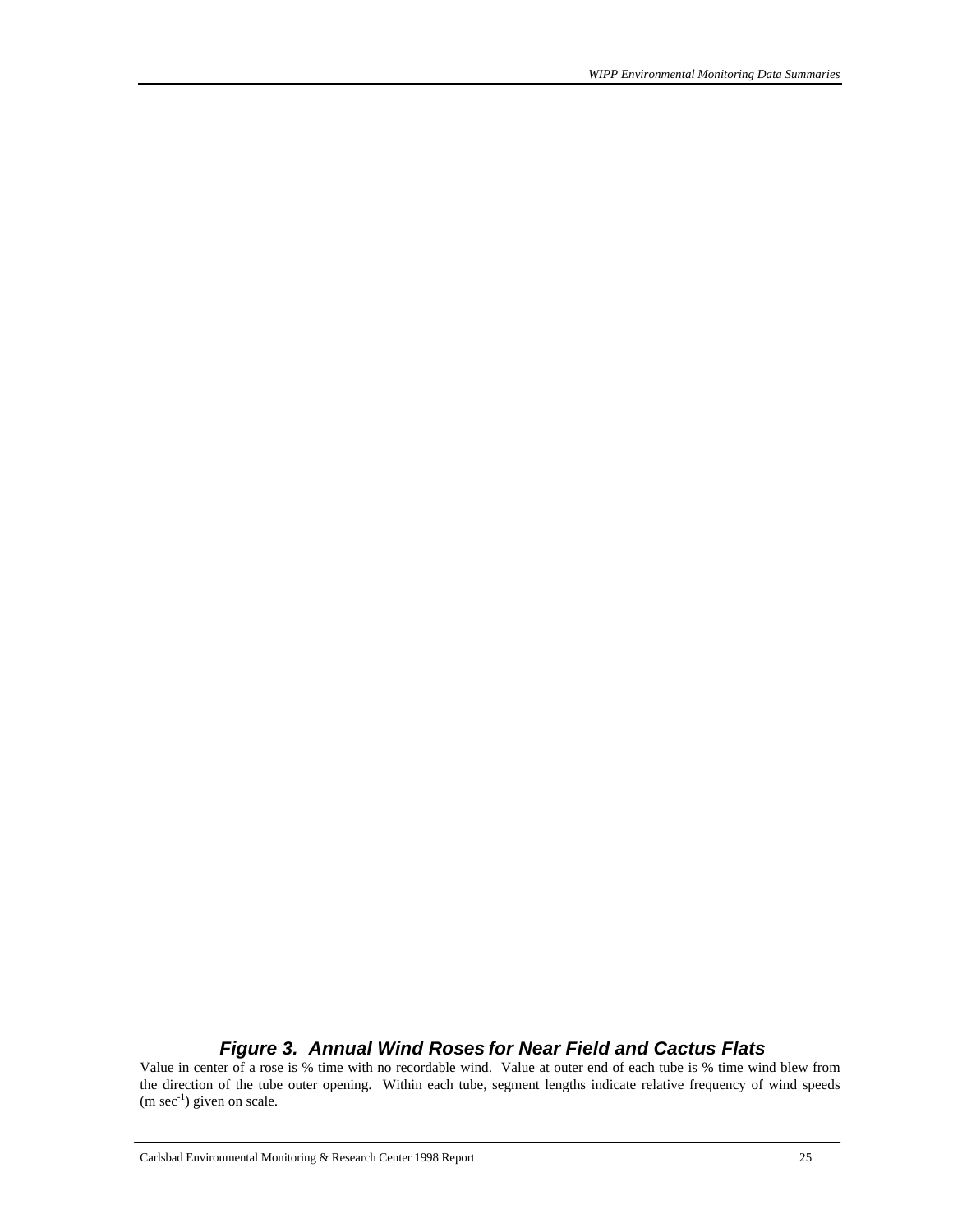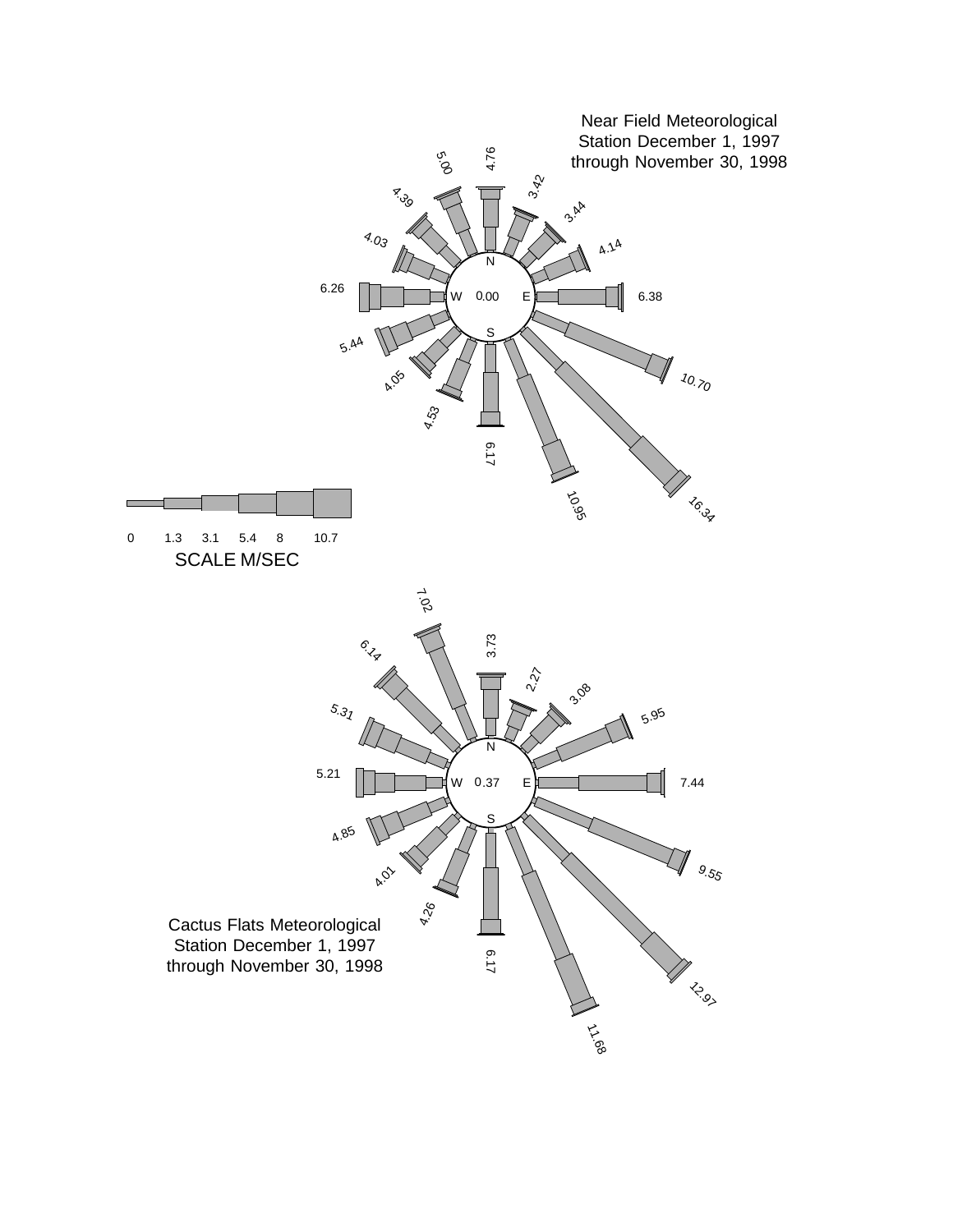## *Figure 4. Seasonal Wind Roses, Near Field*

<sup>a</sup>See page 25 for explanation.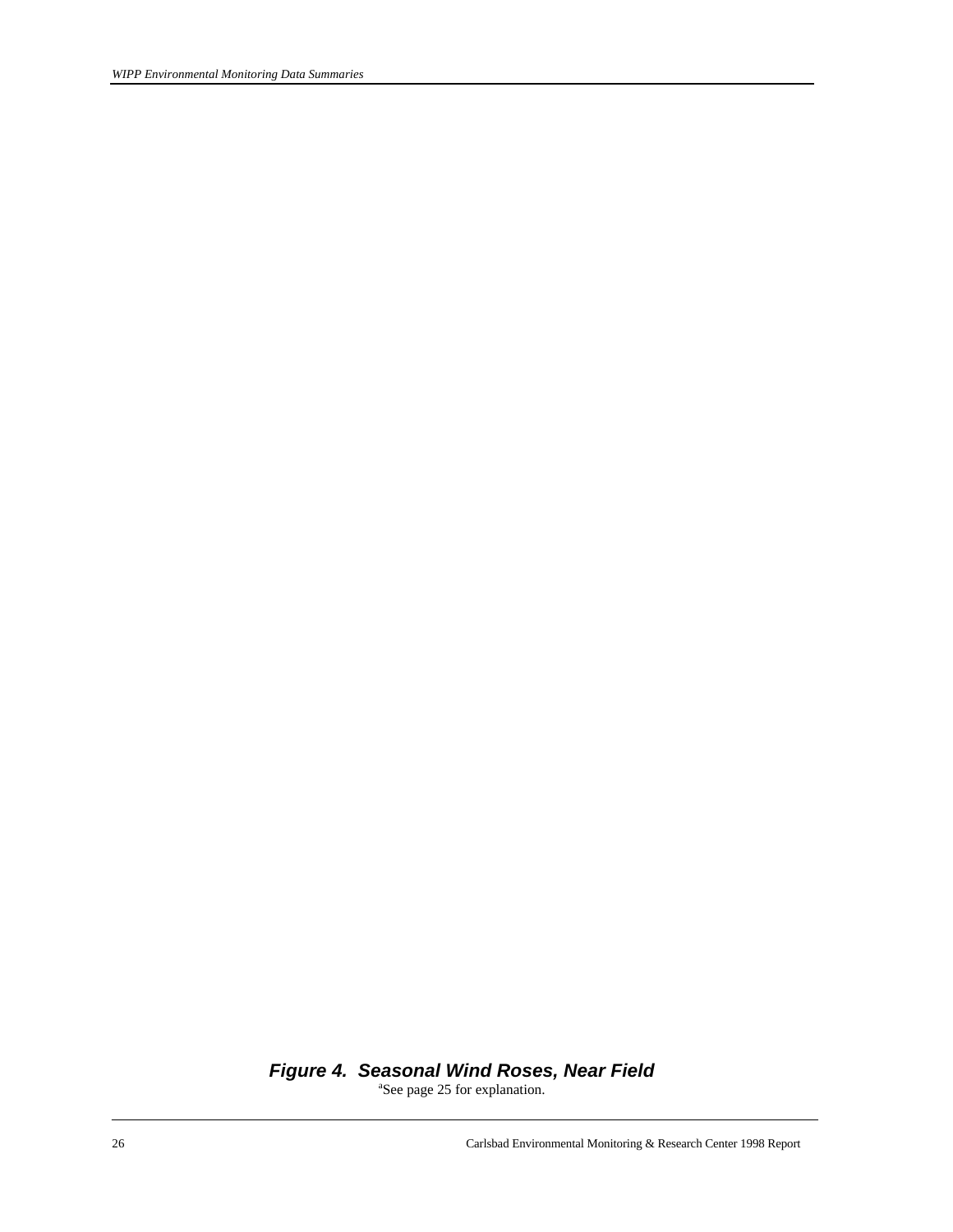

August 31, 1998

November 30, 1998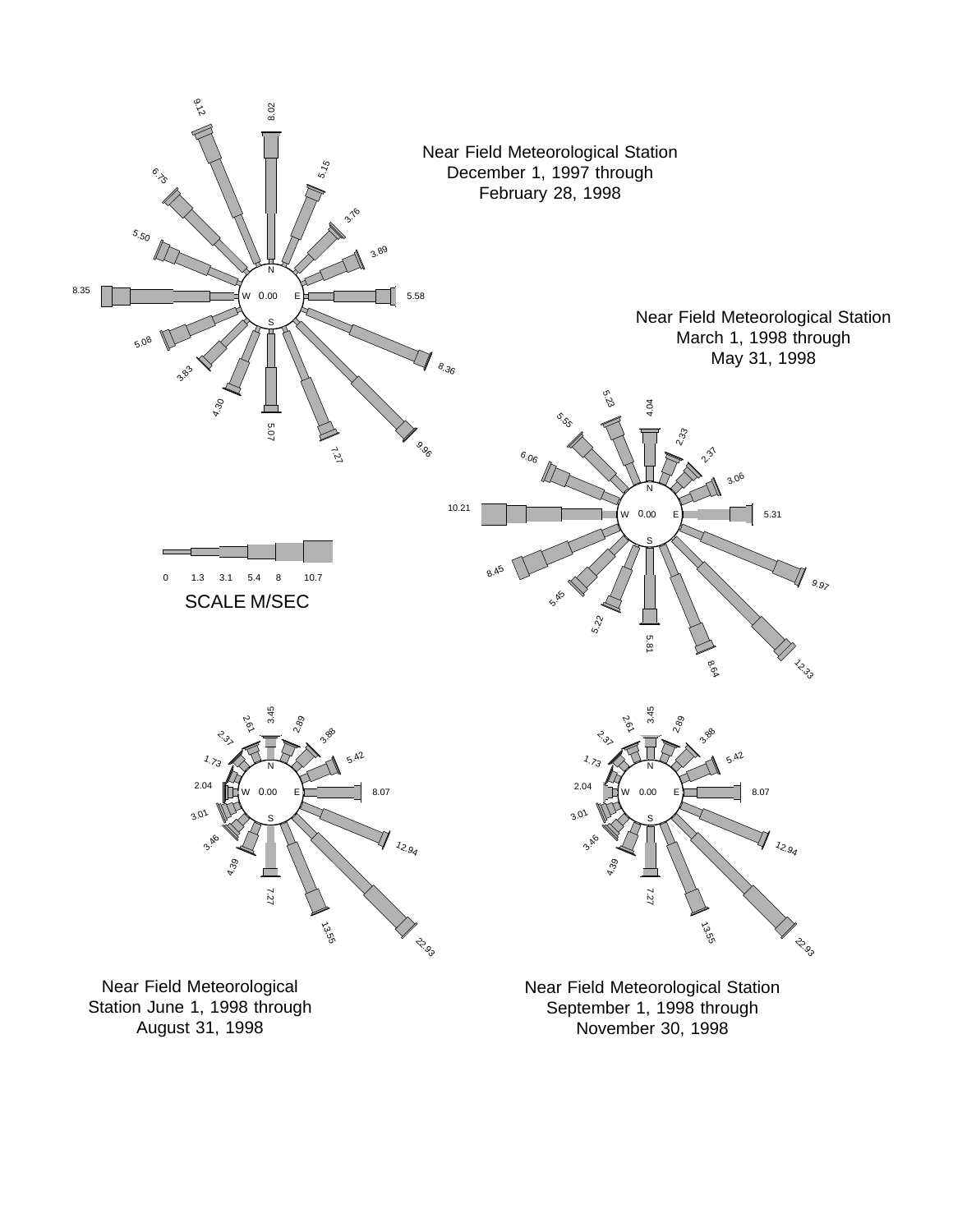## *Figure 5. Seasonal Wind Roses, Cactus Flats*

<sup>a</sup>See page 25 for explanation.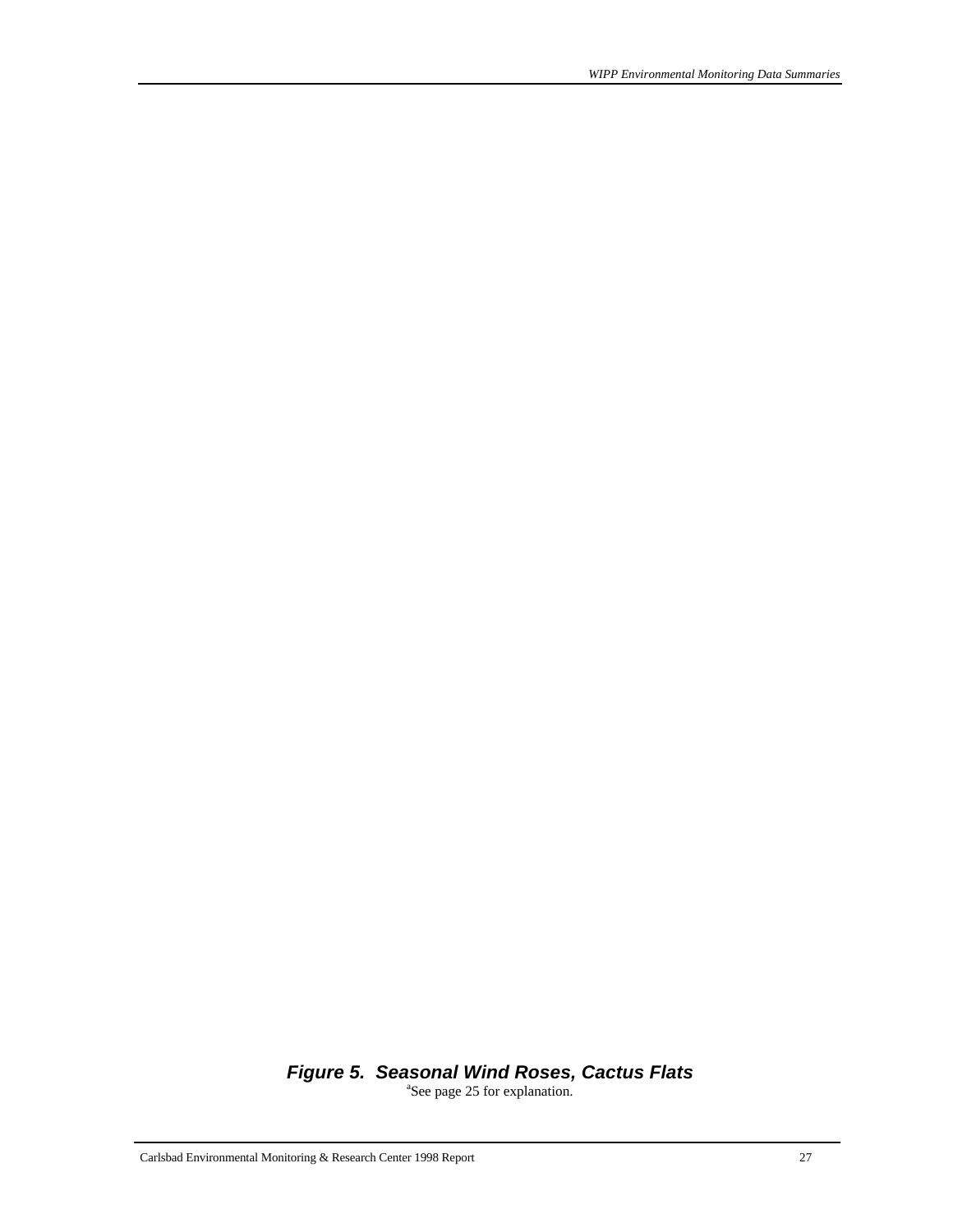

Station June 1, 1998 through August 31, 1998

Station September 1, 1998 through November 30, 1998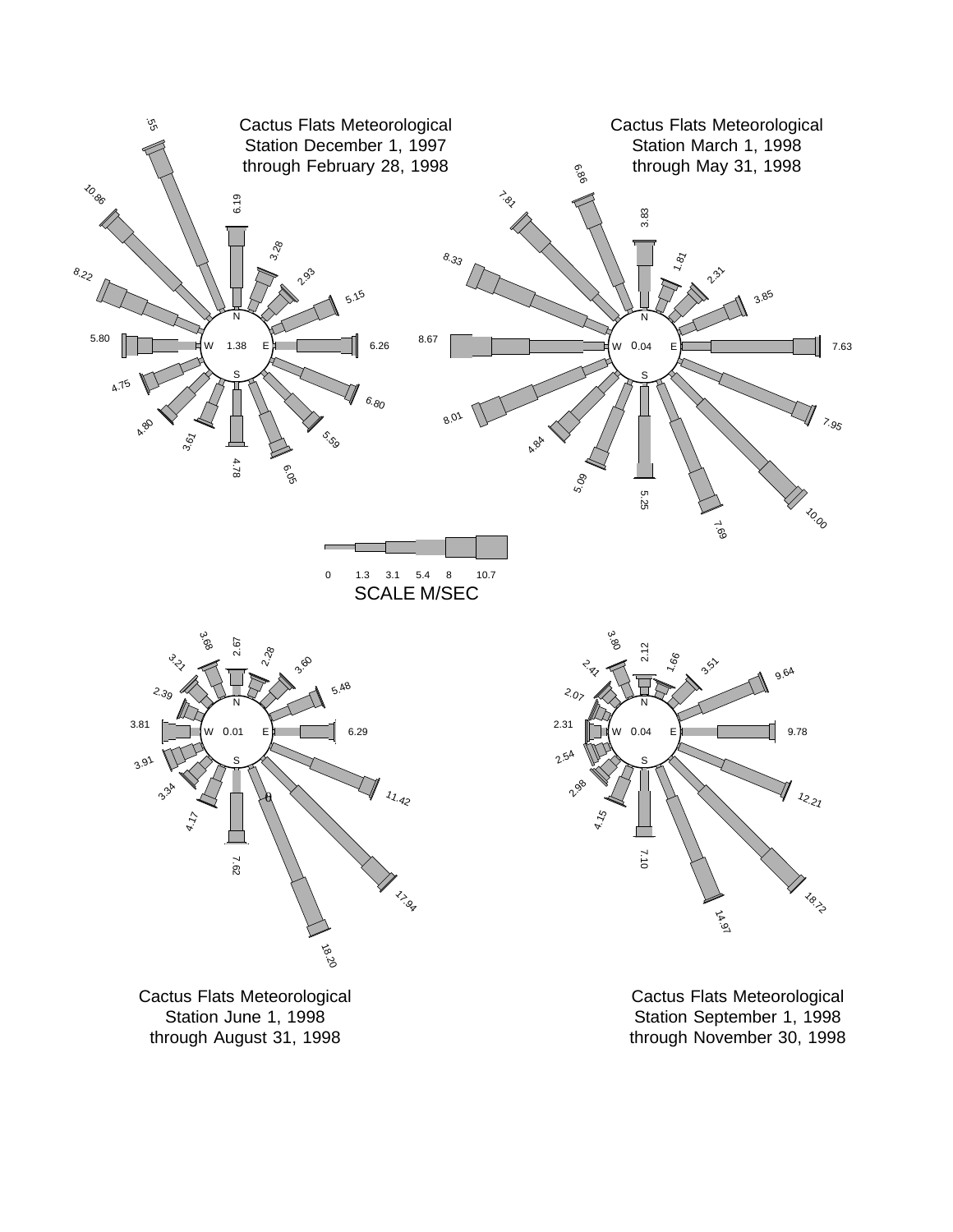

*Figure 6. Monthly Mean, Minimum and Maximum Temperatures at Near Field and Cactus Flats from January 1997 through November 1998*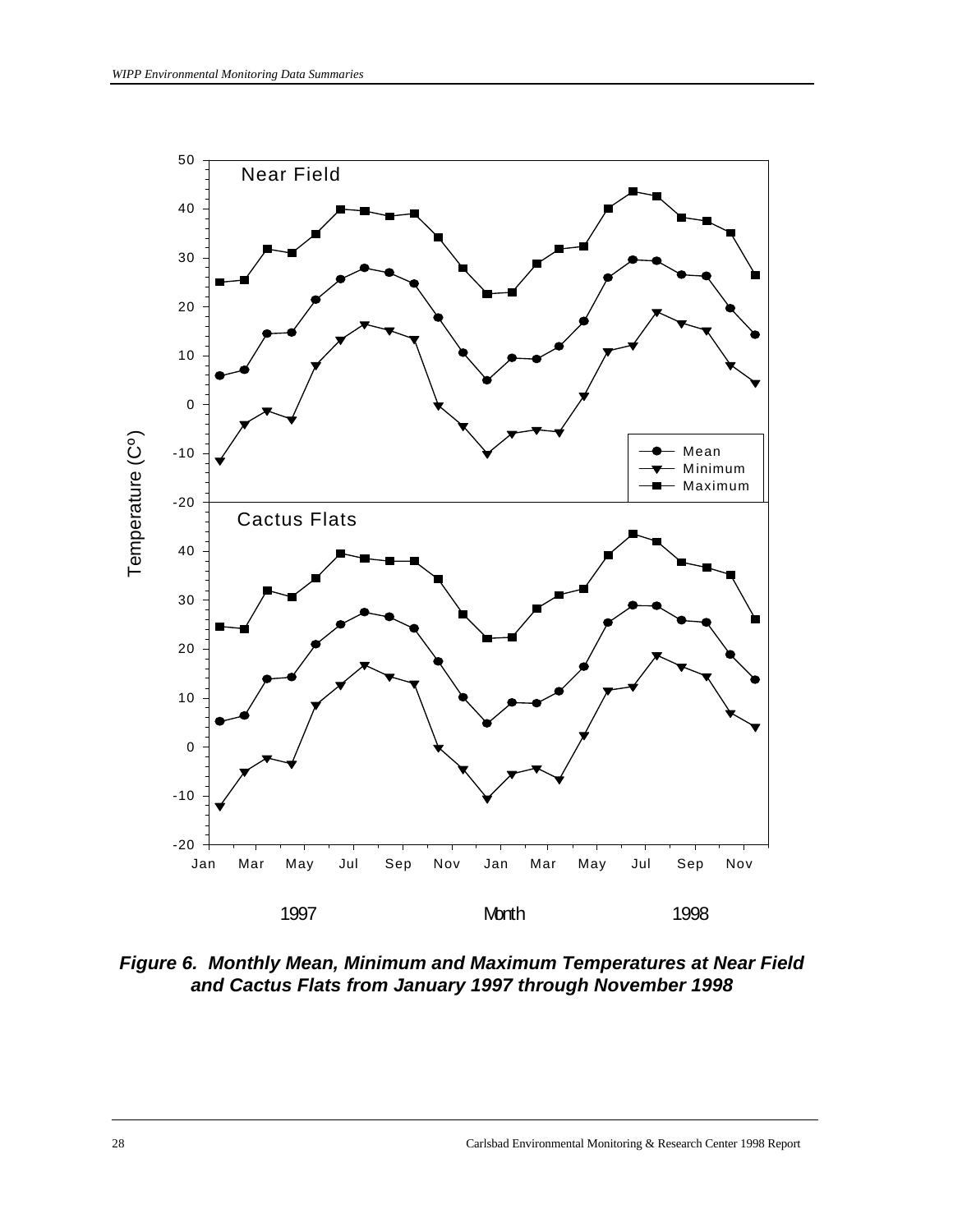

*Figure 7. Monthly Mean, Minimum and Maximum Relative Humidity at Near Field and Cactus Flats from January 1997 through November 1998*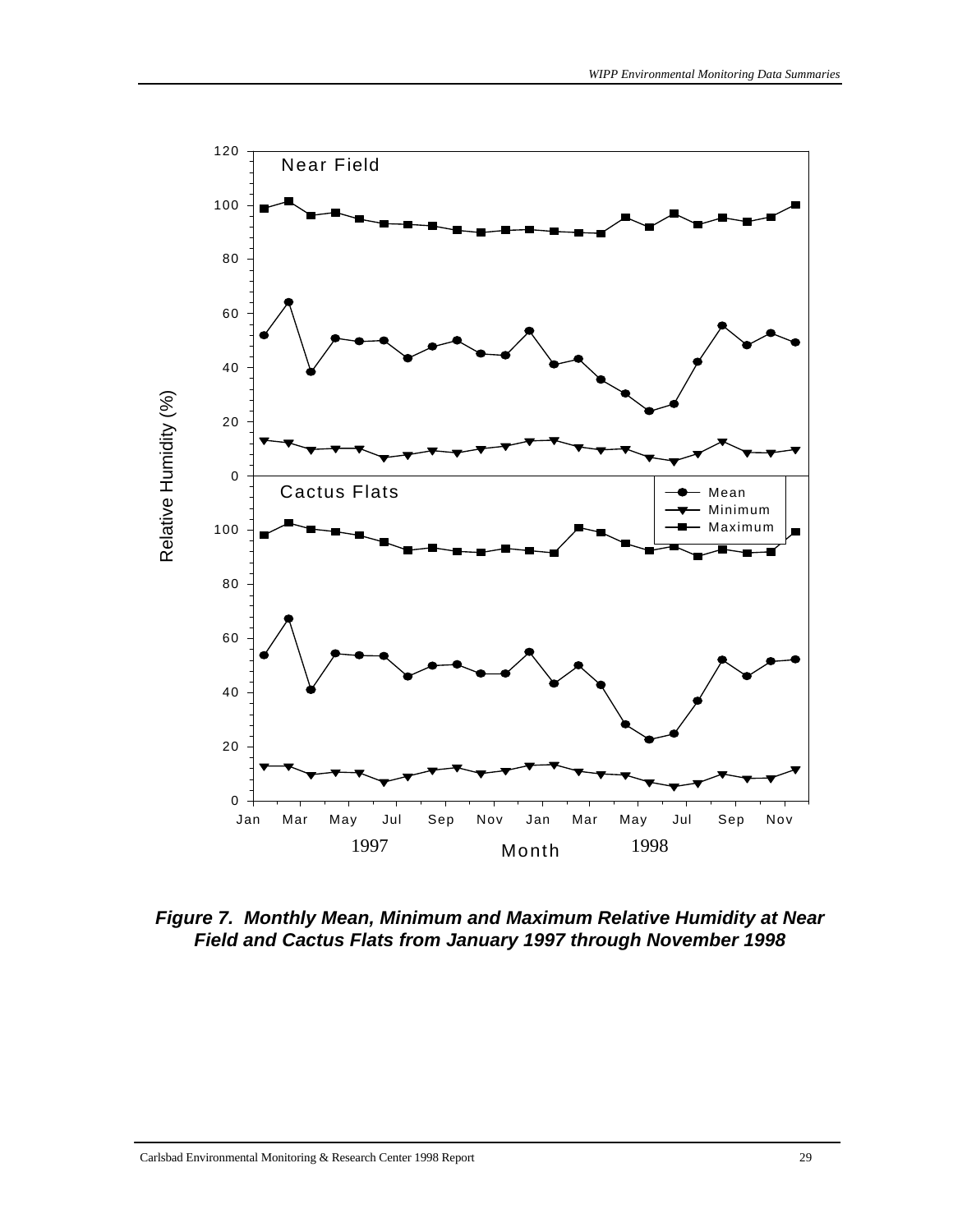

#### *Figure 8. Monthly Mean, Minimum and Maximum Barometric Pressure Measurements at Near Field and Cactus Flats from January 1997 through November 1998*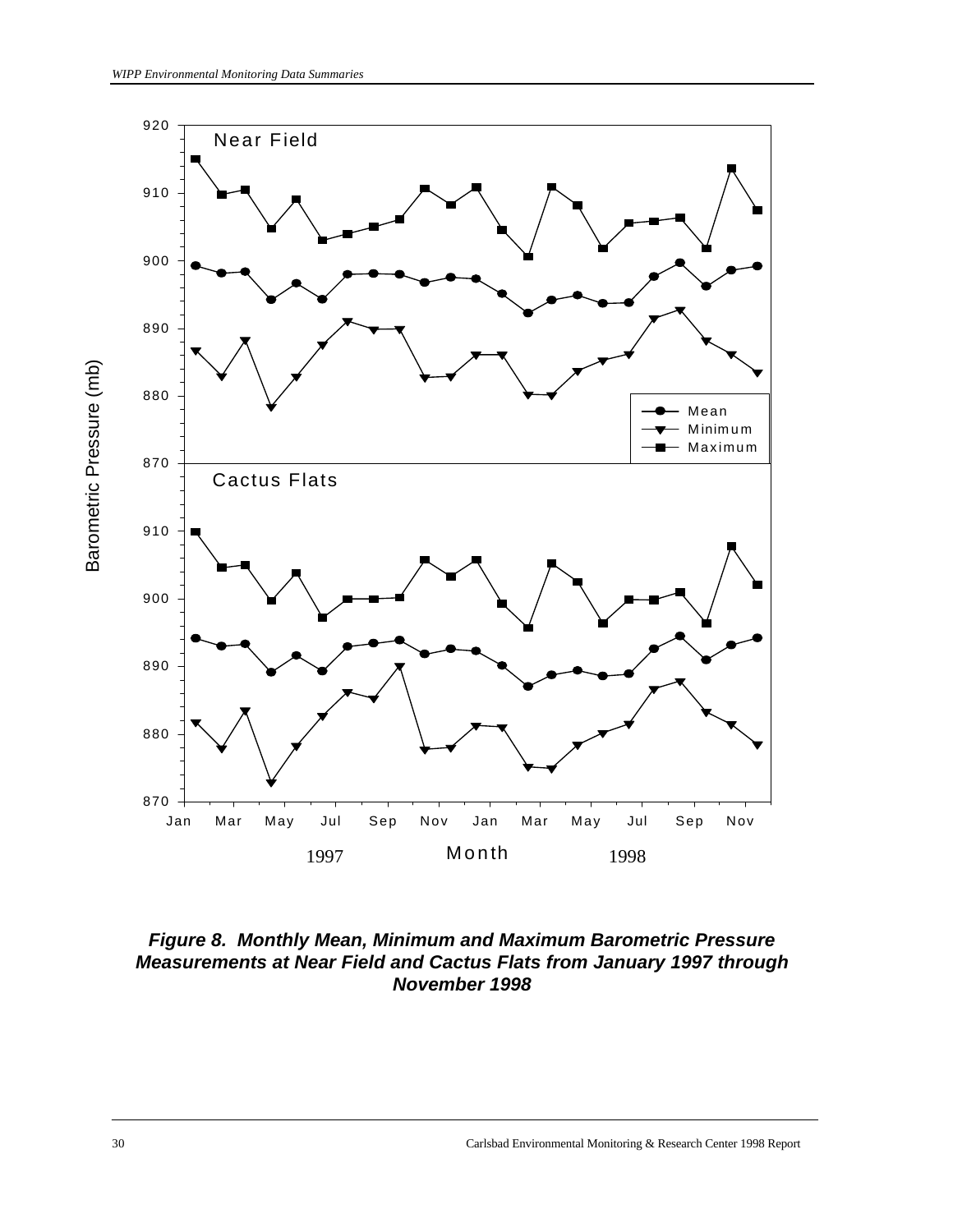

#### *Figure 9. Total Solar Radiation Measured each Month at Cactus Flats and Near Field from January 1997 through November 1998*

The low value for April 1997 at the Near Field site resulted when no data were collected from 6 April through 29 April due to a sensor malfunction.



## *Figure 10. Total Precipitation Measured Each Month at Cactus Flats and Near Field from January 1997 through November 1998*

No data were collected at the Near Field site from 1 January to 19 February 1997 due to a sensor malfunction.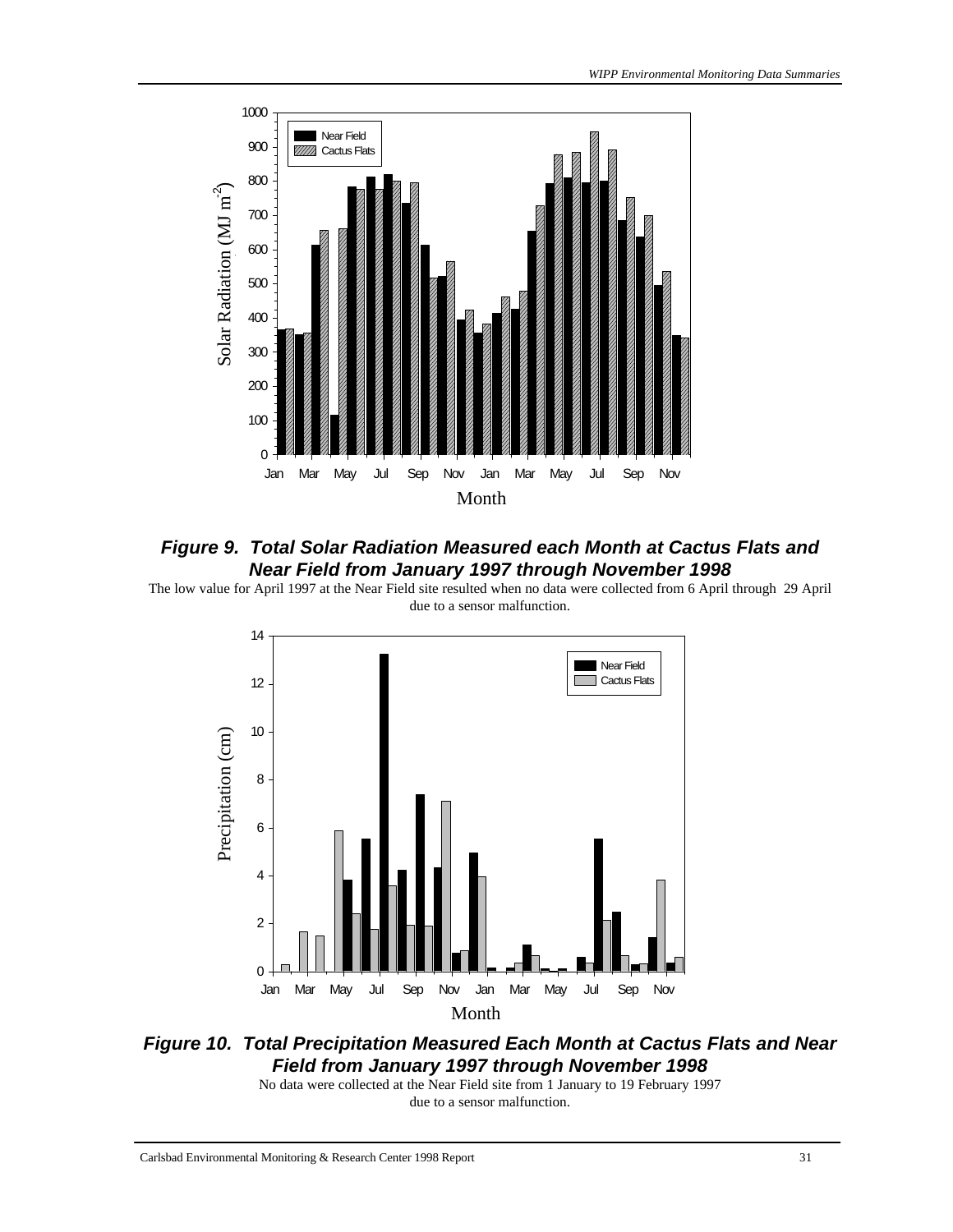# **Particulate Concentrations and Inorganics in Near-Surface Air**

#### **Introduction**

 The CEMRC aerosol sampling program for the WIPP EM is designed to study the pathway that is unarguably the most likely route by which contaminants from the WIPP site could become rapidly dispersed in the environment. A major objective for these studies of aerosols is to investigate relationships among trace metals, ions, and radionuclides in aerosol samples collected from the vicinity of the WIPP. Detailed documentation of these parameters of preoperational conditions is necessary to accurately assess any suspected changes occurring after the disposal operations commence. Data for trace metals and aerosol ion concentrations also contribute to an understanding of the natural variability and the sources and sinks for various types of pollutants, which enhances identification of causes for any observed changes in radionuclide activities.

#### **Methods**

 A summary of the sampling design for the aerosol studies is presented elsewhere in this report (Aerosol section, p. 8). Aerosol samples are currently collected from four sites, but only data from three sampling stations (On Site, Cactus Flats and Near Field) are reported in this summary. Lowvolume samplers  $(10 \text{ L min}^{-1})$  were used to collect aerosol TSP,  $PM_{10}$  and  $PM_{2.5}$  for nonradiological analyses reported here.

 The aerosol samples were analyzed by CEMRC for suites of major and trace elements by atomic absorption (AA) spectrometry and inductively-coupled plasma atomic emission spectrometry (ICP-ES), and the concentrations of selected anions and cations were determined by ion chromatography (IC). A subset of the aerosol samples was also analyzed by an Xray fluorescence (XRF) technique through a

subcontract with the Desert Research Institute (DRI). The XRF studies are a continuation of work begun in December 1996; the first set of XRF data was presented in the CEMRC 1997 Report.

 Aerosol filters from low-volume samplers were prepared for the elemental (AA and ICP-ES) analyses using a CEM 2100 Microwave digestion system. A combination of microwave energy and strong acids is needed to destroy the mixed-cellulose ester filter matrix (Gelman Metricel®) and to solubilize the more refractory materials collected on the filter. The aerosol-laden filters were processed in sealed microwave vessels using a combination of  $HNO<sub>3</sub>$ , HCl,  $HF$ , and  $H_2O_2$ .

 For the IC analyses, individual Gelman Teflo® PTFE Teflon® filters were extracted in clean polyethylene bags after first wetting the filters with isopropyl alcohol. The filters were extracted in three steps with de-ionized water in sealed polyethylene bags, and the extractions were done in an ultrasonic water bath to facilitate the process. The same aqueous extracts of the aerosol samples were used for both anion and cation analyses. In some cases the aqueous extracts not consumed in the IC analyses also were analyzed by ICP-ES to provide intralaboratory comparisons between instruments. Standard operating procedures have been developed for the CEMRC analyses, and where possible these are based on applicable standard U.S. Environmental Protection Agency (EPA) procedures. A summary of the analytical procedures used for the AA, ICP-ES and IC analyses of WIPP EM samples is presented elsewhere in this report (Appendix K).

 Standard operating procedures have been developed for the CEMRC analyses, and where possible these are based on applicable standard U.S. Environmental Protection Agency (EPA) procedures. A summary of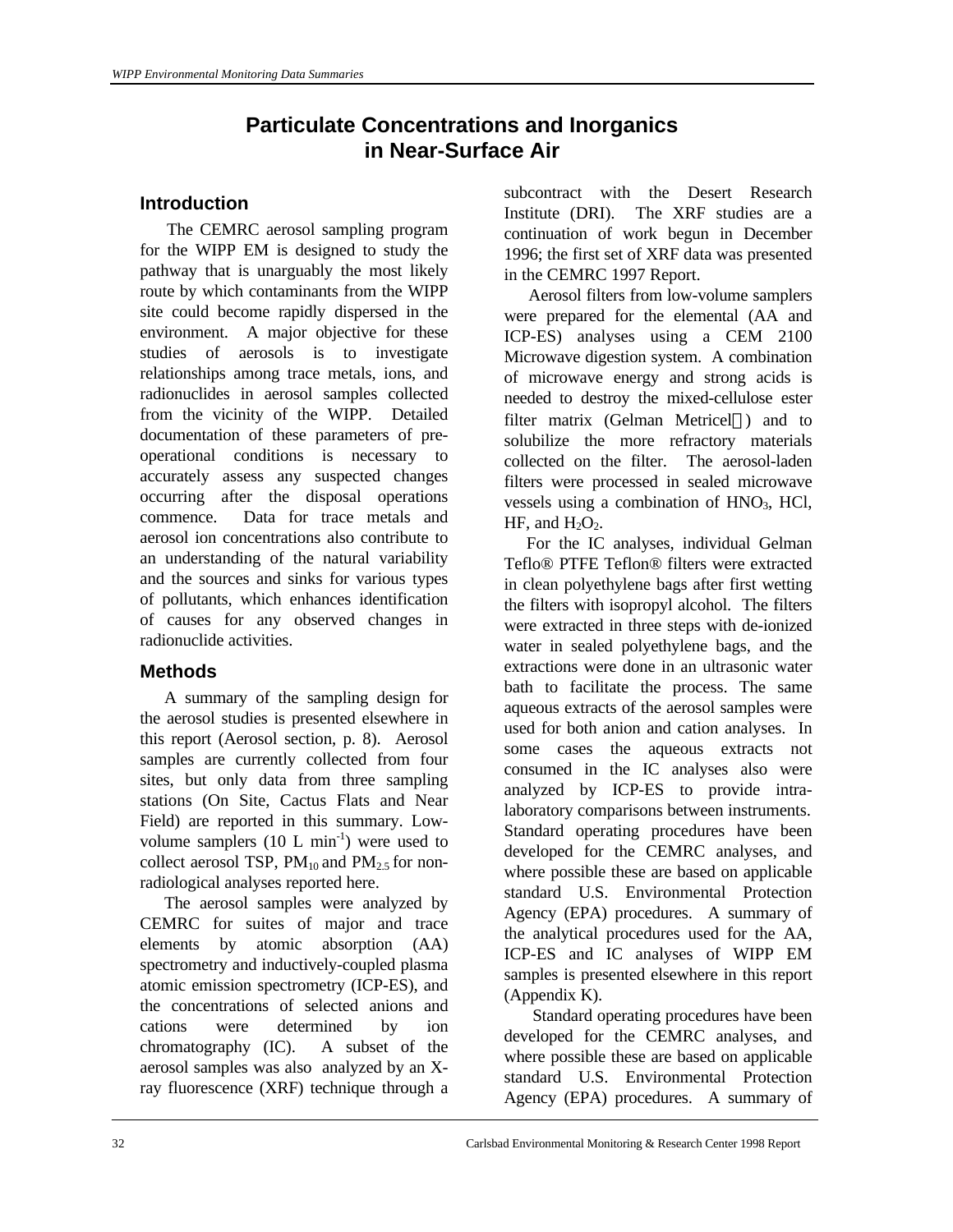the analytical procedures used for the AA, ICP-ES and IC analyses of WIPP EM samples is presented elsewhere in this report (Appendix K).

Gravimetric determinations of aerosol mass were completed at CEMRC. Prior to placement in the aerosol samplers, all filters were preconditioned in a dessicator, equilibrated to ambient conditions, and then weighed using a microbalance (1 μg resolution). At the completion of each sampling period, filters were removed from the samplers and placed in petri dishes for transport and storage. Loaded filters were re-conditioned, re-equilibrated, and reweighed to determine total mass accumulation. The total air volume for each sampling period was calculated based on an integrated total during each sampling interval. The mass accumulation divided by the total air volume drawn through the sampler was used to calculate the aerosol mass concentrations.

 Elemental analyses by XRF were performed by DRI in Reno, Nevada. A Kevex Corporation Model 0700/8000 and a Kevex 0700/IXRF energy dispersive X-ray fluorescence analyzer were used for the analyses. Details of the XRF analytical procedure and the quality assurance/quality controls (QA/QC) used for the analyses were presented in the CEMRC 1997 annual report. Briefly, two protocols were used for the analyses of the aerosol-laden filters: Protocol C for the TSP and  $PM_{10}$  samples and Protocol D for the  $PM_{2.5}$  samples. These protocols differ in data acquisition times, with longer counting times used for Protocol D. The more sensitive analytical scheme was used for the  $PM_{2.5}$  samples because the mass of material collected in that size fraction was expected to be lower than in either the TSP or  $PM_{10}$ .

 The XRF analyses can generate data for the following elements, providing their concentrations are sufficiently high: Al, Si, P, S, Cl, K, Ca, Ti, V, Cr, Mn, Fe, Co, Ni, Cu, Zn, Ga, As, Se, Br, Rb, Sr, Y, Zr, Mo, Pd, Ag, Cd, In, Sn, Sb, Ba, La, Au, Hg, Tl,

Pb, and U. However, not all elements were detected in the WIPP EM aerosol samples. The following discussion is based on the XRF analysis of randomly selected sets of samples (two per week), most of which were collected in 1997. Each set consisted of a TSP,  $PM_{10}$  and  $PM_{2.5}$  low-volume sample collected over a nominal 24-hr period. All of the samples analyzed by XRF were from the Near-Field station. If one or more samples from a set were missing, the others were analyzed anyway.

# **Results and Discussion**

# *XRF Analyses of Trace Elements*

 As reported in the CEMRC 1997 Report, the first focus of the studies using the DRI XRF data is to identify the main sources of particulate matter in the Carlsbad area. In general one would expect to see several major components in the aerosol, including (1) mineral dust (Al and Si often are used as an indicators of dust but many other elements are dominated by dust), (2) sulfate and other major ions, (3) a complex and poorlycharacterized suite of organics from both natural and anthropogenic sources, and (4) various types of pollution aerosols.

 A time-series plot of Al (mineral aerosol) concentrations in the TSP,  $PM_{10}$  and  $PM_{2.5}$ samples is presented in Fig. 11 (note that the Y-axis for this figure is a logarithmic scale). The mineral aerosol concentrations of Al did not vary strongly with season. However, several moderate dust events were evident, including the two most prominent in early mid-March and July of 1997. The concentrations of Al in the TSP and  $PM_{10}$ fractions exhibited a similar pattern of variation, which is not unexpected because most of the dust mass normally is associated with particles less than 10 μm, and therefore the dust concentrations in the  $PM_{10}$  samples should be similar to those in the TSP fraction. It is also interesting to note that although the Al concentrations in the  $PM_{2.5}$ fraction were only about 10% of those in TSP or  $PM_{10}$ , the small particle fraction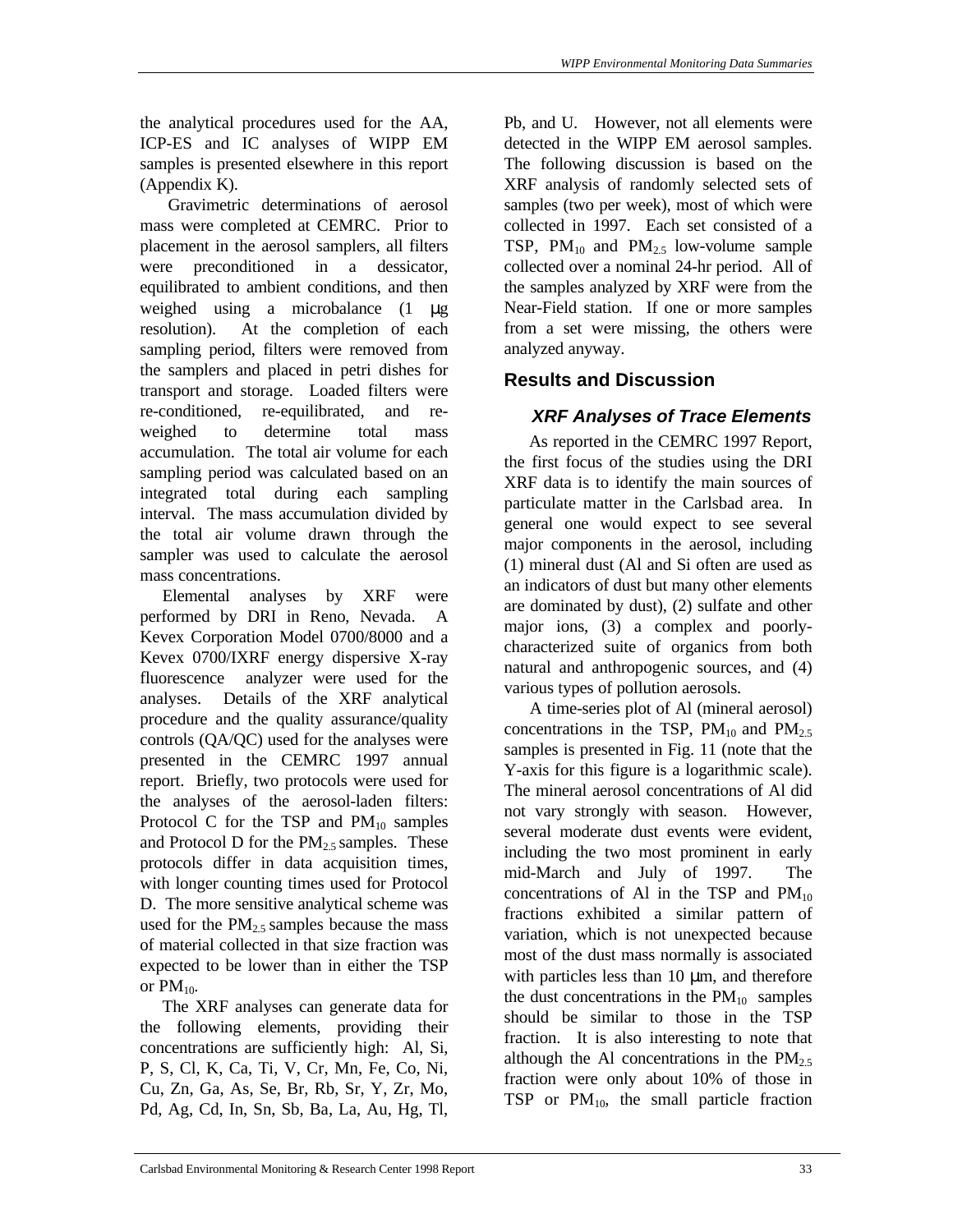tracked the  $PM_{10}$  and TSP samples rather well, suggesting that the proportion of 2.5 μm dust particles relative to the total mineral dust concentrations stayed relatively constant throughout the year.

 Mineral aerosol made up a significant fraction of the TSP mass, but the mass of particulate material in the atmosphere clearly cannot be accounted for by windblown dust alone. If the TSP mass were solely due to mineral dust, all of the points in Fig. 12 would have fallen close to the "crustal ratio" line, which is based on an average Al concentration of ~8% in crustal weathering products (Taylor, S. R., and S. M. McLennan, 1995, *Reviews of Geophysics*, 33, 241). Some points were at or above the crustal line, indicating that under some circumstances the bulk of the TSP could be accounted for by dust concentrations, but this only seemed to occur when the TSP mass concentrations were  $> 10 \mu g m^{-3}$ . To evaluate the dust contribution to the total mass concentrations, one can calculate the percentage of mass accounted for by dust:

% of Mass Concentrations Attributable to Dust =  $100^*$  ([Al]<sub>observed</sub> \*  $12.5$ )/[Mass]<sub>observed</sub>

For the TSP samples  $(N = 60)$ , the mean percentage (+ SD) of mass attributable to dust was  $46\%$  (+ 33%). The corresponding value for  $PM_{10}$  (N = 67) was essentially the same  $(47 + 36\%)$ . In contrast, the percentage of aerosol mass attributable to mineral dust for the  $PM_{2.5}$  fraction (N = 64) was only 9% (+ 12%), clearly indicating the dominance of non-crustal materials in the small particle fraction.

 Compared with Al (see Fig. 11) the atmospheric S mass concentrations followed a similar pattern of variation in all three particle fractions (TSP,  $PM_{10}$  and  $PM_{2.5}$ ) (Fig. 13). Presumably, this occurred because most of the S occurred as sulfate aerosol which is mainly formed *via* gas-to-particle conversion (see below). This heterogeneous process favors the formation of submicrometer (often called fine) aerosols, and therefore the bulk of the sulfate mass was carried by the  $PM_{2.5}$  fraction. Zn and Pb were also substantially enriched with respect to a crustal source and exhibited patterns more similar to S than to Al, in that their mass tended to be concentrated in the  $PM_{2.5}$ fraction.

 A comparison of S concentrations as a function of mass (Fig. 14) showed that the calculated sulfate concentrations (derived from the XRF sulfur data) at times accounted for ~40% to 45% of the total mass in the  $PM_{2.5}$  fraction. This conclusion is based on the assumption that sulfate was the dominant form of S in the aerosol; evidence supporting this assumption is presented below. Further examination of this relationship for the XRF data indicated that sulfate more commonly accounted for ~20% of the  $PM_2$ , mass.

 The IC data were used to directly calculate the percentages of mass accounted for by sulfate at Near Field and at Cactus Flats. These calculations showed that the mean percentages of total mass (+SE) accounted for by sulfate in the  $PM_{2.5}$  fraction were comparable to estimates from the XRF data:  $18\% (+ 1.9\%)$  at Near Field (N = 19) and 19% (+ 2.6%) at Cactus Flats ( $N = 14$ ) (Table 4). The percentage of mass due to sulfate was higher in the  $PM_{2.5}$  fraction than in either  $PM_{10}$  or TSP, which were similar, at about 10% at both sites. The concentrations of nitrate in the samples were much smaller than sulfate, amounting to only a few percent in any of the size fractions. These results indicate that major ions such as sulfate and nitrate are important, but at least in terms of mass, not dominant components of the background fine aerosol in the area of the WIPP.

## *Relationship between Aerosol Sulfur and Sulfate*

 Comprehensive understanding of biogeochemical cycles requires information on the forms in which the elements of interest exist. In the present studies, the analyses provide a means of determining the fraction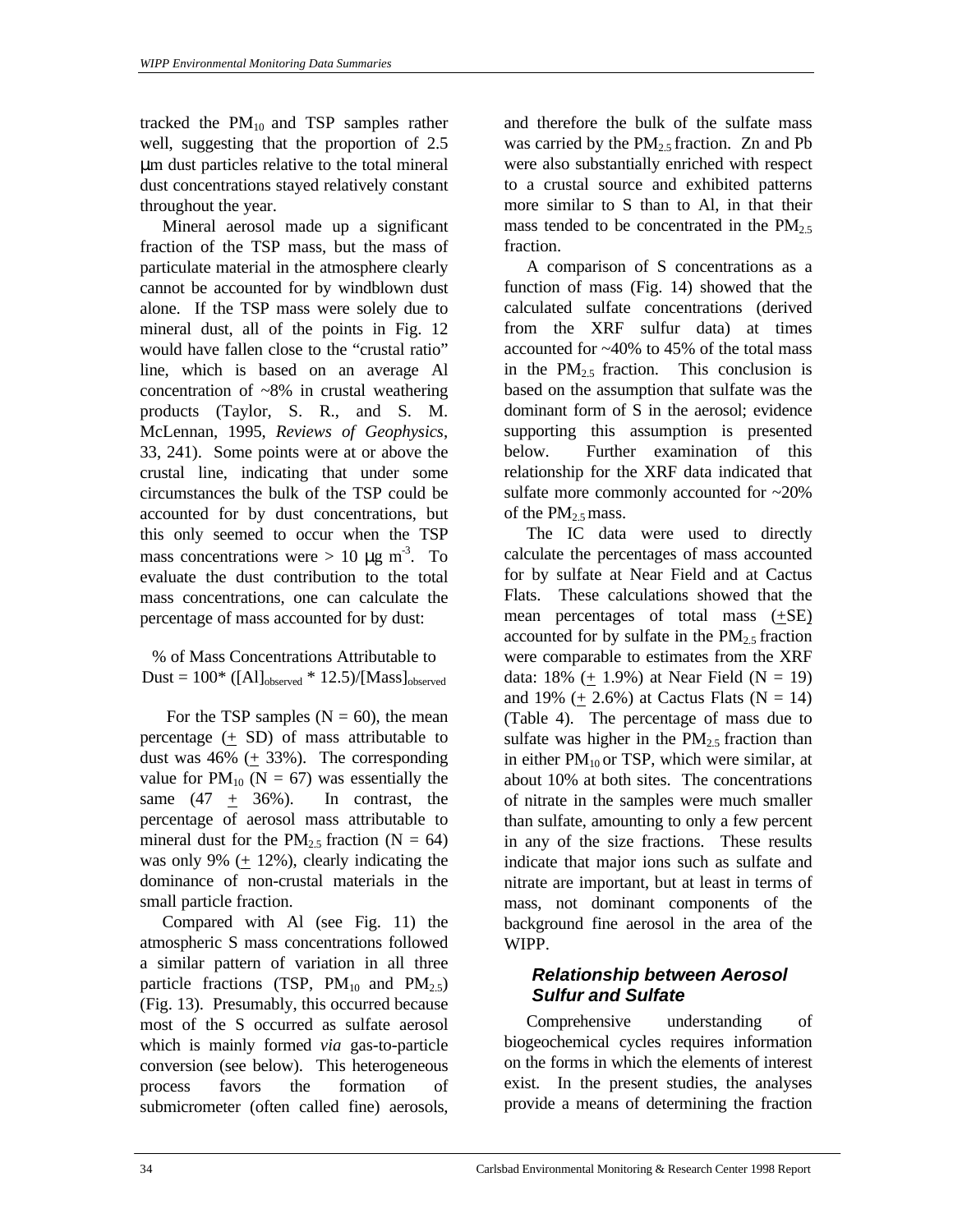of S in the atmosphere that exists as sulfate, something not often possible in prior work. To investigate this question, ion chromatography was used to analyze a subset of samples previously analyzed by XRF with low, high and intermediate mass concentrations.

 The results of this comparison are shown in a plot of the XRF S data compared to the IC sulfate data (Fig. 15). The diagonal line shown in this figure is the predicted relationship if all of the S were in the form of sulfate (3:1 ratio, MWT(molecular weight) sulfate/MWT of S). For the TSP samples, all of the points fall on the diagonal line or very close to it, supporting the hypothesis that sulfate is the dominant form of S in the aerosol. Clearly some of the  $PM_{10}$  and  $PM_{2.5}$ points fall to the right of (or below) the line as concentrations increase; this could most easily be explained by the existence of some S species other than sulfate. Another possibility is that one set of measurements is biased. However, even if this were true, the non-sulfate fraction would be small in terms of mass (typically 10% to 15% of the S mass concentration).

## *Relationship between Aerosol Sulfate and Nitrate*

 The relationship between aerosol sulfate and nitrate in the WIPP EM data is of interest because these two atmospheric constituents are important for aerosol acidity, and because their concentrations in the atmosphere generally exhibit a degree of covariability. Nitrate and sulfate in aerosols are mainly formed in the atmosphere *via* the oxidation of gaseous precursors (i.e., nitrogen and sulfur oxides). Sulfate in particular tends to be concentrated in small aerosol particles, and therefore sulfate normally accounts for a larger percentage of the  $PM_{2.5}$  mass relative to  $PM_{10}$  (or TSP). This characteristic of aerosol sulfate is important in the context of the WIPP-EM because some of the radionuclides of interest also are expected to be enriched in the aerosol  $PM<sub>2.5</sub> size fraction.$ 

 A comparison of sulfate and nitrate concentrations (Fig. 16) showed little difference between the Near Field and Cactus Flats stations. However, there appeared to be a difference among size fractions, with a higher sulfate to nitrate ratio in the  $PM_{2.5}$ samples compared to the TSP and  $PM_{10}$ samples. A possible mechanism for this is sorption of gas-phase nitric acid onto preexisting aerosols (i.e. condensation of nitric acid onto dust and other large particles).

 The comparison of sulfate and nitrate concentrations also showed that some of the aerosol samples had unusually high sulfate/nitrate ratios (> 50). These anomalous ratios occurred when sulfate loadings were higher than average, and the nitrate concentrations were lower than average. Furthermore, the samples with high sulfate/nitrate were not restricted to one site, nor to a particular size fraction (Fig. 17). It is possible that some artifacts were introduced during sampling or sample preparation, but a more interesting possibility is that the anomalous sulfate/nitrate ratios reflected changing environmental conditions. The most intriguing scenario is that these anomalous chemical signals were related to the very large volumes of smoke transported from Mexico to the southwestern United States in the spring of 1998.

## *Effects of Fires in Mexico*

 As part of an investigation of possible effects of the Mexican smoke plumes, aerosol mass concentrations for both Near Field and Cactus Flats were plotted for the spring and early summer of 1998. A strong peak in the  $PM_{2.5}$  mass was observed on 23 March 1998 at Near Field and this matched a peak in TSP mass on the same date at Cactus Flats (Fig. 18). While these simultaneous peaks in particle mass may have been caused by a particular smoke event, there was no obvious evidence for a more pervasive influence of the smoke on mass concentrations in any other aerosol size fraction. Another possible source for the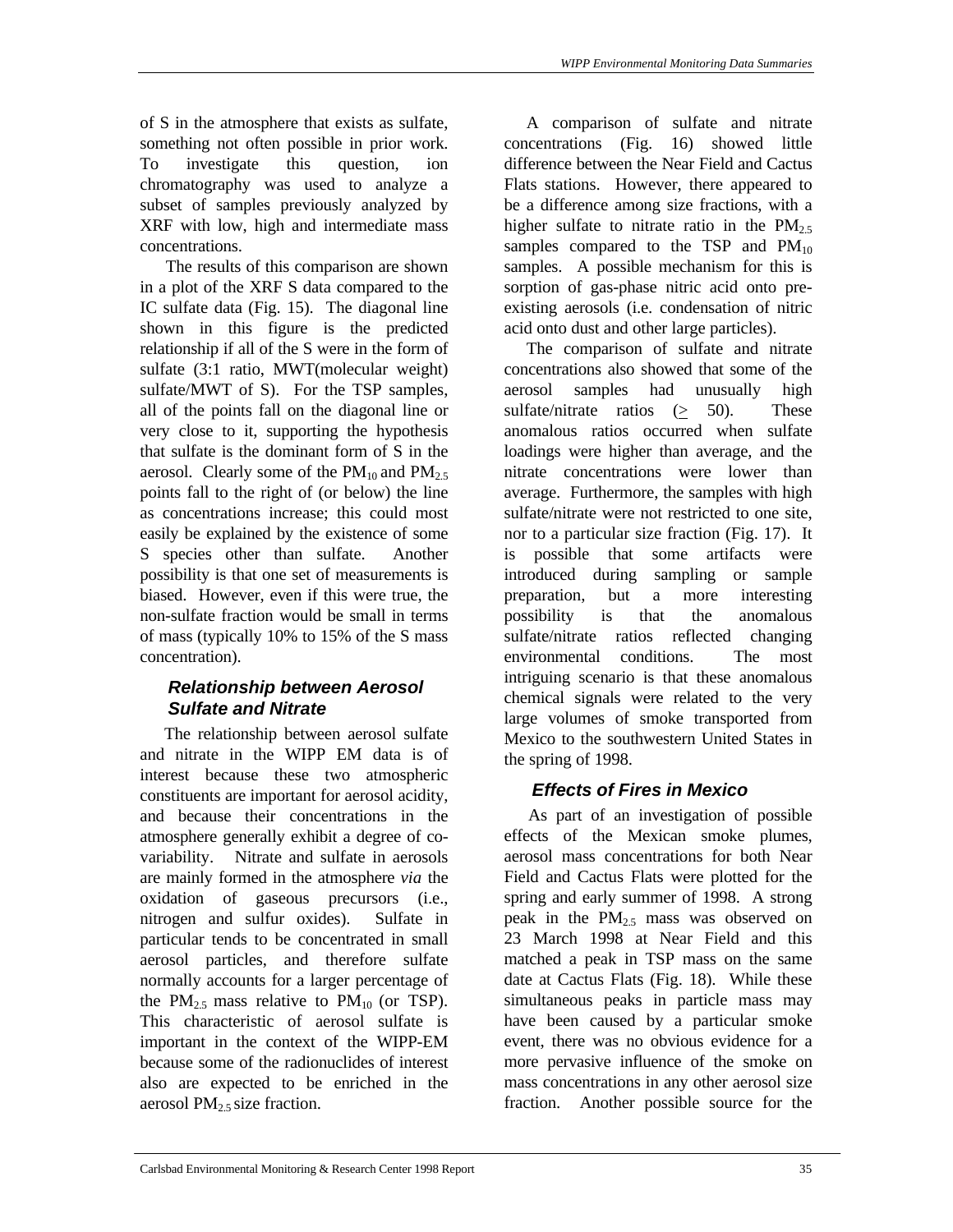simultaneous high mass concentrations is windblown dust event. This is not likely to be the cause because the wind speeds recorded on the days of heavy mass concentrations were not unusually high.

 It is interesting to note that some unusually high sulfate/nitrate ratios were observed at or around the same time as the high mass concentrations. At Near Field, the nitrate concentration in the 23 March  $PM_{2.5}$ sample was below detection, but if the detection limit for nitrate for a nominal 24-hour sample  $(0.0088 \text{ µg m}^{-3})$  were substituted, the sulfate to nitrate ratio would be 81, a value much higher than the typical ratios of 5 to 10. Furthermore, the sulfate/nitrate ratios for the prior two  $PM_{2.5}$ samples (collected starting 9 and 18 March) were 31 and 84, respectively, indicating that the 23 March sample was not simply an outlier. This is further substantiated by the data from Cactus Flats where a high sulfate/nitrate ratio (66) was observed in the 13 March  $PM_{2.5}$  sample. However, the sulfate/nitrate ratios during this period are not uniformly high; the 18 March  $PM_{2.5}$ sample from Cactus Flats had a more typical value (6.1).

 As mentioned above, the high ratios were more the result of lower nitrate rather than higher sulfate concentrations, suggesting the re-volatilization of nitrate from the aerosol. Tsai and Peng (Tsai, C-J., and S-N. Peng, 1998, *Atmospheric Environment*, 32, 1605) suggest that sampling losses of volatile species, including nitrate, can occur as a result of gas-particle and particle-particle interactions during sampling, and these may apply in this case. Although outside the scope of the WIPP EM, these data raise an interesting question concerning what chemical reactions were responsible for the loss of nitrate during collection of some samples but not others.

 Another step in investigating possible effects from the fires was to examine the data for fine-particle K, a commonly used chemical tracer for biomass burning (Andreae, M. O., 1983, *Science*, 220, 1148).

One would expect strong peaks in the  $PM_{2.5}$ K concentrations during the smoke events, but only one sample, collected on 18 May 1998, appeared to have an unusually high fine particle K concentrations (one collected on 4 May and the other on 18 May 1998). High K concentrations were not observed on 23 March, when the high mass concentrations and the high sulfate/nitrate ratios were observed (Fig. 19). However, the sample with the high concentration of fine particle K was collected when the effects of the smoke from the Mexican fires were readily visible locally, confirming that the long-range transport of smoke aerosol can at times be detected *via* chemical changes in the Carlsbad aerosol.

 Although many residents of the Carlsbad area probably were aware of the smoke, the impacts of the fires were more subtle than one might expect. For example, a plot of solar radiation at Carlsbad (Fig. 20) does not show any extended perturbations caused by the smoke. Even though some reductions of the solar flux were evident, these cannot be directly linked to the fires from the data currently available. As noted above, the mass concentrations did not appear to be significantly affected by the fires, but some chemical alterations of the aerosol may have occurred as a result of the fires.

 This was the first year in which a relatively complete set of inorganic data were obtained for the WIPP EM, and more information on the effects of Mexican fires on the Carlsbad aerosol will be obtained in future monitoring studies if the situation arises again. In addition, studies by other groups have shown that the smoke aerosols have elevated levels of several carbonyl compounds (R. Dixon, New Mexico Institute of Mining and Technology, personal communication). Methods are being developed by CEMRC for the determination of acetate and formate, two substances that also may be affected by fires.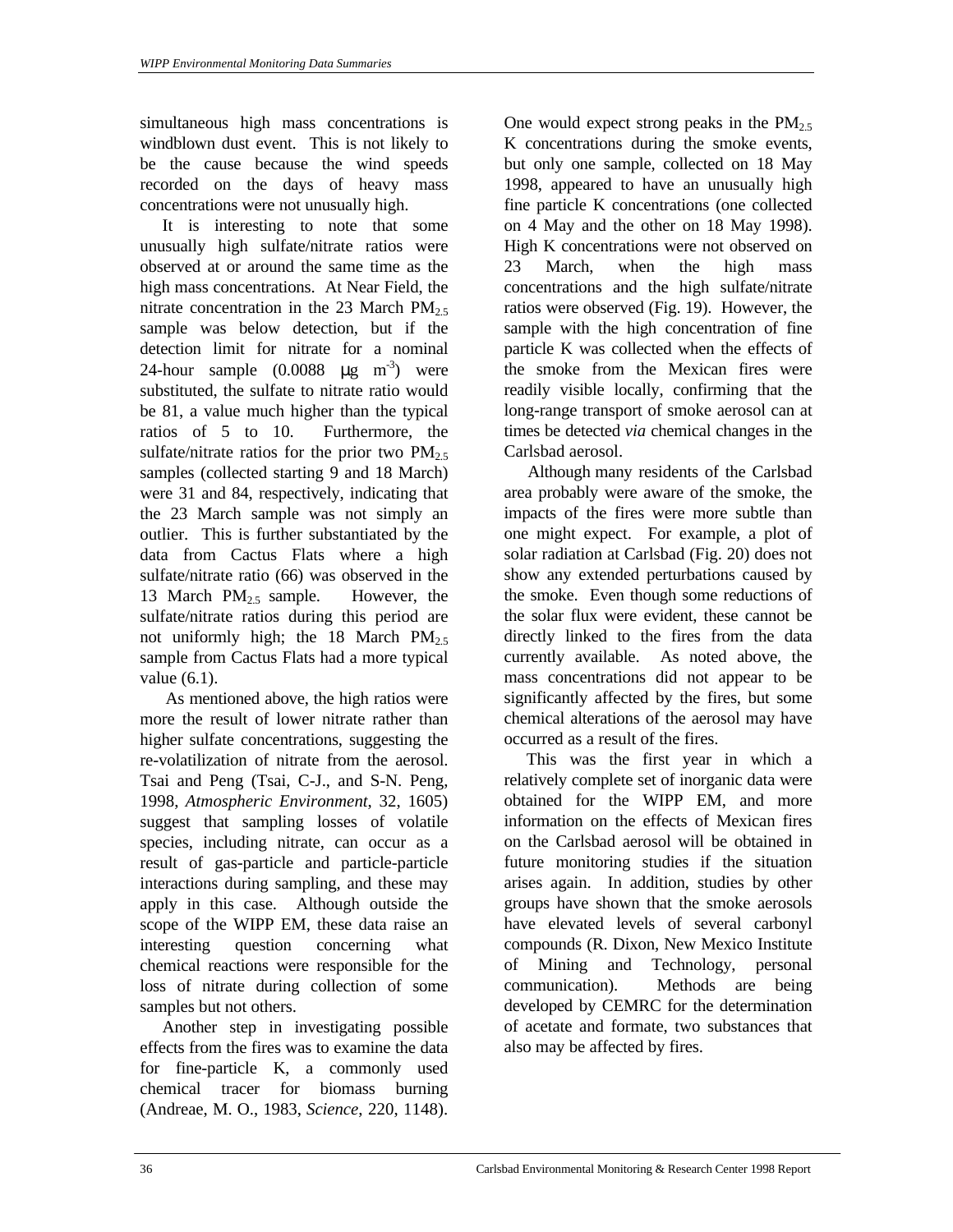#### *Analyses of Trace Elements by AA and ICP-ES*

 Trace element concentrations in a subset of forty low-volume aerosol samples from the three sampling stations were determined at CEMRC using AA spectrometry and ICP-ES. Results of these analyses performed on acid digests of the filters are summarized in Tables 5 and 6. These were the first aerosol samples analyzed by the AA and ICP-ES techniques at CEMRC, and as a first step in evaluating the data, we compared the results from the in-house analyses with XRF data previously obtained. Several caveats regarding this comparison bear mention. First, the analyses were performed on different sets of samples collected at the same station but during different times. Therefore, the samples cannot be considered directly comparable; instead, this comparison gives a first-order indication of whether the data are generally consistent with the earlier results. A series of in-house QC tests were performed to validate the results. A second caveat is that only a small number of samples were available for comparison. For this evaluation, we used data only from the Near Field station because XRF data are only available from that station. Data are available for only 19 samples analyzed by AA and ICP-ES, including six TSP, seven  $PM_{10}$ , and six  $PM_{2.5}$  samples.

 To compare results between the XRF and AA/ICP-ES analyses, we calculated relative percent difference for the mean concentrations of those elements determined by both laboratories. The relative percent difference is calculated as

$$
RPD = \frac{(C_1 - C_2)}{(C_1 + C_2)} * 100\%
$$

where RPD is the relative percent difference,  $C_1$  is the concentration determined by XRF analysis,  $C_2$  is the concentration determined by AA/ICP-ES analysis.

 Results of this comparison between analytical techniques are presented in Table 7. In general the results all agreed to within a factor of 3 (this corresponds to a relative percent difference of 100%). This comparison showed the largest differences between techniques for Zn and Ni, but these large differences were driven by a few samples with very high concentrations of these elements. For example, the Zn concentration measured by ICP-ES in the TSP sample collected at Near Field on 6 October 1998 was  $0.37 \mu g \text{ m}^3$ . Another sample collected on 22 June 1998 and analyzed by XRF had a Zn concentration of 0.0056  $\mu$ g m<sup>-3</sup>. One might speculate that the high Zn concentration resulted from contamination during sampling or sample preparation, but this would only be speculation, and there is no *a priori* reason to discard this sample as problematic. Followup examinations of the in-house data with respect to the XRF results will continue as more samples are analyzed. At the same time, both inter- and intra-laboratory comparisons will be conducted to further validate the analytical methods.

 Tables presenting aerosol data summarized herein are available on the CEMRC web site at http://www.cemrc.org.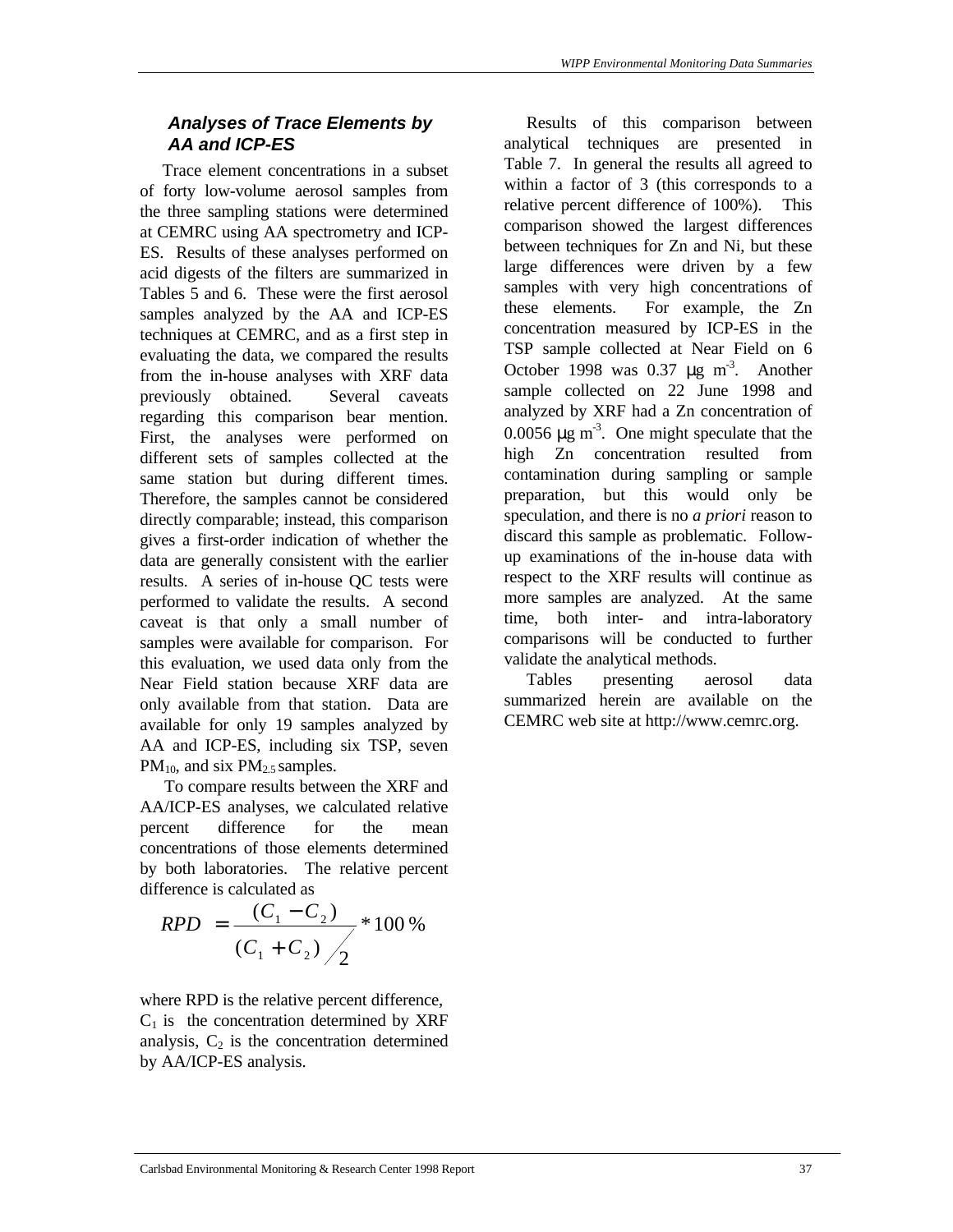| <b>Sampling</b><br><b>Station</b> | Analyte/<br><b>Variable</b> | <b>Aerosol Particle</b><br><b>Diameter Classes</b> | $\boldsymbol{P}^{\mathrm{a}}$ | <b>b</b> Mean | ${}^c$ SE |
|-----------------------------------|-----------------------------|----------------------------------------------------|-------------------------------|---------------|-----------|
| On Site                           | % Sulfate                   | ${}^d$ TSP                                         | 12                            | 5.4           | 0.94      |
|                                   | % Nitrate                   |                                                    | 9                             | 1.8           | 0.31      |
|                                   | Sulfate/Nitrate<br>Ratio    |                                                    | 10                            | 2.9           | 0.26      |
|                                   | % Sulfate                   | $\mathrm{^ePM_{10}}$                               | $\overline{0}$                |               |           |
|                                   | % Nitrate                   |                                                    | $\overline{0}$                |               |           |
|                                   | Sulfate/Nitrate<br>Ratio    |                                                    | $\overline{0}$                |               |           |
|                                   | % Sulfate                   | ${}^{\mathrm{f}}\hspace{-1.5pt}\text{PM}_{2.5}$    | $\overline{0}$                |               |           |
|                                   | % Nitrate                   |                                                    | $\overline{0}$                |               |           |
|                                   | Sulfate/Nitrate<br>Ratio    |                                                    | $\overline{0}$                |               |           |
| Near Field                        | % Sulfate                   | <b>TSP</b>                                         | 22                            | 10.3          | 1.3       |
|                                   | % Nitrate                   |                                                    | 15                            | 3.5           | 0.57      |
|                                   | Sulfate/Nitrate<br>Ratio    |                                                    | 15                            | 4.0           | 0.74      |
|                                   | % Sulfate                   | $PM_{10}$                                          | 18                            | 11.7          | 1.7       |
|                                   | % Nitrate                   |                                                    | 14                            | 2.3           | 0.31      |
|                                   | Sulfate/Nitrate<br>Ratio    |                                                    | 14                            | 8.1           | 3.0       |
|                                   | % Sulfate                   | PM <sub>2.5</sub>                                  | 19                            | 17.7          | 1.9       |
|                                   | % Nitrate                   |                                                    | 10                            | 2.1           | 0.48      |
|                                   | Sulfate/Nitrate<br>Ratio    |                                                    | 9                             | 19.7          | 8.6       |
| <b>Cactus Flats</b>               | % Sulfate                   | <b>TSP</b>                                         | 31                            | 8.6           | 0.90      |
|                                   | % Nitrate                   |                                                    | 19                            | 3.2           | 0.54      |
|                                   | Sulfate/Nitrate<br>Ratio    |                                                    | 19                            | 4.6           | 1.4       |
|                                   | % Sulfate                   | $PM_{10}$                                          | 20                            | 9.9           | 1.5       |
|                                   | % Nitrate                   |                                                    | 15                            | 2.3           | 0.38      |
|                                   | Sulfate/Nitrate<br>Ratio    |                                                    | 15                            | 7.8           | 3.3       |
|                                   | % Sulfate                   | PM <sub>2.5</sub>                                  | 14                            | 19.0          | 2.6       |
|                                   | % Nitrate                   |                                                    | 8                             | 1.9           | 0.5       |
|                                   | Sulfate/Nitrate<br>Ratio    |                                                    | 8                             | 20.8          | 7.8       |

## *Table 4. Summary Statistics for Sulfate and Nitrate Concentrations in Aerosols*

 ${}^{a}N$  = number of samples above detection limit that were included in calculation of mean; number in parenthesis is total number of samples analyzed

 $b$ Mean = arithmetic mean

 ${}^c$ SE = standard error

 $\text{d}TSP = \text{total suspended particulate matter aerosols with aerodynamic diameter}$  = total suspended particulate matter aerosols with aerodynamic diameter <75  $\mu$ m

 $e^{\epsilon}PM_{10}$  = suspended particulate matter aerosols with aerodynamic diameter  $\leq$ 10 µm

 ${}^f$ PM<sub>2.5</sub> = suspended particulate matter aerosols with aerodynamic diameter  $\leq$ 2.5 µm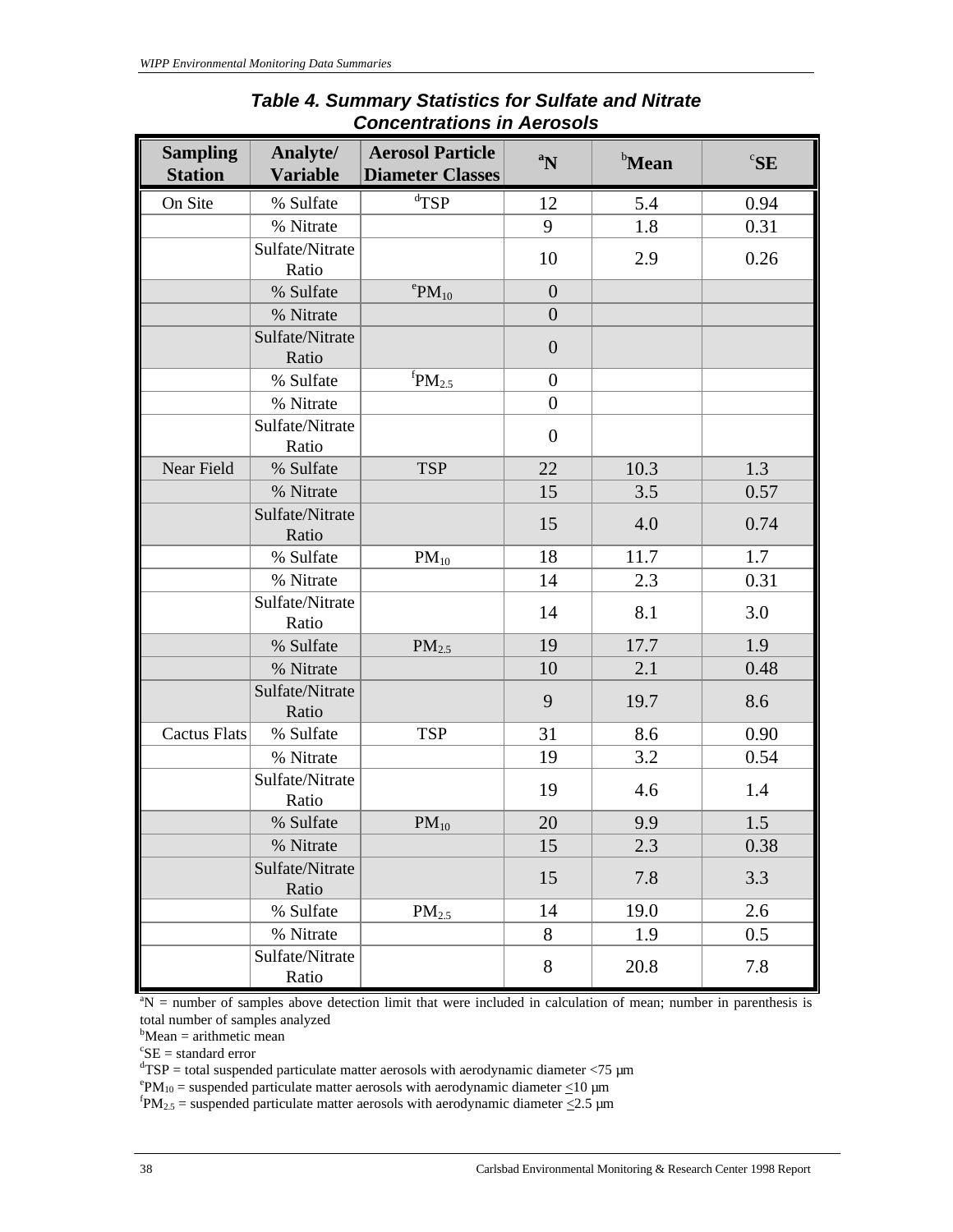|                |                         | <b>Aerosol Particle Diameter Classes</b> |                   |                          |                     |             |           |                                         |          |          |                            |           |          |
|----------------|-------------------------|------------------------------------------|-------------------|--------------------------|---------------------|-------------|-----------|-----------------------------------------|----------|----------|----------------------------|-----------|----------|
|                |                         |                                          | <sup>a</sup> TSP  |                          | <b>TSP</b>          |             |           | ${}^{\mathrm{b}}\!P\mathrm{M}_{10}$     |          |          | ${}^{\rm c}{\rm PM}_{2.5}$ |           |          |
|                |                         |                                          | <b>On Site</b>    |                          | <b>Cactus Flats</b> |             |           | <b>Cactus Flats</b>                     |          |          | <b>Cactus Flats</b>        |           |          |
| <b>Element</b> | <b>Units</b>            | $ {}^d \! \mathbf{N}$                    | <sup>e</sup> Mean | ${}^{\text{f}}\text{SE}$ | $\mathbf N$         | <b>Mean</b> | <b>SE</b> | $\mathbf N$<br><b>Mean</b><br><b>SE</b> |          | N        | <b>Mean</b>                | <b>SE</b> |          |
| $\mathbf{A}$ l | $\mu$ g m <sup>-3</sup> | 5                                        | 8.3E-1            | 3.8E-2                   | 6                   | $7.5E-1$    | $1.3E-1$  | 5                                       | 4.9E-1   | $1.2E-1$ | $\overline{4}$             | $1.2E-1$  | $4.0E-2$ |
| As             | $\mu$ g m <sup>-3</sup> |                                          | 1.9E-3            |                          | 1                   | 1.8E-3      |           | 3                                       | $1.5E-3$ | $4.0E-4$ | $\overline{2}$             | $1.5E-3$  | 5.0E-5   |
| Ba             | $\mu$ g m <sup>-3</sup> | $5\overline{)}$                          | 7.8E-3            | $2.5E-3$                 | 6                   | $7.0E-3$    | $2.2E-3$  | 5                                       | $6.2E-3$ | $1.1E-3$ | 5                          | $1.3E-3$  | 1.8E-4   |
| Be             | $\mu$ g m <sup>-3</sup> | $\overline{0}$                           |                   |                          | 1                   | $2.4E-1$    |           | $\overline{0}$                          |          |          | $\overline{0}$             |           |          |
| Ca             | $\mu$ g m <sup>-3</sup> | 5                                        | $1.9E + 0$        | $7.5E-1$                 | 6                   | $1.2E + 0$  | $6.1E-1$  | 5                                       | $7.1E-1$ | $1.7E-1$ | $\overline{4}$             | $9.0E-2$  | $3.7E-2$ |
| Cd             | $\mu$ g m <sup>-3</sup> | $\overline{0}$                           |                   |                          | $\overline{0}$      |             |           | $\overline{0}$                          |          |          | $\boldsymbol{0}$           |           |          |
| Co             | $\mu$ g m <sup>-3</sup> | $\overline{4}$                           | $6.5E-4$          | $1.2E-4$                 | $\overline{2}$      | $2.4E-3$    | $1.3E-3$  | 1                                       | $1.2E-3$ |          | $\mathbf{1}$               | $1.6E-3$  |          |
| Cr             | $\mu$ g m <sup>-3</sup> | 5                                        | $3.1E-3$          | 8.4E-4                   | $\overline{4}$      | 5.8E-3      | $1.6E-3$  | $\overline{4}$                          | $4.5E-3$ | $1.4E-3$ | 3                          | $4.0E-3$  | $1.1E-3$ |
| Cu             | $\mu$ g m <sup>-3</sup> | 5                                        | 1.7E-2            | $7.1E-3$                 | $\overline{2}$      | $2.0E-2$    | 5.5E-3    | $\overline{4}$                          | $2.4E-3$ | $7.0E-4$ | $\mathbf{1}$               | $1.4E-3$  |          |
| Fe             | $\mu$ g m <sup>-3</sup> | 5                                        | $3.4E-1$          | 8.4E-2                   | 6                   | $3.1E-1$    | 6.9E-2    | 5                                       | $2.7E-1$ | 5.1E-2   | 5                          | $6.4E-2$  | $1.0E-2$ |
| $\mathbf K$    | $\mu$ g m <sup>-3</sup> | 5                                        | $3.4E-1$          | 5.5E-2                   | $\overline{4}$      | $3.1E-1$    | 5.3E-2    | 5                                       | $2.7E-1$ | $4.1E-2$ | $\overline{4}$             | $1.8E-1$  | $2.5E-3$ |
| Mg             | $\mu$ g m <sup>-3</sup> | $\overline{4}$                           | $3.6E-1$          | 5.2E-2                   | 6                   | $1.9E-1$    | $7.0E-2$  | $\overline{4}$                          | $1.6E-1$ | 8.5E-3   | $\overline{4}$             | 3.8E-2    | 8.6E-3   |
| Mn             | $\mu$ g m <sup>-3</sup> | $\overline{4}$                           | 9.4E-3            | 1.9E-3                   | 6                   | $6.3E-3$    | $1.6E-3$  | 5                                       | 5.9E-3   | 1.7E-3   | 4                          | 1.4E-3    | $6.2E-4$ |
| Mo             | $\mu$ g m <sup>-3</sup> | $\overline{0}$                           |                   |                          | $\theta$            |             |           | $\overline{0}$                          |          |          | $\overline{0}$             |           |          |
| Na             | $\mu$ g m <sup>-3</sup> | 4                                        | $2.0E-1$          | 5.3E-2                   | 5                   | $4.4E-1$    | $1.7E-1$  | $\overline{4}$                          | $2.4E-1$ | $7.1E-2$ | $\overline{c}$             | $1.1E-1$  | $2.3E-2$ |
| Ni             | $\mu$ g m <sup>-3</sup> |                                          | 8.4E-4            |                          | 6                   | $1.2E-2$    | 6.9E-3    | $\overline{2}$                          | $1.0E-2$ | 8.8E-3   | $\overline{2}$             | $1.3E-2$  | $1.1E-2$ |
| Pb             | $\mu$ g m <sup>-3</sup> | $\overline{3}$                           | 5.3E-3            | $1.2E-3$                 | 5                   | 3.8E-3      | $1.3E-3$  | 3                                       | $3.2E-3$ | 5.3E-4   | $\overline{4}$             | $4.3E-3$  | $1.7E-3$ |
| Sb             | $\mu$ g m <sup>-3</sup> | $\overline{2}$                           | 1.7E-3            | 5.0E-5                   |                     | 9.0E-4      |           | $\overline{2}$                          | 8.0E-4   | 9.5E-5   | $\overline{2}$             | $1.5E-3$  | 8.0E-4   |
| Se             | $\mu$ g m <sup>-3</sup> | $\overline{0}$                           |                   |                          | 2                   | 1.9E-3      | 1.8E-3    | $\overline{0}$                          |          |          | 1                          | $7.2E-5$  |          |
| <b>Sr</b>      | $\mu$ g m <sup>-3</sup> | 4                                        | 5.7E-3            | $1.0E-3$                 | 6                   | 3.9E-3      | $1.4E-3$  | 5                                       | $3.3E-3$ | 8.4E-4   | $\overline{4}$             | 1.9E-3    | $1.1E-3$ |
| $\mathbf V$    | $\mu$ g m <sup>-3</sup> | $\overline{4}$                           | $1.6E-3$          | $3.5E-4$                 | $\overline{4}$      | $1.3E-3$    | $3.5E-4$  | 5                                       | $1.5E-3$ | 1.9E-4   | 5                          | 6.9E-4    | 7.9E-5   |
| Zn             | $\mu$ g m <sup>-3</sup> |                                          | 6.9E-3            |                          | $\overline{2}$      | $1.5E-1$    | $1.4E-1$  | $\overline{2}$                          | $2.1E-2$ | $1.5E-2$ | 3                          | $2.2E-2$  | $9.5E-3$ |

## *Table 5. Summary Statistics for Trace Elements in Aerosol Samples Collected at On Site and Cactus Flats during May - July 1998*

 ${}^{a}TSP =$  total suspended particulate matter aerosols with aerodynamic diameter <75  $\mu$ m

 ${}^{\text{b}}\text{PM}_{10}$  = suspended particulate matter aerosols with aerodynamic diameter  $\leq$ 10 µm

 $\text{P} \text{M}_{2.5}$  = suspended particulate matter aerosols with aerodynamic diameter  $\leq$ 2.5 µm

 ${}^{d}N$  = number of samples above detection limit that were included in calculations

 $\mathrm{e}^{\mathrm{e}}$ Mean = arithmetic mean

 ${}^f$ SE = standard error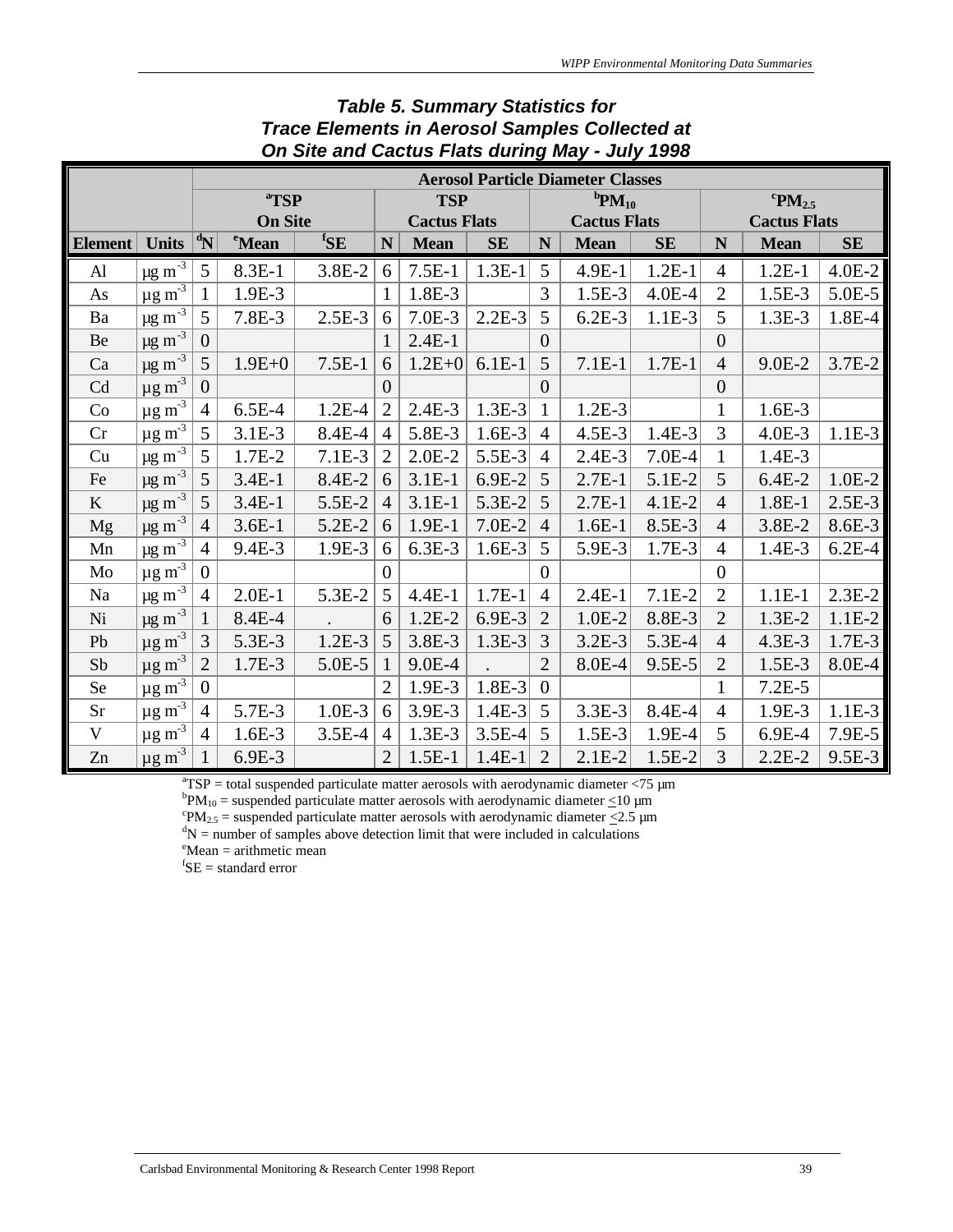|                |                                                       | <b>Aerosol Particle Diameter Classes</b> |                   |                          |                |                        |            |                            |             |           |  |
|----------------|-------------------------------------------------------|------------------------------------------|-------------------|--------------------------|----------------|------------------------|------------|----------------------------|-------------|-----------|--|
|                |                                                       |                                          | <sup>a</sup> TSP  |                          |                | ${\rm ^{b, g}PM_{10}}$ |            | ${}^{\rm c}{\rm PM}_{2.5}$ |             |           |  |
| <b>Element</b> | <b>Units</b>                                          | $\mathbf{N}$                             | <sup>e</sup> Mean | ${}^{\text{f}}\text{SE}$ | N              | <b>Mean</b>            | <b>SE</b>  | ${\bf N}$                  | <b>Mean</b> | <b>SE</b> |  |
| AI             | $\mu$ g m <sup>-3</sup>                               | 6                                        | $4.8E-1$          | $6.4E-2$                 | 7              | $2.0E + 0$             | $1.5E + 0$ | 5                          | $1.4E-1$    | $3.3E-2$  |  |
| As             | $\underline{\mu g} \underline{m^{-3}}$                | 3                                        | 9.0E-4            | $1.3E-4$                 | $\mathfrak{2}$ | 1.4E-3                 | $2.5E-4$   | $\overline{3}$             | $1.2E-3$    | 2.8E-4    |  |
| Ba             | $\mu$ g m <sup>-3</sup>                               | 6                                        | 5.7E-3            | $7.5E-4$                 | 7              | $1.2E-2$               | $7.5E-3$   | 6                          | $2.0E-3$    | 5.4E-4    |  |
| Be             | $\mu$ g m <sup>-3</sup>                               | $\mathbf{1}$                             | $2.8E-1$          |                          | $\overline{0}$ |                        |            | $\overline{0}$             |             |           |  |
| Ca             | $\mu$ g m <sup>-3</sup>                               | 6                                        | $6.4E-1$          | 8.6E-2                   | 7              | $1.8E + 0$             | $1.2E + 0$ | $\overline{4}$             | $1.8E-1$    | $3.6E-2$  |  |
| Cd             | $\mu$ g m <sup>-3</sup>                               | $\overline{0}$                           |                   |                          | $\overline{0}$ |                        |            | $\mathbf{1}$               | $2.2E-4$    |           |  |
| Co             | $\underline{\mu \underline{g} \, \underline{m}^{-3}}$ | 3                                        | $8.2E - 4$        | $1.1E-4$                 | 3              | 8.4E-4                 | $6.9E-5$   | $\mathbf{1}$               | $3.3E-4$    |           |  |
| Cr             | $\underline{\mu g} \underline{\overline{m}}^{-3}$     | 6                                        | $4.2E-3$          | $1.1E-3$                 | 6              | 9.4E-3                 | $3.1E-3$   | 6                          | $6.6E-3$    | 1.9E-3    |  |
| Cu             | $\mu$ g m <sup>-3</sup>                               | 4                                        | $2.0E-3$          | $3.6E-4$                 | $\overline{4}$ | 5.4E-3                 | 3.3E-3     | $\overline{2}$             | 1.8E-3      | $4.0E-4$  |  |
| Fe             | $\mu$ g m <sup>-3</sup>                               | 6                                        | $2.7E-1$          | 3.9E-2                   | $\overline{7}$ | $9.4E-1$               | $6.8E-1$   | 6                          | 8.5E-2      | $1.5E-2$  |  |
| K              | $\mu$ g m <sup>-3</sup>                               | 6                                        | $2.7E-1$          | $6.5E-2$                 | 7              | $1.1E + 0$             | $7.6E-1$   | $\overline{4}$             | $2.3E-1$    | $3.1E-2$  |  |
| Mg             | $\mu$ g m <sup>-3</sup>                               | 6                                        | $1.4E-1$          | 1.9E-2                   | $\overline{7}$ | $5.2E-1$               | $3.8E-1$   | 6                          | $4.0E-2$    | $6.1E-3$  |  |
| Mn             | $\mu$ g m <sup>-3</sup>                               | 6                                        | 5.2E-3            | 9.1E-4                   | 7              | 5.3E-3                 | 1.1E-3     | 5                          | $2.1E-3$    | $7.3E-4$  |  |
| Mo             | $\mu g \, \text{m}^{-3}$                              | $\mathbf{1}$                             | 1.5E-3            |                          | $\mathfrak{2}$ | $2.1E-3$               | 3.0E-4     | 1                          | 2.4E-3      |           |  |
| Na             | $\mu$ g m <sup>-3</sup>                               | 5                                        | $2.8E-1$          | $6.2E-2$                 | 6              | $1.2E + 0$             | $1.0E + 0$ | 3                          | $2.5E-1$    | 8.9E-2    |  |
| Ni             | $\mu$ g m <sup>-3</sup>                               | 3                                        | 9.6E-3            | 5.9E-3                   | 3              | 1.7E-2                 | $1.0E-2$   | $\overline{2}$             | $1.6E-2$    | $1.2E-2$  |  |
| Pb             | $\mu$ g m <sup>-3</sup>                               | 3                                        | $2.0E-3$          | $1.5E-4$                 | 5              | $2.4E-3$               | $3.5E-4$   | $\overline{4}$             | $2.7E-3$    | 2.9E-4    |  |
| Sb             | $\mu$ g m <sup>-3</sup>                               | $\mathbf{1}$                             | $6.8E-4$          |                          | $\overline{2}$ | $1.2E-3$               | $1.5E-4$   | $\mathbf{1}$               | 1.7E-2      |           |  |
| Se             | $\mu$ g m <sup>-3</sup>                               | $\overline{0}$                           |                   |                          | $\mathbf{1}$   | 9.4E-4                 |            | $\boldsymbol{0}$           |             |           |  |
| Sr             | $\underline{\mu g} \, \underline{m^{-3}}$             | 6                                        | 2.8E-3            | 3.7E-4                   | 7              | 1.0E-2                 | $7.2E-3$   | 5                          | 7.7E-4      | 1.7E-4    |  |
| $\mathbf V$    | $\mu$ g m <sup>-3</sup>                               | 6                                        | $1.2E-3$          | $1.6E-4$                 | $\overline{7}$ | 1.4E-3                 | 1.5E-4     | 5                          | 7.7E-4      | 1.4E-4    |  |
| Zn             | $\mu$ g m <sup>-3</sup>                               | $\overline{2}$                           | 1.9E-1            | $1.8E-1$                 | 5              | $2.8E-2$               | 1.4E-2     | $\mathbf{1}$               | 5.2E-2      |           |  |

*Table 6. Summary Statistics for Trace Elements in Aerosol Samples Collected at Near Field during May-July 1998*

 $\text{``TSP} = \text{total suspended particulate matter aerosols with aerodynamic diameter}$   $\langle 75 \text{ }\mu\text{m} \rangle$ 

 ${}^{\text{b}}\text{PM}_{10}$  = suspended particulate matter aerosols with aerodynamic diameter  $\leq$ 10 µm

 $\text{P} \text{M}_{2.5}$  = suspended particulate matter aerosols with aerodynamic diameter  $\leq$ 2.5 µm  ${}^{d}N$  = number of samples above detection limit that were included in calculations

 $e^{\theta}$ Mean = arithmetic mean

 ${}^{f}$ SE = standard error

<sup>g</sup>One sample with apparent contamination was excluded for the calculation of summary statistics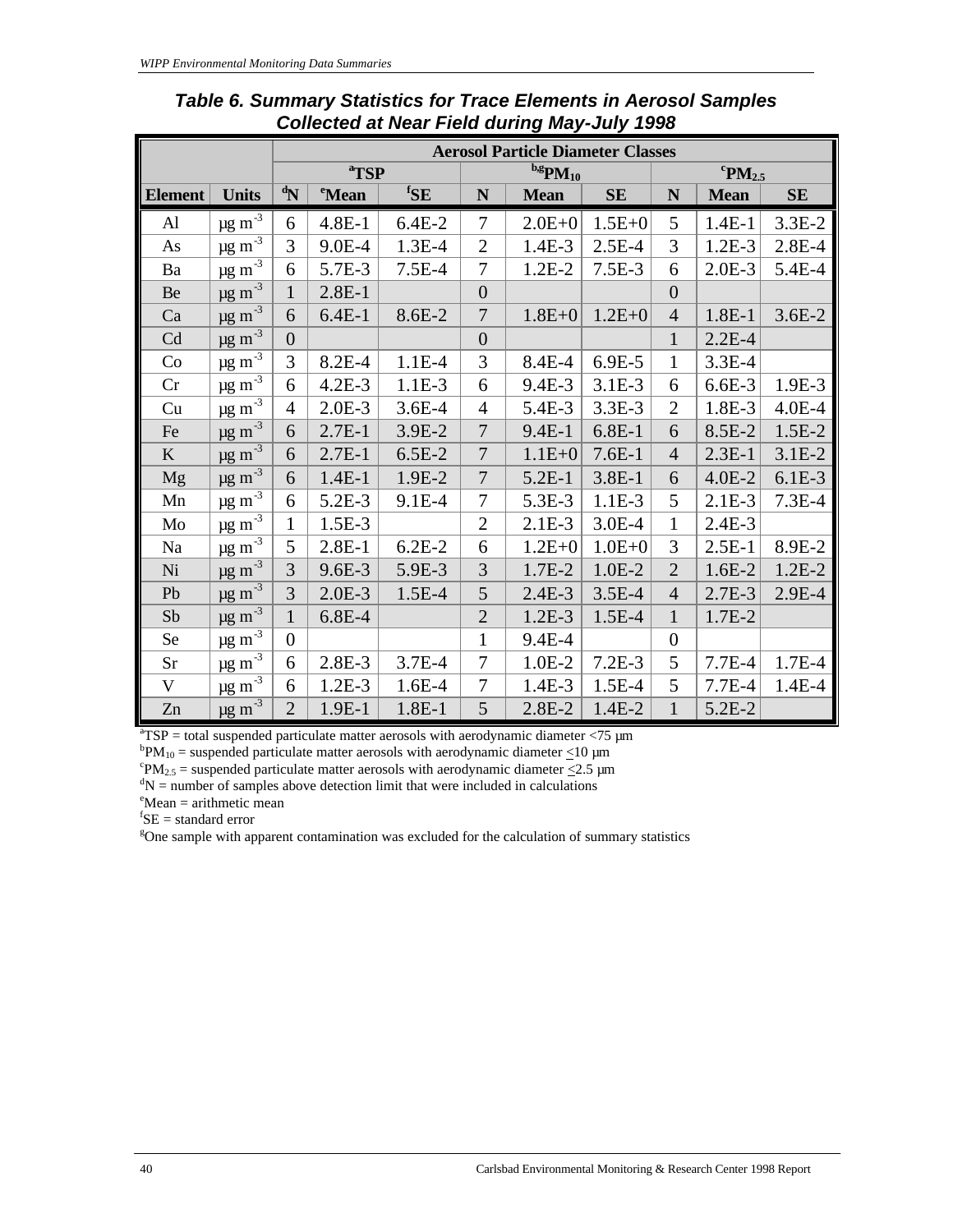|                | <b>Aerosol Particle Diameter Classes</b> |                  |                |                                   |                                    |            |  |  |
|----------------|------------------------------------------|------------------|----------------|-----------------------------------|------------------------------------|------------|--|--|
|                |                                          | <sup>a</sup> TSP |                | ${}^{\mathrm{b}}\mathbf{PM}_{10}$ | ${}^{\mathrm{c}}\mathbf{PM}_{2.5}$ |            |  |  |
| <b>Element</b> | $\mathbf{d}_{N}$                         | <sup>e</sup> RPD | N              | <b>RPD</b>                        | N                                  | <b>RPD</b> |  |  |
| AI             | 6                                        | 12               | 7              | $-57$                             | 5                                  | $-46$      |  |  |
| As             | 3                                        | 54               | 2              | 47                                | 3                                  | 39         |  |  |
| Ba             | 6                                        | 74               | 7              | 47                                | 6                                  |            |  |  |
| Ca             | 6                                        | $-3$             | $\overline{7}$ | $-54$                             | $\overline{4}$                     | $-42$      |  |  |
| Cu             | $\overline{4}$                           | 13               | $\overline{4}$ | $-37$                             | $\overline{2}$                     | $\Omega$   |  |  |
| Fe             | 6                                        | $-15$            | $\overline{7}$ | $-69$                             | 6                                  | $-36$      |  |  |
| K              | 6                                        | 13               | 7              | $-52$                             | $\overline{4}$                     | $-24$      |  |  |
| Mn             | 6                                        | $-2$             | 7              | $-9$                              | 5                                  | $-19$      |  |  |
| Ni             | 3                                        | $-77$            | 3              | $-89$                             | $\overline{2}$                     | $-90$      |  |  |
| Pb             | 3                                        | 5                | 5              | $\overline{2}$                    | $\overline{4}$                     | $-8$       |  |  |
| Se             | $\overline{0}$                           |                  | 1              | $-14$                             | $\overline{0}$                     |            |  |  |
| Sr             | 6                                        | $-8$             | 7              | $-65$                             | 5                                  | $-7$       |  |  |
| Zn             | $\overline{2}$                           | $-95$            | 5              | $-73$                             | 1                                  | $-88$      |  |  |

*Table 7. Summary Statistics Comparing 1997 XRF Data and 1998 ICP-ES and AA Data for Aerosols*

 ${}^{\text{a}}$ TSP = total suspended particulate matter aerosols with aerodynamic diameter <75 µm  ${}^{\text{b}}\text{PM}_{10}$  = suspended particulate matter aerosols with aerodynamic diameter  $\leq$ 10 µm  $\text{P} \text{M}_{2.5}$  = suspended particulate matter aerosols with aerodynamic diameter  $\leq$ 2.5 µm  ${}^{d}N$  = number of samples above detection limit that were included in calculations  $e$ RPD = relative percent difference where an RPD of 100% corresponds to a difference between values of a factor of 3.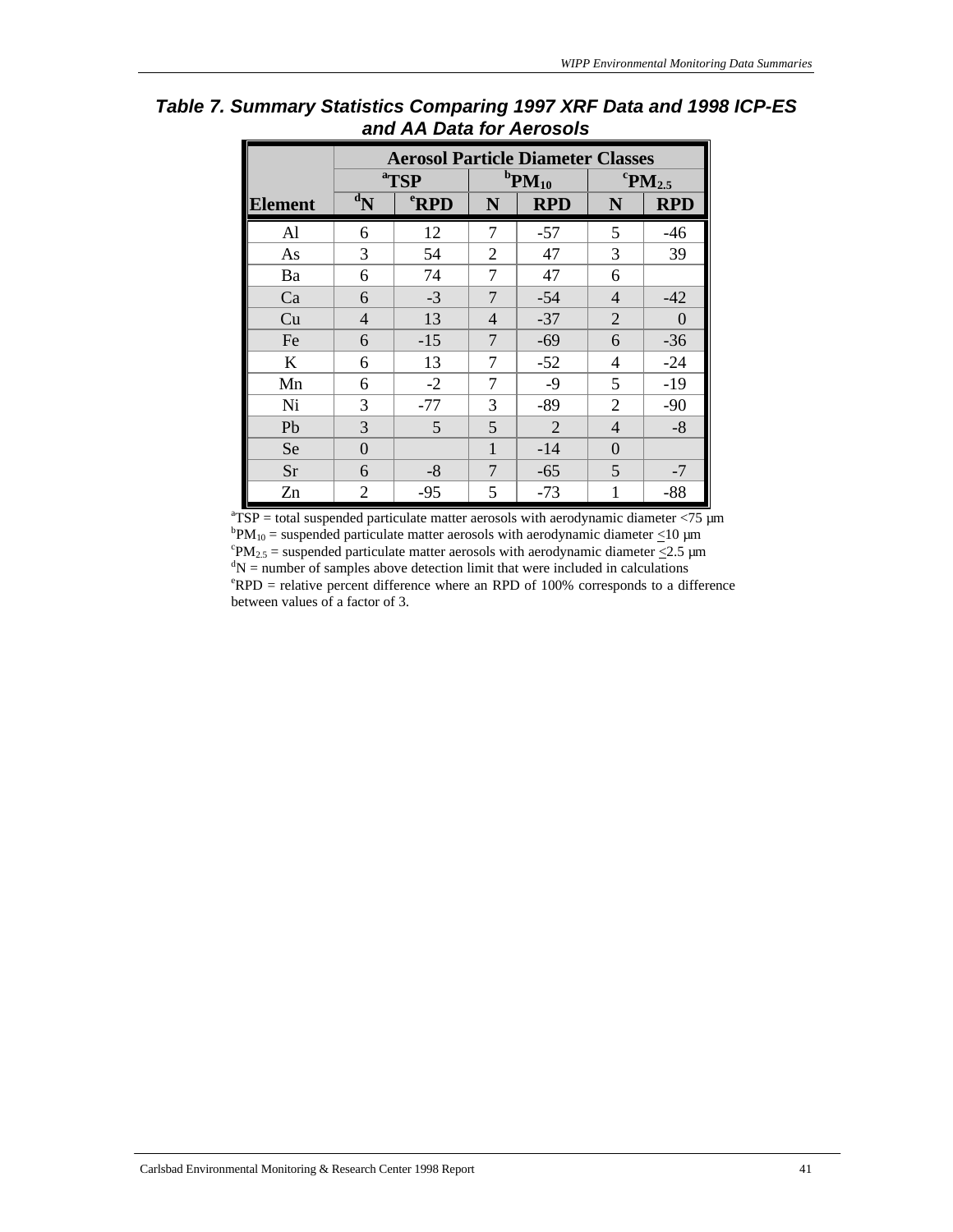

*Figure 11. Aerosol Aluminum (Mineral Dust) Concentrations at Near Field* Data obtained by X-ray fluorescence analysis.



*Figure 12. Comparison of Aluminum and Mass Concentrations for Total Suspended Particulates at Near Field*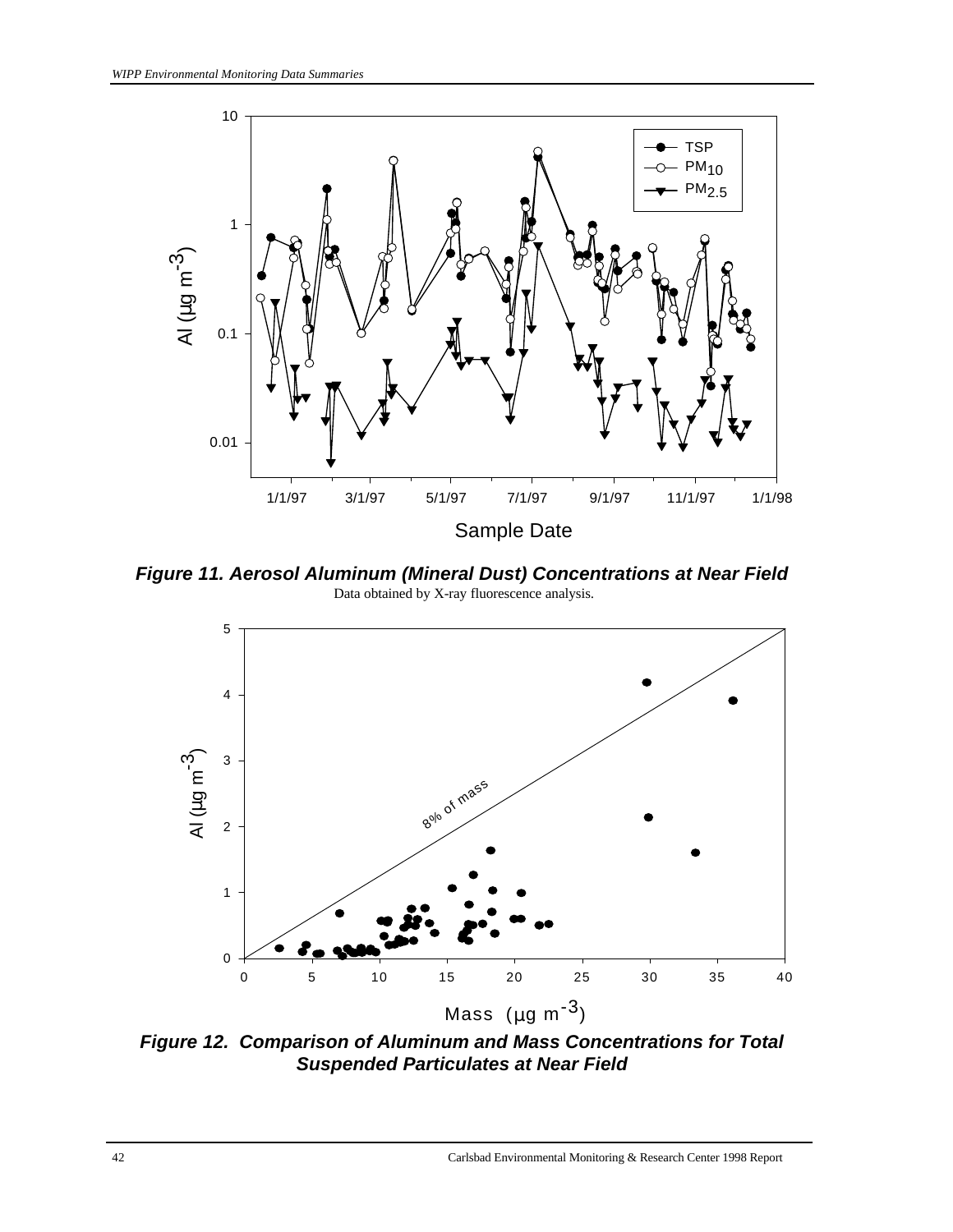

## *Figure 14. Comparison of Aerosol Sulfur and Mass Concentrations at Near Field*

The lines represent the percentages of total mass accounted for by S assuming that all of the S exists as sulfate.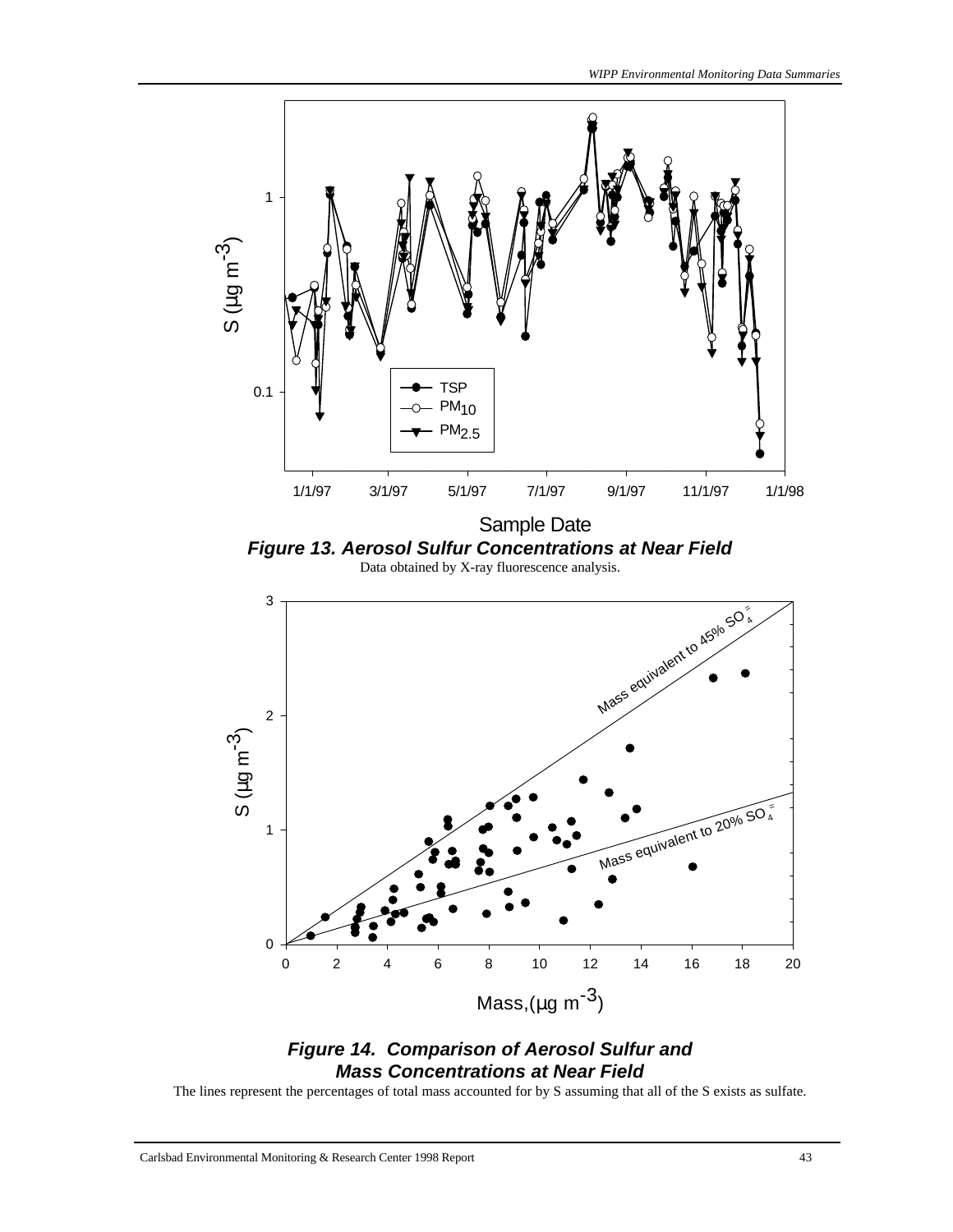

*Figure 15. Comparison of Aerosol Sulfate and Sulfur Mass Concentrations at Near Field*



*Figure 16. Comparison of Aerosol Sulfate and Nitrate Concentrations at On-Site, Near Field and Cactus Flats*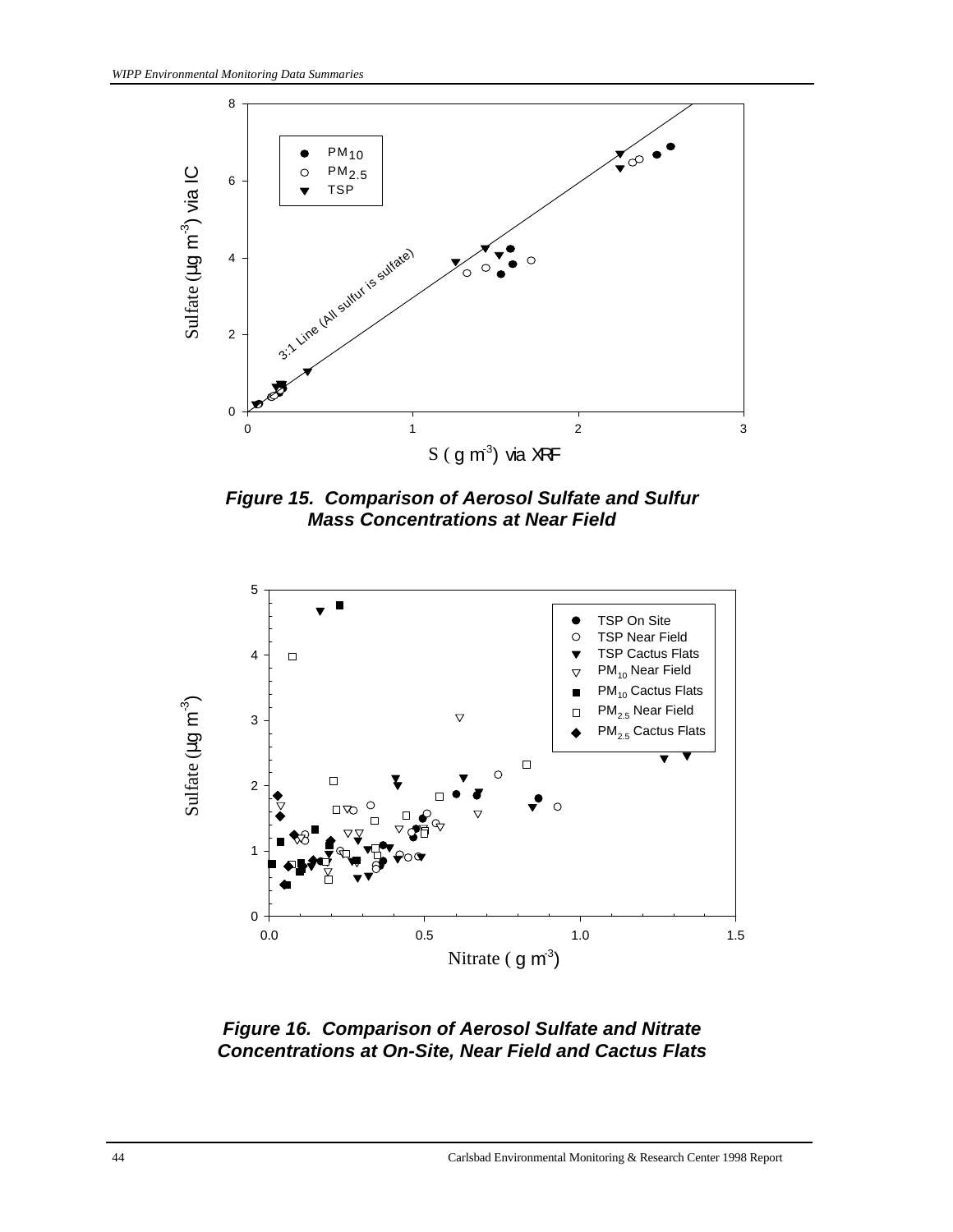

*Figure 17. Sulfate: Nitrate Ratios in Aerosols at Near Field and Cactus Flats*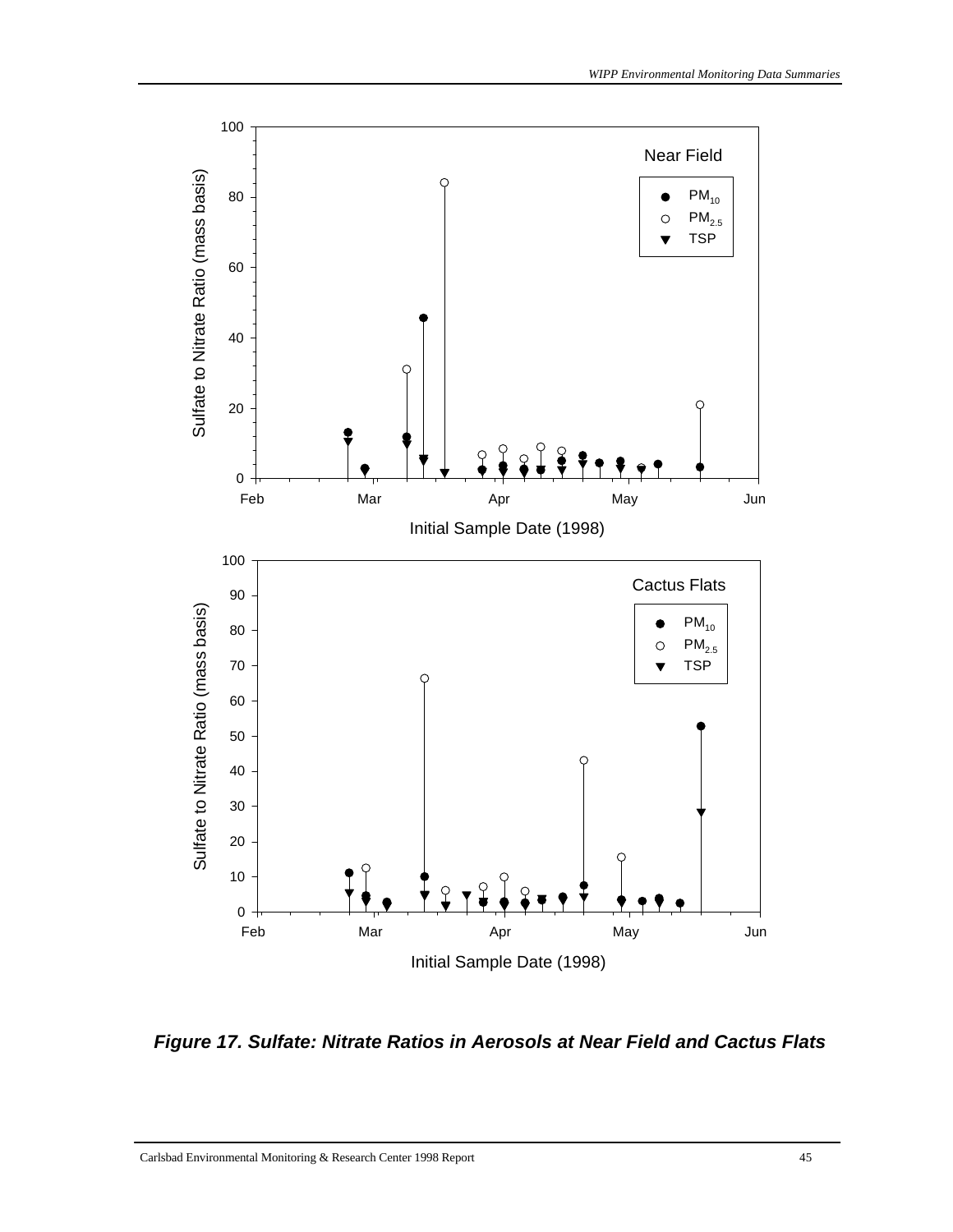

*Figure 18. Aerosol Mass Concentrations in Aerosols at Near Field and Cactus Flats*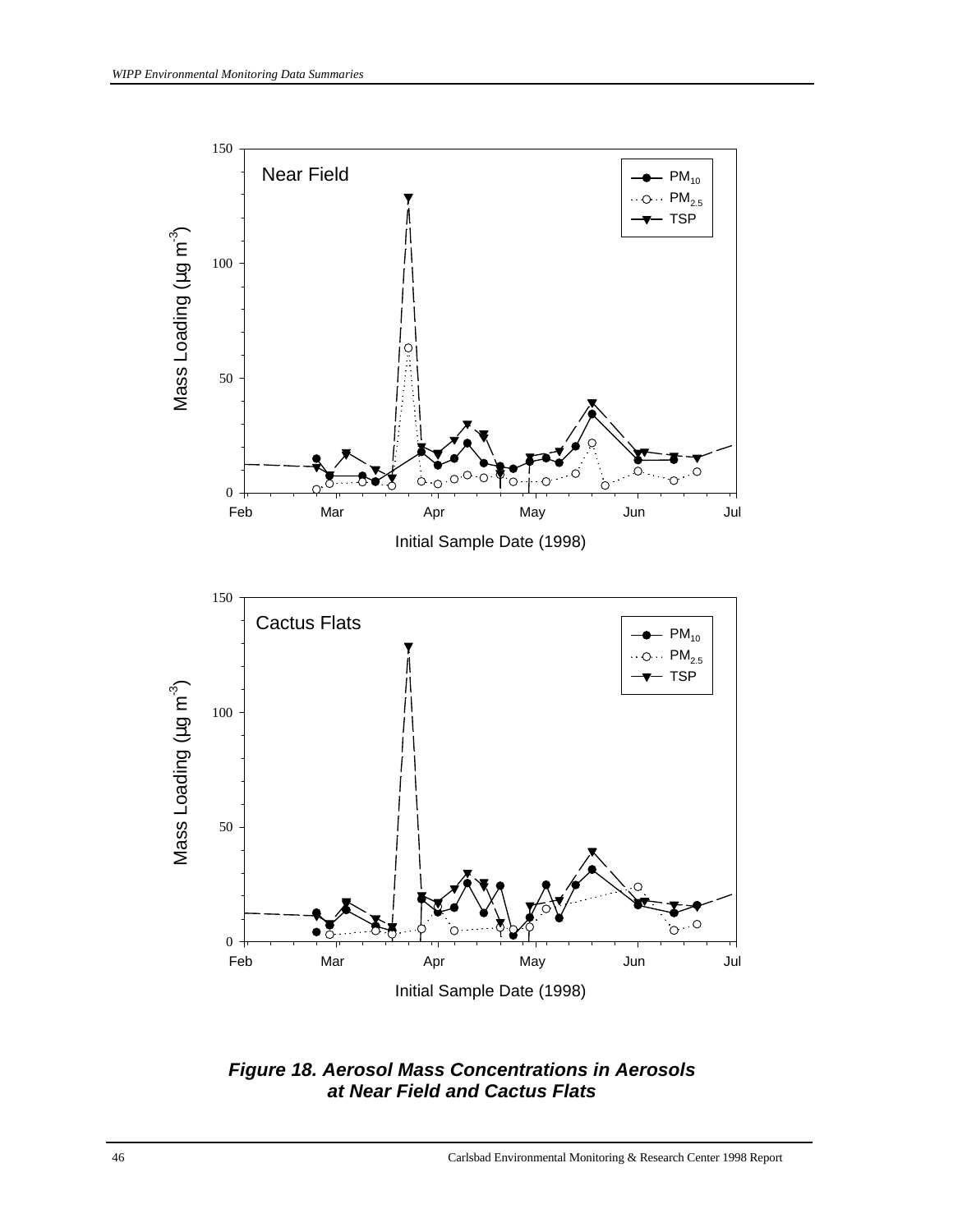

*Figure 19. Potassium Concentrations in Aerosols at Near Field and Cactus Flats.*



*Figure 20. Solar Radiation Measured at Carlsbad, New Mexico*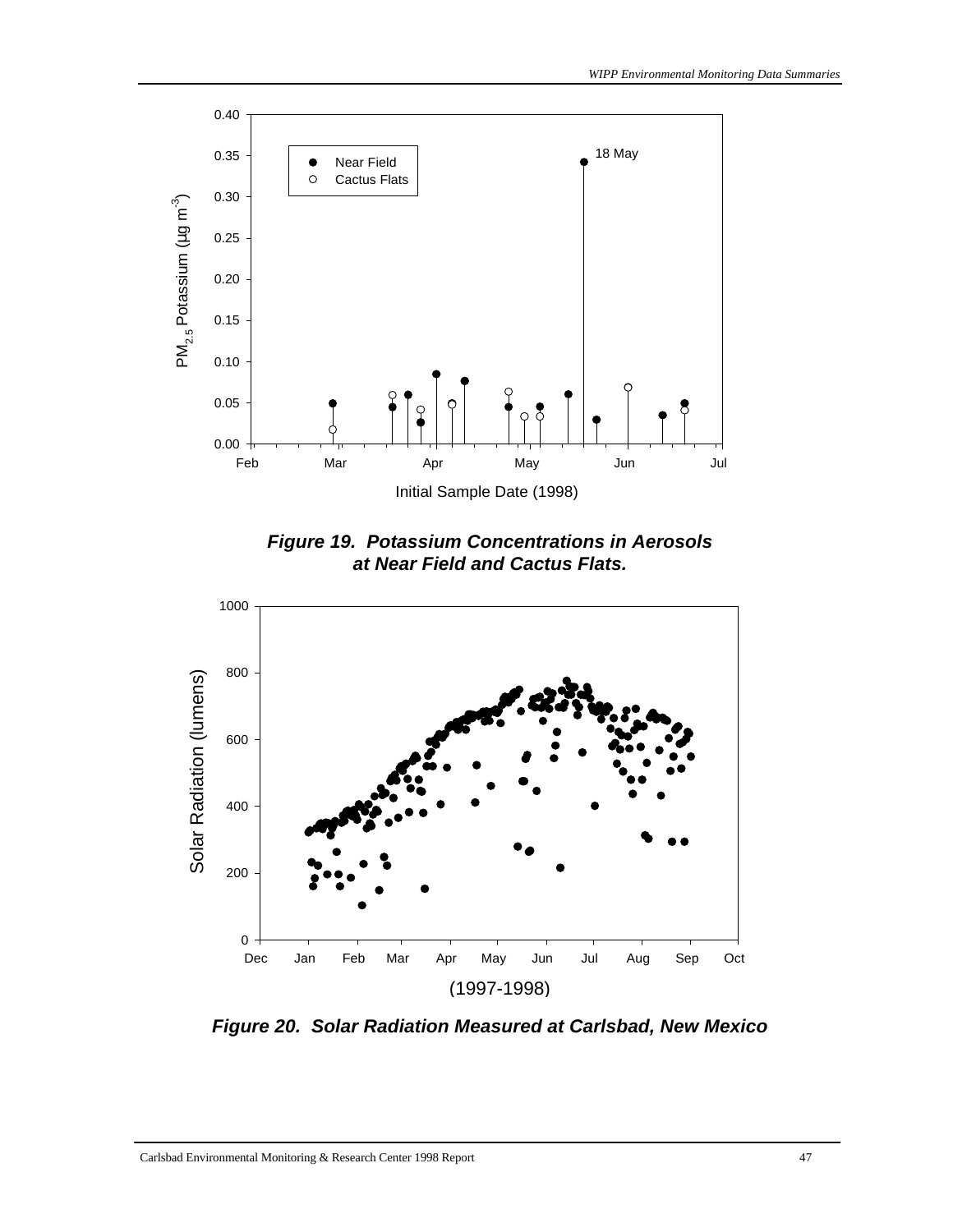# **Surface Soil Radionuclides and Inorganic Chemicals**

### **Methods**

 Results reported herein are for soil samples collected during 1998 from a grid of 16 locations surrounding the WIPP site (the Near Field grid) and a grid of 16 locations approximately 12 miles southeast of the WIPP (the Cactus Flats grid, Fig. 2). The 16 sampling locations composing each grid are distributed over approximately 16,600 hectares. At each of the 32 locations, soil was collected at three randomly selected sites within a 25-m radius of the selected reference point. Individual sampling sites were selected on the basis of the following criteria: relatively flat topography, minimum surface erosion, and minimum surface disturbance by human or livestock activity. At each sampling site, approximately 12 L of soil were collected from within a 50 cm x 50 cm area, to a depth of approximately 2 cm. Soil samples were excavated using a trowel, sieved to remove all particles >1 mm, and placed in plastic bags for transport and storage. Sampling equipment was cleaned between collections.

 The soil samples were homogenized in the laboratory using a riffler. An aliquot of soil was removed for inorganic analyses, and the remainder of the sample was dried at 105° C. The soil aliquot used for inorganic chemical analyses was not oven dried because heating it to 105° C would vaporize any mercury in the sample. The method of homogenization was shown previously to yield subsamples that differed from the overall mean count of a radioactive tracer  $(^{137}Cs)$  by no more than 7%. A 250-g aliquot was removed from each homogenized sample and pulverized in a shatter-box prior to analysis for radionuclides.

 Soil samples were analyzed at CEMRC for As, Cd, Sb, and Se, using a Perkin Elmer 5100 Graphite Furnace Atomic Absorption Spectrometer (GFAA) system. A FIAS-100 attachment and gold amalgamation system was used with the AA spectrometer for the measurement of Hg. A Perkin-Elmer Optima 3300 DV Inductively Coupled PlasmaEmission Spectrometry (ICP-ES) was used to analyze samples for Al, Ba, Be, Ca, Co, Cr, Cu, Fe, K, Mg, Mn, Mo, Na, Ni, Pb, Sr, V, and Zn. Soil samples were analyzed for chloride, floride, nitrate, phosphate, and sulfate using a Dionex DX 500 Ion Chromatograph system equipped with an AS-14 separator column. The reported mean concentrations of these analytes in soil include only those values that were above detection levels. Thus, some estimates of the mean may be biased toward larger values.

 Of the 96 samples collected, 37 were submitted for radiochemical analyses. These included one sample from each of the 16 locations of the Near Field grid, and one sample from each of 15 locations in the Cactus Flats grid. The analysis of one sample from Cactus Flats grid was delayed and could not be included in this report. Additionally, a NIST traceable reference soil, replicate samples for five locations, and two split samples were included as quality control checks. Both the replicates and the sample splits were included in the statistical analyses of the results. Fortyeight samples were also submitted for elemental and ionic analyses, including two samples from each of the 16 locations on the Near Field grid, and one sample from each of the 16 Cactus Flats locations.

 An aliquot of approximately 10 g of each sample was used for analyses of actinides. Duke Engineering and Services (DES) (Bolton, Massachusetts) analyzed the samples for  $^{234}$ U,  $^{235}$ U,  $^{238}$ U,  $^{230}$ Th,  $^{232}$ Th,  $^{228}$ Th, and  $^{239,240}$ Pu. Samples were recounted if activity measurements were less than the sample specific detection limit and had a sample specific concentration detection limit that exceeded 0.074 mBq  $g^{-1}$  for <sup>239,240</sup>Pu, 0.15 mBq  $g^{-1}$  for <sup>235</sup>U, and 3.7 mBq  $g^{-1}$  for <sup>234</sup>U,  $^{238}$ U,  $^{228}$ Th,  $^{230}$ Th, and  $^{232}$ Th. All radionuclide recoveries were 30-110%. Mean minimal detection concentrations (MDCs) observed for these actinides were 0.02 mBq  $g^{-1}$  for <sup>239,240</sup>Pu; 0.34 mBq  $g^{-1}$  for <sup>232</sup> Th, 1.37 mBq  $g^{-1}$  for <sup>230</sup>Th,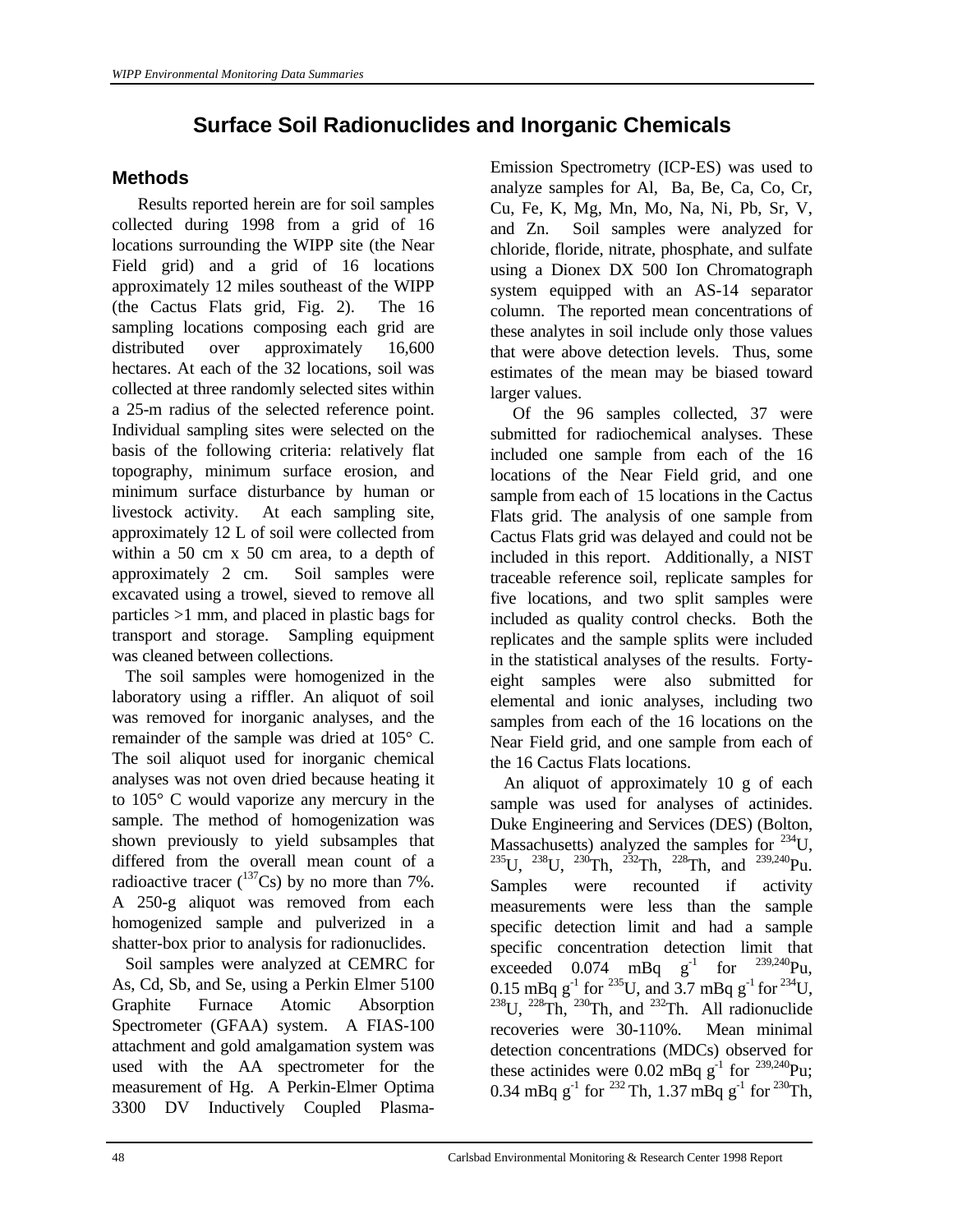1.20 mBq  $g^{-1}$  for <sup>228</sup>Th; 3.0 mBq  $g^{-1}$  for <sup>238</sup>U; and 3.1 mBq  $g^{-1}$  for <sup>234</sup> U and <sup>235</sup>U.

 Soil types were identified for each of the 32 sampling locations using soil survey maps (Chugg, J.C., et. al. 1971, *Soil Survey Eddy Area, New Mexico*, U.S. Department of Agriculture, Soil Conservation Service; Turner, M.T., et. al. 1974, *Soil Survey of Lea County, New Mexico*, US Department of Agriculture, Soil Conservation Service) (Table 8). In addition to the above analyses, a 1-L aliquot of soil from each of four soil types found on the Near Field grid was sent to A&L Plains Laboratory (Lubbock, Texas), yielding soil texture information for each of the four soil types identified in the Near Field grid.

 Mean concentrations of all analytes were calculated by grid and by soil type, and 95% confidence intervals were computed for the estimated means using Student's *t* distribution. Significant differences between means were identified using a two-sided *t*-test. Multivariate analysis of variance (MANOVA) was used to test the hypothesis of no significant grid effect on analyte concentrations.

# **Results and Discussion**

 The soil textures for all of the soils were very similar, having 88-90% sand, 2-4% silt, and 6-10% clay. The Berino Complex soil is classified as a loamy sand, while the Berino Dune Complex, Kermit-Berino Fine Sand and Maljamar Fine Sandy Loam are identified as primarily sands.

 The Cactus Flats grid had significantly higher soil concentrations of Al, As, Ba, Be, Ca, Co, Cr, Cu, Fe, K, Mn, Ni, Pb, V and Zn than were found on the Near Field grid ( $p <$ 0.05) (Fig. 21). Results of the MANOVA confirmed that there were significant differences between the two grids ( $p < 0.05$ ), characterized by generally higher metal concentrations in samples from the Cactus Flats grid than in those from the Near Field grid. However, the ratios of these metals to aluminum (which normalized for the proportion of fine soil particles in the sample) are similar between the two grids (Table 9). This suggests that the observed difference in mean

concentration is the result of a larger fraction of fine particles in the soil at the Cactus Flat grid. Soil concentrations of chloride for the Cactus Flats grid were significantly lower than their respective concentrations on the Near Field grid ( $p < 0.05$ ). Furthermore, the ratios of Be, Ca, Co, Cu, Fe, K, Na, Ni, Pb, Se, Sr and Zn to Al were considerably higher in the aerosols than in the soils at both Cactus Flats and Near Field (Table 9). Although soil type did not appear to have an influence on analyte concentrations, a statistical analysis was prohibited because of low and variable numbers of samples collected within each soil type (Fig. 22).

 Radionuclide activities greater than MDC were detected in all but one sample. Activity concentrations in individual soil samples were 5.4 - 12 mBq  $g^{-1}$  for <sup>234</sup>U, 0.20 - 0.65 mBq  $g^{-1}$ for  $^{235}$ U, 5.6 - 12 mBq g<sup>-1</sup> for  $^{238}$ U, 4.2 - 17 mBq  $g^{-1}$  for <sup>228</sup>Th, 4.5 - 16 mBq  $g^{-1}$  for <sup>230</sup>Th, 4.7 - 15 mBq  $g^{-1}$  for <sup>232</sup>Th, and -.0015 - 0.40 mBq  $g^{-1}$  for  $239,240$ Pu. Concentrations of the radionuclides were significantly higher on the Cactus Flats grid than on the Near Field grid (Fig. 23) ( $p < 0.05$ ). Results of the MANOVA confirmed that the two grids were significantly different ( $p \lt 0.05$ ). However, the mean concentrations of the radionuclides relative to Al were similar between the two grids. Concentrations of the radionuclides at both sites were positively correlated with Al (Fig. 24) suggesting a fine particle effect as previously noted for metals. The overall mean  $(+ 95\% \text{ CI})$  of 1998 measurements of  $^{239,240}$ Pu concentration in samples from the Near Field grid was 0.090 ( $\pm$  0.022) mBq g<sup>-1</sup>, which is significantly lower than the overall mean for measurements made in 1997 on samples from the Near Field grid  $(0.14 \pm 0.041)$  mBq g<sup>-1</sup>). Concentrations of  $^{239,240}$ Pu measured in samples from the 16 locations of the Near Field grid in 1998 showed no correlation with the concentrations of 239,240Pu measured in samples from the same locations in 1997 ( $r^2 = 0.028$ ,  $n = 16$ ). These differences are likely the result of differences in analytical methods employed by the laboratories that performed the analyses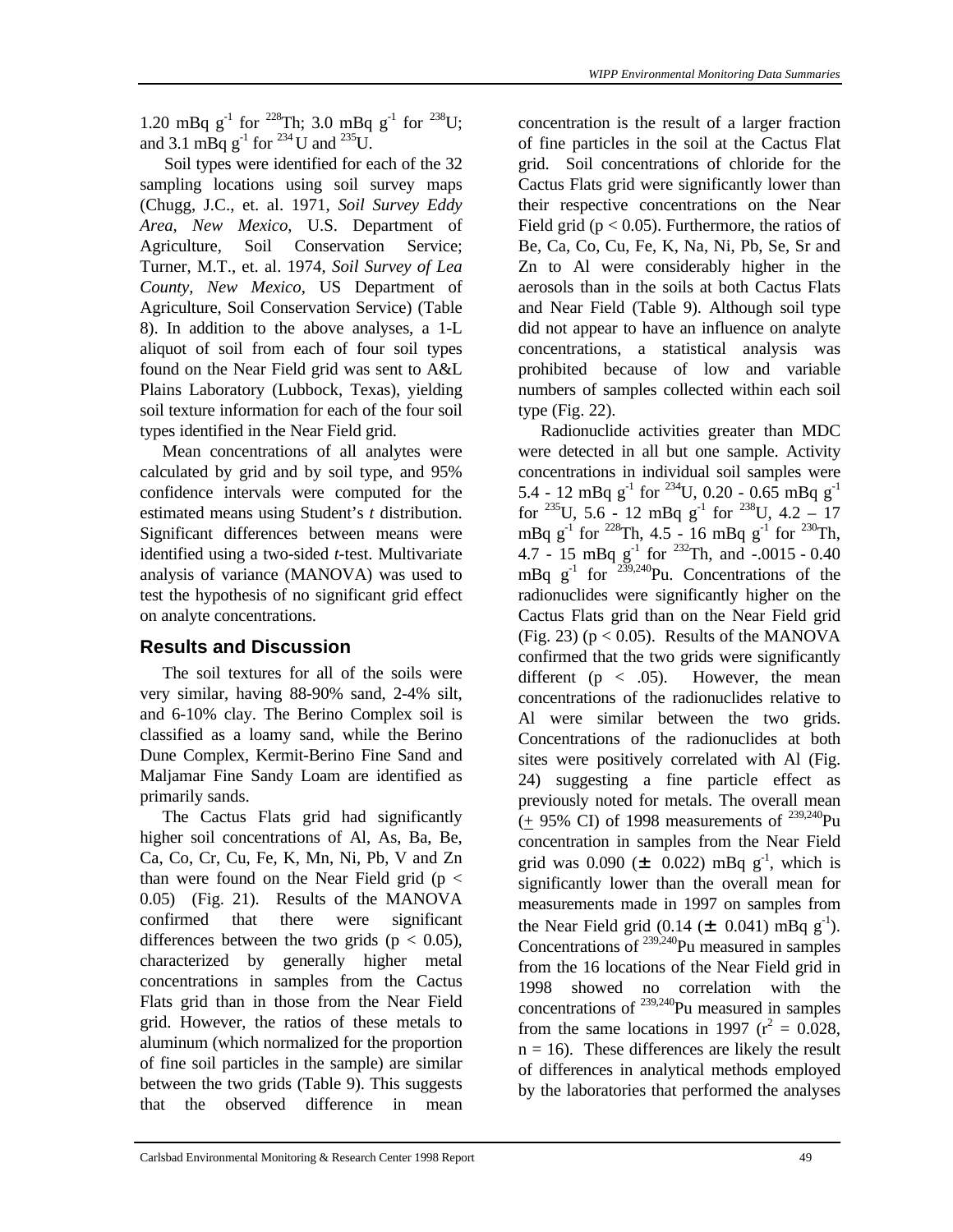(Accu-Labs Research in 1997 and DES in 1998) and natural variability.

The  $^{239,240}$ Pu concentrations reported for 1998 are somewhat higher than those reported as background levels in Ohio (about  $0.2 \text{ mBq g}^{-1}$ ) (Muller, R. N. and D. G. Sprugel, 1977, *Health Physics* 33, 405). The indication that background concentrations of both fallout radionuclides and non-radioactive metals are lower on the Near Field grid than the Cactus Flats grid suggests that there are fundamental differences in the processes which influence the transport and fate of contaminants across the region. Differences in the kinetics of vertical transport of the contaminants in the soils, perhaps due to differences in soil composition at the 32 locations, could also explain the observed pattern. The soil types across the locations were relatively similar, being classified as sandy in all locations. However, the similarity between the two grids in the concentrations of the radionuclides and other metals relative to aluminum suggests that the proportion of clay in the soils could be a correlate of, and perhaps the controlling factor for, mass concentrations of the radionuclides and other metals. Differences in the relative amounts of soil organic materials also could explain the patterns in radionuclide activities and trace metal concentrations; this possibility could be tested by combustion of the soil organics.

 Clay minerals are aluminosilicates and hydrated oxides that usually account for the major adsorptive component of soils (Wild, A., 1994, *Soils and the Environment*, Cambridge

University Press, Cambridge; Whicker, F. W. and V. Schultz, 1982, *Radioecology: Nuclear Energy and the Environment. Vol. II*, CRC Press, Ann Arbor, Michigan). The failure to see any relationship with soil type may reflect that the criteria used to classify soils may not be adequate for explaining the differences in the kinetics of transport, or that the soil maps have insufficient resolution to show the true soil types associated with the individual samples.

 These results demonstrate that significant variability in background levels of contaminants in soil exist in areas having relatively small differences in soil texture, and for contaminants such as Pu, where deposition is thought to be relatively uniform. The differences between the two grids may arise from differences in initial deposition or from a difference in the kinetics of particulates after initial deposition. There are no obvious factors that would suggest that the Cactus Flats grid would tend to have enhanced deposition as compared to the Near Field grid. Although topography and vegetative cover vary somewhat across both grids, they are generally similar on both grids. The presence of dunes at some locations on both grids indicates that some areas are subject to greater levels of soil erosion, deposition and vertical mixing, thus potentially depleting surface concentrations of some constituents.

 Tables presenting soils data summarized herein are available on the CEMRC web site at http://www.cemrc.org.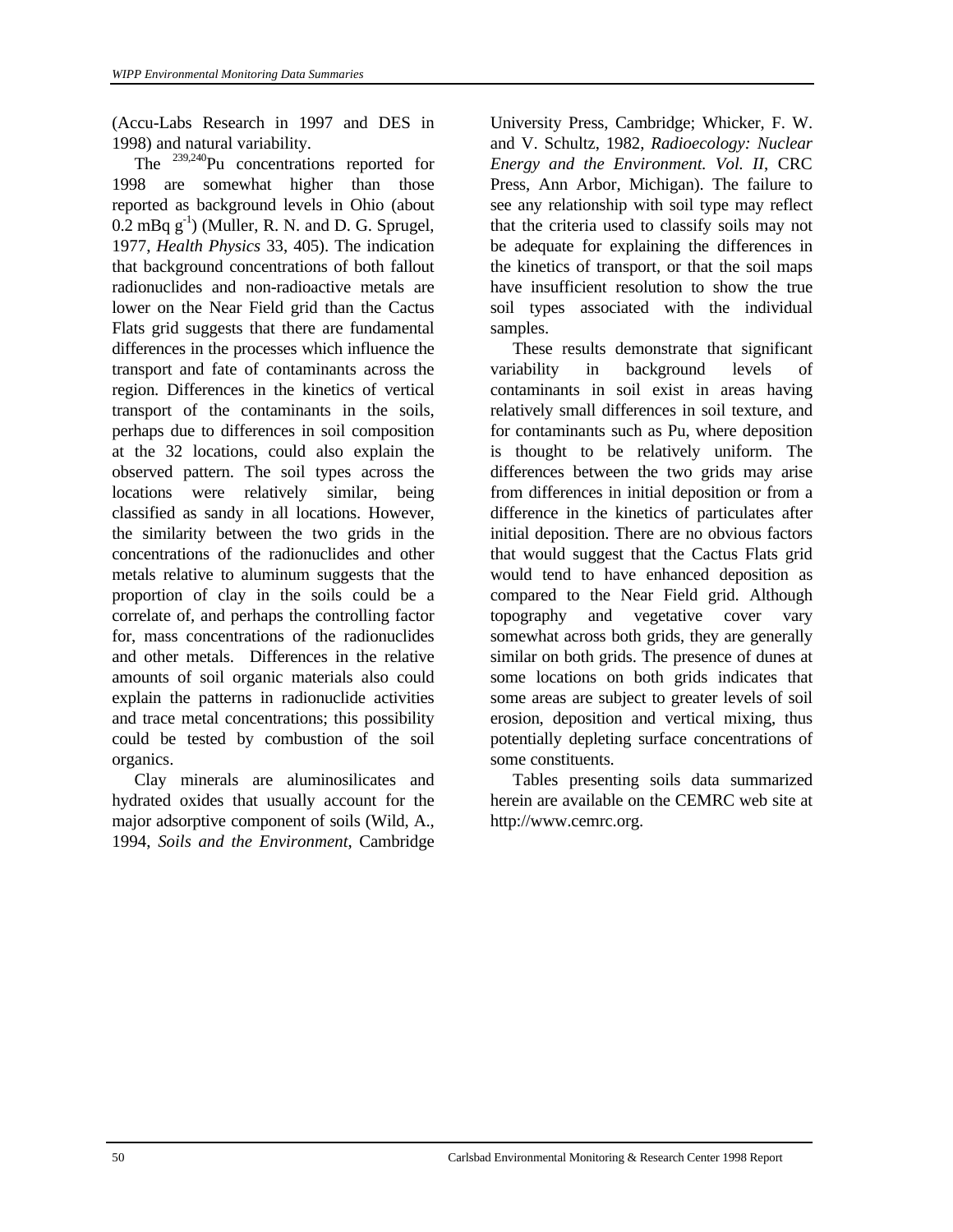## *Table 8. Soil Types Occurring on the Cactus Flats and Near Field Soil Sampling Grids<sup>a</sup>*

| <b>Soil Classification</b>                       | <b>Description</b>                                                                                                                                                                                                                                                                                                                                                                                                                                                                                                |
|--------------------------------------------------|-------------------------------------------------------------------------------------------------------------------------------------------------------------------------------------------------------------------------------------------------------------------------------------------------------------------------------------------------------------------------------------------------------------------------------------------------------------------------------------------------------------------|
| <b>Berino Complex</b>                            | The Berino series soils are well-drained soils overlying a light sandy clay loam subsoil. A<br>typical profile is 6 inches of reddish brown, loamy fine sand overlying a red, light, sandy<br>clay loam to about 42 inches thick. The substratum, to a depth of 60 inches or more is a<br>pink light sandy clay loam with a high content of lime.                                                                                                                                                                 |
| <b>Berino-Cacique Fine</b><br><b>Sandy Loams</b> | The Berino is the same as the Berino unit mapped in Eddy County. The Cacique are well<br>drained sandy clay loams overlain by 8 inches of loamy fine sand and underlain by well<br>indurated caliche at a depth of 20 - 34 inches in the mapped area.                                                                                                                                                                                                                                                             |
| Kimbrough                                        | The Kimbrough series are well-drained gravelly loams, which overlies indurated caliche at a<br>depth of 6 to 20 inches in the mapped area. It is formed on wind and water deposited<br>sediments.                                                                                                                                                                                                                                                                                                                 |
| Maljamar/Palomas                                 | The Maljamar was defined after the Eddy County survey was published in 1971. In the<br>mapped area, the Maljamar/Palomas association is equivalent to the Berino Complex<br>mapped in Eddy County.                                                                                                                                                                                                                                                                                                                |
| Pyote                                            | The Pyote series are wind deposited, well-drained soils overlying a fine sandy loam subsoil.<br>Typical profiles include 30 inches of light brown fine sand, 18 inches of yellowish to light<br>brown loamy fine sand, and at a depth of 60 inches, a pink fine sandy loam substratum.                                                                                                                                                                                                                            |
| Pyote/Maljamar                                   | The Pyote Maljamar consists of 45 percent Pyote fine sand, 45 percent Maljamar fine sand<br>and 10 percent Palomas and Kermit soils. A typical depth profile is similar to the Pyote<br>Series sands.                                                                                                                                                                                                                                                                                                             |
| <b>Simona</b>                                    | The Simona series are well-drained soils on a fine sandy loam subsoil. A typical profile<br>consists of a surface layer of 8 inches of grayish brown fine sandy loam, and 8 inches of<br>pale brown fine sandy loam. The substratum is platy, white, indurated caliche.                                                                                                                                                                                                                                           |
| <b>Tonuco</b>                                    | The Tonuco series are excessively drained loamy fine sands, 10 to 20 inches thick, overlying<br>indurated caliche. A typical profile is 12 inches of yellowish-red, loamy fine sand, 8 inches<br>of yellowish-red loamy sand, overlying indurated caliche.                                                                                                                                                                                                                                                        |
| <b>Kermit-Berino Fine</b><br><b>Sand</b>         | The Kermit - Berino fine sands association have profiles typical of their series. Kermit fine<br>sand makes up 40 - 60 percent of the area, Berino fine sand 30 - 40 percent, and the<br>remainder consists of Active dune and Dune lands. The Kermit is an excessively drained<br>loose sand, with active and stabilized dunes from 3 to 15 feet high. Most of the fines have<br>been winnowed out and blown away. The Berino fine sand is similar but is underlain by<br>caliche.                               |
| <b>Berino Dune</b><br><b>Complex</b>             | The Berino Dune complex consists of deep sandy soils and Dune land. Berino soils make up<br>30 to 50 percent and Dune lands make up 35 to 50 percent of the area Except were the<br>surface layer has been wind eroded, the Berino soils have profiles typical of the Berino<br>series. The Dune lands are typically dunes 3 to 8 feet high, 8 to 30 feet at the base. Most<br>have formed around woody plants and each windstorm adds or takes away sand. Surface<br>soils are typically thicker near the dunes. |
| <b>Maljamar Fine</b><br><b>Sandy Loam</b>        | The Maljamar fine sandy loam is a well-drained soil overlying a sandy clay loam subsoil.<br>Indurated caliche is found at depths from 40 to more than 60 inches. A typical profile has<br>24 inches of yellowish red to red fine sand to fine sandy loam, 12 inches of red loamy clay<br>sand, and 12 inches of red to yellowish red sandy clay loam overlying white fractured,<br>indurated caliche.                                                                                                             |

a Source: Chugg, J.C., et. al. 1971, *Soil Survey Eddy Area, New Mexico*, U.S. Department of Agriculture, Soil Conservation Service; Turner, M.T., et. al. 1974, *Soil Survey of Lea County, New Mexico*, US Department of Agriculture, Soil Conservation Service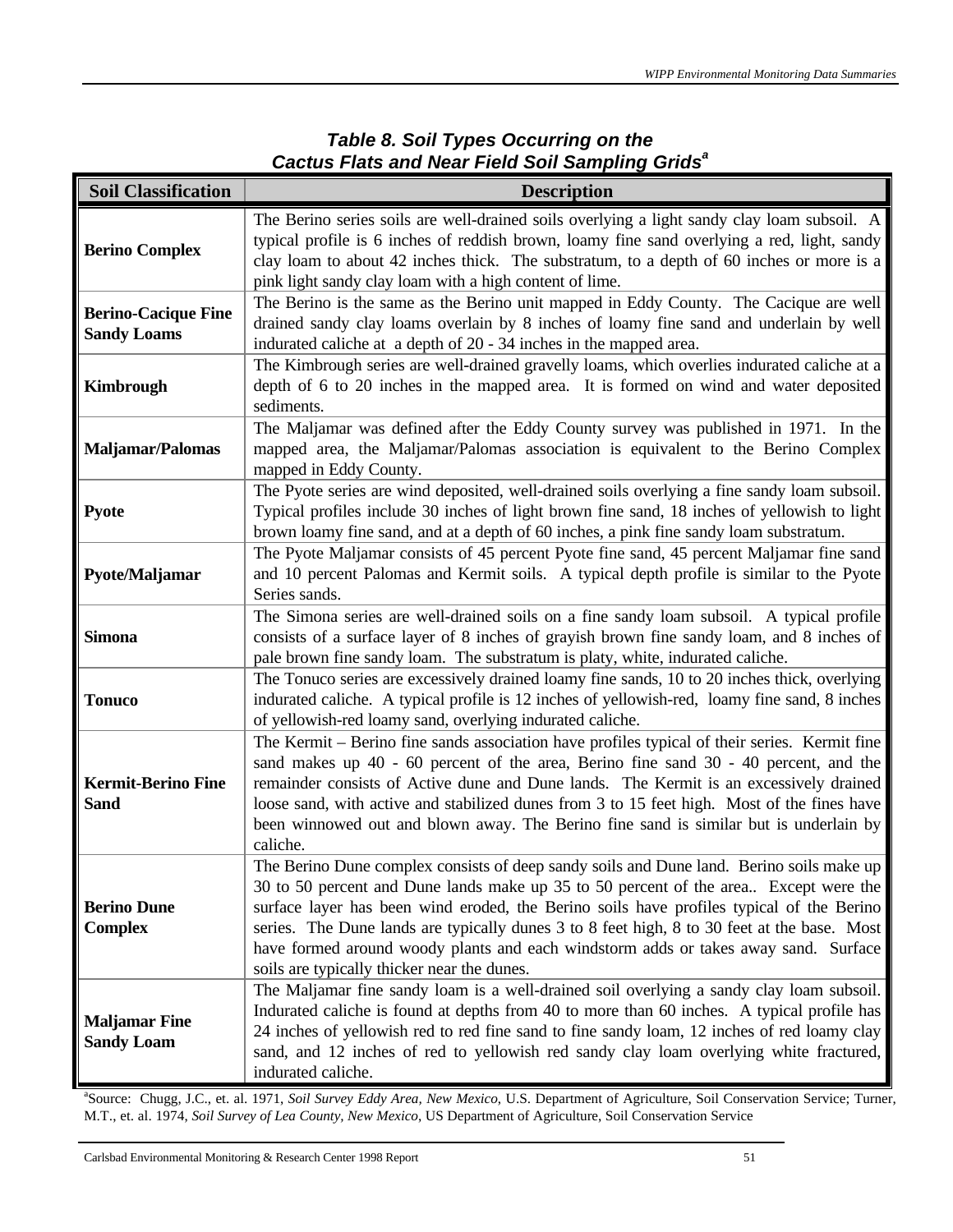| <sup>a</sup> Analyte        | <b>Cactus Flats   Cactus Flats   Near Field</b><br>Air | <b>Soil</b> | Air         | <b>Near Field</b><br><b>Soil</b> |
|-----------------------------|--------------------------------------------------------|-------------|-------------|----------------------------------|
| A <sub>1</sub>              | $1.0E + 00$                                            | $1.0E + 00$ | $1.0E + 00$ | $1.0E + 00$                      |
| As                          | 2.4E-03                                                | 4.6E-04     | 1.9E-03     | 4.3E-04                          |
| Ba                          | 9.3E-03                                                | 1.1E-02     | 1.2E-02     | 1.1E-02                          |
| Be                          | 3.2E-01                                                | 8.4E-05     | 5.8E-01     | 9.1E-05                          |
| Ca                          | $1.6E + 00$                                            | 3.3E-01     | $1.3E + 00$ | $1.3E + 00$                      |
| Cd                          |                                                        | 3.4E-05     |             | 3.2E-05                          |
| Chloride                    |                                                        | 7.5E-04     |             | 1.8E-03                          |
| Co                          | 3.1E-03                                                | 4.2E-04     | 1.7E-03     | 4.0E-04                          |
| Cr                          |                                                        | $1.6E-03$   |             | 1.7E-03                          |
| Cu                          | $2.6E-02$                                              | 4.2E-04     | 4.2E-03     | 3.8E-04                          |
| Fe                          | 4.0E-01                                                | $1.5E + 00$ | 5.6E-01     | $1.4E + 00$                      |
| Hg                          |                                                        | 3.1E-03     |             | 2.5E-03                          |
| K                           | 4.1E-01                                                | 2.6E-01     | 5.6E-01     | 2.6E-01                          |
| Mg                          | 2.5E-01                                                | $2.0E-01$   | 2.9E-01     | 2.6E-01                          |
| Na                          | 5.9E-01                                                | $2.6E-03$   | 5.8E-01     | $4.2E-03$                        |
| Ni                          | 1.6E-02                                                | 8.8E-04     | 2.0E-02     | 9.2E-04                          |
| Nitrate                     |                                                        | 3.9E-03     |             | 4.3E-03                          |
| Pb                          | 5.1E-03                                                | $1.6E-03$   | $4.2E-03$   | 1.4E-03                          |
| Phosphate                   |                                                        | 2.2E-03     |             | 2.1E-03                          |
| <b>Se</b>                   | $2.6E-03$                                              | 3.2E-05     |             | 5.8E-05                          |
| <b>Sr</b>                   | 5.1E-03                                                | 2.0E-03     | 5.9E-03     | 2.7E-03                          |
| Sulfate                     |                                                        | 3.4E-03     |             | 4.7E-03                          |
| V                           | 1.8E-03                                                | 2.3E-03     | 2.4E-03     | 2.4E-03                          |
| Zn                          | 2.0E-01                                                | 3.4E-03     | 4.0E-01     | 3.5E-03                          |
| $\frac{1}{239/240}$ Pu      |                                                        | 1.0E-04     |             | 5.5E-05                          |
| $\overline{^{228}}$ Th      |                                                        | 5.5E-03     |             | 4.9E-03                          |
| $\overline{^{230}}$ Th      |                                                        | 5.3E-03     |             | 4.8E-03                          |
| $\overline{^{232}}$ Th      |                                                        | 5.4E-03     |             | 5.1E-03                          |
| $\overline{^{234}}\text{U}$ |                                                        | 4.2E-03     |             | 4.3E-03                          |
| $\overline{^{235}}$ U       |                                                        | 2.0E-04     |             | 2.1E-04                          |
| $\overline{^{238}U}$        |                                                        | 4.3E-03     |             | 4.4E-03                          |

## *Table 9. Analyte/Aluminum Ratios in Soil Samples from the Near Field and Cactus Flats Sampling Grids*

<sup>a</sup>Shaded rows are analytes with ratios differing between aerosols and soils.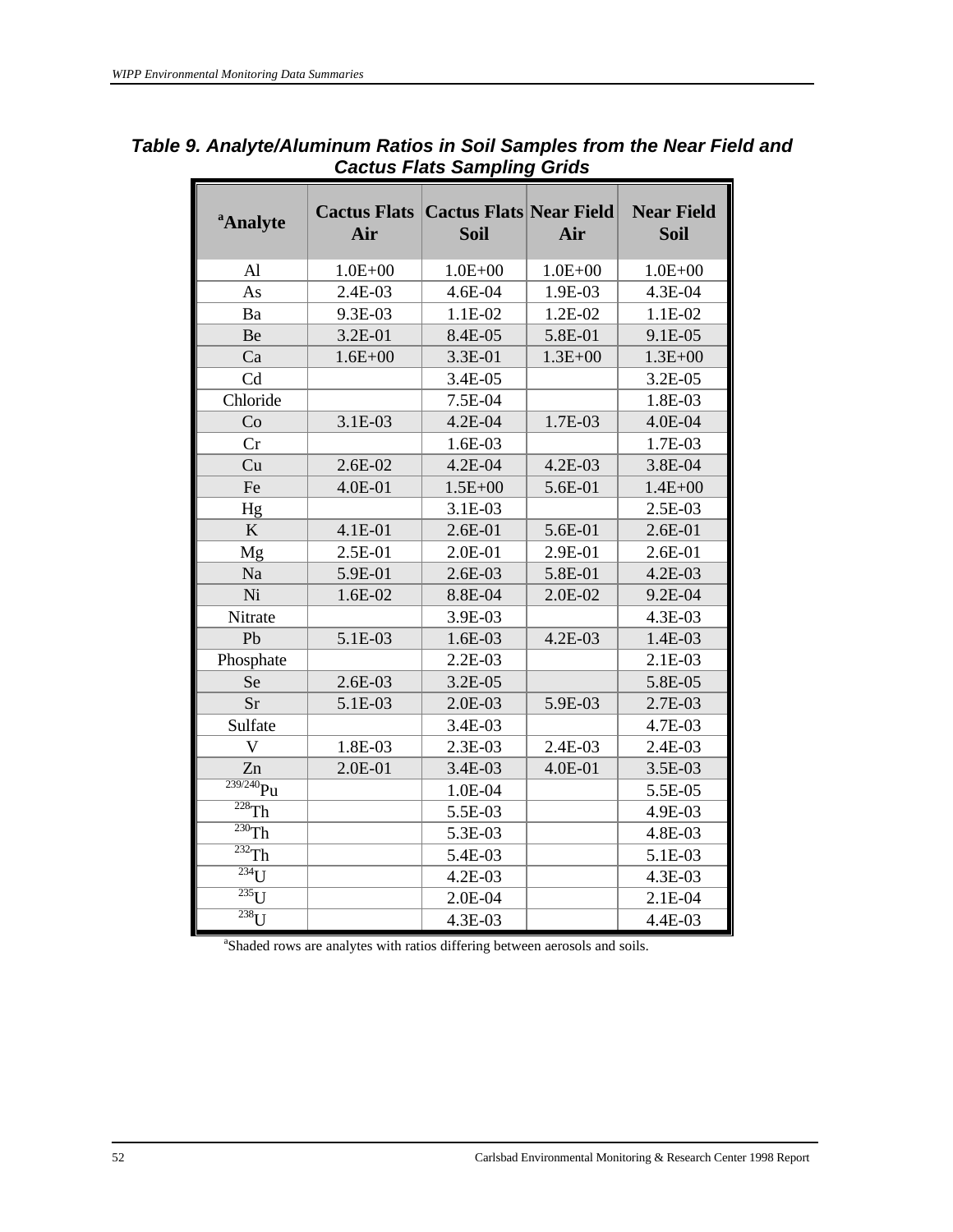

*Figure 21. Mean Inorganic Analyte Concentrations in Soil Samples from Near Field and Cactus Flats Grids*







Bars are 95% confidence intervals.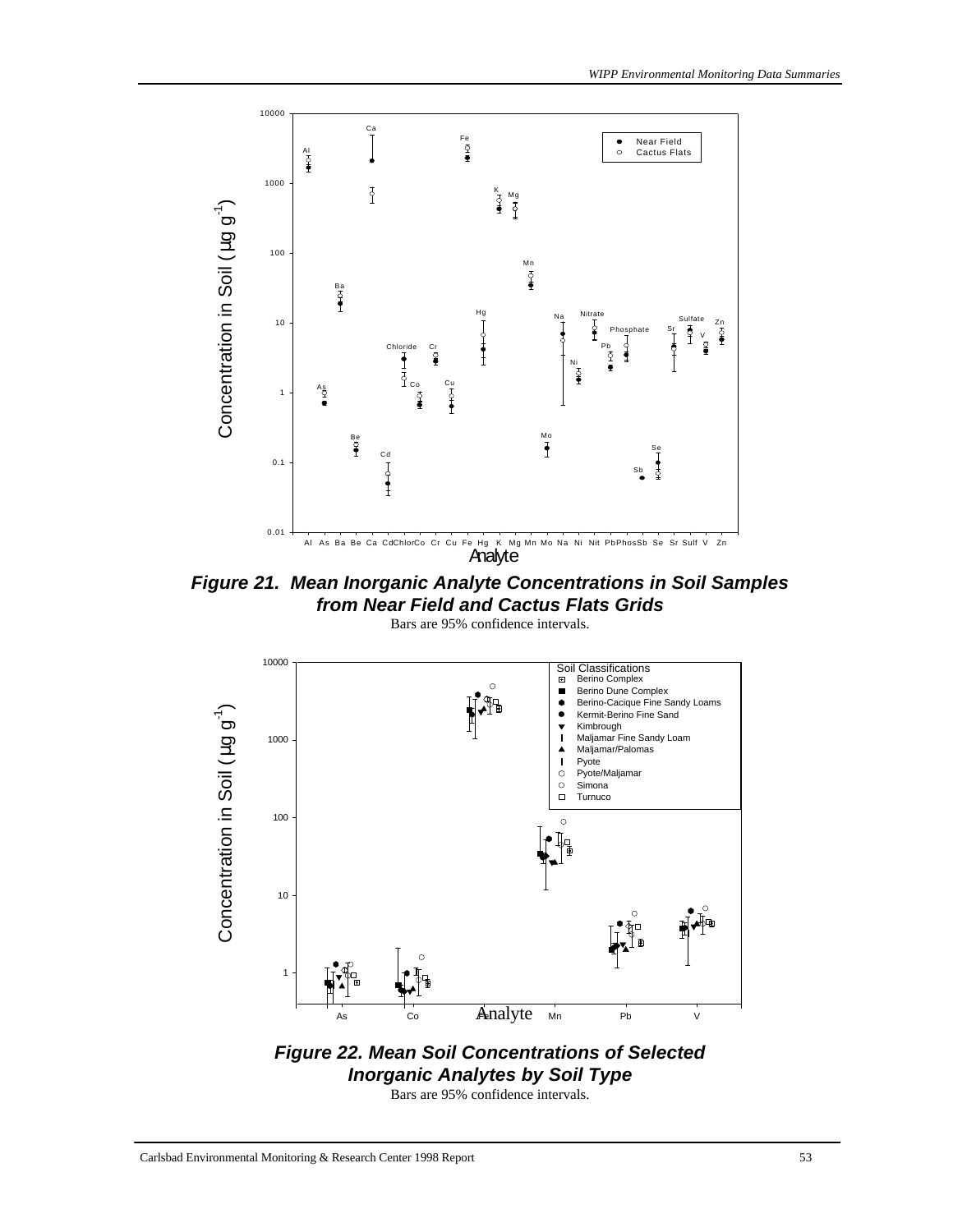

*Figure 23. Mean Radionuclide Activity Concentrations in Soil Samples from Near Field and Cactus Flats Grids*



*Figure 24. Comparison of Pu Activity Concentrations and Al Concentrations in Soil Samples from Near Field and Cactus Flats Grids.*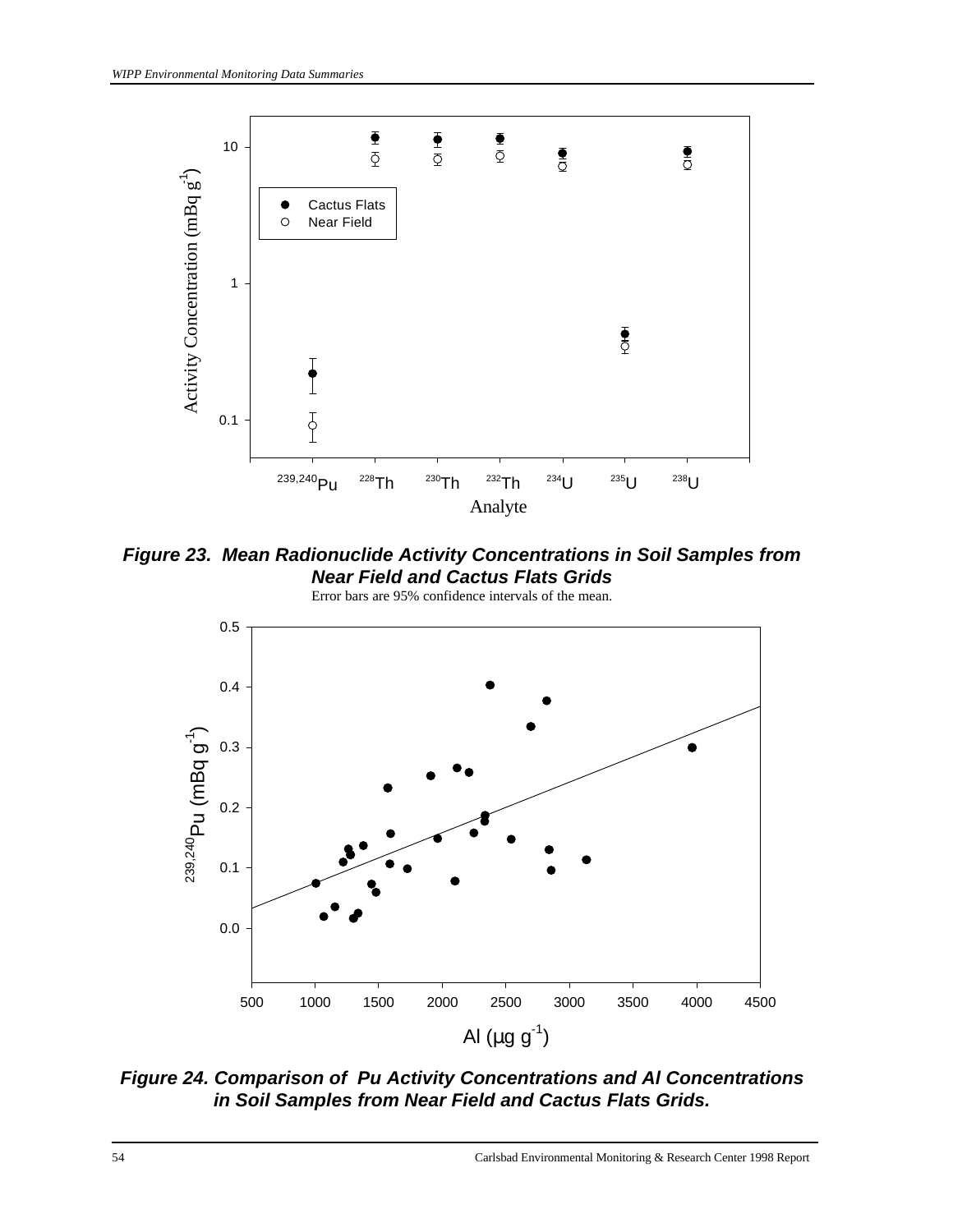# **Radiological and Non-radiological Constituents in Surface Water and Sediments at Selected Reservoirs**

#### **Introduction**

 Surface water and sediment were sampled from three regional reservoirs, Brantley Lake, Lake Carlsbad and Red Bluff Reservoir, from January to March 1998. As described in the WIPP EM project section of this report, Brantley Lake and Red Bluff Reservoir are impoundments located "upstream" and "downstream", respectively, relative to surface and ground water flows from the area immediately surrounding the WIPP site. Both reservoirs support a warm-water fishery and are used for irrigation, livestock watering, wildlife habitat and recreation. Lake Carlsbad is an impounded section of the Pecos River within the city of Carlsbad that is used extensively by the local population for recreational warm-water fishing, boating and swimming. In addition, it can be used for industrial water supply, livestock watering, and wildlife habitat (20 NMAC 6.1, 1995, State of New Mexico Standards for Interstate and Intrastate Streams).

 The analyses reported here represent an expansion of studies of sediment and surface water in Brantley Lake that were summarized in the CEMRC 1997 Report. The 1998 samples were analyzed for selected radionuclides, chemical elements and compounds as part of WIPP EM baseline characterization.

#### **Methods**

 Sediment samples were collected at four randomly selected locations within the deep basins of each reservoir (Fig. 25, 26 and 27). Deep basins were chosen for sampling to minimize the disturbance and particle mixing effects of current and wave action that occur at shallower depths. Also, many of the analytes of interest tend to concentrate in the fine sediments that settle in the deep reservoir basins; thus, measurements from these areas would typically represent the highest levels that might be expected for a given reservoir.

Sediments were collected to depths of 5-10 cm using a grab sampler or Eckman dredge, to  $obtain > 6$  L of sediment at each sampling site. In the field, a 1-L aliquot of each sample was sealed in a pre-cleaned plastic jar for inorganic analyses, and  $> 5$  L of wet sediment were sealed in a plastic bucket and transported to CEMRC for preparation prior to radiological analyses.

In the laboratory, samples destined for radiochemical analyses were dried at 105°C to a constant weight, pulverized and homogenized prior to analysis. A 250-g aliquot of each sample was sent to Duke Engineering & Services (Bolton, Massachusetts) where it was analyzed for the alpha-emitting radionuclides  $^{239,240}$ Pu,  $^{228}$ Th,  $^{230}$ Th,  $^{232}$ Th,  $^{234}$ U,  $^{235}$ U and  $^{238}$ U. The remainder of the sediment samples was archived for future analyses.

Samples analyzed for inorganic chemical constituents were dried at  $60^\circ$ C, and pulverized prior to analysis. Following preparation, the samples were analyzed by CEMRC using ion chromatography (IC), inductively-coupled plasma emission spectrometry (ICP-ES), and atomic absorption spectrometry (AA), as described for soils (p. 48).

In addition to the above analyses, a 1.5-L aliquot of one sediment sample from each reservoir was sent to A&L Plains Laboratory (Lubbock, Texas) (A&L) for several analyses that could not be performed in CEMRC laboratories (i.e. organic analyses) and for inter-laboratory comparison.

Surface water was sampled at two locations in the both Brantley Lake and Red Bluff Reservoir, and at one location in Lake Carlsbad. Within each reservoir, surface water samples were taken in the same general area as the sediment samples. At each sampling location, one sample was collected from the surface  $( \sim 0.5 - 1 \text{ m depth})$  and a second sample was collected from approximately 0.5 - 1 m above the sediment bed. The sample volume collected for radiological analyses was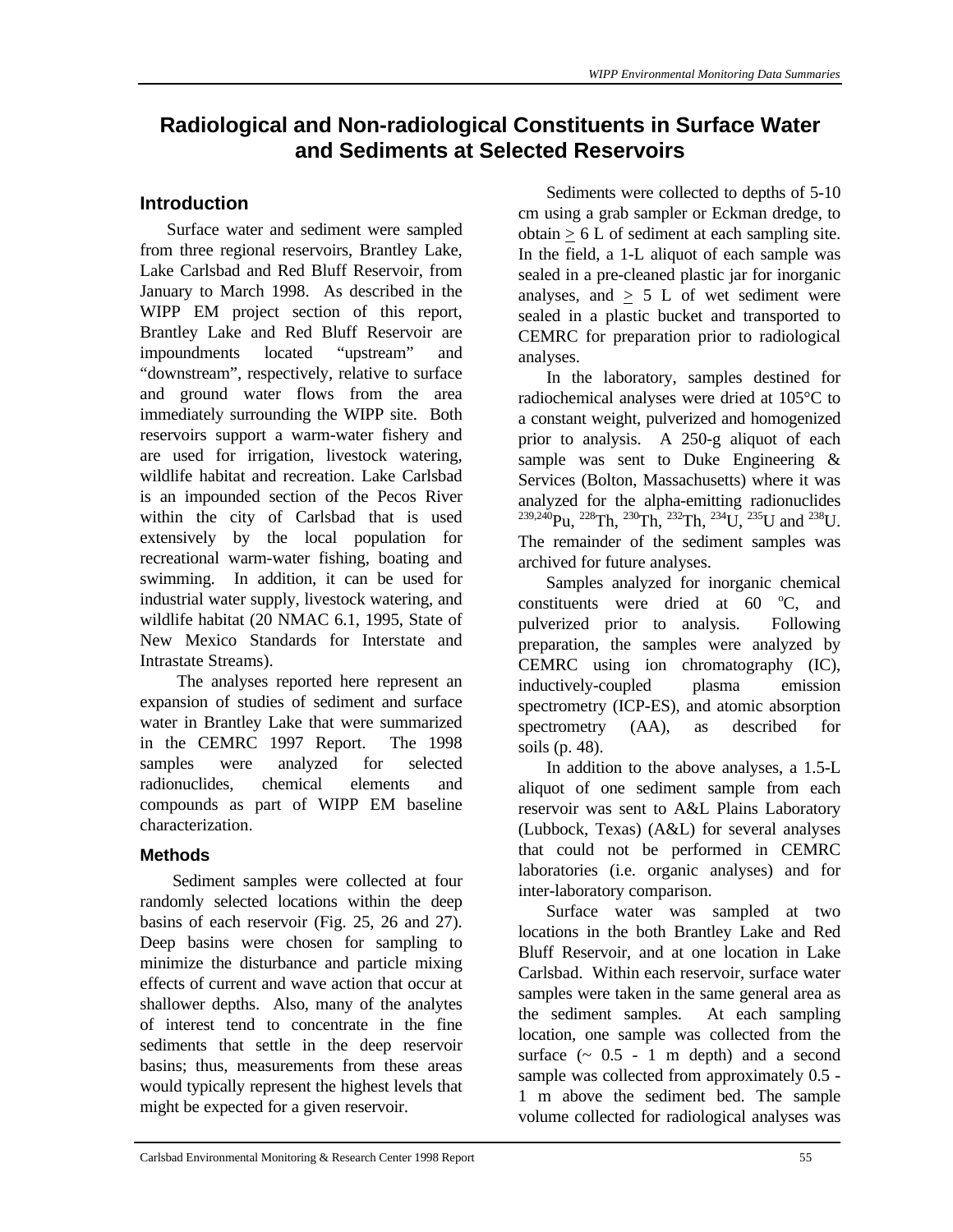approximately 105 L. In addition, two 1-L samples were collected for inorganic analyses by CEMRC. At Red Bluff Reservoir and Lake Carlsbad, additional 3-L surface samples were collected for analysis of substances regulated under the Safe Drinking Water Act (SDWA), plus selected compounds and elements identified as possible constituents of waste to be deposited in WIPP. These analyses were performed by the NMSU SWAT Laboratory. Samples collected in 1997 from Brantley Lake were analyzed for these substances and reported in the CEMRC 1997 Report. All water samples for analysis by the SWAT Laboratory were collected and handled in accordance with EPA guidelines.

 In the laboratory, the water collected for radiological analyses was filtered to 0.2 μm using a high-volume filtration unit, acidified with  $HNO<sub>3</sub>$  to a pH < 2, and a 3-L aliquot was removed for analysis of gamma-emitting radionuclides  $(^{40}\text{K}$ ,  $\frac{60}{\text{Co}}$  and  $^{137}\text{Cs}$ ). Surface water samples collected for inorganic analyses by CEMRC were analyzed following applicable EPA standard methods.

#### **Results**

#### *Radiological Analyses of Reservoir Sediments*

 $239,240$ Pu concentrations measured in sediment samples ranged from 0.07 to 0.41 mBq  $g^{-1}$ . Mean concentrations ( $\pm$  SE) of <sup>239,240</sup>Pu were 0.13 ( $\pm$  0.03), 0.26 ( $\pm$  0.02), and 0.36 ( $\pm$  0.07) mBq g<sup>-1</sup> for Lake Carlsbad, Brantley Lake, and Red Bluff Reservoir, respectively (Table 10 and Fig. 28). The sediment concentrations of  $^{234}$ U,  $^{235}$ U, and  $^{238}$ U, ranged from 32.7 to 96.6 mBq  $g^{-1}$ , 1.2 to 3.2 mBq  $g^{-1}$ , and 24.9 to 58.2 mBq  $g^{-1}$ , respectively. Mean concentrations for all three U isotopes were lowest in Lake Carlsbad, and highest in Red Bluff Reservoir (Fig. 29). The pattern of concentration of Th  $(^{228}Th, ^{230}Th,$  $232$ Th) measured in sediment samples was different from U, with the highest mean concentration in Brantley Lake samples, and the lowest mean concentration in Lake Carlsbad samples (Fig. 30).

 Although the sediment concentrations of the U and Th isotopes were variable within and between reservoirs, the isotopic ratios were very similar across all three reservoirs. The reservoirs appeared to be slightly enriched in <sup>234</sup>U compared to <sup>238</sup>U, with mean <sup>234</sup>U/<sup>238</sup>U activity ratios ranging form 1.4 to 1.6. Mean  $^{228}$ Th/<sup>232</sup>Th ratios were close to unity, ranging from 1.2 to 1.0, indicating that the isotopes are in secular equilibrium within the sediments. In a review of U and Th sediment chemistry, Onishi, Y., et. al. (1981, *Critical Review: Radionuclide Transport, Sediment Transport, and Water Quality Mathematical Modeling; and Radionuclide Adsorption/Desorption Mechanisms*, NUREG/CR-1322, Pacific Northwest Laboratory, Richland, Washington), reported that U has been found to be much more soluble than Th in the water column of oxidizing and alkaline environments. Th is relatively insoluble under alkaline conditions and adsorption to suspended particulate is rapid. In addition,  $^{238}$ U decays to  $^{234}$ U via the relatively short-lived <sup>234</sup>Th (T<sub>1/2</sub> = 24.1 days). These chemical and physical properties result in an enrichment of  $^{234}$ U in sediments relative to  $238$ U because the intermediate Th isotope is scavenged from the water column and deposited on the sediments before the decay to  $^{234}$ U occurs.

 These concentration data of the individual radionuclides in sediments suggest that there may be differences between lakes. In particular, sediment concentrations in Lake Carlsbad appear to be lower than in the other two reservoirs. A multiple analysis of variance (MANOVA) was used to test the null hypothesis that there are no significant differences in radionuclide concentrations between reservoirs. The MANOVA results (Wilks' Lambda = 0.061, F = 1.304, numerator df = 14, denominator df = 6, P > 0.392) suggest that there were no significant differences between the lakes. The relatively high variance in concentrations between samples within each reservoir combined with the small number of samples in each reservoir  $(N = 4$  per reservoir) undoubtedly constrains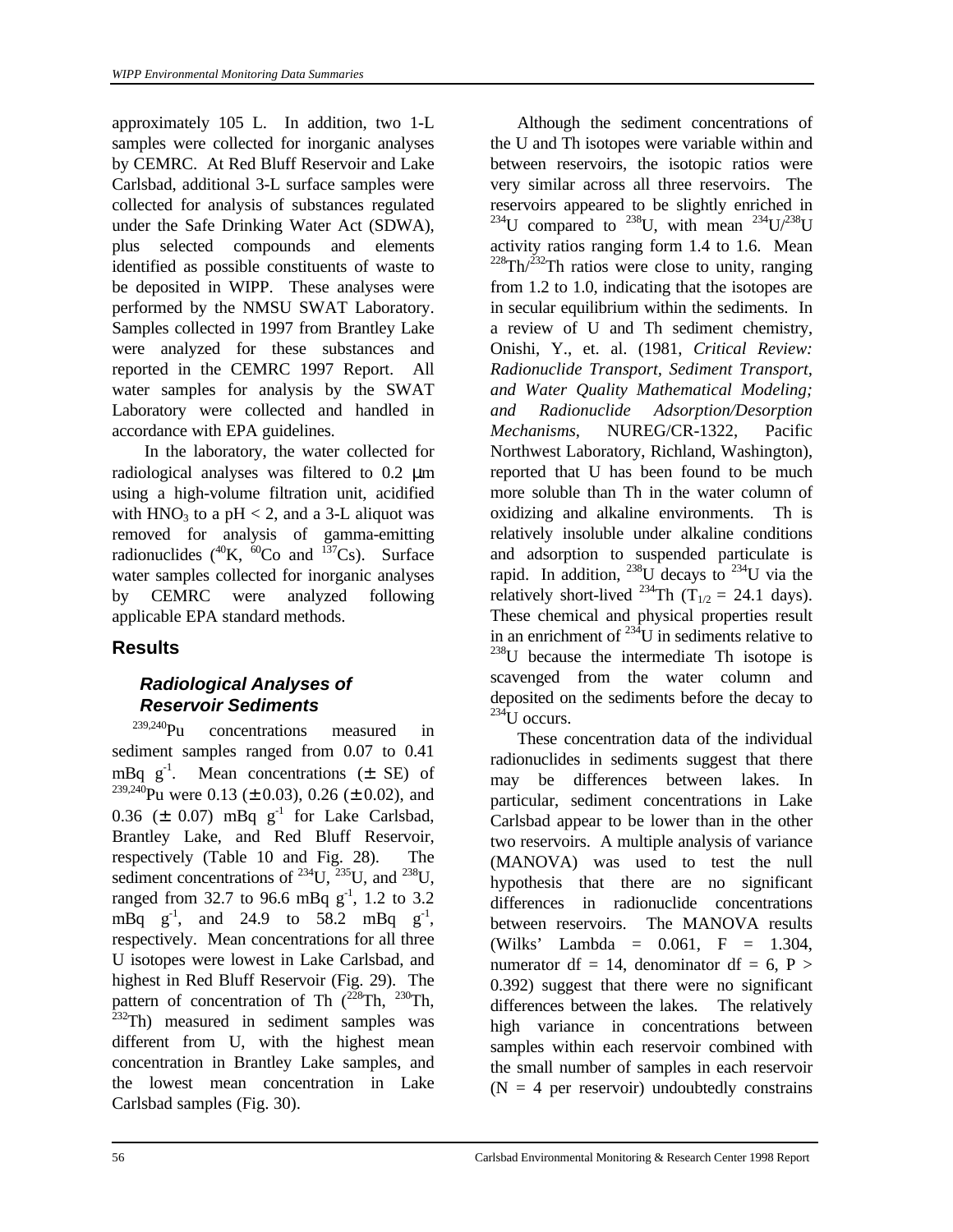the power of the MANOVA to detect differences.

 Comparing measurements made on sediment samples collected from Brantley Lake during January 1998 to measurements from samples collected in the same general area of the lake during March/April 1997, the mean value for  $^{239,240}$ Pu was approximately 30% higher  $(0.39 \pm 0.089 \text{ mBg g}^{-1})$  in 1997 analyses (Fig. 31). In contrast, the mean Th and U measurements were 30-120% higher in the 1998 analyses. The reasons for these differences are not clear. However the number of samples collected was relatively small and the analyses were performed by different laboratories using different analytical methods. Additional future sampling will help clarify whether differences are real or an analytical artifact.

 The sediment and soil concentrations were compared by calculating the mean activity concentration of all samples of a given type (pooled across all reservoirs and soil sampling sites in the vicinity of the WIPP site) and then taking the ratio of the means. Sediments had higher activity concentrations than soil for all radionuclides measured with concentration ratios ranging from 1.7 for  $^{239,240}$ Pu to 7.2 for  $234$ U (Fig. 32). The observed difference in concentrations is not surprising because reservoir sediments are often a sink or integrator for many contaminants as the soil in the surrounding watershed is leached and eroded. One of the primary factors that may influence contaminant concentrations in both sediment and soil is the particle size distribution. Particle size analyses on representative samples of sediment and soil revealed a substantial difference in the proportion of fine and coarse-grained particles in each media. Sediments in the three reservoirs studied contained between 38-52% silt and clay-sized  $(< 63 \mu m)$  particles, with clay-size particles dominating the size distribution. In contrast, soils collected in the vicinity of the WIPP contained 88-90% sandsize particles and only 10-12% small particle sizes. As noted in the methods, the sediment sampling focused on the profundal zones (deep,

undisturbed basins) of the reservoirs, that are characterized as zones of accumulation for fine-grained sediments. It is well documented that many contaminants (including many radionuclides) are found in higher concentrations in the fine-grained particles (Mudroch, A. and J.M. Azcue, 1995, *Manual of Aquatic Sediment Sampling*, Lewis Publishers, Ann Arbor, Michigan; Hakanson, L. and M. Jansson, 1983*, Principles of Lake Sedimentology*, Springer-Verlag, New York.; Onishi, et. al. 1981). One method that is commonly used to correct the concentrations for differences in the amount of the finegrained silts and clays, is to normalize the concentration data to the amount of Al present in the samples. In sediments and soils, Al occurs primarily as alumino-silicates which are primarily associated with the silt and clay fractions in both media (Mudroch and Azcue, 1995) and can be used to represent the amount of fine-grained material in these media. Using this technique to correct for particle size, the radionuclide activity: Al concentration ratios ranged from 0.2  $(^{239,240}Pu)$  to 0.9  $(^{234}U)$  which suggests that Al-normalized soil concentrations are very similar, or in the case of  $^{239,240}$ Pu even slightly higher, than in the sediments.

#### *Radiological Analyses of Surface Waters*

 Filtered water samples (0.2 μm filter) were analyzed by gamma spectroscopy for  $137Cs$ ,  $60^{\circ}$ Co and  $40^{\circ}$ K. All results were below detection limits, suggesting that most of the radioactivity in the water column contributed by these radionuclides, if present, was associated with the seston (suspended particulate or colloids larger than 0.2 μm) that was filtered out. The filters were not analyzed, thus no direct radioanalytical data are available on the seston fraction. However, the total activity of  ${}^{40}K$  in the water samples (seston  $+$  water) was estimated using the total recoverable K measured in three of the surface water samples analyzed by CEMRC using atomic emission spectrometry. Natural K contains approximately  $0.0117\%$  <sup>40</sup>K by mass (Turner, J.E., 1986, *Atoms, Radiation and Radiation*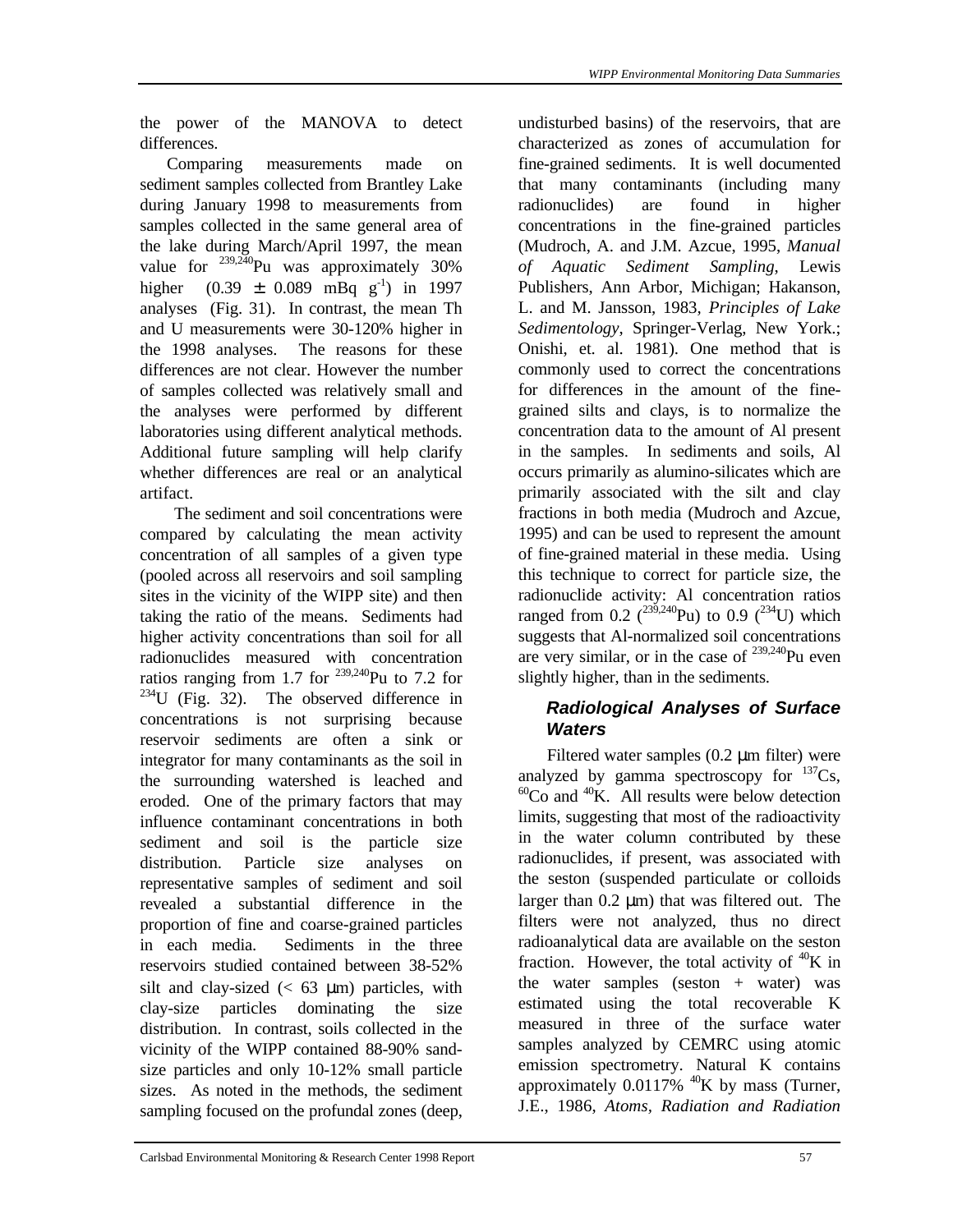*Protection*, Pergamon Press, New York). By estimating the total number of atoms of  ${}^{40}$ K in a water sample, the activity concentration of  $^{40}$ K in surface water samples was estimated to be 166, 657 and 163 and 164 mBq  $L^{-1}$  for Brantley Lake, Red Bluff Reservoir and the two samples collected from Lake Carlsbad, respectively. These estimates are lower than the  $^{40}$ K activity concentrations (1050 and 1160) mBq  $L^{-1}$ ) measured in two unfiltered Brantley Lake water samples collected in March 1997. Additional study is necessary to determine the basis for these differences. It is possible that they are an artifact of the different analysis methodologies (gamma spectroscopy versus atomic emission spectroscopy) or that fractionation of the radionuclide occurred.

# *Non-Radiological Analyses of Surface Water and Sediment*

 Surface water and sediment samples from all three reservoirs were analyzed by CEMRC for a suite of elements and inorganic compounds. Of the three reservoirs sampled, the surface water collected in Red Bluff Reservoir exhibited the highest concentrations of the major analytes (analytes with a concentration >100 mg  $L^{-1}$ ) and Lake Carlsbad had the lowest concentrations (Fig. 33). The water concentrations of the minor analytes (Cr, Fl, K, Mo, Ni and Se) were also highest in Red Bluff reservoir (Fig. 34), but similar in Brantley Lake and Lake Carlsbad.

Brantley Lake sediments were relatively high in Al, Co, Cr, and Fe while Red Bluff Reservoir sediments were high in Na and chloride (Fig. 35 and 36). Lake Carlsbad typically had the lowest sediment concentrations for many of the analytes, including Al, Ba, Be, Co, Fe, K, Mo, Mn, Na, Ni, V, chloride, and sulfate. The high Na and chloride concentrations observed in Red Bluff water and sediments was not unexpected given that the reservoir is located down-gradient from a number of highly saline lakes or playas and saline aquifer inputs. The ratio of the mean concentrations (all reservoirs combined) observed in sediment versus surface water samples (sediment/water) ranged between

 $1x10^2$  and  $1x10^4$ . Al, Fe and Mn occurred in the highest ratios, with lower ratios for more soluble analytes (Na, chloride and sulfate) (Fig. 37).

 As was the case for radionuclides, inorganic analyte concentrations in sediments were typically 10 to 100 times higher than in soils. As previously noted, these differences may be due in large part to differences in the particle size distributions of the sediment and soil samples. When corrected for particle size by normalizing to Al, sediment and soil concentrations appear more similar, with the normalized sediment/soil ratios ranging from 0.5 to 3 for most of the analytes (Fig. 38). For all but four of the analytes, the normalized sediment and soil concentrations were within a factor of 10, with the concentration ratio for selenium at 12. Three of the analytes, Na (ratio = 71), sulfate (ratio = 98) and chloride (ratio = 240), appeared to be enriched in sediments relative to soil.

 In addition to the CEMRC analyses, the NMSU SWAT laboratory and A&L Plains laboratory performed several analyses on surface water and sediment samples. The SWAT laboratory analyzed one surface water sample from Red Bluff reservoir and Lake Carlsbad for a large number of volatile organics, semi-volatile organics, metals and secondary analytes that are either regulated under the Safe Drinking Water Act (SDWA) or that will be constituents of the waste going into WIPP. It should be noted that none of the reservoirs serve as primary drinking water sources and therefore are not subject to regulation under the SDWA.

In Lake Carlsbad and Red Bluff Reservoir, all of the analyses of organic compounds in surface water samples were below method detection limits. In addition, all metals and secondary analytes were either below detection limits or below the regulatory reference levels. In 1997, surface water from Brantley Lake was analyzed for the same chemical constituents with similar results (presented in the CEMRC 1997 Report).

One sediment sample from each of the three reservoirs was analyzed by A&L for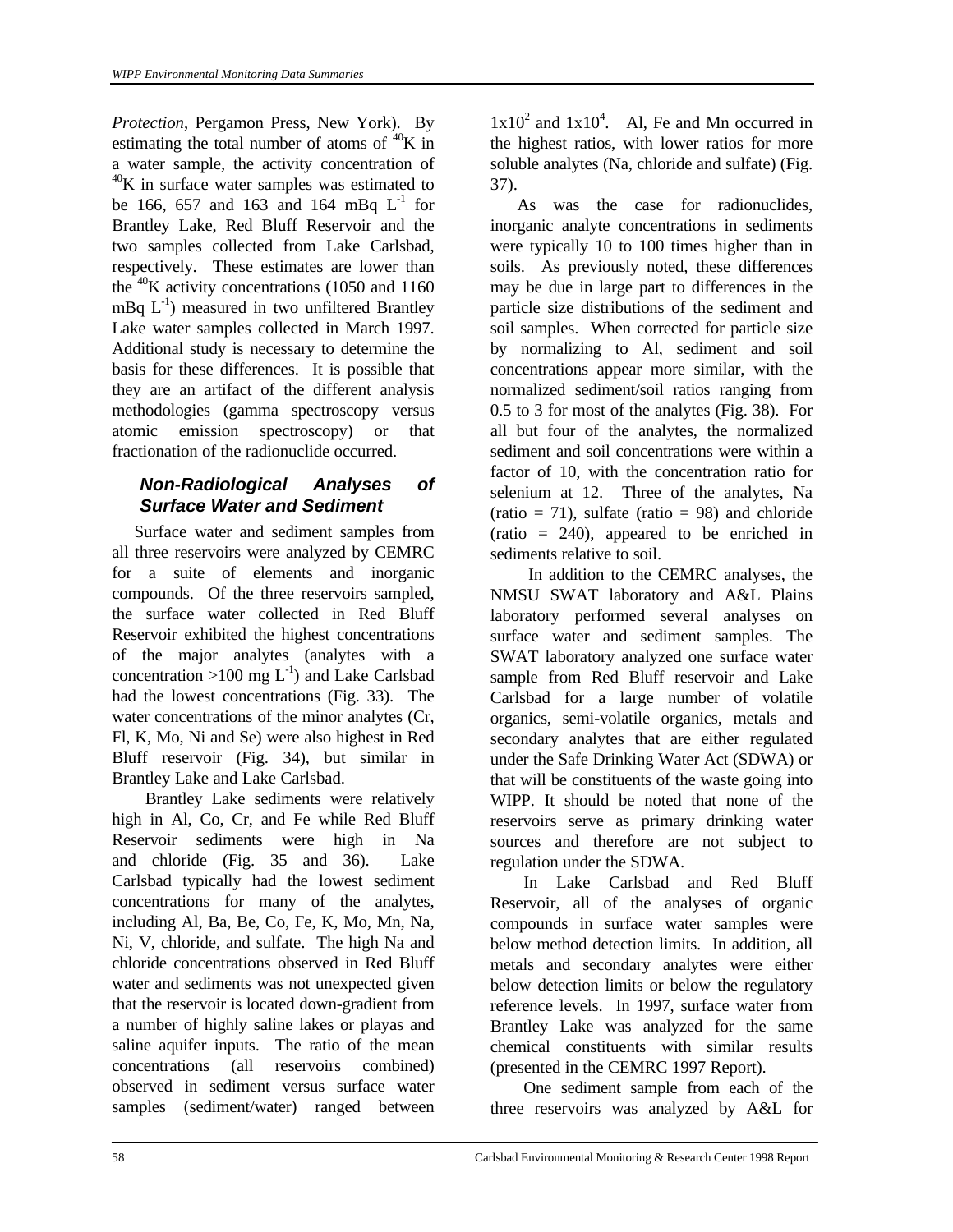BTEX (ethylbenzene, m,p-xylene, o-xylene, toluene) and TPH (total petroleum hydocarbons), compounds typically associated with contamination from oil and gas operations. BTEX concentrations in all of the sediment samples were below the method detection limits. The sediment concentrations of TPH were 10, 52 and 118 mg  $kg^{-1}$  in Brantley Lake, Red Bluff Reservoir and Lake Carlsbad samples, respectively. For

comparative purposes, in New Mexico, remediation of TPH contaminated soils is considered adequate when TPH concentrations drop below  $1000$  mg kg<sup>-1</sup> (20 NMAC 9.1, section 708).

 Tables presenting surface water and sediment data summarized herein are available on the CEMRC web site at http://www.cemrc.org.

|                                 |                               | <b>Activity Concentration</b><br>$(mBq g-1)$ |                              |                 |                |                            |           |        |                |                      |           |     |
|---------------------------------|-------------------------------|----------------------------------------------|------------------------------|-----------------|----------------|----------------------------|-----------|--------|----------------|----------------------|-----------|-----|
|                                 |                               | <b>Brantley Lake</b>                         |                              |                 |                | <b>Red Bluff Reservoir</b> |           |        |                | <b>Lake Carlsbad</b> |           |     |
| Radionuclide                    | $\boldsymbol{P}^{\mathrm{a}}$ | <sup>b</sup> Mean                            | ${}^{\mathrm{c}}\mathbf{SE}$ | ${}^{\rm d}$ CV | N              | <b>Mean</b>                | <b>SE</b> | CV     | N              | <b>Mean</b>          | <b>SE</b> | CV  |
|                                 |                               |                                              |                              | $(\%)$          |                |                            |           | $(\%)$ |                |                      |           | (%) |
| $\frac{239,240}{P}$ u           | $\overline{4}$                | 0.26                                         | 0.02                         | 12              | $\overline{4}$ | 0.36                       | 0.07      | 39     | $\overline{4}$ | 0.13                 | 0.03      | 49  |
| $228$ Th                        | 4                             | 37.25                                        | 3.08                         | 17              | 4              | 34.80                      | 0.81      | 5      | 4              | 22.10                | 2.32      | 21  |
| $230$ Th                        | $\overline{4}$                | 44.23                                        | 7.36                         | 33              | 4              | 32.80                      | 1.17      | 7      | 4              | 23.78                | 2.27      | 19  |
| $^{232}$ Th                     | 4                             | 37.48                                        | 4.40                         | 23              | 4              | 30.03                      | 1.43      | 10     | 4              | 22.38                | 2.13      | 19  |
| $\overline{^{234}}\overline{U}$ | 4                             | 53.48                                        | 5.06                         | 19              | 4              | 79.23                      | 11.62     | 29     | 4              | 38.63                | 2.78      | 14  |
| $\overline{^{235}}\overline{U}$ | 4                             | 1.96                                         | 0.20                         | 21              | 4              | 2.57                       | 0.35      | 27     | 4              | 1.39                 | 0.07      | 11  |
| $^{238}$ U                      | 4                             | 38.83                                        | .82                          | 9               | 4              | 49.10                      | 6.11      | 25     | 4              | 27.50                | 1.40      | 10  |

*Table 10. Summary Statistics for Radionuclide Activity Concentrations in Sediment Samples from Three Regional Reservoirs*

 ${}^{\text{a}}\text{N}$  = number of samples included in calculations

 $b$ Mean = arithmetic mean

 ${}^c$ SE = standard error of mean

 ${}^{d}CV$  = coefficient of variation; standard deviation expressed as percentage of the mean; CVs may reflect small rounding error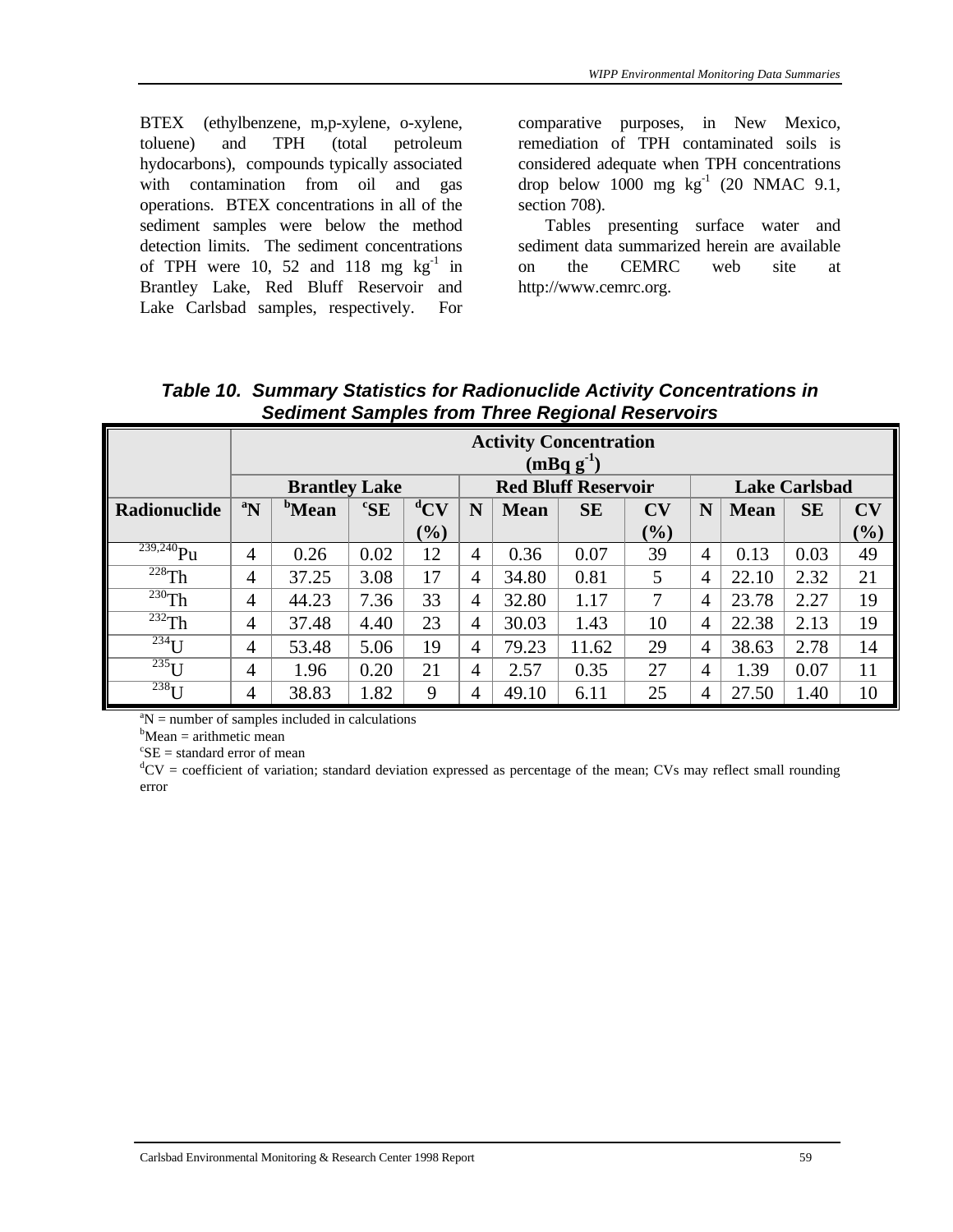

*Figure 25. Surface Water and Sediment Sampling Locations at Brantley Lake*



*Figure 26. Surface Water and Sediment Sampling Locations at Red Bluff Reservoir*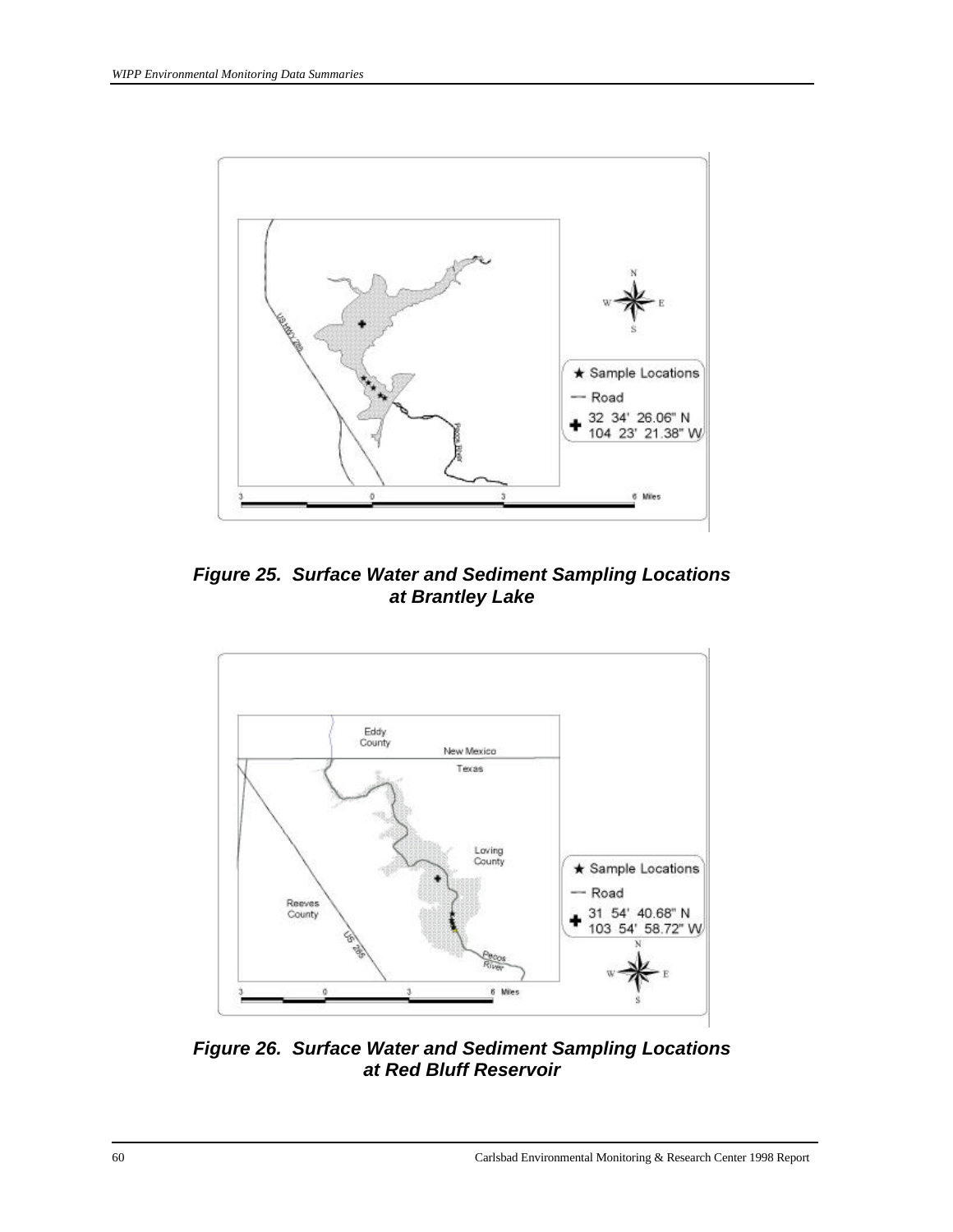

*Figure 27. Surface Water and Sediment Sampling Locations at Lake Carlsbad*



*Figure 28. Mean 239,240Pu Activity Concentrations in Sediment Samples from Three Regional Reservoirs.*

Error bars represent the 95% confidence interval for the mean.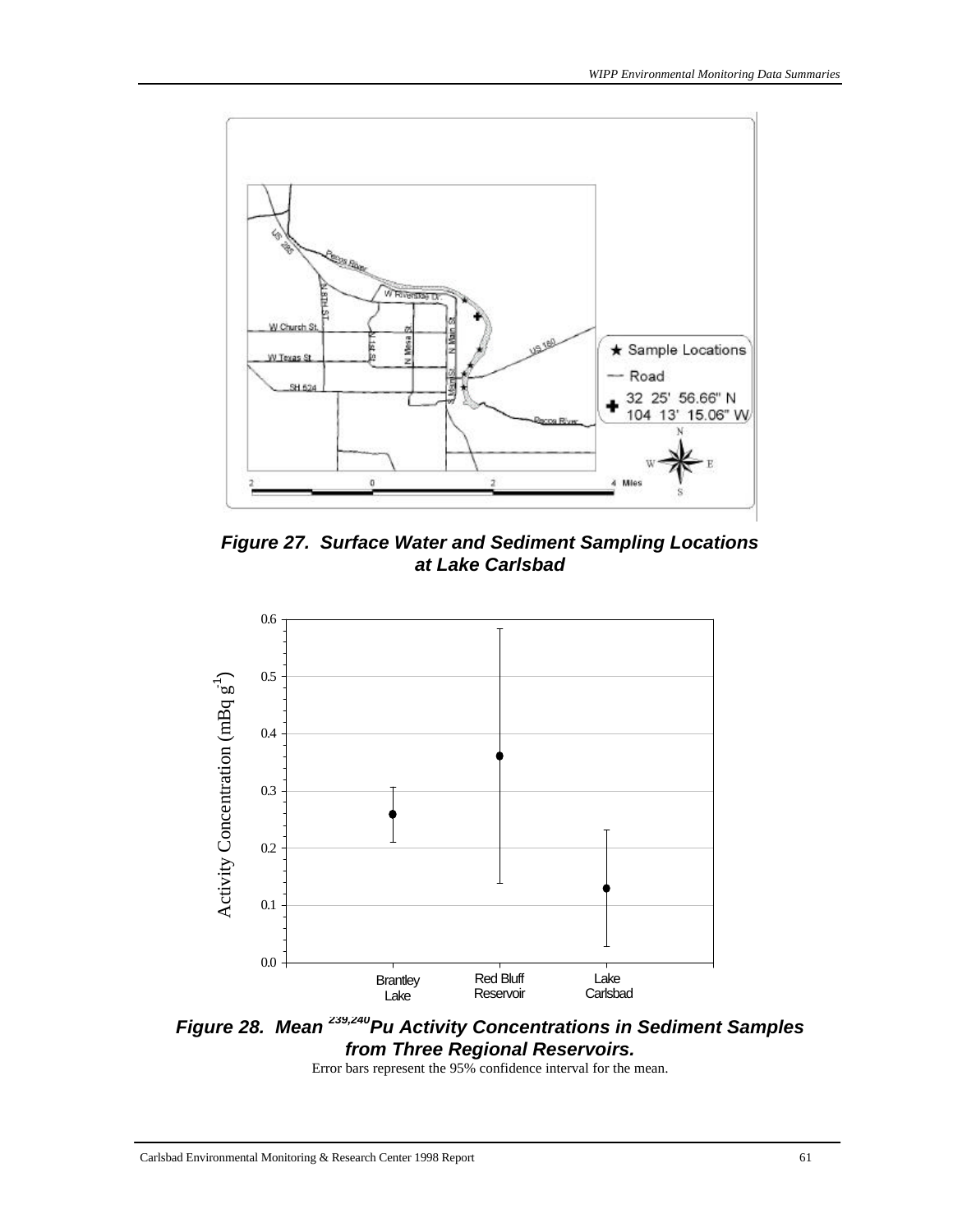

# *Figure 29. Mean Activity Concentrations of Three U Isotopes in Sediment Samples from Three Regional Reservoirs*

Error bars represent the 95% confidence interval for the mean.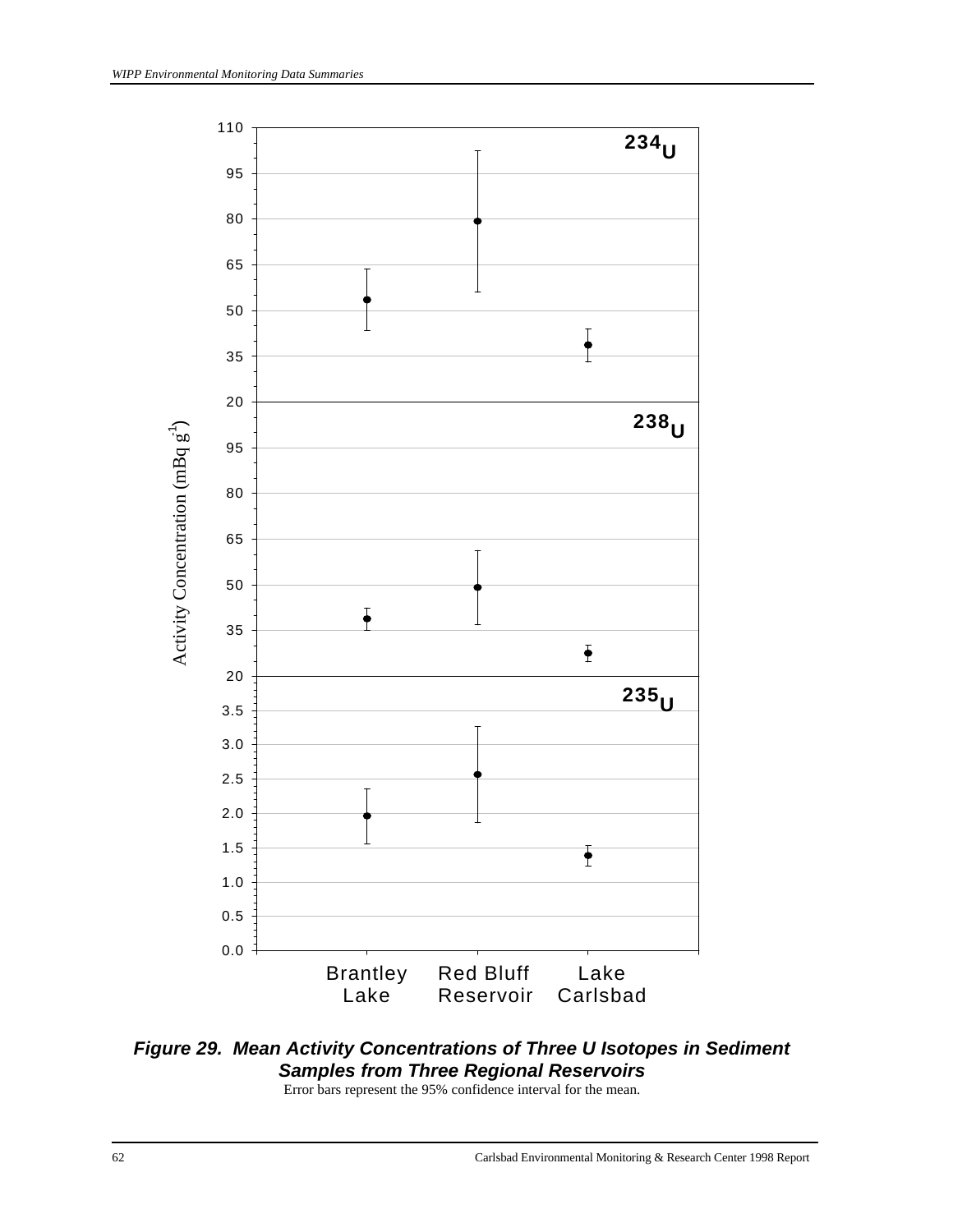

*Figure 30. Mean Activity Concentrations of Three Th Isotopes in Sediment Samples from Three Regional Reservoirs*

Error bars represent the 95% confidence interval for the mean.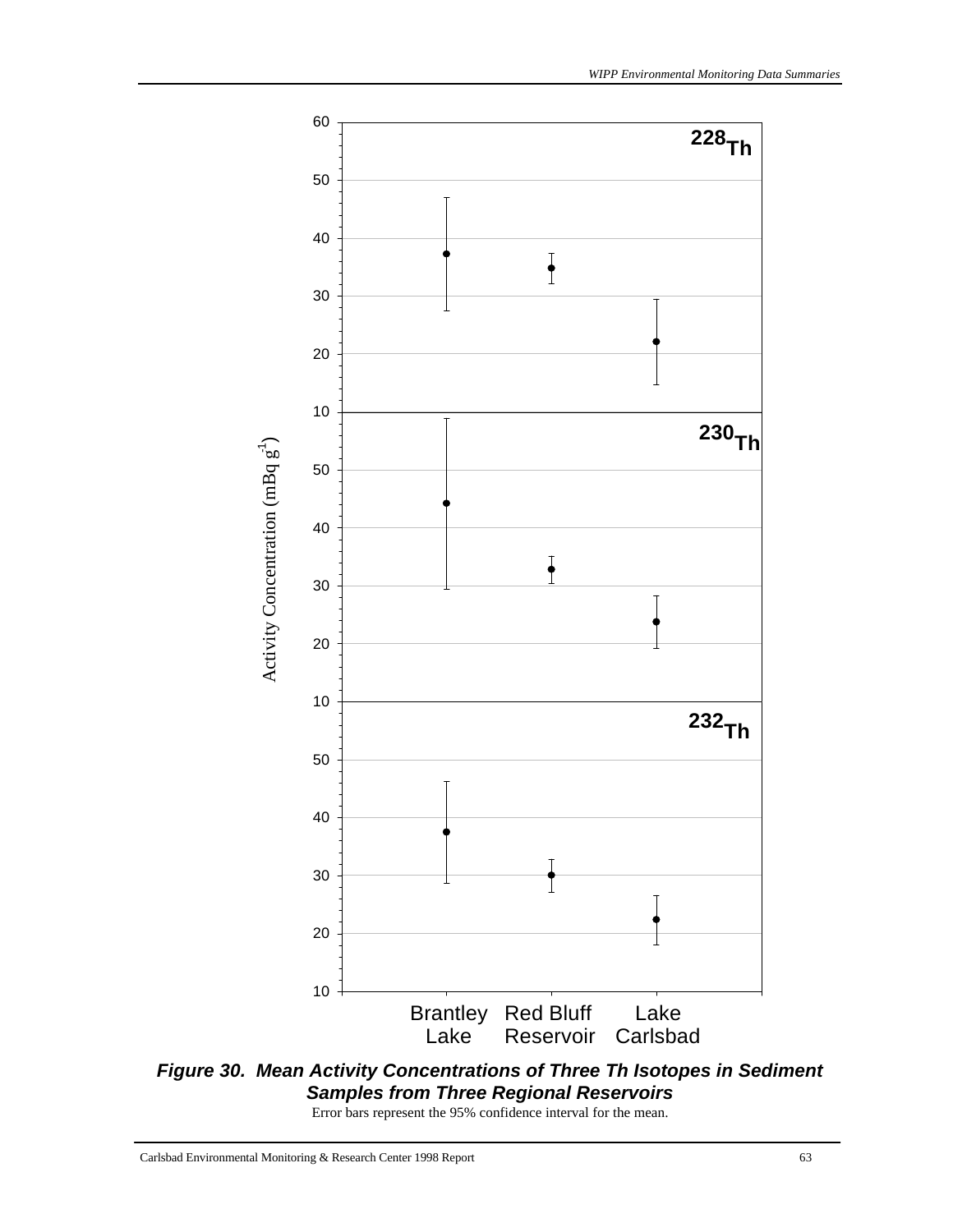

*Figure 31. Comparison of Mean Activity Concentrations of 239,240Pu, U and Th Isotopes from Sediments Collected in 1997 and 1998 from Brantley Lake*



*Figure 32. Comparison of Sediment:Soil Activity Concentration Ratios for Select Radionuclides*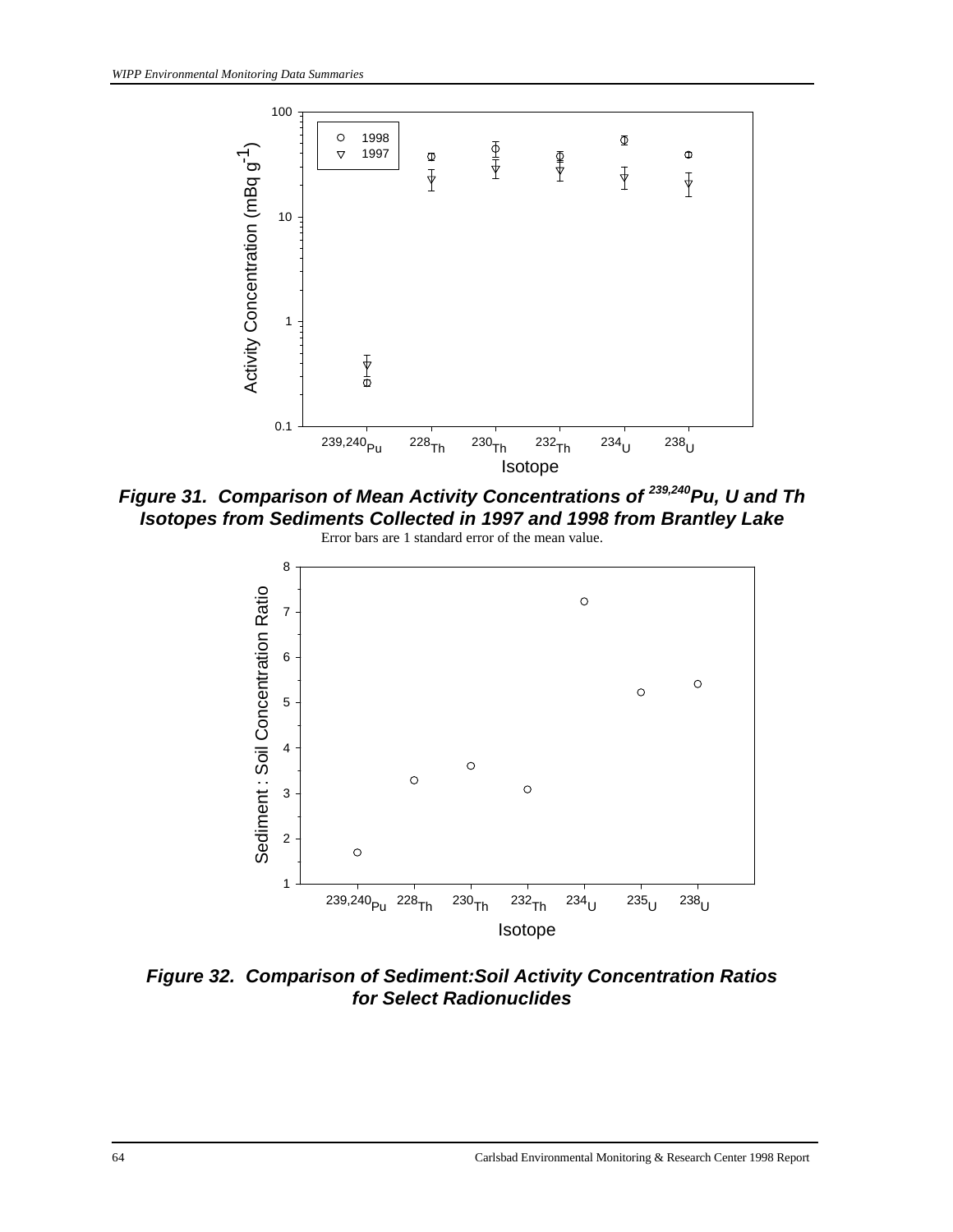

*Figure 33. Concentrations of Major Inorganic Analytes (>100 mg L-1) in Surface Water Samples from Three Regional Reservoirs.*





*Figure 34. Concentrations of Minor Inorganic Analytes (<100 mg L-1) in Surface Water Samples from Three Regional Reservoirs* The Lake Carlsbad sample shown was collected at a depth of 0.5 m.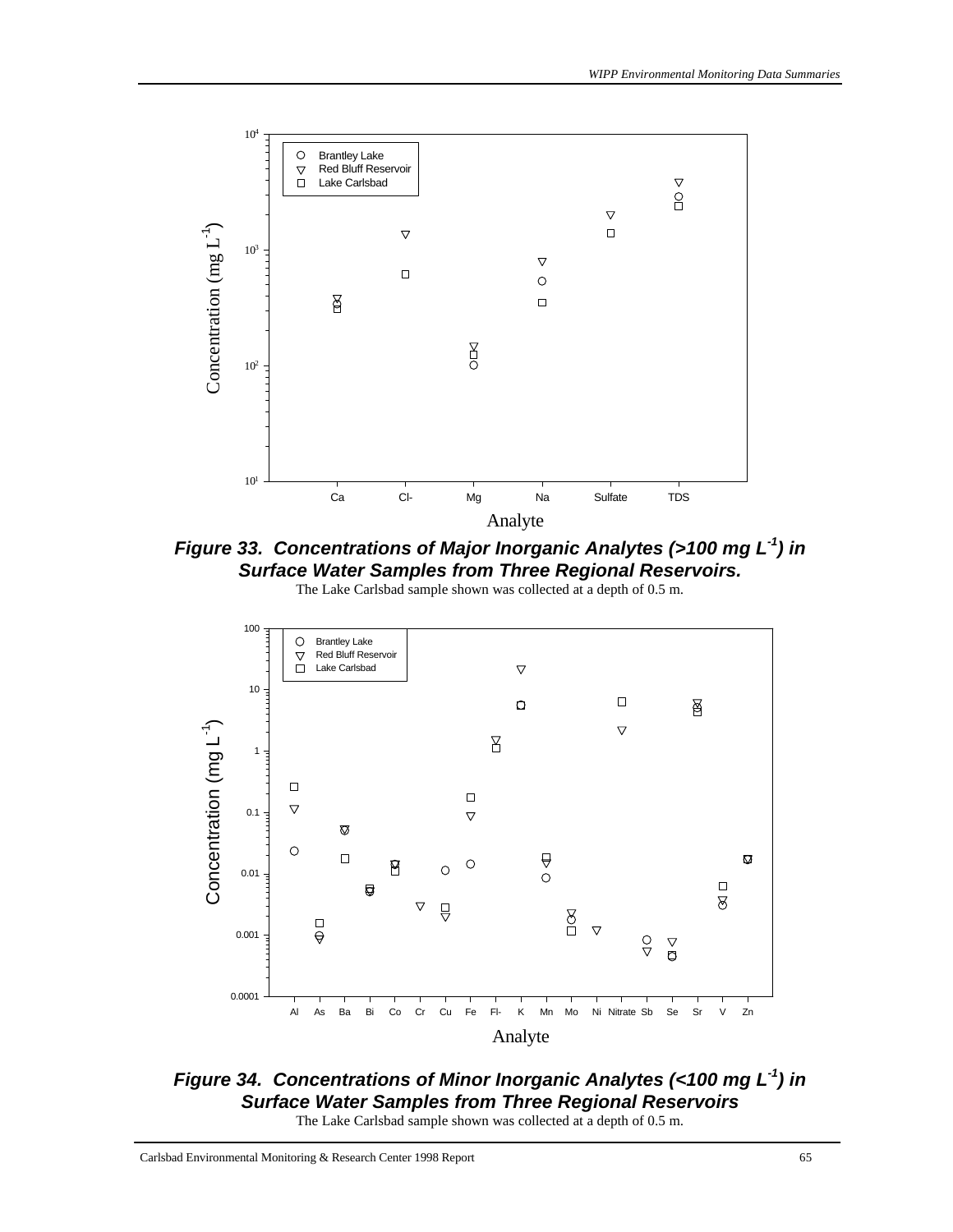

*Figure 35. Mean Concentrations of Minor Inorganic Analytes (<100 mg kg-1) in Sediment Samples from Three Regional Reservoirs*



*Figure 36. Mean Concentrations of Major Inorganic Analytes (>100 mg kg-1) in Sediment Samples from Three Regional Reservoirs*

Error bars represent the 5% confidence interval of the mean.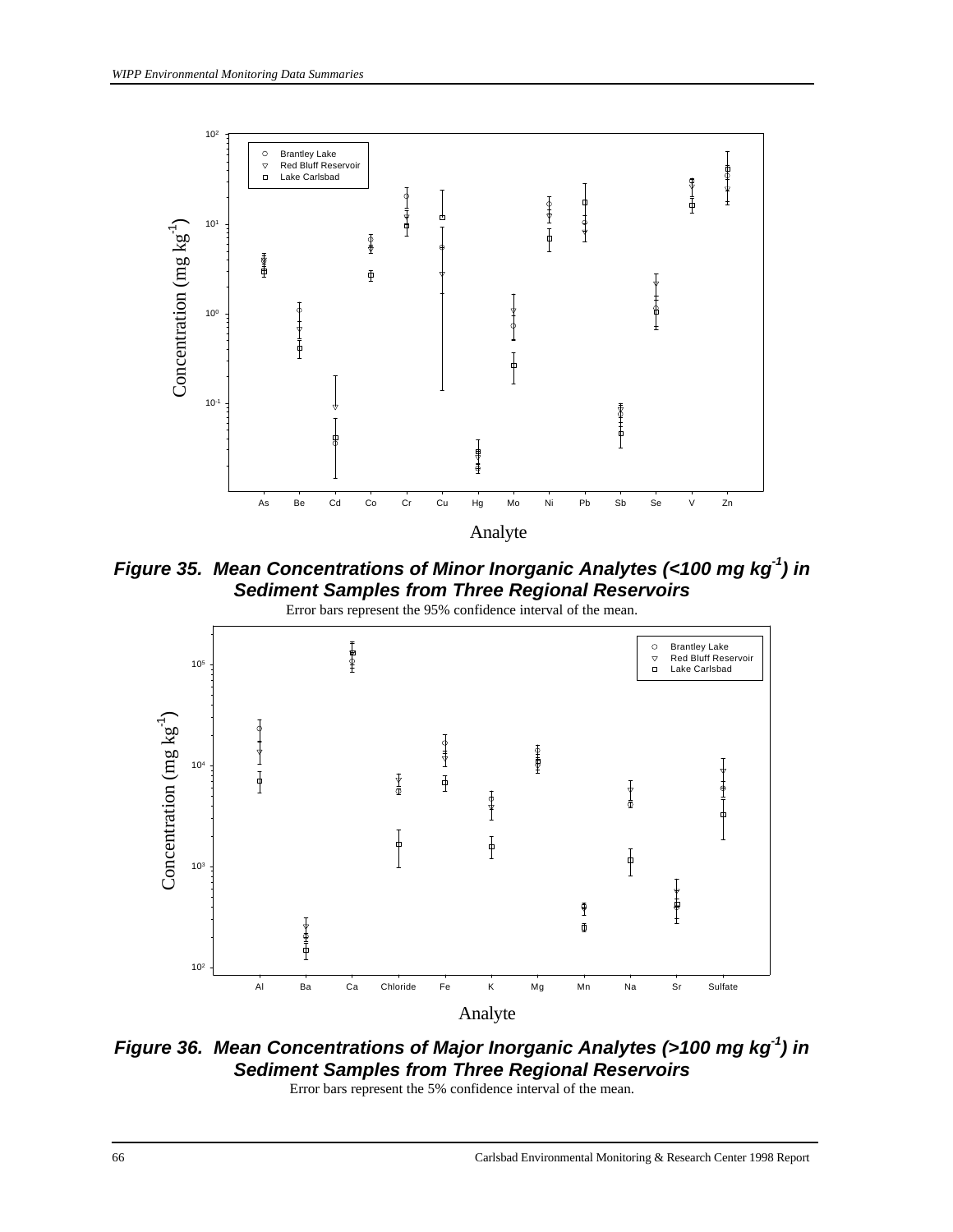

*Figure 37. Sediment:Surface Water Concentration Ratios of Inorganic Analytes from Three Regional Reservoirs*



*Figure 38. Sediment: Soil Concentration Ratios of Inorganic Analytes from Three Regional Reservoirs*

Ratio values are normalized to Al concentrations.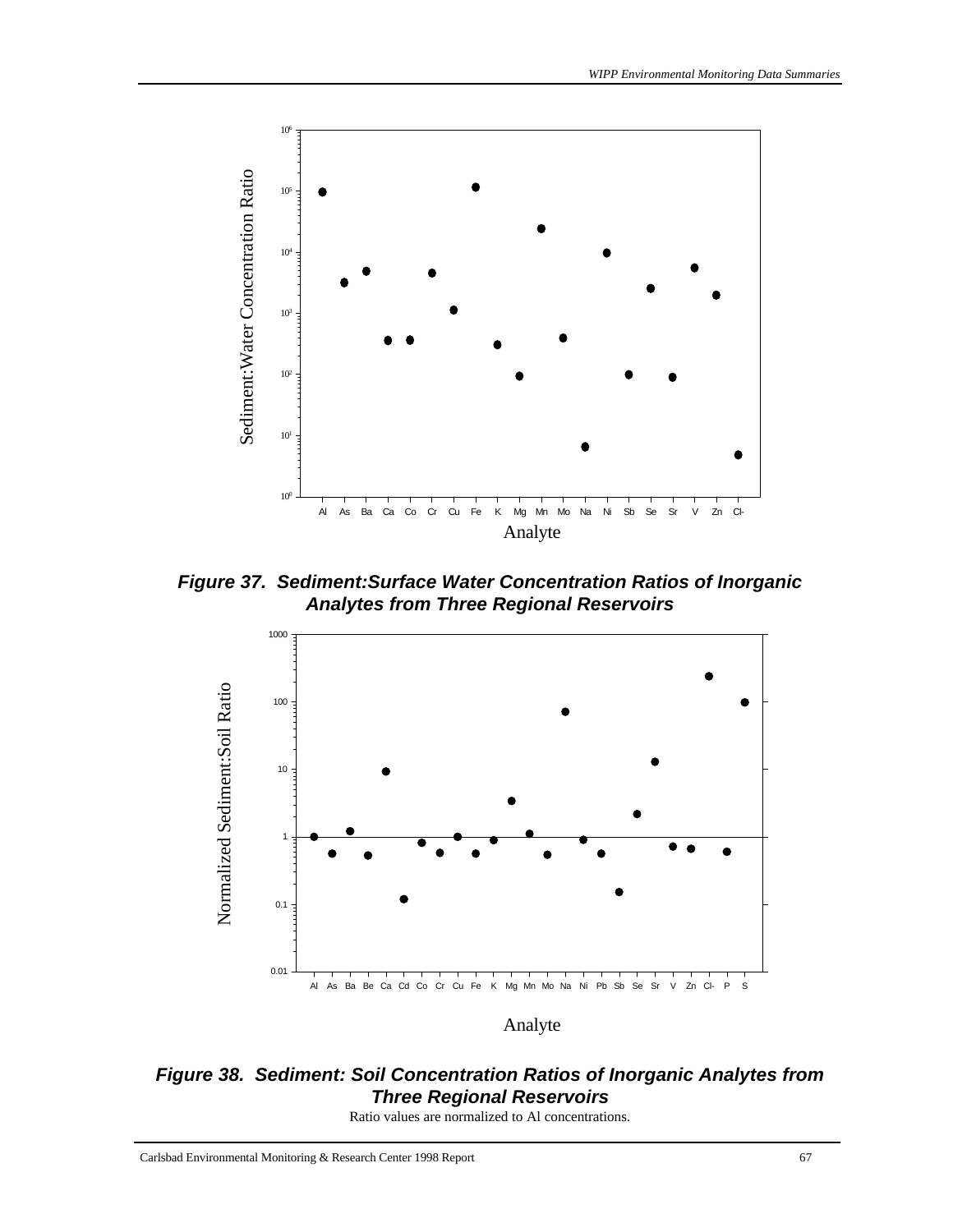# **Non-radiological Constituents in Selected Drinking Water Sources**

#### **Introduction**

The water wells in the immediate vicinity of the WIPP site provide water primarily for livestock, industrial usage by oil and gas production operations, and monitoring studies conducted by various groups. From April to August 1998, water samples were collected for the CEMRC's environmental chemistry studies from six sources in the vicinity of the WIPP: Loving, Otis, Carlsbad, Private Well #2, WIPP-Double Eagle, and Hobbs (Table 11).

Aquifers in the region surrounding the WIPP include Dewey Lake, Culebra-Magenta, Ogalalla, Dockum, Pecos River alluvium and Capitan Reef. The main Carlsbad water supply is the Sheep Draw well field whose primary source is the Capitan Reef. The Hobbs and WIPP-Double Eagle water supplies are drawn from the Ogalalla aquifer, while the Loving/Malaga and Otis supply wells draw from deposits that are hydraulically linked to the flow of the Pecos River. The source for the sampling site designated as Private Well #2 is a private well seven miles southwest of the WIPP; this water is drawn from the Culebra aquifer.

The analyses of water samples reported herein continues the baseline evaluation that began in 1997, for which preliminary results were reported in the CEMRC 1997 Report. As in all of the other WIPP-EM studies, the first priority of this work is to establish baseline concentrations for substances of environmental concern as a result of operations at the WIPP facility. A secondary objective for the nonradiological studies reported here was to validate the analytical methods through an inter-laboratory calibration.

## **Methods**

Nine L of water were collected at each source for analyses of various non-radiological constituents and water quality parameters. All samples were collected following purging of the sources for approximately 5 min or at least 50 L.

Samples for analyses of SDWA constituents were sent to the Soil Water and Air Testing (SWAT) laboratory at NMSU. All samples for the SWAT laboratory were collected according to EPA protocols for the collection, handling and preservation of drinking water samples.

For the inter-laboratory comparison, separate aliquots of all drinking water samples collected in 1998 were analyzed by CEMRC and the SWAT laboratory. The analyses performed by CEMRC were done by using ion chromatography, inductively-coupled emission spectrometry, and atomic absorption spectrometry as summarized in Appendix K. A de-ionized water blank also was analyzed by both groups as part of this comparative study. This inter-laboratory comparison provides a means of evaluating the developmental efforts at CEMRC over the past year.

## **Results and Discussion**

Analyses were performed by the SWAT laboratory for several general categories of substances, including metals, volatile organic compounds, semi-volatile organic compounds, and general secondary water quality parameters. The analytes chosen for study were those regulated under the Safe Drinking Water Act (SDWA), plus selected compounds and elements identified as possible constituents of wastes to be deposited in the WIPP. For constituents regulated under SDWA, primary and secondary maximum contaminant levels (MCLs) are referred to as "reference levels" to provide readers with a basis for comparison. However, the results presented are not appropriate for use as evidence of compliance or non-compliance with any regulatory requirements. Instead, these results are intended to provide only a general indication of the chemical composition of the drinking water sources prior to the opening of the WIPP.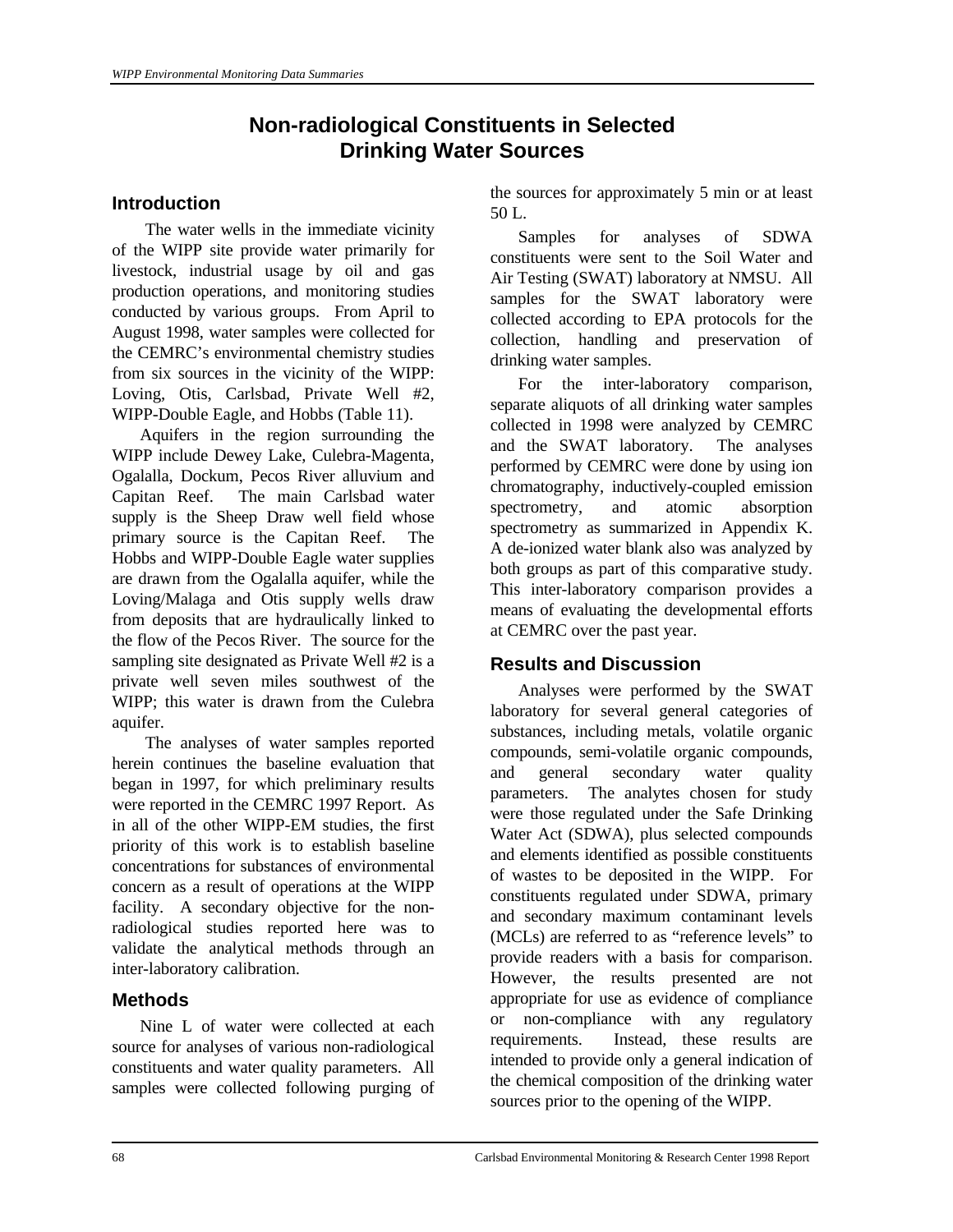The overwhelming majority of inorganic analytes were below detectable levels in the drinking water samples, and only a few of the organic analytes were above their detection limits. Analyses of the 1997 samples indicated the presence of bromoform in samples from Hobbs, Otis, and a private tap five miles northwest of the WIPP (designated Private #1). Bromoform was not detected in the 1998 Otis sample. Private #1 was not sampled in 1998, but the water system for Private #1 is the same as for the 1998 WIPP-Double Eagle sample, which showed no bromoform present. Interestingly, bromoform was present in the 1998 Hobbs sample at about the same concentration as in the 1997 sample (9  $\mu$ g L<sup>-1</sup> in 1998 vs. 10  $\mu$ g L<sup>-1</sup> in 1997). In 1997, dibromochloromethane was detected in a single sample from Hobbs (collected 16 July 1997), where the concentration was 1.1  $\mu$ g L<sup>-1</sup>. This finding was confirmed by the analysis of the 1998 Hobbs sample, which had exactly the same concentration. Despite their presence, the levels observed for bromoform and dibromochloromethane were below reference levels.

To evaluate trends in concentrations over time, the data for three pairs of drinking water samples collected in 1997 and 1998 (i.e., Loving, Otis, and Hobbs) were compared and contrasted. Those pairs of samples were collected at about the same time of year, thus eliminating the possible effects of seasonal trends. The concentrations of almost all analytes in the sample pairs were in close agreement. Of the 80 pairs of values compared, there were only a few cases in which the differences between years were a factor of 5 or greater. For the Hobbs samples, the Pb concentration was a factor of 10 lower in the August 1998 sample compared with the July 1997 sample (0.8 vs. 8.7 μg  $L^{-1}$ ). In contrast, the Tl concentration was more than four-fold higher in the 1998 sample compared to the 1997 sample  $(0.26 \text{ vs. } 0.06 \text{ µg } L^{-1}).$ Ammonium (as nitrogen) concentrations also differed substantially in the 1997 and 1998 Hobbs samples, with concentrations of 0.02 and  $0.2 \mu g L^{-1}$ , respectively.

*WIPP Environmental Monitoring Data Summaries*

At Otis, the K concentration in 1997 was 4.5 mg  $L^{-1}$ , but in the 1998 sample, K was less than the detection limit of 0.4  $L^{-1}$ , representing more than a factor of 10 change. It is also noteworthy that Tl was detected in the 1998 Otis drinking water sample but not in the 1997 sample. Less remarkable was the detection of Kjeldahl nitrogen and total P in the 1998 Otis sample. There were no particularly noteworthy differences in the Loving sample for 1997 compared with 1998.

As in 1997, several inorganic nonradiological substances exceeded reference levels (secondary maximum contaminant levels) in the 1998 samples from the Otis and Private #2 sources. Specifically, these were chloride (by autoanalyzer), sulfate, and total dissolved solids. The cited reference levels for these analytes are non-enforceable guidelines (secondary MCLs) under the SDWA. The fact that the 1998 and 1997 data showed essentially identical patterns for these analytes indicates that the high concentrations were not spurious results but rather a true indication of elevated levels. Compared with the other sites, the Otis and Private #2 drinking water samples also (1) had relatively high concentrations of Ca, Mg, Na, and CI; (2) were relatively hard, and (3) exhibited high electrical conductivity. All of these factors are consistent with a high mineral content in the Otis and Private #2 drinking water sources.

Some differences between the CEMRC and SWAT laboratory Ca and K concentrations were observed in the inter-laboratory comparison. The average relative percent difference (RPD) for the Ca concentrations was 24%, with the CEMRC concentrations higher than the SWAT values in five of six cases. The RPD for K was 70%, with the CEMRC concentrations lower than SWAT for all six samples. It is interesting and noteworthy that in all cases, the CEMRC data were closer to the 1997 SWAT lab data than the 1998 SWAT lab data. Why this should be the case is unclear, but as demonstrated in the QA section, the CEMRC instrumental methods for the analysis of Ca and K (as well as Na and Mg) have been at least partially verified through an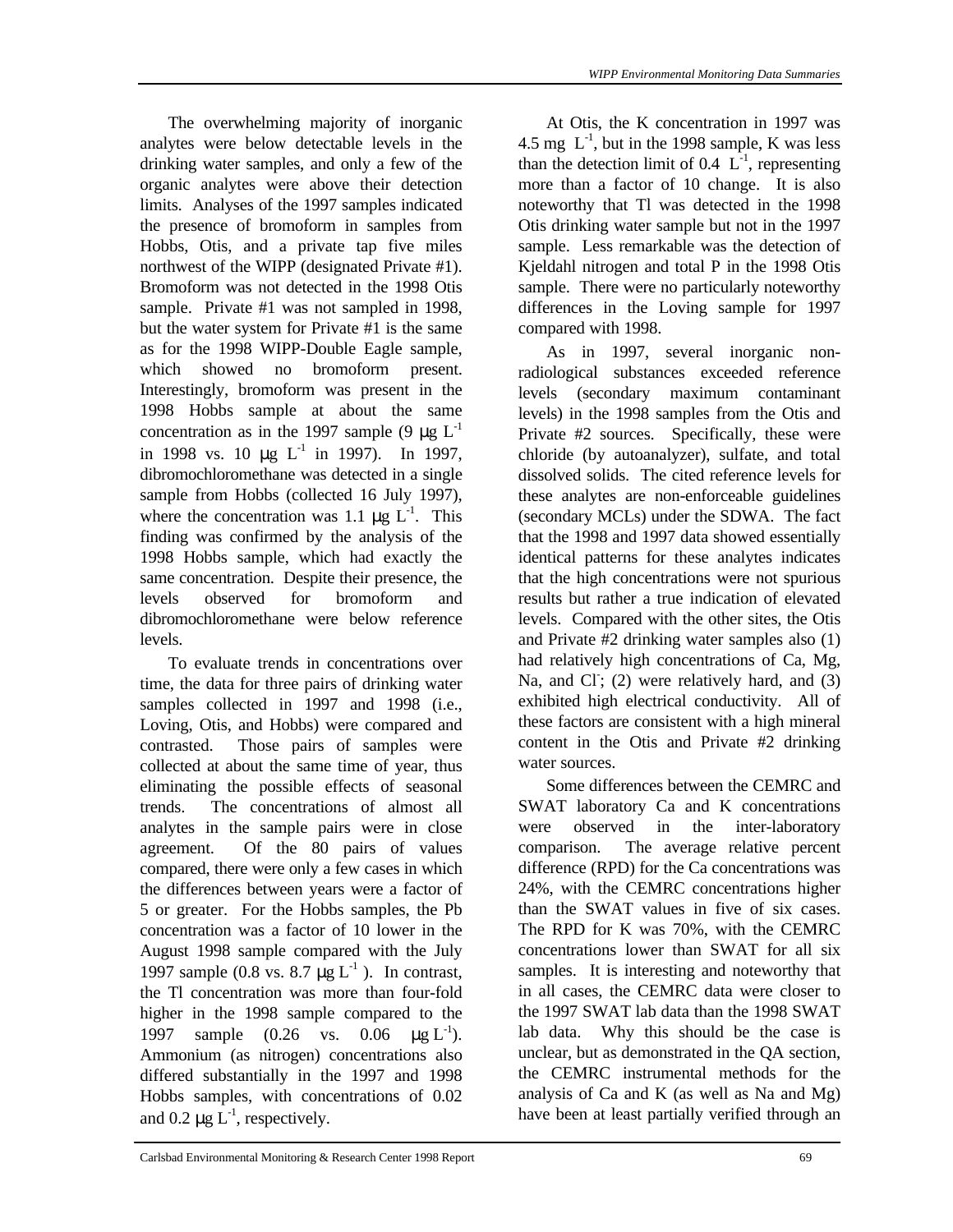intra-laboratory calibration exercise in which the ICP-ES and IC data were compared. As discussed elsewhere in Appendix K, the results of this intra-laboratory comparison showed that the instrumental analyses by the CEMRC are likely to be quite accurate for Ca, K, and other alkali and alkaline earths.

With respect to heavy metals, the Cu concentration in the 1998 Hobbs sample appeared to be higher than at the other sites, and this same pattern was also noted in 1997. In contrast to the 1997 results, however, the Pb concentration at Hobbs was not higher than at the other sites but instead roughly comparable; there was a ten-fold drop in the Pb concentration for the 1998 Hobbs sample relative to 1997. While the Cu and Pb concentrations were well below reference levels in all samples, some differences did exist between the CEMRC and SWAT data for these and several other heavy metals and metalloids as discussed below. As was the case in 1997, the highest concentrations of Ni, Se, and Tl were found in drinking water from Private Well #2, but as before, those concentrations were well below reference levels. Again, it is important to emphasize that these results are not appropriate for use in assessments of regulatory compliance.

The inter-laboratory comparison showed consistent results, if not close agreement, for 14 of 20 analytes (relative percent differences of less than 30%). For Cu, the betweenlaboratory differences are skewed by the Hobbs 1998 sample, where CEMRC reported a concentration of 2.0 compared with 15  $\mu$ g L<sup>-1</sup> reported by SWAT. As noted above, the SWAT data indicated that Cu was substantially higher at Hobbs than at the other sites. On the other hand, if the lower CEMRC value for Hobbs is compared with the other data, the Cu concentrations would be similar at all sites, ranging from 1.8 to 4.1  $\mu g L^{-1}$ . Patterns in the between-laboratory differences in the Cu data are not clear cut. Although the CEMRC data for Hobbs are more in line with the other sites, the Cu concentrations determined by SWAT for Hobbs were high in both years, even though the reported

concentration was substantially lower in 1998 than in 1997 (15 versus 56.1  $\mu$ g L<sup>-1</sup>).

For both Ni and Pb, the CEMRC reported "less than" values that were lower than the concentrations reported by SWAT for the Hobbs water sample and the blank. The first point to keep in mind with respect to these results is that the concentrations of both elements in the drinking water samples were orders-of-magnitude below the respective MCLs. The second point that bears mention is that a preservative was placed in the SWAT sample containers before sampling while none was used for the CEMRC samples. Therefore, one possible explanation for the observed differences is that small but detectable amounts of these metals were introduced into the SWAT samples with the preservative. However, an equally valid explanation is that these metals were lost to the walls of collection containers because CEMRC did not acidify samples immediately after collection. Follow-up studies on preservatives will be conducted in the upcoming year.

For Hg and Sb, CEMRC reported concentrations lower than the "less than" values reported by SWAT. These results are not inconsistent, and they are the result of the very low detection limits made possible by the flow injection system used for the analysis of these elements at CEMRC.

Differences in the Se data are less easily explained, although contamination from the preservative used by SWAT or sorption to the walls of the CEMRC sample containers are still possible explanations. For Se, the CEMRC concentration for the Hobbs sample was  $< 0.2 \mu g L^{-1}$  compared with 10  $\mu g L^{-1}$  for SWAT. In all other samples, the CEMRC reported below detection limits ( $< 0.2 \mu g L^{-1}$ ) while SWAT reported concentrations ranging from 1.2 to 10.2  $\mu$ g L<sup>-1</sup>. Results for arsenic in one of the six samples, (the WIPP-Double Eagle sample) are similarly discrepant. The flow injection analysis accessory system used for the As and Se analysis at CEMRC eliminates most matrix interferences, and therefore the sensitivity and precision for these elements should be quite good. In comparison,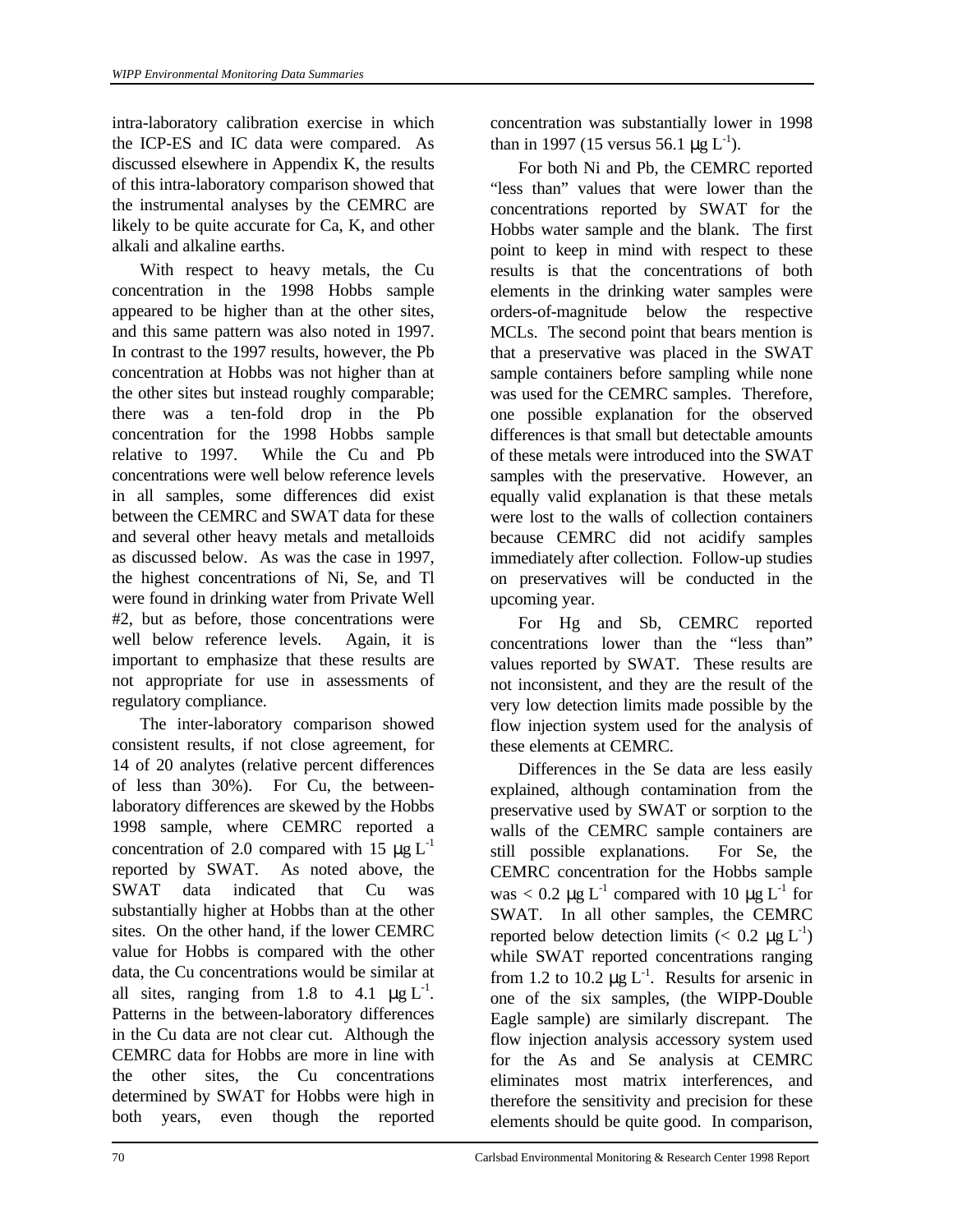the ICP-mass spectrometric methods used by the SWAT laboratory are more subject to matrix interferences for these elements. Follow-up studies of the As and Se analytical methods will be undertaken in the coming year.

The data for fluoride, chloride, nitrate (as N) and sulfate agreed well between laboratories, with RPDs generally below 25%. Of these anions, the fluoride concentrations showed the greatest discrepancies. The configuration of the ion chromatograph at CEMRC is such that the quantitation of  $F$  is difficult. As F is usually not of great concern, this difference between laboratories is not considered a major problem.

In summary, the analysis of drinking water samples in 1998 showed remarkable

consistency with the results of the previous year's analyses based on SWAT data. Few organic contaminants were detected and those inorganic substances that were quantified were, with a few exceptions, below reference levels. Finally, with the exception of the Se analyses and some questions regarding sample preservation, the CEMRC data appear to be well validated based on the inter-laboratory comparisons with SWAT.

Tables presenting drinking water data summarized herein are available on the CEMRC web site at http://www.cemrc.org.

| Date of<br><b>Collection</b> | <b>Water Recipient</b> | <b>Chlorination</b><br>at Collection<br><b>Point</b> | <b>Location of Sample Collection</b>                 |
|------------------------------|------------------------|------------------------------------------------------|------------------------------------------------------|
| 4/14/98                      | Loving                 | N <sub>0</sub>                                       | Chlorination house on Misty Lane                     |
| 4/22/98                      | Private #2             | N <sub>0</sub>                                       | Private well 7 miles southwest of the<br><b>WIPP</b> |
| 4/22/98                      | Otis                   | N <sub>o</sub>                                       | Water tower                                          |
| 5/12/98                      | Carlsbad               | N <sub>0</sub>                                       | Sheep Draw, main supply line                         |
| 5/12/98                      | WIPP-Double<br>Eagle   | N <sub>0</sub>                                       | Klines Corral, main supply line                      |
| 8/4/98                       | Hobbs                  | <b>Yes</b>                                           | Jefferson St. pump station                           |

*Table 11. Drinking Water Sources and Sample Collection Locations*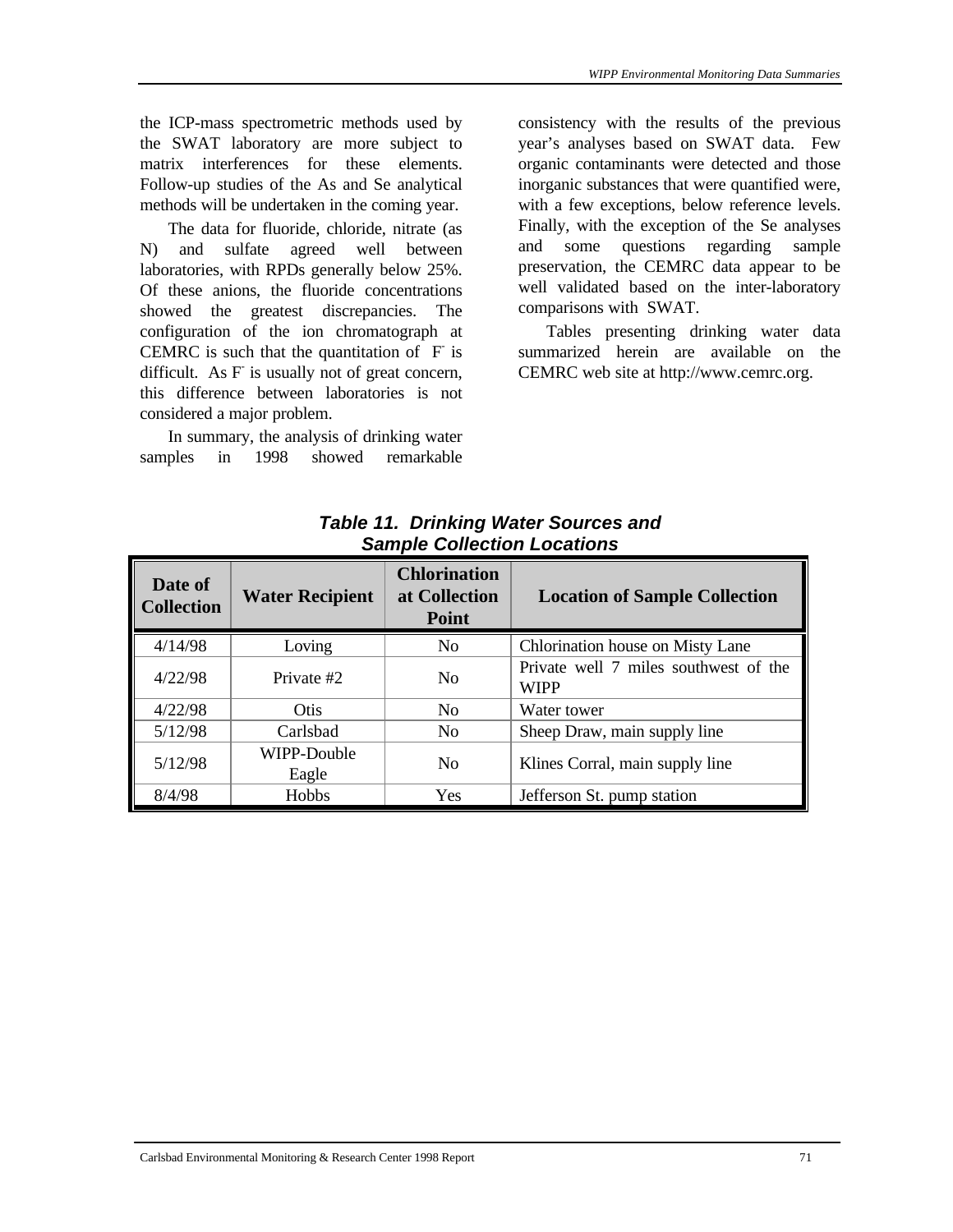# *In Vivo* **Measurement Sensitivity and Occurrence of Radionuclides in Residents of the Carlsbad, New Mexico Area**

# **Introduction**

 Citizen volunteers from the Carlsbad, New Mexico area were monitored for internally deposited radionuclides through a project entitled "Lie Down and be Counted" (LDBC). This project is provided as an outreach service to the public to support education about naturally occurring and man-made radioactivity present in people and the environment prior to the opening of the Waste Isolation Pilot Plant (WIPP). The data collected prior to the opening of the WIPP facility will provide information for future studies and serve as a baseline for operational monitoring. In addition, information obtained from these measurements will be used to evaluate and reduce the uncertainties associated with bioassay methodologies. It is important to note that these data represent an interim summary of an ongoing study.

## **Methods**

 Following the commissioning of the Center's *in vivo* monitoring facility, 272 citizen volunteers were assayed during July 1997 to September 1998. These volunteers were recruited through presentations to local community groups and businesses. When a citizen volunteer arrived at the Center for a bioassay, he or she viewed a short video explaining the measurement protocol, and completed a lifestyle questionnaire which included questions regarding age, sex, ethnicity, occupation, foreign travel, wild game consumption, smoking habit and any nuclear medicine procedures (Table 12). In addition, the subject's height and weight were recorded.

## *Measurement System*

 Lung and whole body counts were simultaneously performed with the subject positioned horizontally using two arrays of hyper-pure Ge detectors. Each array consisted of four detectors and represented a specific detector design, low energy (LEGe) and coaxial

(COAX). The primary function of the LEGe detector array was lung counting (7 to 250 keV). Each LEGe detector was fitted with a 0.6 mm thick carbon composite entrance window. The active diameter, area, and thickness of each LEGe detectors as 70 mm, 3800 mm<sup>2</sup>, and 20 mm, respectively. The function of the second detector array (COAX detectors) was to measure higher energy photons (100 to 2000 keV) emitted from radionuclides deposited in the whole body. The active diameter, length, and relative efficiency of the COAX detectors were 75 mm, 76 mm, and 80%, respectively. The high energy (1333 keV) resolution performance of the LEGe detectors was matched to that of the COAX and was added, using additional signal processing electronics, to the signal from the COAX detectors to increase the sensitivity of the whole body count.

 The counting shield consists of a large shielded room measuring 2.7 m wide, 3.0 m long, and 2.7 m high. It is constructed from 25 cm-thick cast iron obtained from pre-World War II iron. A graded-Z liner (Z represents the charge of the liner element) consisting of 64 mm of lead, 32 mm of tin, and 32 mm of stainless steel was added to the inside of the iron walls of the shield to attenuate photons produced within the shield walls.

 Radionuclides analyzed for in lungs included  $^{232}$ Th,  $^{144}$ Ce, natural U,  $^{235}$ U,  $^{226}$ Ra, <sup>233</sup>U, <sup>155</sup>Eu, <sup>210</sup>Pb, <sup>237</sup>Np, Pu isotopes, <sup>241</sup>Am,  $244$ Cm, and  $252$ Cf. Radionuclides analyzed for in the whole body included  $^{40}$ K,  $^{51}$ Cr,  $^{54}$ Mn,  $^{58}$ Co,  $^{59}$ Fe,  $^{60}$ Co,  $^{65}$ Zn,  $^{88}$ Y,  $^{95}$ Zr,  $^{103}$ Ru,  $^{106}$ Ru,  $^{125}Sb$ ,  $^{131}I$ ,  $^{133}Ba$ ,  $^{133}I$ ,  $^{134}Cs$ ,  $^{137}Cs$ ,  $^{140}Ba$ ,  $^{141}Ce$ ,  $152$ Eu,  $154$ Eu and  $192$ Ir (Table 13). A 30-min count time was used for each subject.

## *Data Analysis*

 The proprietary software package ABACOS Plus from Canberra Industries was used for routine calibration, operation, data analysis, and data archival. This software was specially developed for *in vivo* applications and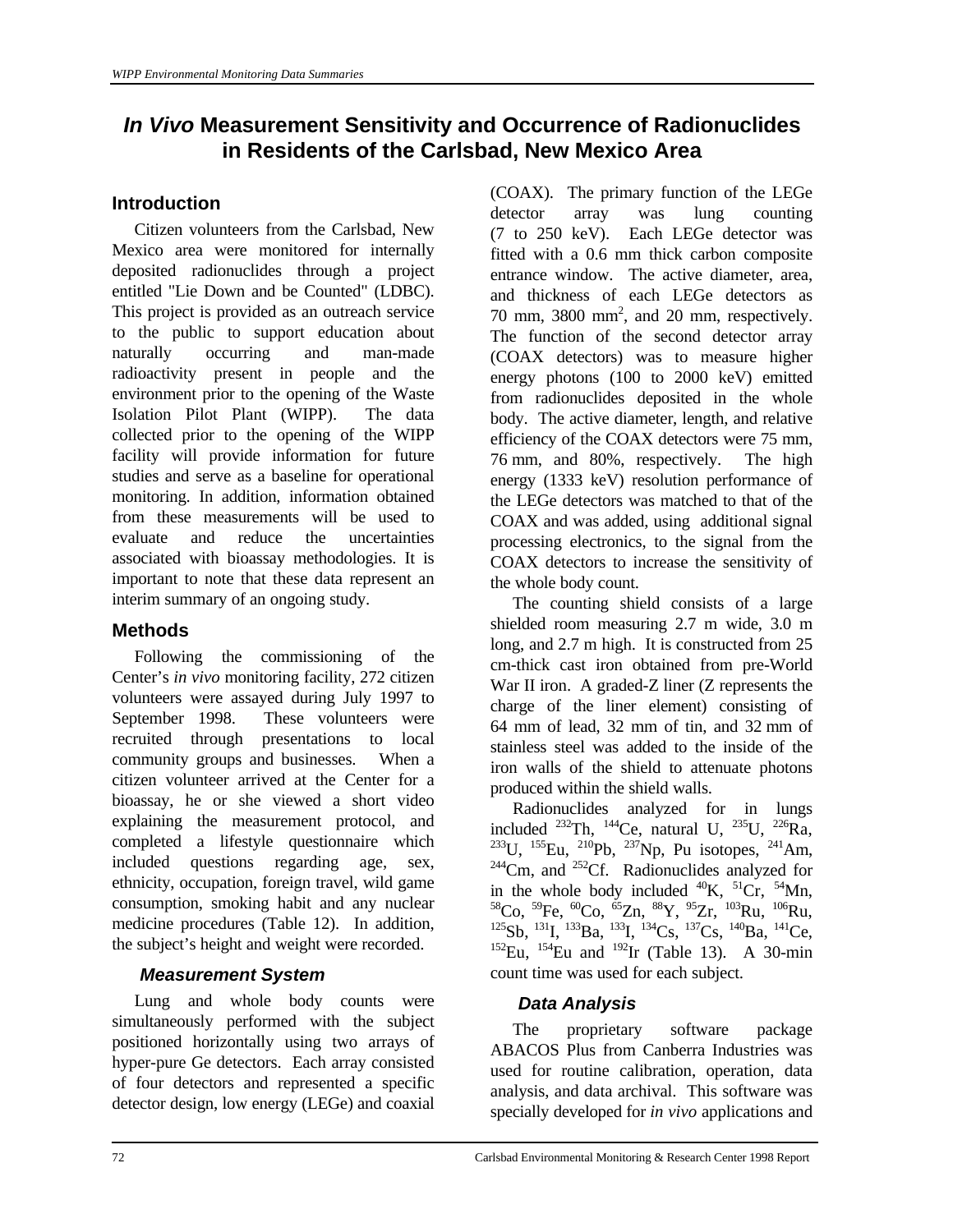is currently employed at *in vivo* facilities located at General Electric Nuclear, Wilmington, North Carolina; Savannah River Plant, Aiken, South Carolina; Rocky Flats Environmental Technology Site, Golden, Colorado; Oak Ridge National Laboratory, Oak Ridge, Tennessee; Mound Site, Mound, Ohio; Fernald Site, Fernald, Ohio; and Lawrence Livermore National Laboratory, Livermore, California.

 The identification of radionuclides of interest was accomplished using a librarydriven peak search and a library-driven region of interest (ROI) analysis. The concept of 'library driven' means that only the portions of the spectrum that would contain the photons of interest (usually listed in a library) are examined.

# *Peak Search Analysis*

 A peak search was the first analysis performed on the spectral data. In simplified terms, a peak was identified by approximating, through a correlation function, the second derivative of each channel in the spectrum (Canberra, 1991, *Nuclide Identification Algorithms and Software Verification and Validation Manual*, 07-0464). When the algorithm is sampling a portion of the spectrum that contains no peaks, the second derivative should approach zero. When a peak is encountered, the second derivative will become positive and remain so until an inflection point is reached. At the inflection point, the second derivative will become negative and increase to a very large negative value just past the apex or centroid of the peak. When these conditions occurred within the spectrum, a peak was considered identified. The peak ROI, background and net counts were determined for identified peaks as described below.

# *Region of Interest Analysis*

 A region of interest, centered at a given photon energy, was established for all radionuclides regardless of whether or not a peak was identified as described above. For radionclides that were not identified by the peak search, the width of the ROI was determined by multiplying a constant by the

calibrated resolution of the spectrometer at the photon energies of interest. Constants of 2 and 3 were empirically determined and verified for radionuclides deposited in lungs and whole body, respectively. Typical ROI widths for radionuclides in lungs were 25 channels and for radionuclides in whole body were 13. For radionuclides identified by the peak search, the ROI width was determined as the channels on both sides of the centroid, where the second derivative returned to zero.

 Background and net counts for each ROI were calculated using a step-background computation. This computation calculates the background counts for each channel (*i*) in the ROI of interest  $(B_i)$  using the following equation:

$$
B_i = L_{avg} + \frac{\sum_{j=L}^{i} Y_j}{\sum_{j=L}^{R} Y_j} \times (R_{avg} - L_{avg})
$$

Equation 1

where  $Y_j$  is the total counts in channel *j*, *L* is the left starting channel of the ROI, *R* is the right ending channel of the ROI, *Lavg* is the average value of the Compton continuum on the left side of the ROI determined from the sum of four channels to the left of *L*, and *Ravg* is the average value of the Compton continuum on the right side of the ROI determined from the sum of four channels to the right of R. Next, the total background counts for the region of interest  $(B_T)$  were calculated by summing  $B_i$ from channels *R* to *L.* Finally, the net count rate in the ROI was calculated by subtracting  $B_T$  from the observed gross counts and dividing by the count time.

# *Decision Level (Lc) and Minimum Detectable Amount (MDA)*

 To determine whether or not activity has been detected in a particular person, the parameter, Decision Level  $(L<sub>C</sub>)$  was used. The  $L_c$  represents the 95<sup>th</sup> percentile of a null distribution that results from the differences of repeated, pair-wise background measurements. An individual result (net count rate) was assumed to be statistically greater than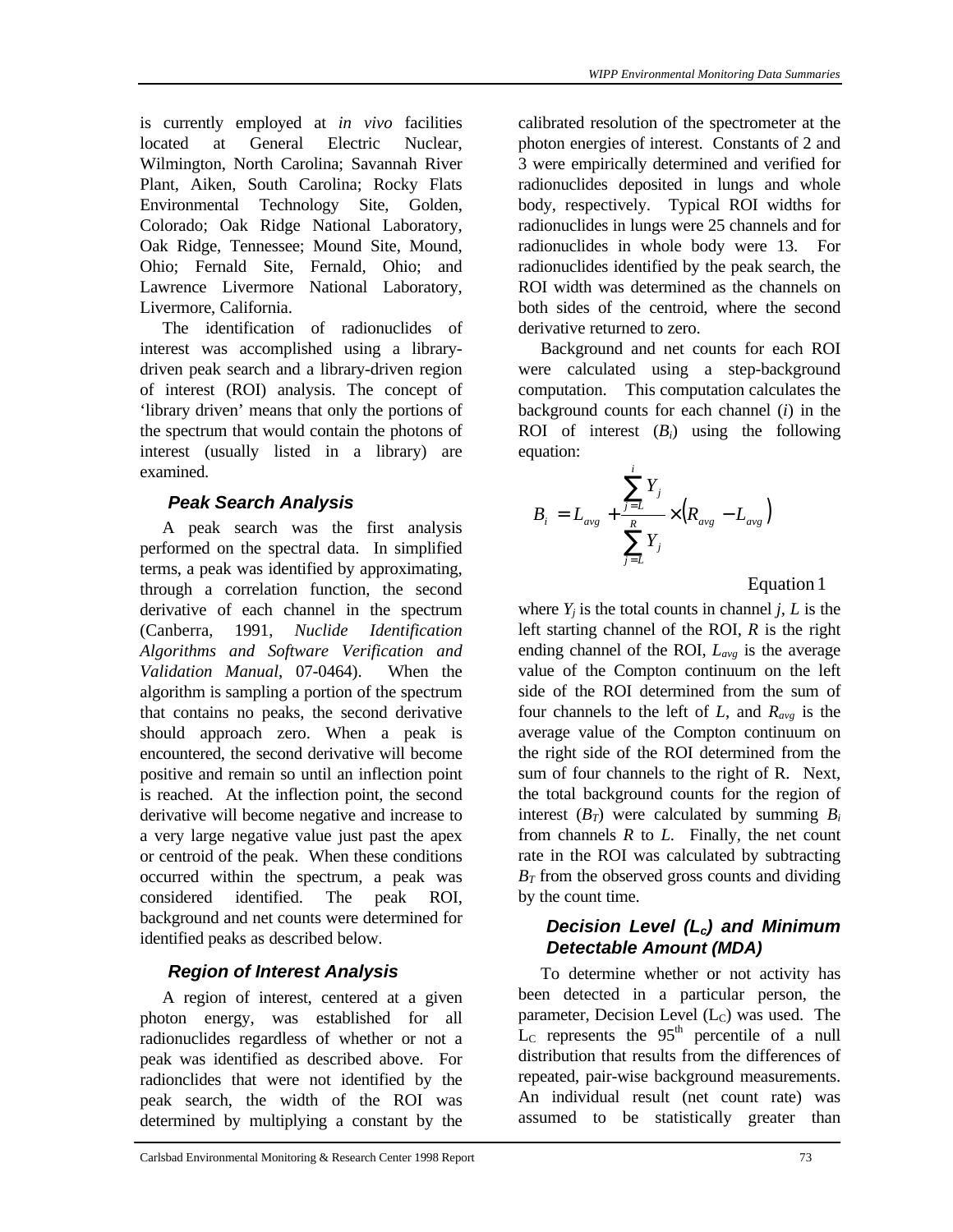background if it was greater than  $L<sub>C</sub>$ . It is important to recognize that the use of this criterion  $(L<sub>C</sub>)$  will result in a statistically inherent 5% false positive error rate per pairwise comparison (5% of all measurements will be determined to be positive when there is actually no activity in the person). Decision levels were calculated using the following equation based on the recommendations of HPS N13.30 (Performance Criteria for Radiobioassay, May 1996):

$$
L_C(c \, s^{-1}) = \frac{2.33\sqrt{C_{\text{gross}}}}{t}
$$

Equation 2

where  $C_{\text{gross}}$  is the total gross counts in the region of interest and *t* is the count time in seconds.

 The value of MDA indicates the ability of a facility to detect a radionuclide in a person. The MDA represents the amount of a radionuclide that, if present, would be detected 95% of the time under routine operation of a facility. The MDA is used to measure the efficacy of a facility, but it should not be used to decide if a specific radiobioassay has or has not detected activity within a person. MDA was calculated using the following equation (HPS N13.30, Performance Criteria for Radiobioassay, May 1996):

$$
MDA(Bq) = \frac{3.29\sqrt{S_{B1}^2 + S_{B0}^2} + 3}{K_{0.05} \cdot t \cdot U}
$$

Equation 3

where  $K_{0.05}$  is the calibration factor, taking into consideration counting efficiency and self absorption, that represents the  $5<sup>th</sup>$  percentile in distribution of individual specific calibration factors; *U* is a conversion factor taking into account photon yield, radioactive decay during the counting interval and unit conversion; *t* is the count time in seconds;  $S_{BI}$  is the standard deviation, including Poisson and other random error components in the count of a subject, determined by the routine measurement procedure, where the subject contains no actual analyte activity above that of the appropriate

blank; and *SB0* is the standard deviation, including Poisson and other random error components, in the unadjusted count of an appropriate blank. The term  $S_{B1}$  was determined from the measurement of 272 and 271 individuals for radionuclides deposited in lungs and whole body, respectively (a single whole body count was invalidated due to instrument malfunction). The term  $S_{B0}$  was determined from 20 measurements of a bottle manikin absorption (BOMAB) phantom filled with de-ionized water.

It is important to note that the use of  $K_{0.05}$ applies to lung counting where individualspecific calibration factors vary with subject chest wall thickness. For example, in this study individual-specific calibration factors for  $^{238}$ Pu ranged from 4E-5 to 4E-7. For radionclides deposited in the whole body, a single calibration factor per photon energy is applied to all individuals regardless of anthropomorphic characteristics. Historically, the variability associated with *K* in lung counting has been ignored, resulting in unrealistically low estimates of MDA for radionuclides deposited in lungs.

 Calibration factors for lung counting were determined as a function of photon energy and muscle equivalent chest wall thickness (*MCWT*) using the humanoid torso phantom developed by Lawrence Livermore National Laboratory, 100% muscle equivalent chest plates, and  $^{238}$ Pu and  $^{241}$ Am/<sup>152</sup>Eu lung sets. Calibration factors for whole body counting were determined using a BOMAB phantom filled with a muscle equivalent epoxy containing  ${}^{152}$ Eu and  ${}^{40}$ K.

For plutonium isotopes,  $^{244}$ Cm and  $^{252}$ Cf. the *MCWT* was determined from the subject's height, weight and age using Equation 4 (Sumerlin, T. J. and S. P. Quant, 1982, *Radiation Protection Dosimetry*, 3, 203):

$$
MCWT(cm) = \left(1.02 \frac{W_a}{H_a^2} - 0.03A + 0.8\right) \times 0.1
$$
  
Equation 4

where  $W_a$  is the subject's weight (kg),  $H_a$  is the subject's height (m) and *A* is the subject's age.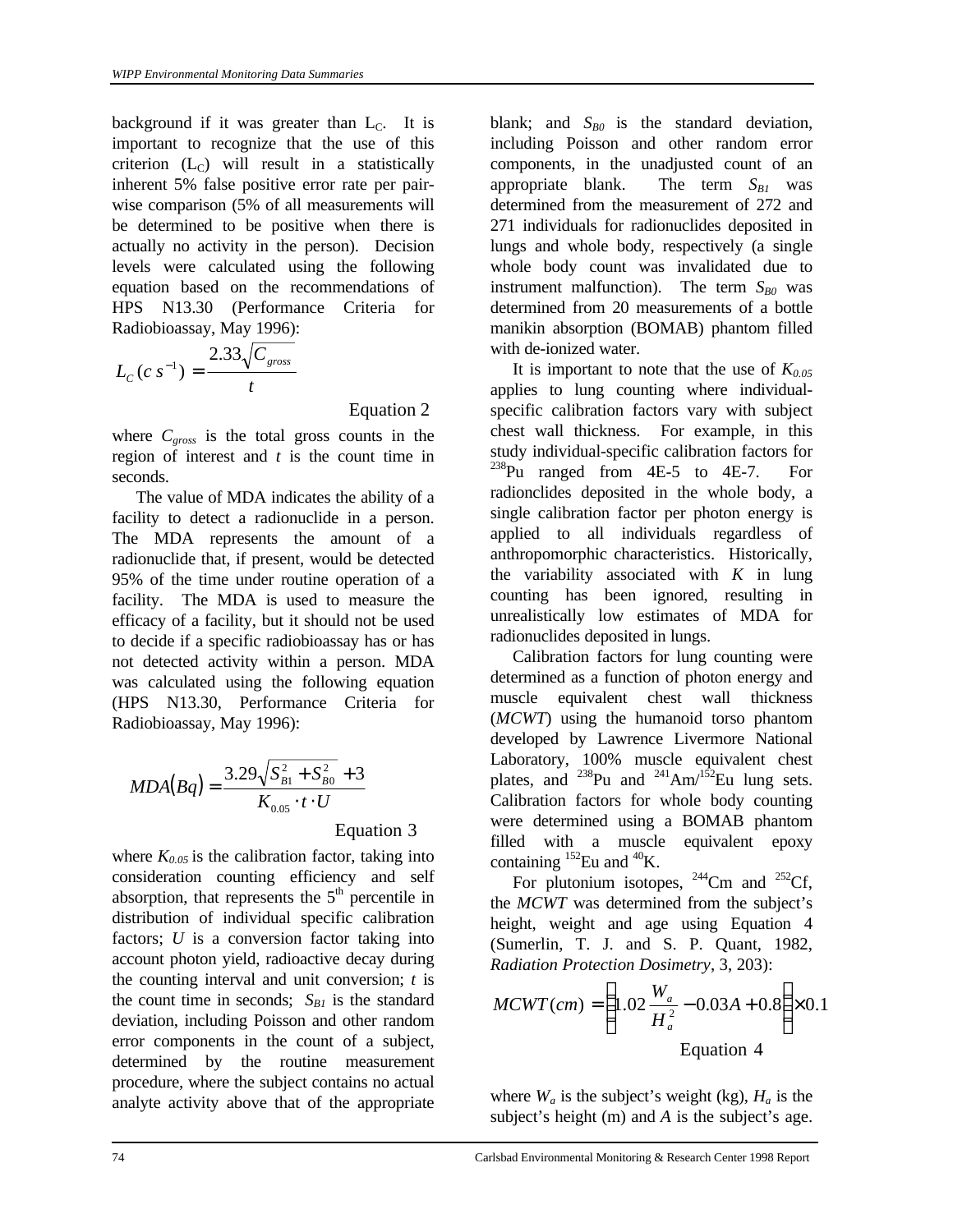The total thickness of tissue composing the chest wall (CWT) was determined for the remaining radionuclides in lungs using Equation 5, which represents a composite of the work performed by Fry (Fry, F. A., 1980, *Health Physics*, 39, 89), Garg (Garg, S. P., 1977, *Health Physics* 32, 54) and Dean (Dean, P. N., 1973, *Health Physics,* 24, 439):

$$
CWT(cm) = -2.0038 + 1.973 \frac{W_b}{H_b}
$$

Equation 5

where  $W_b$  is the subject's weight (lb) and  $H_b$  is the subject's height (inch). It is important to note that this predictive equation is not normalized to muscle equivalent thickness and will result in a conservative estimate of calibration factors (Vickers, L. R., 1996*, Health Physics*, 70, 346). The calibration factors selected for the MDA calculation for plutonium isotopes,  $^{244}$ Cm and  $^{252}$ Cf (photon energies less than 20 keV) corresponded to the  $95<sup>th</sup>$  percentile of the *MCWT* (*K* is inversely proportional to *MCWT*) determined from Equation 4. The calibration factors selected in the calculation of MDA for the remaining radionuclides in lungs (photon energies greater than 20 keV) corresponded to the  $95<sup>th</sup>$ percentile of CWT determined from Equation 5. This value of CWT was then converted into muscle equivalent chestwall thicknesses for each photon energy greater than 20 keV (*MCWT>20 keV*) using Equation 6 (Krammer, G. H., et. al. 1998, *Health Physics*, 74, 594):

 $M CWT_{>20~keV} (cm) =$  $\left[ \mathbf{m}_{\alpha dp,i} A M F + \mathbf{m}_{\text{nsc},i} (1 - A M F) \right]$ ,  $\frac{CWT}{T}$   $\left[\mathbf{m}_{_{adp,i}} AMF + \mathbf{m}_{_{msc,i}} (1 - AMF)\right]$ *msc i*  $\mathbf{m}_{\text{adn}}$  ;  $AMF + \mathbf{m}_{\text{msc}}$  ;  $(1$ *m*

#### Equation 6

where  $\mathbf{m}_{nsc,i}$  is the linear attenuation coefficient at photon energy *i* for muscle (cm<sup>-1</sup>),  $\mathbf{m}_{\text{adp},i}$  is the linear attenuation coefficient at photon energy *i* for adipose  $(cm^{-1})$  and *AMF* is the adipose mass fraction. The *AMF* for male and females were assumed to be 0.34 and 0.64, respectively (Vickers, L. R., 1996, *Health Physics*, 70, 346). A single value of *AMF*,

weighted by the proportion of males and females in the cohort, was used for the calculation of *MCWT>20 keV* .

## **Results and Discussion**

#### *Cohort Demographics*

 Demographic characteristics (Table 12) of the LDBC cohort are generally consistent with the survey published by CERMC in 1998 entitled "Survey of Factors Related to Radiation Exposure and Perception of Environmental Risks in Carlsbad, Loving, Malaga, and Hobbs" and the 1990 Census for citizens living in Carlsbad. With respect to gender, ethnicity, and lifestyle, the current LDBC cohort is reasonably representative of the citizens living in the vicinity of the WIPP. The largest deviations of the LDBC demographics from those of the 1990 census were the over-sampling of males and undersampling of Hispanics by 12.7 and 19.4 %, respectively. Interestingly, the 1998 CEMRC survey study (cited above) also under-sampled Hispanics, to an even greater degree, relative to the 1990 Census. The LDBC project is ongoing, and future recruitment efforts will focus on enrolling additional females and Hispanics. However, the 1998 CEMRC survey and current study results suggest that the recruitment of Hispanics, in proportion to the 1990 Census, will be difficult. In addition, it is important to note that if the presence of a radionuclide is dependent on a subclass of interest (gender, ethnicity, etc.), valid population estimates can still be made by correcting for the proportion of under- or oversampling for the particular subclass.

#### *Background Rates and Variability*

 The variance in background count rates generally decreased with photon energy for each count type (e.g. lung or whole body count) and source of background (e.g. human subjects or BOMAB phantom, Fig. 39 and 40). This is expected, since the counting efficiency of the instrument decreases with photon energy. Background rates of a whole body count were generally greater than that of a lung count. This also would be expected, since whole body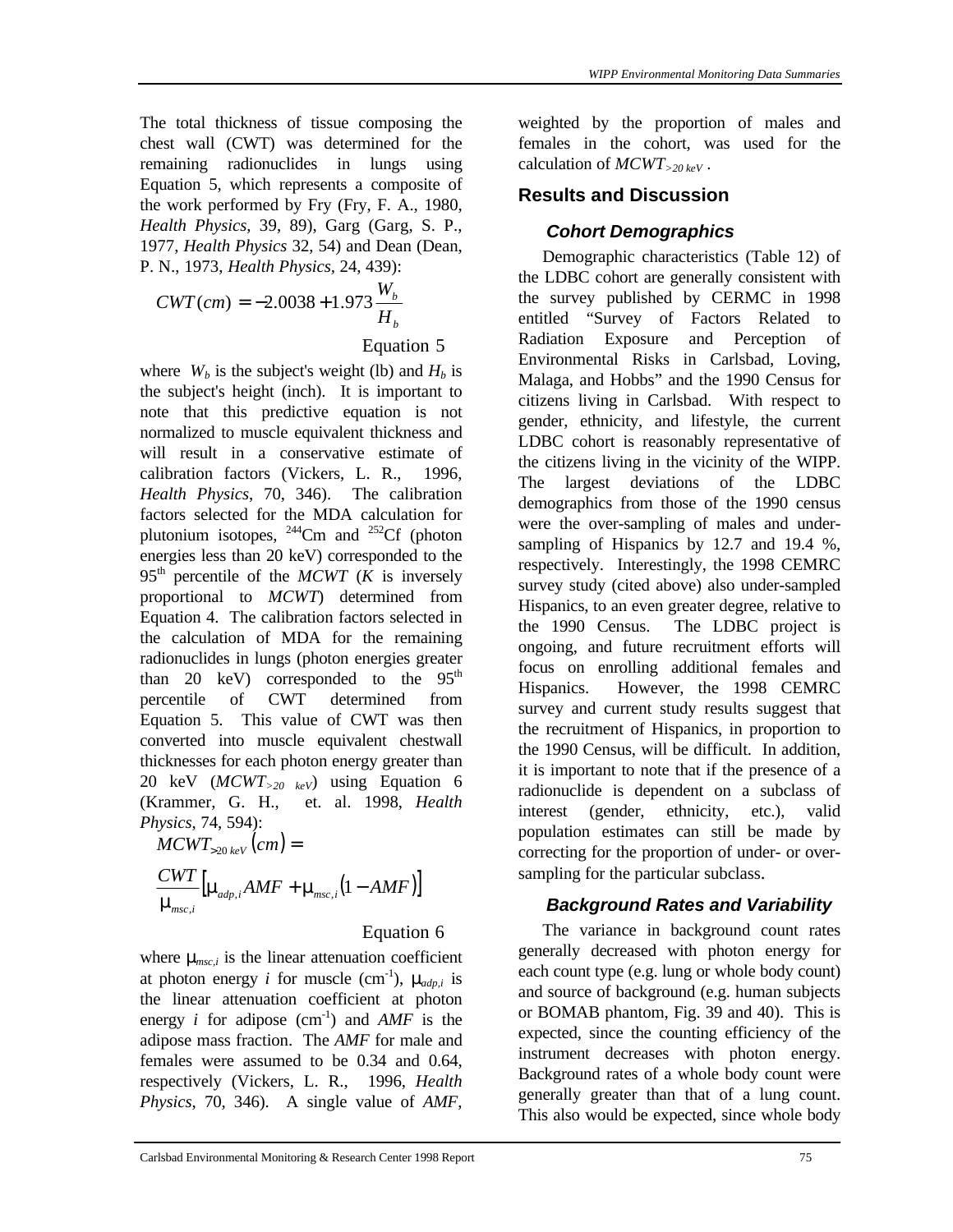counts were performed with eight detectors compared with four for lung counts, and the primary whole body counting detectors (COAX) are massive relative to the lung counting detectors, resulting in greater background due to increased intrinsic efficiency and photon/cosmic ray interaction cross sections.

 The difference in background rates between the human subjects and the BOMAB phantom were greater for lung counts than whole body counts, where the BOMAB phantom provided a reasonable estimate of human subject background at energies less than 700 keV. The energy response or shape of the background spectrum was well approximated by the BOMAB phantom, especially for a lung count (Fig. 39). For both lung and whole body counts, repeated measures of the BOMAB phantom underestimated the variance in human subject background (Fig 40).

 The variance to mean ratio (Fig. 41) in human subject background for a lung and whole body count was consistently greater than one. This has important implications to whole body and nuclear counting, since it is often assumed that background is characterized by a Poisson distribution. With a Poisson distribution, the variance to mean ratio is one, and the best estimate of the mean response is that observed (Knoll, G. F., 1989*, Radiation Detection and Measurement*, John Wiley & Sons Inc., New York). If there are no other sources of variability, then the mean, variance and standard deviation of a count result (e.g. background) can be estimated from a single measurement. For these data, if the Poisson assumption is applied and the human background was estimated from the measurement of single subject or phantom (often the case), the variability in background would have been underestimated by as much as a factor of 10, but in all cases at least a factor of 2. Underestimating the variability of background will result in an unrealistically low estimate of measurement sensitivity.

#### *Minimum Detectable Amount*

The range, mean and  $95<sup>th</sup>$  percentile of *MCWT* (Equation 4) for plutonium isotopes, <sup>244</sup>Cm and <sup>252</sup>Cf were 1.7 to 4.9, 2.7 and 3.6 cm, respectively. The range, mean and  $95<sup>th</sup>$ percentile of *CWT* (Equation 5) were 1.0 to 6.8, 3.1 and 5.0 cm, respectively. The  $95<sup>th</sup>$ percentile of *CWT* when converted to *MCWT>20 keV* (Equation 6) ranged from 3.6 cm at 47 keV to 4.7 cm at 440 keV (Table 13).

 MDAs calculated as described herein for radionuclides in lungs ranged from 6.2E+00 Bq for  $^{235}$ U to 3.1E+04 Bq for  $^{239}$ Pu (Table 13). MDAs for radionuclides in the whole body ranged from 1.4E+01 Bq for  ${}^{88}Y$  to 1.9E+02 for <sup>40</sup>K. Values of MDA reported herein are a factor of 2 to 12 greater than those reported in the CEMRC 1997 Report. The reasons for the increases are threefold. First, values of MDA reported in 1997 were based on repeated measures of a BOMAB phantom filled with 140 g of K (reference man level). Although this is standard practice in bioassay programs throughout the U.S., the data reported herein demonstrated that such methodology underestimates the variability in human background (Fig. 40 and 41). Based on *a priori* assumptions, a CWT value of 2.4 was used for calculations in the CEMRC 1997 Report to determine  $K_{0.05}$  for MDA calculation of radionuclides in lungs. Finally, the previous calibration for radionuclides in lungs was based on phantom overlays consisting of 50% muscle and 50% adipose equivalent materials. A calibration based on 50% muscle/50% fat overlays has less photon attenuation because of the adipose content than that used for the current data (100% muscle overlays).

 Values of MDA reported herein are more realistic than the MDAs as typically calculated, because the variability and magnitude of human subject background and population based calibration factors  $(K_{0.05})$  have been considered. It is important to note that most facilities, especially those for lung counting, do not calculate MDA in this manner. Typically, an average or more ideal value of *CWT* (corresponding to *K)* is selected for the MDA calculation. However, such methodology can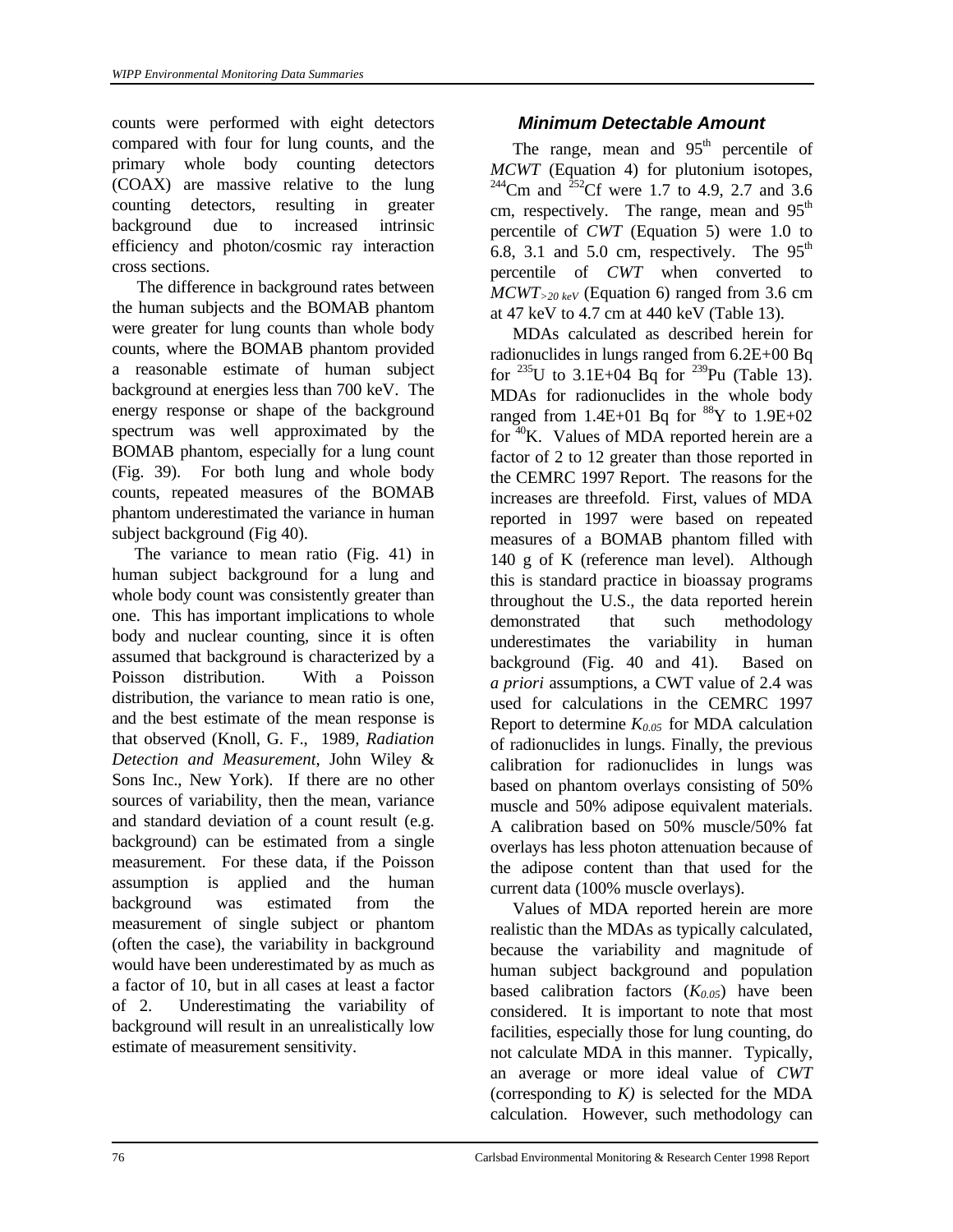be quite misleading when applied to a population of individuals whose body shapes and sizes are unknown *a priori*. For example, the reported MDA applies only to those individuals with a *CWT* less than or equal to that assumed in the MDA calculation. If the assumed value of *CWT* was the average of a population, then 50% of the individuals in the population would have a *CWT* greater than the assumed value, resulting in a non-detect lung count for a lung burden equal to the reported MDA. In contrast, for this study only 5% of the population would be expected to have a *CWT* thickness greater than that assumed for the MDA calculation (in this case *MCWT*). Thus, the MDA reported herein would result in only 5% of the population having a non-detect lung count for a lung burden equal to the reported MDA at the 95% confidence level.

# **Results Greater Than L<sub>C</sub>**

As previously discussed, the criterion,  $L_c$ , was used to evaluate whether a result was in excess of background, and the use of this criterion will result in statistically inherent 5% false positive error rate per pair-wise comparison (5% of all measurements will be determined to be positive when there is no activity present in the person). For a particular radionuclide, to evaluate whether the frequency of results greater than *LC* was consistent with a false positive error rate, a binomial statistical approach was applied. For example, if a radionuclide was not present in the sample population, the frequency of results greater than  $L<sub>C</sub>$  should fall within the distribution-free confidence interval for a proportion equal to the error rate. The width of the confidence interval is dependent on the sample size (in this case, 272 and 271 for lung and whole body counts, respectively), the proportion of interest (5%) and level of confidence (95%). A frequency of results greater than the distribution-free confidence interval, for a radionuclide not present in the shielded room background (defined as a 24-hour count of the BOMAB phantom), would suggest a low frequency baseline of occurrence in the local population. The term 'distribution-free' refers

to the idea that the derived statistical interval does not require any distributional assumptions with regards to the data being evaluated (Hahn, J. and W.Q. Meeker, 1991, *Statistical Intervals A Guide for Practitioners,* John Wiley & Sons, Inc. New York).

 Using the ROI methodology, the percentage of results greater than *LC* were consistent with a 5% random false positive error rate, at the 95% confidence level, for all radionuclides except <sup>232</sup>Th via <sup>212</sup>Pb, <sup>235</sup>U / <sup>226</sup>Ra, <sup>60</sup>Co, <sup>137</sup>Cs,  $^{40}$ K,  $^{54}$ Mn,  $^{103}$ Ru,  $^{232}$ Th via  $^{228}$ Ac and  $^{65}$ Zn (Table 14). Five of these  $(^{232}Th$  via  $^{212}Pb$ ,  ${}^{60}Co$ ,  ${}^{40}K$ ,  ${}^{54}Mn$  ( ${}^{228}Ac$  interference), and  ${}^{232}Th$ via  $^{228}$ Ac) are part of the shield-room background and positive detection would be expected at low frequency. The percentage of results greater than  $L_C$  for <sup>103</sup>Ru and <sup>65</sup>Zn were below the 95% confidence interval for the random false positive error rate and may be statistical anomalies (38 comparisons to the confidence interval were made).  $^{40}$ K is a naturally occurring isotope of an essential biological element, so detection in all individuals is expected.  $^{137}Cs$  and  $^{235}U / ^{226}Ra$ are not components of the shielded room background and were observed at frequency greater than the 95% confidence interval for the false positive error rate (discussed in more detail later). In addition to false positive rates, the ROI methodology appeared to be effective with respect to false negative error rates (Table 15). For example, 24-hour measurements of the BOMAB phantom were used to determine an equivalent human body burden for shield contamination from the Th series and  ${}^{60}Co$ . Theoretically, if a subject had a body burden equal to *LC*, the detection of that radionuclide at  $L<sub>C</sub>$  would be missed, when actually present (false negative), 50% of the time. The false negative error rate would then increase as the body burden becomes smaller relative to  $L<sub>C</sub>$  until eventually no activity would be detected. In all cases, shield contamination was equivalent to body burdens at levels below *LC* and false negative error rates consistent with theory were observed.

In contrast, the peak search methodology did not perform as well as the ROI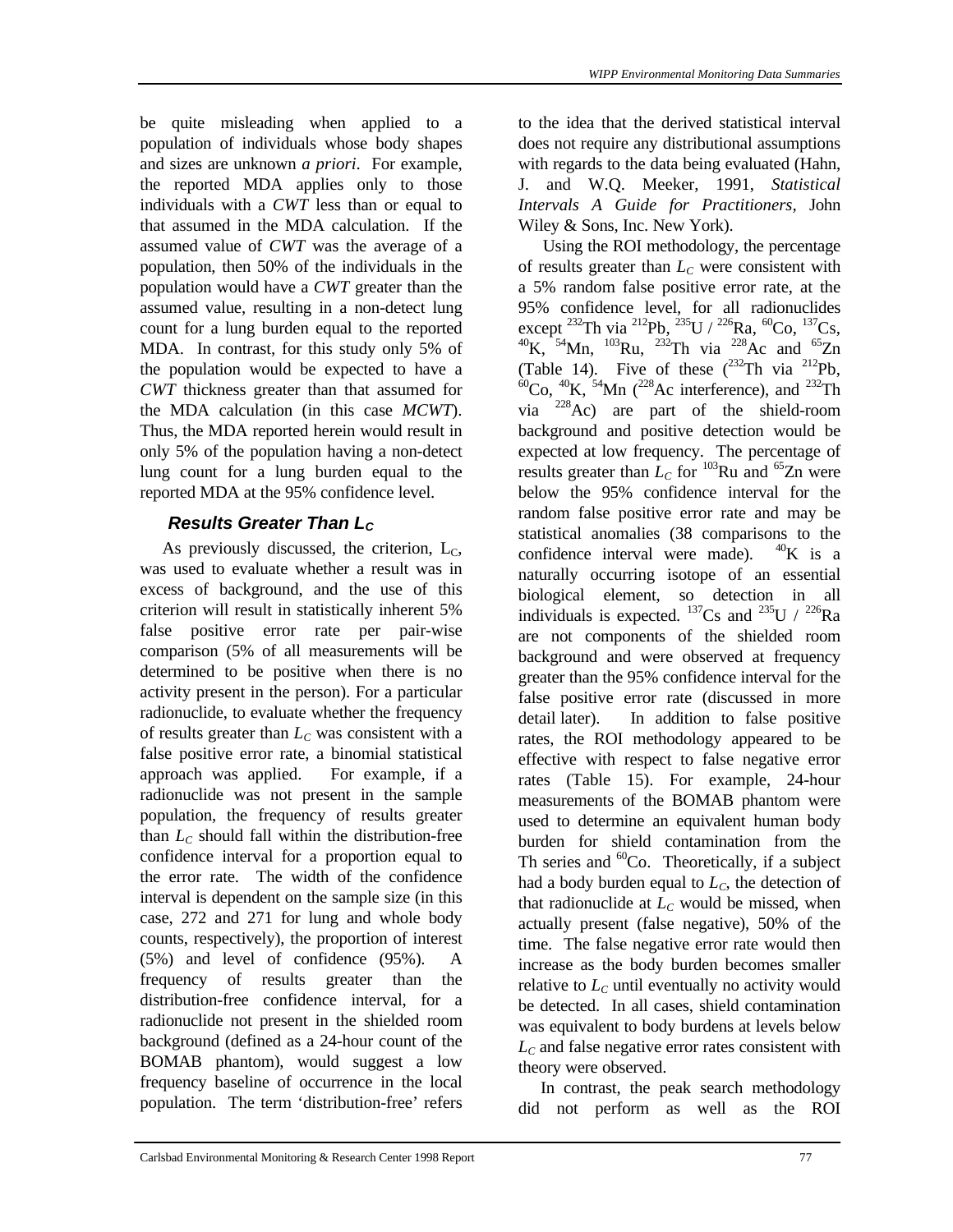methodology with respect to false positive and false negative error rates and low activity radionuclide detection (Table 14). While valuable to the practice of bioassay, this observation has little impact on this study because the ROI methodology was used for the detection and quantification of radionuclide activity.

 $^{40}$ K results were positive for all individuals, ranging from 2308 to 6513 Bq with an overall mean (± SE) of 3293 (± 784) Bq. Such results are expected since K is an essential biological element contained primarily in muscle, and a constant fraction of all naturally occurring K is the radioactive isotope  ${}^{40}$ K. The mean  $^{40}$ K value for males ( $\pm$  SE), was 4730  $(\pm 46)$  Bq, which was significantly greater  $(P < 0.0001)$  than that of females, which were  $3507 \pm 39$  Bq (mean  $\pm$  SE). This result was also expected since, in general, males tend to have larger body sizes and greater muscle content than females.

 In 27.8% of individual measurements, the value for  $^{137}Cs$  was greater than  $L_c$ , ranging from 6 to 25 Bq. This percentage was significantly higher than the distribution-free confident interval for a 5% random false positive error rate (2.2 to 7.4%), suggesting a low frequency baseline occurrence of  $137Cs$  in the local population. From these data, detectable  $^{137}\text{Cs}$  is present in 22% to 33% (95% confidence level) of citizens living in the Carlsbad area. These results are consistent with preliminary conclusions that were reported in the CEMRC 1997 Report and not unexpected, since  $^{137}Cs$  is an abundant, longlived fission product. Because of its abundance, mobility, and physiological properties,  $^{137}Cs$  is widely distributed throughout the biosphere and has been detected previously in many organisms including humans (Whicker, F.W. and V. Schultz, 1982, *Radioecology: Nuclear Energy and the Environment 1*, CRC Press, Inc., Florida).

 Individual <sup>137</sup>Cs results were then compared to two sources of demographic data to determine whether the presence of  $^{137}Cs$  was dependent on a particular demographic or lifestyle parameter using a Chi-square test of independence (L. Ott, 1988, *An Introduction to Statistical Methods and Data Analysis*, PWS-Kent Publishing Company, Boston, MA; Table 16). The presence of  $^{137}Cs$  was independent of gender, ethnicity, age, radiation work history, consumption of wild game, nuclear medical treatments and European travel. Occurrence of detectable  $^{137}Cs$  was slightly associated  $(p = 0.032)$  with smoking habit, where smokers had a higher prevalence of  $^{137}Cs$  relative to non-smokers (21.3 to 11.2%, respectively). These data are interesting because  $137Cs$  is often assumed to be correlated to the consumption of wild game, but this pattern did not appear in these data. The association of  $137Cs$  with smoking habit is also interesting, and could be related to the presence of fallout  $137Cs$  in tobacco. However, the statistical significance of this dependence was weak, and further study is warranted.

The percentage of results greater than  $L_c$ for  $^{235}U/^{226}Ra$  (9.9%) was significantly (although slightly) higher than the distributionfree confidence interval for a 5% random false positive error rate (2.2 to 7.4%). These data are not nearly as suggestive, when compared to  $137Cs$ , of low frequency baseline occurrence of  $^{235}U/^{226}Ra$ . It is important to note that  $^{235}U$  and  $^{226}$ Ra are naturally occurring and these two radionuclides cannot be distinguished via gamma spectroscopy. Therefore, any positive signal could be the result of either or both radionuclides. This effect was not apparent in the initial data reported in the CEMRC 1997 Report and requires a larger sample size to support or reject the apparent pattern.

 No data tables for the LDBC are presented on the CEMRC web site due to the confidential nature of the results.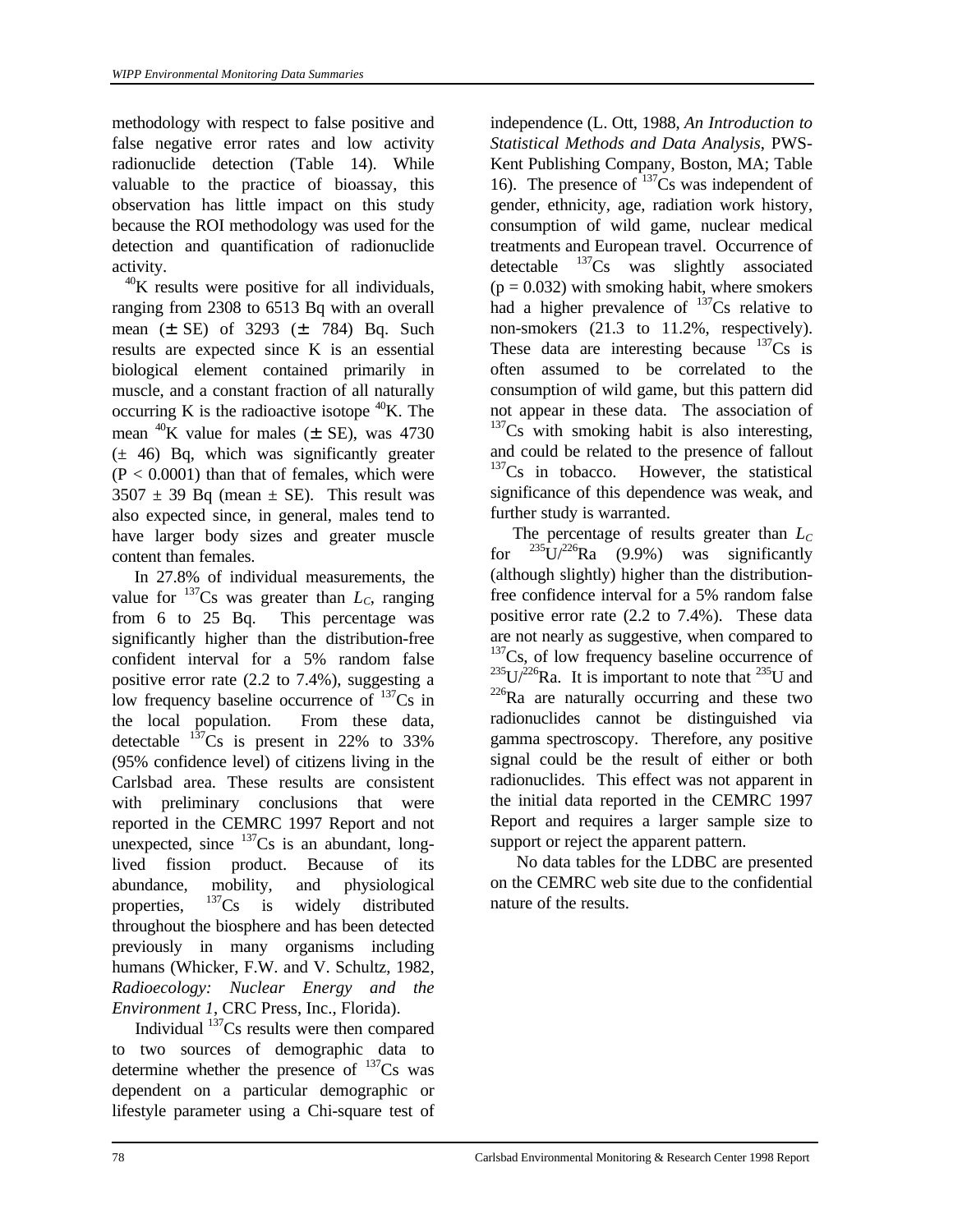| <b>Characteristic</b>                                           |              | <b>LDBC</b><br>( <sup>a</sup> margin of error) | <sup>b</sup> CEMRC,<br>1998 | <sup>c</sup> Census,<br>1990 |
|-----------------------------------------------------------------|--------------|------------------------------------------------|-----------------------------|------------------------------|
| Gender                                                          | Male         | 60.7% (54.8 to 66.5%)                          | 34.9%                       | 48.0%                        |
|                                                                 | Female       | 39.3% (33.5 to 45.2%)                          | 64.7%                       | 52.0%                        |
|                                                                 |              |                                                |                             |                              |
| Ethnicity                                                       | Hispanic     | 14.0% (9.9 to 18.0%)                           | 9.7%                        | 33.4%                        |
|                                                                 | Non-Hispanic | 82.7% (78.3 to 87.1%)                          | 83.2%                       | 63.0%                        |
|                                                                 | Other        | 3.3% (1.5 to 6.6%)                             | 7.1%                        | 3.6%                         |
|                                                                 |              |                                                |                             |                              |
| Age 60 or older                                                 |              | 25.7% (20.6 to 30.9%)                          | 44.3%                       | 33.7%                        |
|                                                                 |              |                                                |                             |                              |
| Currently or previously<br>classified as a radiation<br>worker  |              | 4.0% $(1.5 \text{ to } 6.3\%)$                 | 6.9%                        | ${}^d$ NA                    |
|                                                                 |              |                                                |                             |                              |
| Consumption of wild game<br>within last 3 months                |              | 16.9% (12.5 to 21.3%)                          | 21.6%                       | <b>NA</b>                    |
|                                                                 |              |                                                |                             |                              |
| Medical treatment, other<br>than x-rays, using<br>radionuclides |              | 8.5% (5.1 to 11.8%)                            | 4.0%                        | <b>NA</b>                    |
|                                                                 |              |                                                |                             |                              |
| European travel within the<br>last 2 years                      |              | 4.4% $(1.8 \text{ to } 6.6\%)$                 | <b>NA</b>                   | <b>NA</b>                    |
|                                                                 |              |                                                |                             |                              |
| Current smoker                                                  |              | 14.0% (9.9 to 18.0%)                           | 25.0%                       | <b>NA</b>                    |

#### *Table 12. Demographic Characteristics of the "Lie Down and Be Counted" (LDBC) Population Sample to Date*

<sup>a</sup>The margin of error represents the 95% confidence interval of the observed proportion. Under complete replication of this experiment, one would expect the confidence interval to include the true population proportion 95% of the time if the sample was representative of the true population.

bRespondent demographics and lifestyle characteristics identified in the community study reported in "Survey of Factors Related to Radiation Exposure and Perceptions of Environmental Risks in Carlsbad, Loving, Malaga and Hobbs, New Mexico."

<sup>c</sup>United States Department of Commerce, Economics and Statistics Administration, Bureau of the Census. *1990 Census of Population*. Washington, DC: US Government Printing Office.

 ${}^{d}NA$  = not available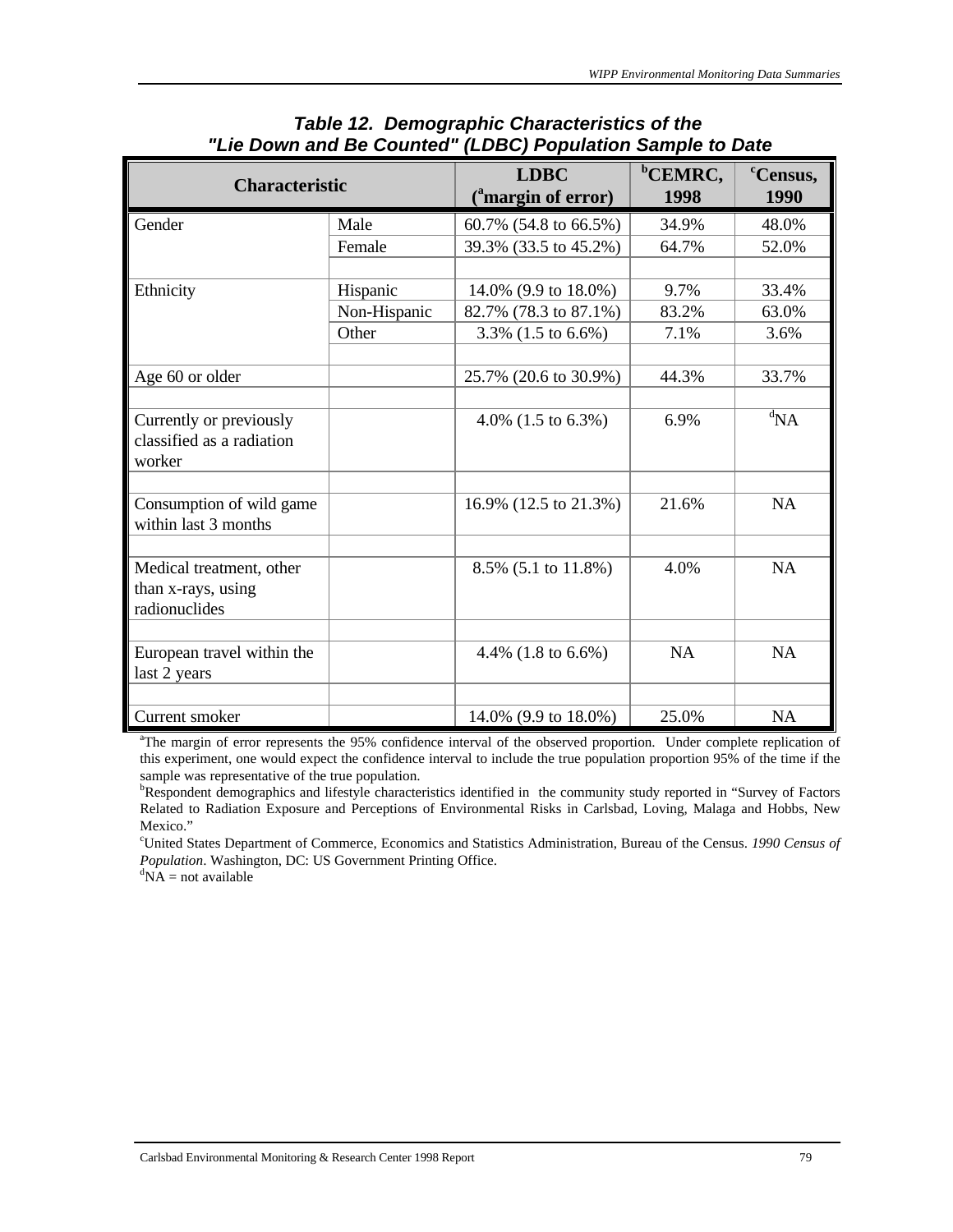|                                              |                   |               | $95^{th}$            |                            |              |              |                  |
|----------------------------------------------|-------------------|---------------|----------------------|----------------------------|--------------|--------------|------------------|
|                                              | In Vivo           | <b>Photon</b> | Percentile           | ${}^{\rm b}{\rm K}_{0.05}$ | ${}^cS_{B1}$ | ${}^dS_{B0}$ | <sup>e</sup> MDA |
| <b>Radionuclide</b>                          | <b>Count Type</b> | <b>Energy</b> | of <sup>a</sup> MCWT | (%)                        | (counts)     |              |                  |
|                                              |                   | (keV)         |                      |                            |              | (counts)     | (Bq)             |
|                                              |                   |               | (cm)                 |                            |              |              |                  |
| $^{239}\!\rm{Pu}$                            | Lung              | $1.7E + 01$   | $3.6E + 00$          | 5.8E-03                    | $1.8E + 01$  | $6.6E + 00$  | $3.1E + 04$      |
| 238p <sub>u</sub>                            | Lung              | $1.7E + 01$   | $3.6E + 00$          | 5.8E-03                    | $1.8E + 01$  | $6.6E + 00$  | $1.2E + 04$      |
| $\frac{244}{\text{Cm}}$                      | Lung              | $1.8E + 01$   | $3.6E + 00$          | 1.1E-02                    | $1.2E + 01$  | $6.8E + 00$  | $6.4E + 03$      |
| $252 \text{Cf}$                              | Lung              | $1.9E + 01$   | $3.6E + 00$          | 1.9E-02                    | $9.6E + 00$  | $7.5E + 00$  | $4.5E + 03$      |
| $^{210}Pb$                                   | Lung              | $4.7E + 01$   | $4.6E + 00$          | 4.5E-01                    | $1.3E + 01$  | $6.5E + 00$  | $1.6E + 02$      |
| $232$ Th                                     | Lung              | 5.9E+01       | $4.6E + 00$          | 5.5E-01                    | $1.3E + 01$  | $6.8E + 00$  | $2.8E + 03$      |
| $\overline{^{241}AM}$                        | Lung              | $6.0E + 01$   | $4.6E + 00$          | 5.6E-01                    | $1.3E + 01$  | $8.2E + 00$  | $1.5E + 01$      |
| Natural U via <sup>234Th</sup>               | Lung              | $6.3E + 01$   | $4.6E + 00$          | 5.8E-01                    | $1.3E + 01$  | $7.3E + 00$  | $1.3E + 02$      |
| $\frac{232}{2}$ Th via $\frac{228}{2}$ Th    | Lung              | $8.4E + 01$   | $4.7E + 00$          | 6.4E-01                    | $1.4E + 01$  | $9.1E + 00$  | $4.1E + 02$      |
| $237$ Np                                     | Lung              | 8.7E+01       | $4.7E + 00$          | 6.5E-01                    | $1.3E + 01$  | $1.1E + 01$  | $4.0E + 01$      |
| $\overline{^{155}\text{Eu}}$                 | Lung              | $1.1E + 02$   | $4.7E + 00$          | 7.1E-01                    | $1.4E + 01$  | $9.1E + 00$  | $2.2E + 01$      |
| $144$ Ce                                     | Lung              | $1.3E + 02$   | $4.7E + 00$          | 7.7E-01                    | $1.2E + 01$  | $7.7E + 00$  | $3.2E + 01$      |
| $\overline{^{235}}$ U                        | Lung              | $1.9E + 02$   | $4.7E + 00$          | 7.5E-01                    | $1.1E + 01$  | $6.8E + 00$  | $6.2E + 00$      |
| $\overline{^{226}\text{Ra}}$                 | Lung              | $1.9E + 02$   | $4.7E + 00$          | 7.5E-01                    | $1.1E + 01$  | $6.8E + 00$  | $1.0E + 02$      |
| $\frac{232}{21}$ Th via $\frac{212}{2}$ Pb   | Lung              | $2.4E + 02$   | $4.7E + 00$          | 5.4E-01                    | $8.3E + 00$  | $5.6E + 00$  | 8.4E+00          |
| 233                                          | Lung              | $4.4E + 02$   | $4.7E + 00$          | 3.2E-01                    | $8.2E + 00$  | 5.4E+00      | $3.7E + 01$      |
| 155 <sub>Eu</sub>                            | Whole Body        | $1.1E + 02$   | <sup>f</sup> NA      | 3.9E-01                    | $5.5E + 01$  | $3.6E + 01$  | $1.5E + 02$      |
| $141$ Ce                                     | Whole Body        | $1.5E + 02$   | <b>NA</b>            | 4.1E-01                    | $5.0E + 01$  | $3.5E + 01$  | 5.6E+01          |
| $192$ <sub>Ir</sub>                          | Whole Body        | $3.2E + 02$   | <b>NA</b>            | 3.3E-01                    | $2.5E + 01$  | $1.5E + 01$  | $2.0E + 01$      |
| $\overline{^{51}Cr}$                         | Whole Body        | $3.2E + 02$   | <b>NA</b>            | 3.3E-01                    | $2.5E + 01$  | $1.3E + 01$  | $1.6E + 02$      |
| $152$ Eu                                     | Whole Body        | $3.4E + 02$   | <b>NA</b>            | 3.2E-01                    | $2.5E + 01$  | $1.4E + 01$  | $6.5E + 01$      |
| $133$ Ba                                     | Whole Body        | $3.6E + 02$   | <b>NA</b>            | 3.2E-01                    | $3.5E + 01$  | $2.2E + 01$  | $3.9E + 01$      |
| $^{131}$ T                                   | Whole Body        | $3.6E + 02$   | <b>NA</b>            | 3.1E-01                    | $2.2E + 01$  | $1.2E + 01$  | $1.9E + 01$      |
| 125Sb                                        | Whole Body        | $4.3E + 02$   | NA                   | 2.9E-01                    | $1.8E + 01$  | $1.3E + 01$  | 5.0E+01          |
| $\overline{^{1013}Ru}$                       | Whole Body        | $5.0E + 02$   | <b>NA</b>            | 2.7E-01                    | $1.6E + 01$  | $9.8E + 00$  | $1.5E + 01$      |
| $133$ <sup>T</sup>                           | Whole Body        | $5.3E + 02$   | <b>NA</b>            | 2.6E-01                    | $1.5E + 01$  | $1.2E + 01$  | $1.6E + 01$      |
| $\overline{^{140}\text{Ba}}$                 | Whole Body        | $5.4E + 02$   | <b>NA</b>            | 2.6E-01                    | $1.5E + 01$  | $1.3E + 01$  | 5.9E+01          |
| 134Cs                                        | Whole Body        | $6.0E + 02$   | <b>NA</b>            | 2.5E-01                    | $3.6E + 01$  | $8.1E + 00$  | $2.8E + 01$      |
| $\frac{106}{Ru}$                             | Whole Body        | $6.2E + 02$   | <b>NA</b>            | 2.5E-01                    | $1.3E + 01$  | $9.1E + 00$  | $1.3E + 02$      |
| 137Cs                                        | Whole Body        | $6.6E + 02$   | <b>NA</b>            | 2.4E-01                    | $1.7E + 01$  | $8.5E + 00$  | $1.8E + 01$      |
| $\overline{\frac{95}{Zr}}$                   | Whole Body        | $7.6E + 02$   | <b>NA</b>            | 2.3E-01                    | $1.2E + 01$  | $8.4E + 00$  | $2.3E + 01$      |
| $\overline{^{58}\rm{Co}}$                    | Whole Body        | $8.1E + 02$   | <b>NA</b>            | 2.2E-01                    | $1.3E + 01$  | $1.0E + 01$  | $1.4E + 01$      |
| $\overline{^{54}Mn}$                         | Whole Body        | $8.3E + 02$   | <b>NA</b>            | $2.2E-01$                  | $1.2E + 01$  | $1.6E + 01$  | $1.7E + 01$      |
| $\overline{{}^{88}{\rm Y}}$                  | <b>Whole Body</b> | $9.0E + 02$   | NA                   | 2.1E-01                    | $1.2E + 01$  | $8.7E + 00$  | $1.4E + 01$      |
| $\sqrt[232]{232}$ Th via $\sqrt[228]{28}$ Ac | Whole Body        | $9.1E + 02$   | $\rm NA$             | 2.1E-01                    | $1.3E + 01$  | $9.1E + 00$  | 5.0E+01          |
| $\overline{^{59}Fe}$                         | Whole Body        | $1.1E + 03$   | $\rm NA$             | 2.0E-01                    | $1.3E + 01$  | $6.0E + 00$  | $2.5E + 01$      |
| $\overline{^{65}Zn}$                         | Whole Body        | $1.1E + 03$   | $\rm NA$             | 2.0E-01                    | $1.5E + 01$  | $1.7E + 01$  | $4.3E + 01$      |
| $154$ Eu                                     | Whole Body        | $1.3E + 03$   | $\rm NA$             | 1.8E-01                    | $1.1E + 01$  | 5.3E+00      | $3.6E + 01$      |
| $\overline{^{60}Co}$                         | Whole Body        | $1.3E + 03$   | $\rm NA$             | 1.8E-01                    | $1.1E + 01$  | $8.8E + 00$  | $1.5E + 01$      |
| $40$ K                                       | Whole Body        | $1.5E + 03$   | NA                   | 1.7E-01                    | $1.4E + 01$  | $1.2E + 01$  | $1.9E + 02$      |

## *Table 13. MDA Parameters for Radionuclides Deposited in Lungs and Whole Body*

 $^{\circ}$ MCWT = muscle equivalent chest wall thickness

 ${}^{\text{b}}\text{K}_{0.05}$  = the calibration factor, taking into consideration counting efficiency and self absorption, that represents the 5<sup>th</sup> percentile in distribution of individual specific calibration factors

 $\epsilon$ <sub>S<sub>B1</sub> = determined from the measurement of 272 and 271 individuals for radionuclides deposited in lungs and whole body,</sub> respectively ( a single whole body count was invalidated due to instrument malfunction.)

 $\sigma$ <sup>d</sup> S<sub>B0</sub> = determined from 20 measurements of a bottle manikin absorption (BOMAB) phantom filled with de-ionized water.  $e^{n}$  MDA = minimum detectable amount

 ${}^f$ NA = not applicable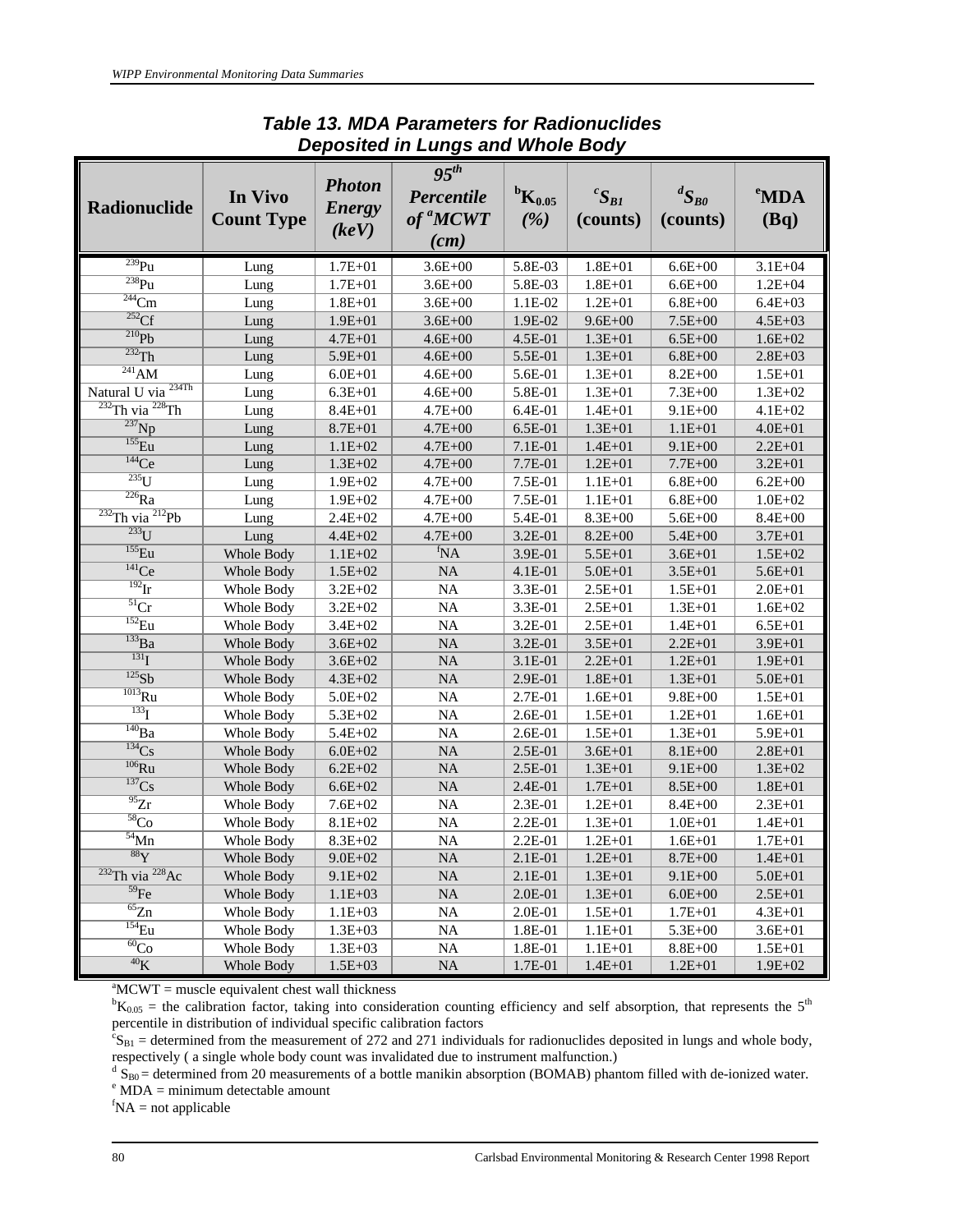| <b>Radionuclide</b>                       | In Vivo<br>Count<br><b>Type</b> | $\%$ Results $\ge$<br>${}^aL_c$ via ROI<br><b>Method</b> | % Results $\geq$ <sup>a</sup> L <sub>C</sub><br>via Peak Search<br><b>Method</b> | <b>Present</b> in<br><b>Shielded Room</b><br><b>Background (24)</b><br>hour) |
|-------------------------------------------|---------------------------------|----------------------------------------------------------|----------------------------------------------------------------------------------|------------------------------------------------------------------------------|
| $\frac{1}{241}$ Am                        | Lung                            | 4.4                                                      | 0.4                                                                              | N <sub>o</sub>                                                               |
| $\overline{^{144}Ce}$                     | Lung                            | 5.1                                                      | 0.0                                                                              | N <sub>o</sub>                                                               |
| $\overline{^{252}C}f$                     | Lung                            | 4.4                                                      | 0.0                                                                              | N <sub>o</sub>                                                               |
| $\overline{^{244}$ Cm                     | Lung                            | 5.5                                                      | 0.0                                                                              | N <sub>o</sub>                                                               |
| $155$ Eu                                  | Lung                            | 6.3                                                      | 0.0                                                                              | N <sub>o</sub>                                                               |
| $\overline{^{237}Np}$                     | Lung                            | 4.4                                                      | 0.4                                                                              | N <sub>o</sub>                                                               |
| $\overline{^{210}\text{Pb}}$              | Lung                            | 4.8                                                      | 0.4                                                                              | N <sub>o</sub>                                                               |
| Plutonium<br>Isotope                      | Lung                            | 5.5                                                      | 0.4                                                                              | N <sub>o</sub>                                                               |
| $\overline{^{232}Th}$ via $^{212}Pb$      | Lung                            | 31.3                                                     | 0.4                                                                              | Yes                                                                          |
| $\overline{^{232}Th}$                     | Lung                            | 4.8                                                      | 0.7                                                                              | N <sub>o</sub>                                                               |
| $\frac{232}{2}$ Th via $\frac{228}{2}$ Th | Lung                            | 4.0                                                      | 0.0                                                                              | N <sub>o</sub>                                                               |
| $\overline{^{233}}\overline{U}$           | Lung                            | 4.1                                                      | 0.4                                                                              | N <sub>o</sub>                                                               |
| $\frac{1}{235}$ U / $^{226}$ Ra           | Lung                            | 9.9                                                      | 0.0                                                                              | N <sub>o</sub>                                                               |
| Natural Uranium<br>via <sup>234</sup> Th  | Lung                            | 5.1                                                      | 0.4                                                                              | N <sub>o</sub>                                                               |
| $\overline{^{133}\text{Ba}}$              | Whole Body                      | 3.7                                                      | 0.4                                                                              | N <sub>o</sub>                                                               |
| $\overline{^{140}\text{Ba}}$              | Whole Body                      | 5.2                                                      | 1.1                                                                              | N <sub>o</sub>                                                               |
| $\overline{^{141}Ce}$                     | Whole Body                      | 4.1                                                      | 0.4                                                                              | No                                                                           |
| $58$ Co                                   | Whole Body                      | 4.4                                                      | 1.8                                                                              | N <sub>o</sub>                                                               |
| $\overline{^{60}C_0}$                     | Whole Body                      | 56.8                                                     | 17.0                                                                             | Yes                                                                          |
| $\overline{{}^{51}\text{Cr}}$             | Whole Body                      | 5.9                                                      | 0.4                                                                              | N <sub>o</sub>                                                               |
| $\overline{^{134}C}$ s                    | Whole Body                      | 2.2                                                      | 0.0                                                                              | N <sub>o</sub>                                                               |
| $\overline{^{137}}Cs$                     | Whole Body                      | 27.7                                                     | 14.4                                                                             | N <sub>o</sub>                                                               |
| $152$ Eu                                  | Whole Body                      | 7.0                                                      | 1.1                                                                              | No                                                                           |
| $154$ <sub>Eu</sub>                       | Whole Body                      | 3.3                                                      | 0.7                                                                              | N <sub>o</sub>                                                               |
| $\overline{\rm ^{155}Eu}$                 | Whole Body                      | 3.0                                                      | 1.1                                                                              | N <sub>o</sub>                                                               |
| $\overline{^{59}Fe}$                      | Whole Body                      | 3.3                                                      | 0.4                                                                              | No                                                                           |
| $^{131}$                                  | Whole Body                      | 5.2                                                      | 0.4                                                                              | No                                                                           |
| $133$ <sup>T</sup>                        | Whole Body                      | 4.4                                                      | 1.5                                                                              | N <sub>o</sub>                                                               |
| $\frac{192}{r}$                           | Whole Body                      | 4.4                                                      | 0.0                                                                              | No                                                                           |
| $40\text{K}$                              | Whole Body                      | 100.0                                                    | 100.0                                                                            | Yes                                                                          |
| $^{54}\rm{Mn}$                            | Whole Body                      | 12.9                                                     | 2.2                                                                              | Yes, <sup>228</sup> Ac<br>interference                                       |
| $\overline{^{103}\text{R}}\text{u}$       | Whole Body                      | 1.5                                                      | 0.0                                                                              | No                                                                           |
| $\overline{^{106}\text{Ru}}$              | Whole Body                      | 4.8                                                      | 0.4                                                                              | No                                                                           |

# *Table 14. Results Greater Than LC for Radionuclides Deposited in Lungs and Whole Body*

# **Table continued on next page**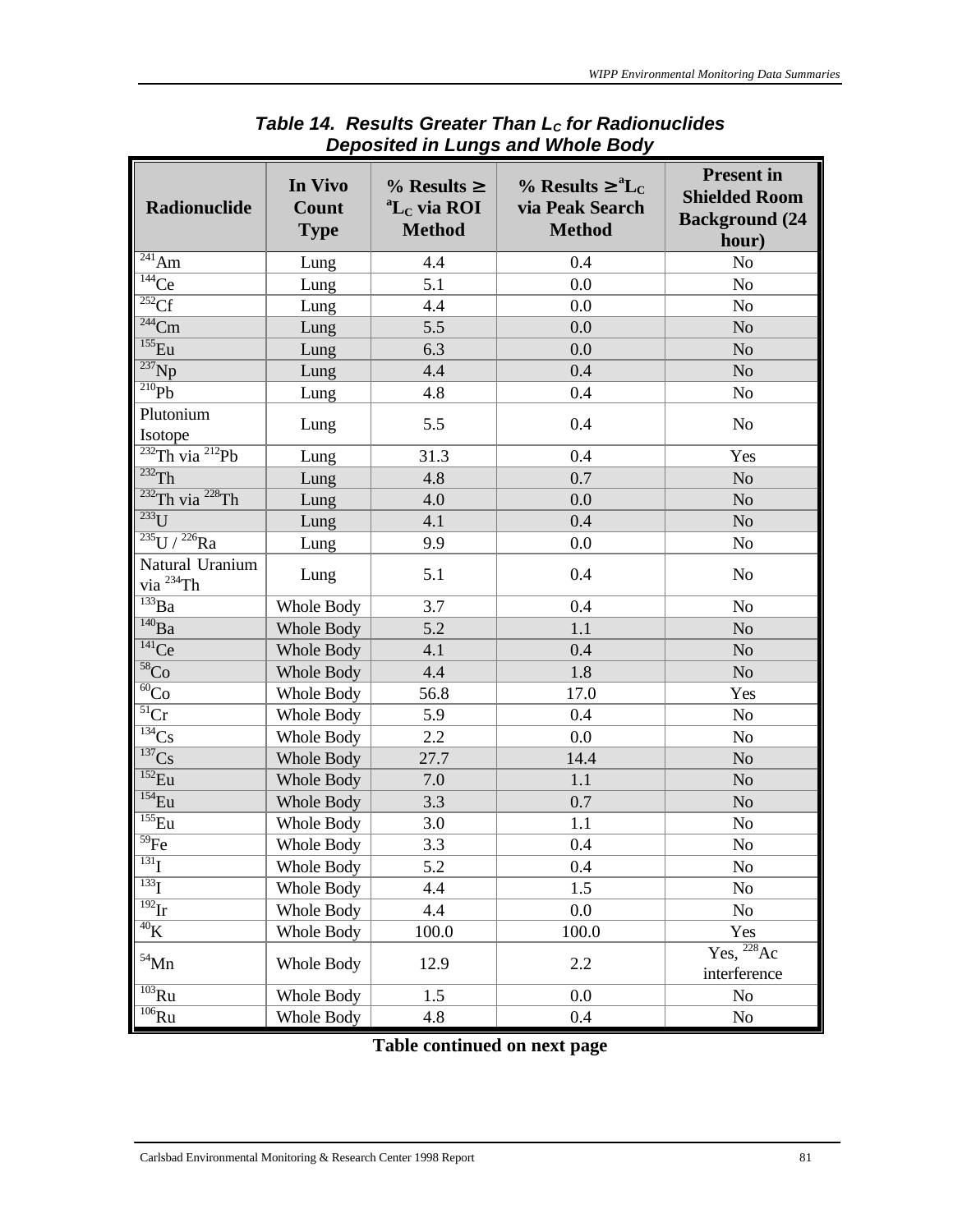| <i>Deposited in Lungs and whole Body (Continued)</i> |                                 |                                                          |                                                                                     |                                                                             |  |
|------------------------------------------------------|---------------------------------|----------------------------------------------------------|-------------------------------------------------------------------------------------|-----------------------------------------------------------------------------|--|
| Radionuclide                                         | In Vivo<br>Count<br><b>Type</b> | $\%$ Results $\ge$<br>${}^aL_c$ via ROI<br><b>Method</b> | $\%$ Results $\geq$ <sup>a</sup> L <sub>C</sub><br>via Peak Search<br><b>Method</b> | <b>Present in</b><br><b>Shielded Room</b><br><b>Background</b> (24<br>hour) |  |
| $^{125}Sb$                                           | Whole Body                      | 4.4                                                      | 0.7                                                                                 | N <sub>0</sub>                                                              |  |
| $232$ Th via $228$ Ac                                | Whole Body                      | 37.3                                                     | 9.2                                                                                 | Yes                                                                         |  |
| $88\text{Y}$                                         | Whole Body                      | 5.9                                                      | 0.7                                                                                 | N <sub>o</sub>                                                              |  |
| $\overline{^{65}Zn}$                                 | Whole Body                      | 0.4                                                      | 0.0                                                                                 | N <sub>0</sub>                                                              |  |
| $\frac{95}{2}$                                       | Whole Body                      | 6.6                                                      | 0.7                                                                                 | No                                                                          |  |

# *Table 14. Results Greater Than LC for Radionuclides Deposited in Lungs and Whole Body (Continued)*

<sup>a</sup>The 95% confidence interval for a random, 5% error rate is 2.2 to 7.4%. An observed percentage outside this interval would be consider statistically inconsistent with a random 5 % false positive error rate

# *Table 15. Evaluation of False Negative Error Rate of the ROI Algorithm*

| Radionuclide | <b>Photon</b><br><b>Energy</b><br>(keV) | <b>Equivalent</b><br><b>Human Body</b><br>Burden $(c s-1)$ | <b>Typical</b><br>Human $^{\circ}L_c$<br>$(c s-1)$ | <b>Body</b><br><b>Burden</b><br>relative to<br>$L_C$ | <b>Observed</b><br><b>False</b><br><b>Negative</b><br>Rate $(\% )$ |
|--------------|-----------------------------------------|------------------------------------------------------------|----------------------------------------------------|------------------------------------------------------|--------------------------------------------------------------------|
| $^{212}Pb$   | $2.4E + 02$                             | 6.4E-03                                                    | 8.7E-03                                            | 0.73                                                 | 68.3                                                               |
| $^{228}Ac$   | $8.4E + 02$                             | 4.4E-03                                                    | 1.1E-02                                            | 0.39                                                 | 87.0                                                               |
| $^{228}Ac$   | $9.1E + 02$                             | 5.8E-03                                                    | $1.1E-02$                                          | 0.53                                                 | 63.2                                                               |
| ${}^{60}Co$  | $1.3E + 03$                             | 9.5E-03                                                    | 9.6E-03                                            | 1.00                                                 | 43.0                                                               |

<sup>a</sup>Theoretically, if a subject had a body burden equal to  $L_c$ , the detection of that radionuclide at  $L_c$  would be missed when actually present (false negative) 50% of the time. The false negative error rate would then increase as the body burden becomes smaller relative to *LC* until eventually no activity would be detected.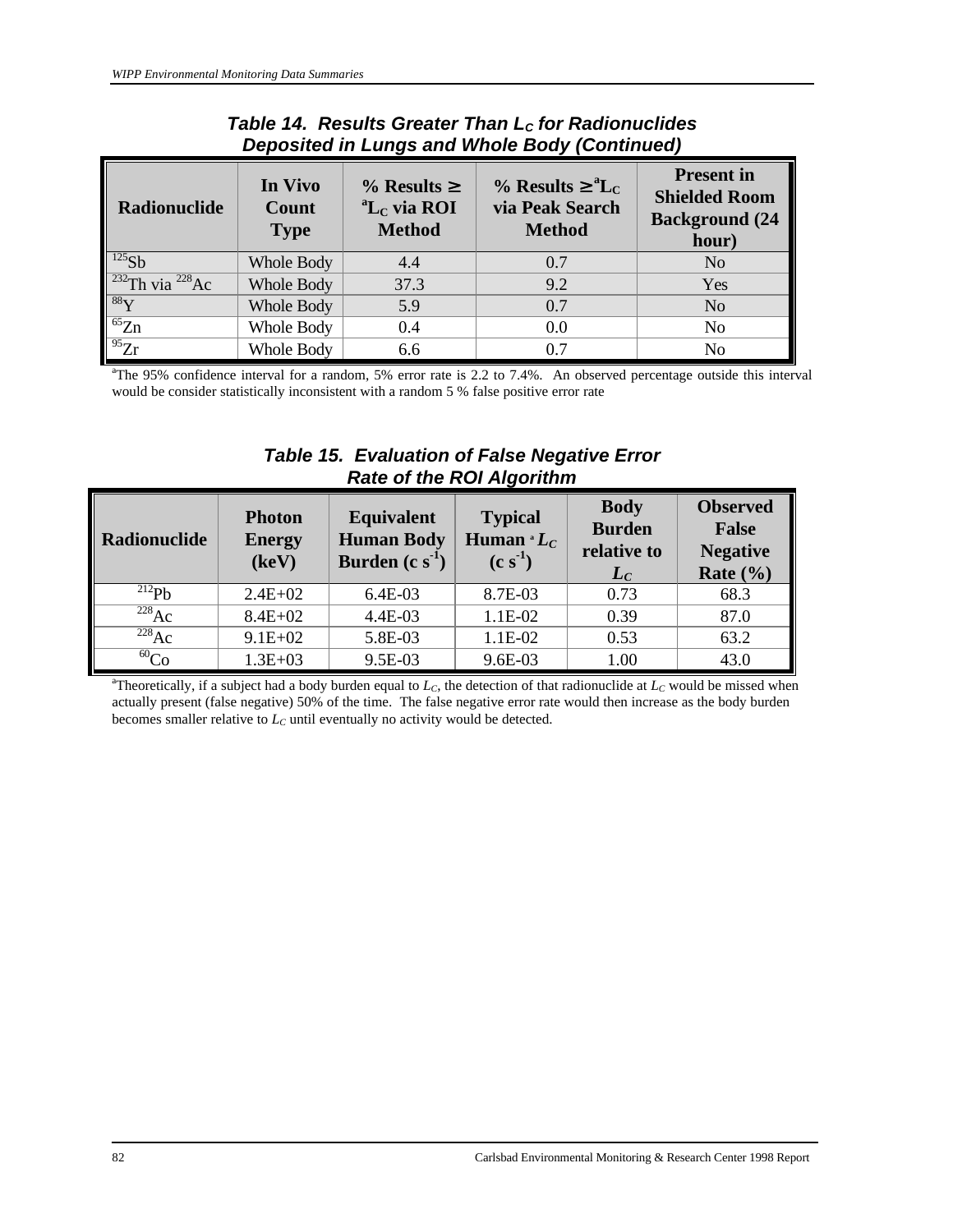| <b>Characteristic</b>  |                 | <b>Percent of</b><br><b>Population</b><br>$(n=196)$ where<br>Cs-137 was Not<br>Detected $(H_0)$ ,<br>$\binom{a}{b}$ margin of error) | <b>Percent of</b><br>Population (n=75)<br>where Cs-137 was<br>Detected $(H_A)$ ,<br>(margin of error) | b <sub>p</sub> -value<br>$(H_A \tilde{I} H_0)$ |
|------------------------|-----------------|--------------------------------------------------------------------------------------------------------------------------------------|-------------------------------------------------------------------------------------------------------|------------------------------------------------|
|                        | Male            | 57.1 (51.3 to 63.5)                                                                                                                  | 69.3 (63.5 to 74.5)                                                                                   | 0.066                                          |
| Gender                 | Female          | 42.9 (36.5 to 48.7)                                                                                                                  | 30.7 (25.5 to 36.5)                                                                                   |                                                |
|                        |                 |                                                                                                                                      |                                                                                                       |                                                |
|                        | Hispanic        | 14.3 (10.3 to 18.8)                                                                                                                  | 13.3 (9.2 to 17.3)                                                                                    | 0.516                                          |
| Ethnicity              | Non-Hispanic    | 83.2 (78.6 to 87.5)                                                                                                                  | 81.3 (76.4 to 85.6)                                                                                   |                                                |
|                        | Other           | $2.6(0.7 \text{ to } 4.4)$                                                                                                           | 5.3 (2.2 to 7.7)                                                                                      |                                                |
|                        |                 |                                                                                                                                      |                                                                                                       |                                                |
| Age                    | $\geq 60$ years | 23.0 (17.7 to 27.7)                                                                                                                  | 24.0 (18.8 to 29.2)                                                                                   | 0.860                                          |
|                        | $< 60$ years    | 77.0 (72.0 to 82.0)                                                                                                                  | 76.0 (70.8 to 81.2)                                                                                   |                                                |
|                        |                 |                                                                                                                                      |                                                                                                       |                                                |
| Currently or           | Yes             | $4.5(1.8 \text{ to } 6.6)$                                                                                                           | $2.7(0.7 \text{ to } 4.8)$                                                                            | 0.472                                          |
| previously classified  | No              | 95.4 (93.0 to 98.2)                                                                                                                  | 97.3 (95.2 to 98.9)                                                                                   |                                                |
| as a radiation worker  |                 |                                                                                                                                      |                                                                                                       |                                                |
|                        |                 |                                                                                                                                      |                                                                                                       |                                                |
| Consumption of wild    | Yes             | 84.7 (80.4 to 89.3)                                                                                                                  | 78.7 (73.8 to 83.4)                                                                                   |                                                |
| game within last 3     | N <sub>o</sub>  | 15.3 (10.7 to 19.6)                                                                                                                  | 21.3 (16.6 to 26.2)                                                                                   | 0.237                                          |
| months                 |                 |                                                                                                                                      |                                                                                                       |                                                |
|                        |                 |                                                                                                                                      |                                                                                                       |                                                |
| Medical treatment,     | Yes             | $4.6$ (1.8 to 6.6)                                                                                                                   | $2.8(0.7 \text{ to } 4.8)$                                                                            | 0.516                                          |
| other than x-rays,     | N <sub>o</sub>  | 95.4 (93.0 to 98.2)                                                                                                                  | 97.3 (95.2 to 98.9)                                                                                   |                                                |
| using radionuclides    |                 |                                                                                                                                      |                                                                                                       |                                                |
|                        |                 |                                                                                                                                      |                                                                                                       |                                                |
| European travel within | No              | 4.1 $(1.8 \text{ to } 6.6)$                                                                                                          | 5.3 (2.6 to 7.7)                                                                                      | 0.654                                          |
| the last 2 years       | Yes             | 95.9 (93.4 to 98.2)                                                                                                                  | 94.7 (91.9 to 97.4)                                                                                   |                                                |
|                        |                 |                                                                                                                                      |                                                                                                       |                                                |
| Current smoker         | Yes             | 11.2 (7.4 to 14.8)                                                                                                                   | 21.3 (16.6 to 26.2)                                                                                   | 0.032                                          |
|                        | N <sub>o</sub>  | 88.8 (85.6 to 93.4)                                                                                                                  | 78.7 (74.2 to 83.8)                                                                                   |                                                |

## *Table 16. Demographic Characteristics Associated with Occurrence of 137Cs in Local Residents*

<sup>a</sup>The margin of error represents the 95% confidence interval of the observed proportion. Under complete replication of this experiment, one would expect the confidence interval to include the true population proportion 95% of the time if the sample was representative of the true population.

 $\hat{b}_{\text{T}}$  The probability of observing a percentage greater than  $H_A$  assuming that the percentage ( $H_0$ ) is the true value.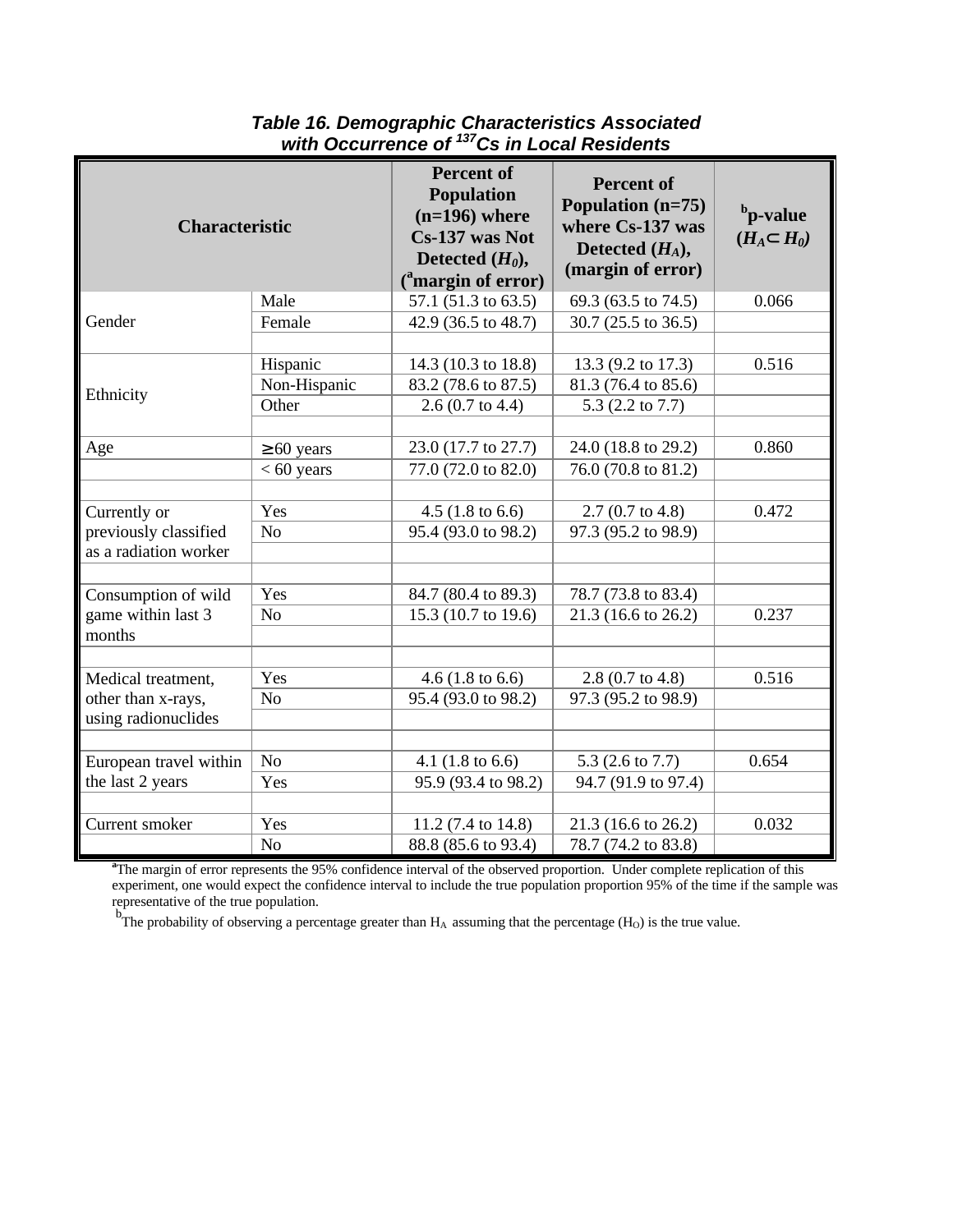

*Figure 39. Mean Background Count Rate as a Function of In Vivo Count Type, Source of Background and Photon Energy*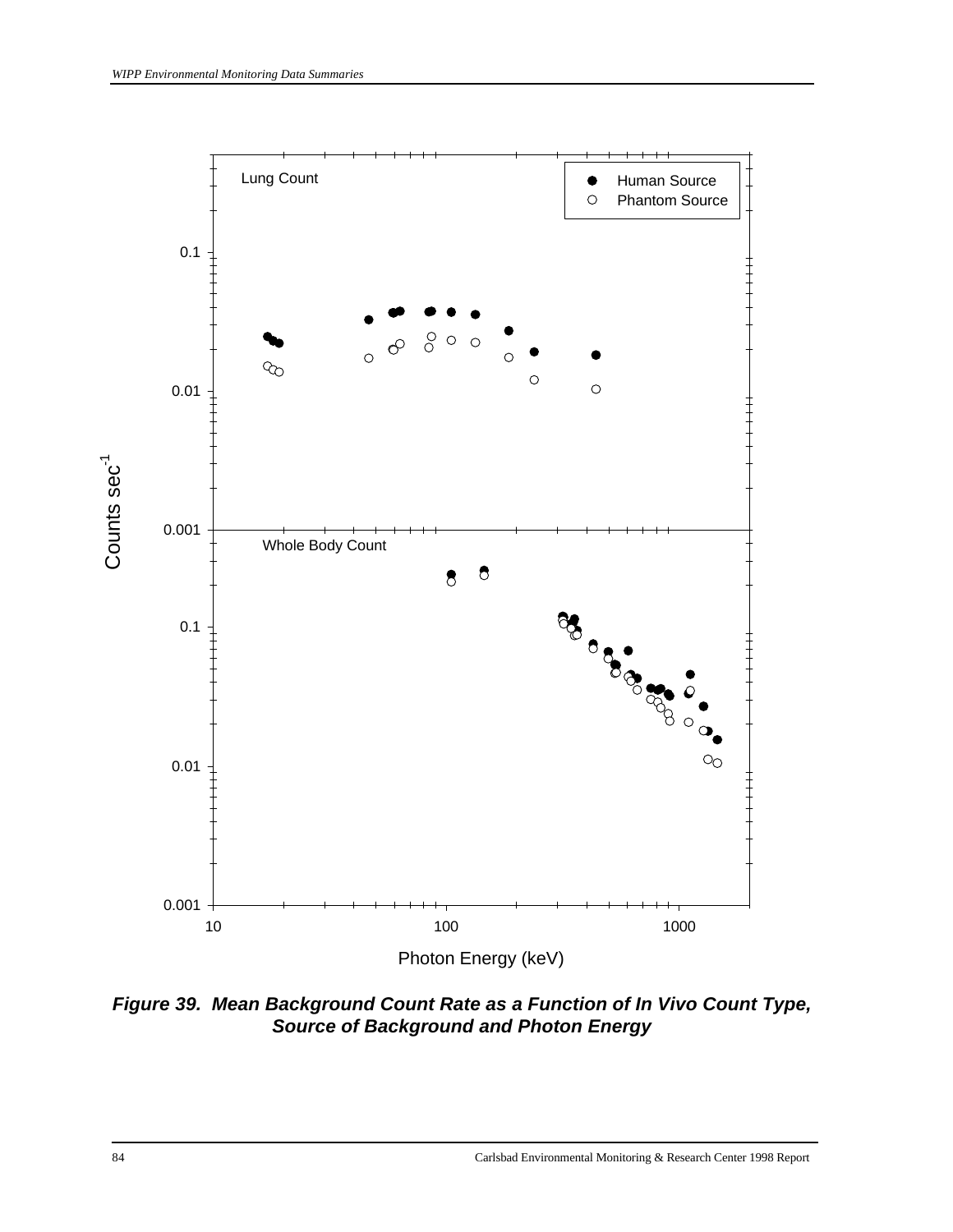

*Figure 40. Variance in the Background Count Rate as a Function of In Vivo Count Type, Source of Background and Photon Energy*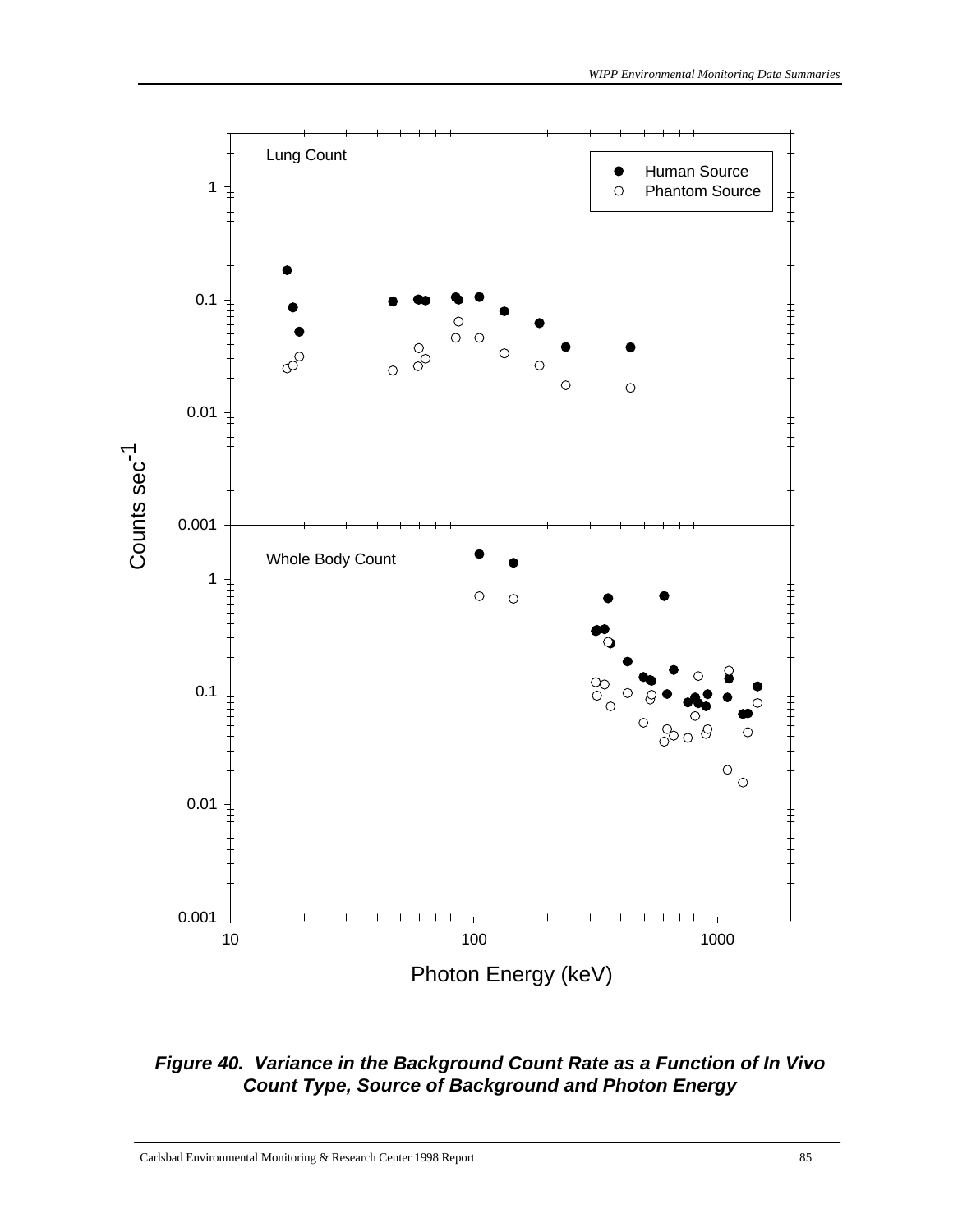

*Figure 41. Variance to Mean Ratio of Background Counts as a Function of In Vivo Count Type, Source of Background and Photon Energy.* A variance to mean ratio of 1 would be expected for Poisson data.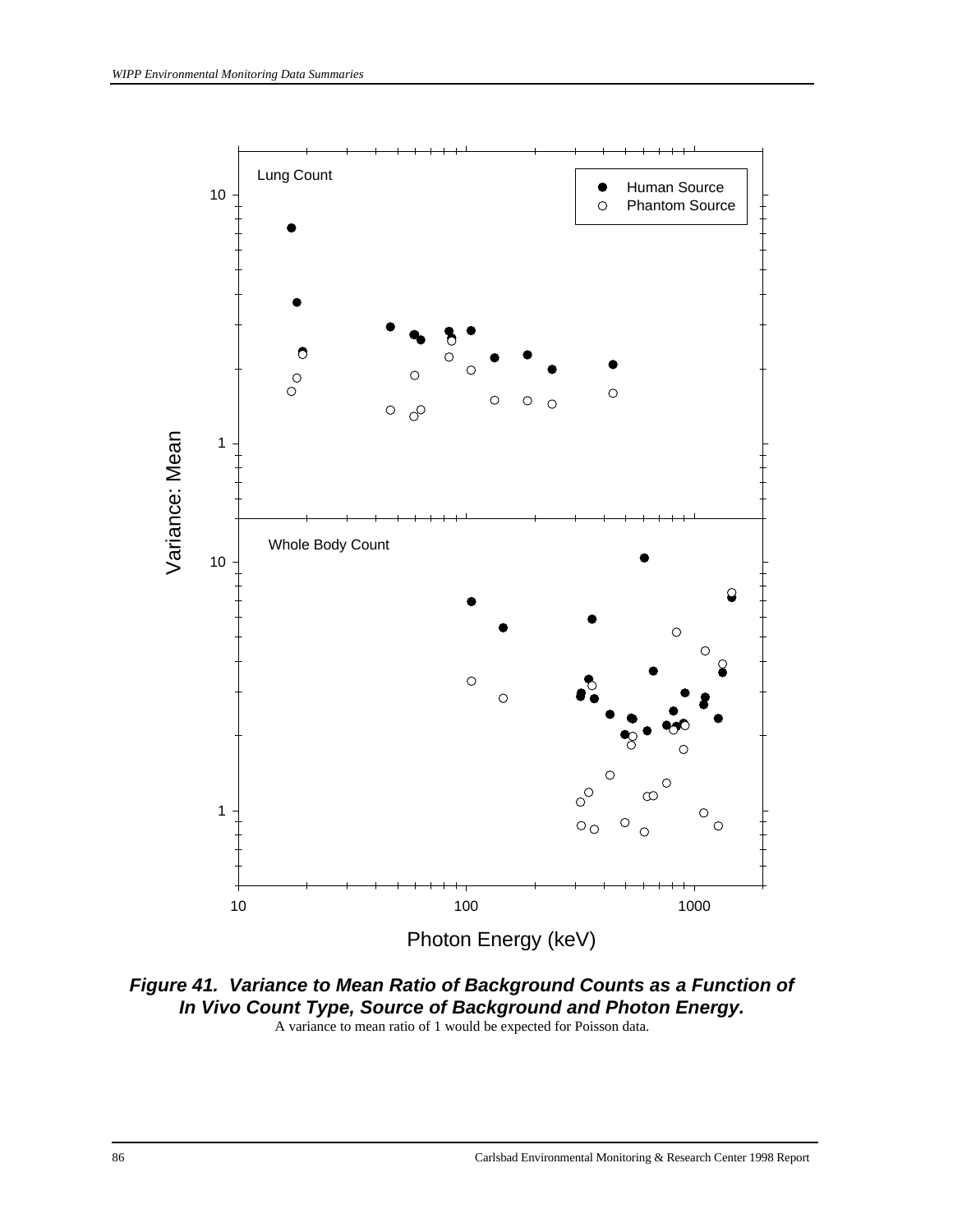# **APPENDICES**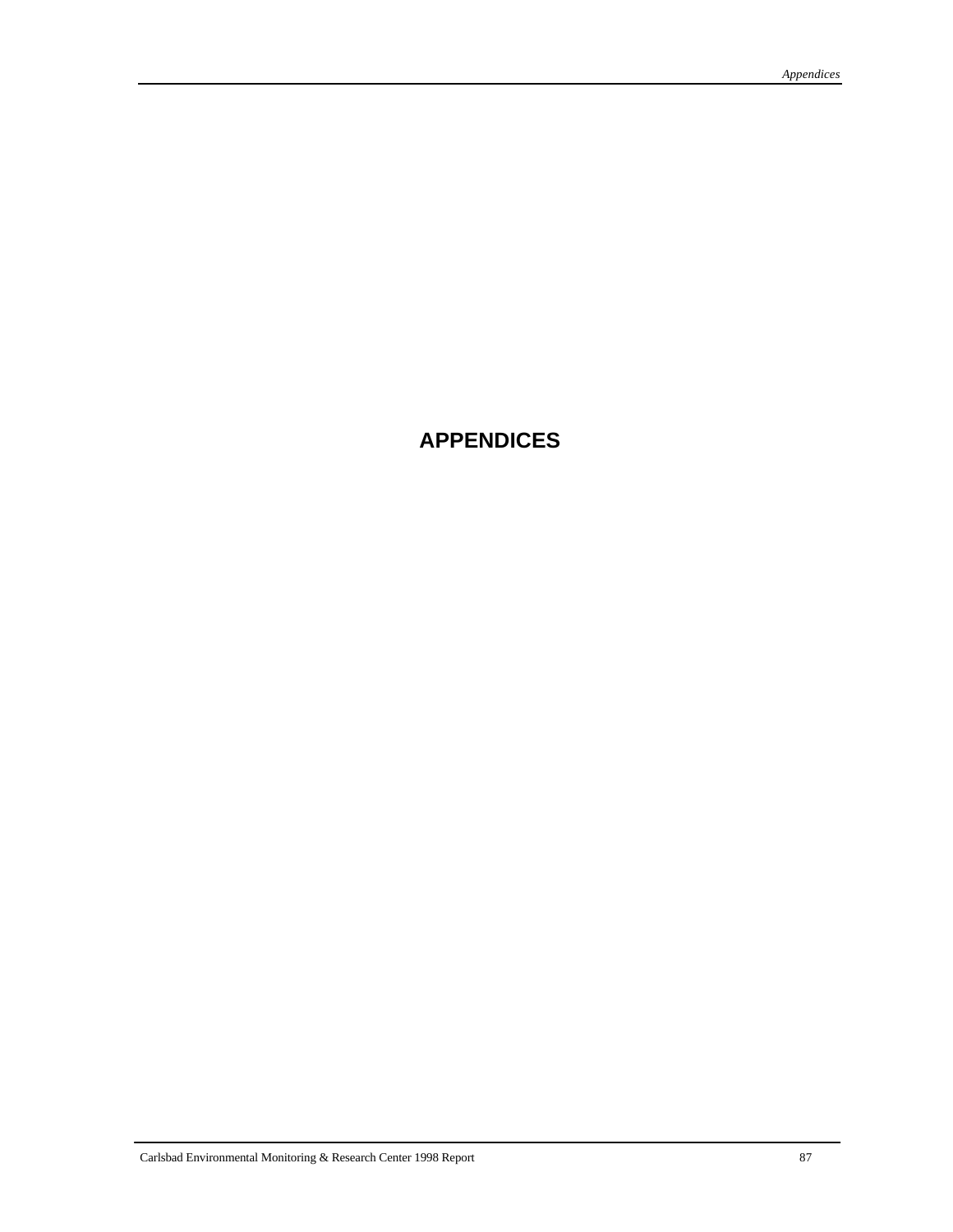# *Appendix A. Brief History of Carlsbad Environmental Monitoring and Research Program*

The Carlsbad Environmental Monitoring & Research Center (CEMRC) was created in 1991, as a division of the Waste-management Education & Research Consortium (WERC), in the College of Engineering at New Mexico State University (NMSU). The CEMRC was conceived as a result of inquiries to WERC by concerned citizens of the Carlsbad region, acting as a grassroots coalition who recognized the need for high quality, independent health and environmental assessment. Many individuals and organizations supported the CEMRC's formation including the residents of Carlsbad, New Mexico, and the surrounding region; NMSU; the Carlsbad Department of Development; the New Mexico Congressional Delegation; the New Mexico Radioactive and Hazardous Materials Committee; Westinghouse Electric Corporation; and the U.S. Department of Energy (DOE). The CEMRC was established with a grant entitled "Carlsbad Environmental Monitoring and Research Program" (CEMRP) from DOE to NMSU. The CEMRP initially was funded for \$27 million over a seven year period (1991–1998). Subsequently, the grant was increased to almost \$33 million to support operations of the program until 2008.

Dr. Donald J. Fingleton served as Director of the CEMRC during 1991-1996. In 1996, Dr. Fingleton was named Director of Laboratory Development, and Dr. Marsha Conley became Director of Operations. Dr. Fingleton was transferred to a position with WERC in 1997, and Dr. Conley became Director. Mr. Joel Webb was named Manager of Program Development in 1998.

Temporary office accommodations for the CEMRC initially were provided at NMSU-Carlsbad. In 1992, the CEMRC moved to a leased facility at 800 West Pierce in Carlsbad, which served as a basis for operations through December 1996. Flatow Moore Shaffer McCabe Architects (Albuquerque, New Mexico) and Research Facilities Design (San Diego, California) were selected in 1991 to design the CEMRC's new facilities. In December of 1993, DOE Secretary Hazel O'Leary made a commitment to provide approximately \$7 million in additional funding to support debt service for construction of the new facility. In 1994, the NMSU Board of Regents approved the sale of New Mexico State University Research Corporation Lease Revenue bonds to secure construction money. Construction of the Phase I facility began in August 1995 and was completed in December 1996. The facility is located adjacent to the NMSU-Carlsbad campus, on 22 acres of land donated to NMSU by then New Mexico State Representative Robert S. Light (D-55<sup>th</sup> District). On March 23, 1997, the Phase I facility was named the Joanna and Robert Light Hall (to be referred to as Light Hall).

In addition to work associated with design and construction of buildings for the CEMRC, a variety of other developmental projects were undertaken to support the CEMRC's scientific activities. In 1993, design began for the Mobile Bioassay Laboratory (MBL) that would complement the facilities planned for the new CEMRC building. Construction of the MBL began in 1994, and the unit was completed and delivered to Carlsbad in 1996. An application for a Radioactive Material License was prepared and submitted to the New Mexico Environment Department, and the license was issued in 1996.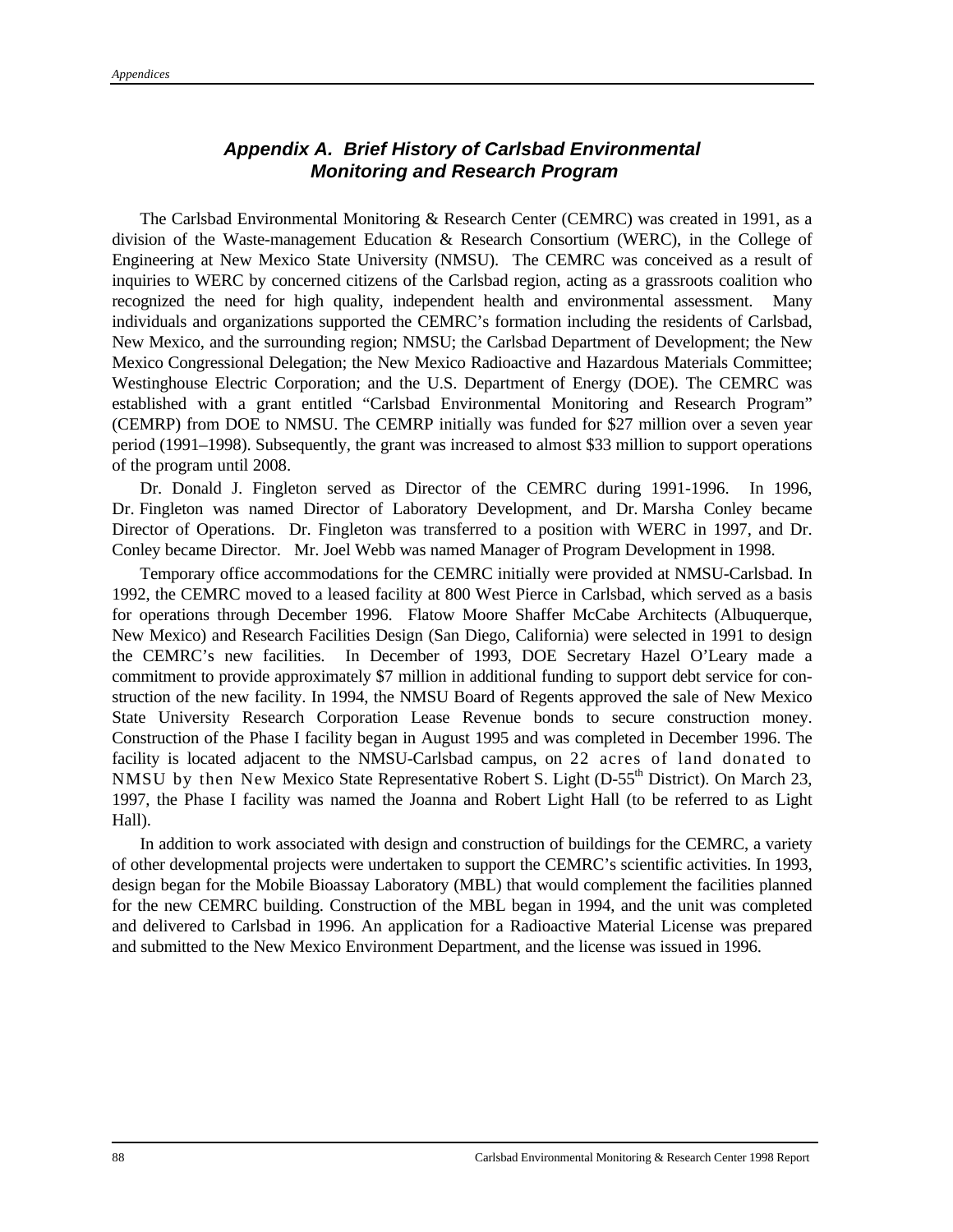| <b>Subcontractor</b>                                       | <b>Scope of Work</b>                                                                                       |
|------------------------------------------------------------|------------------------------------------------------------------------------------------------------------|
| <b>A&amp;L Plains Laboratory</b>                           | Analyses of soil and sediment samples                                                                      |
| <b>Argonne National Laboratory</b>                         | Radiochemical analyses of environmental<br>samples                                                         |
| Battelle Memorial Institute, Pacific Northwest<br>Division | Fabrication of lung sets for <i>in vivo</i> bioassay                                                       |
| <b>Desert Research Institute</b>                           | Preparation of QA documentation<br>for<br>environmental chemistry                                          |
| Duke Engineering and Services                              | Preparation of QA documentation<br>for<br>radiochemistry, radioanalyses of soil<br>and<br>sediment samples |
| Los Alamos National Laboratory                             | Analyses of water samples by thermal ionization<br>mass spectrometry                                       |
| <b>NMSU Electron Microscopy Laboratory</b>                 | Analyses of vegetation surfaces                                                                            |
| <b>NMSU Physical Sciences Laboratory</b>                   | Meteorological station usage and technical<br>assistance                                                   |
| NMSU Soil, Water, Air Testing Laboratory                   | Analyses of water samples                                                                                  |
| University of Rhode Island                                 | Neutron activation analysis,<br>gamma-ray<br>spectroscopy                                                  |

# *Appendix B. Subcontractors for Scientific Work during 1998*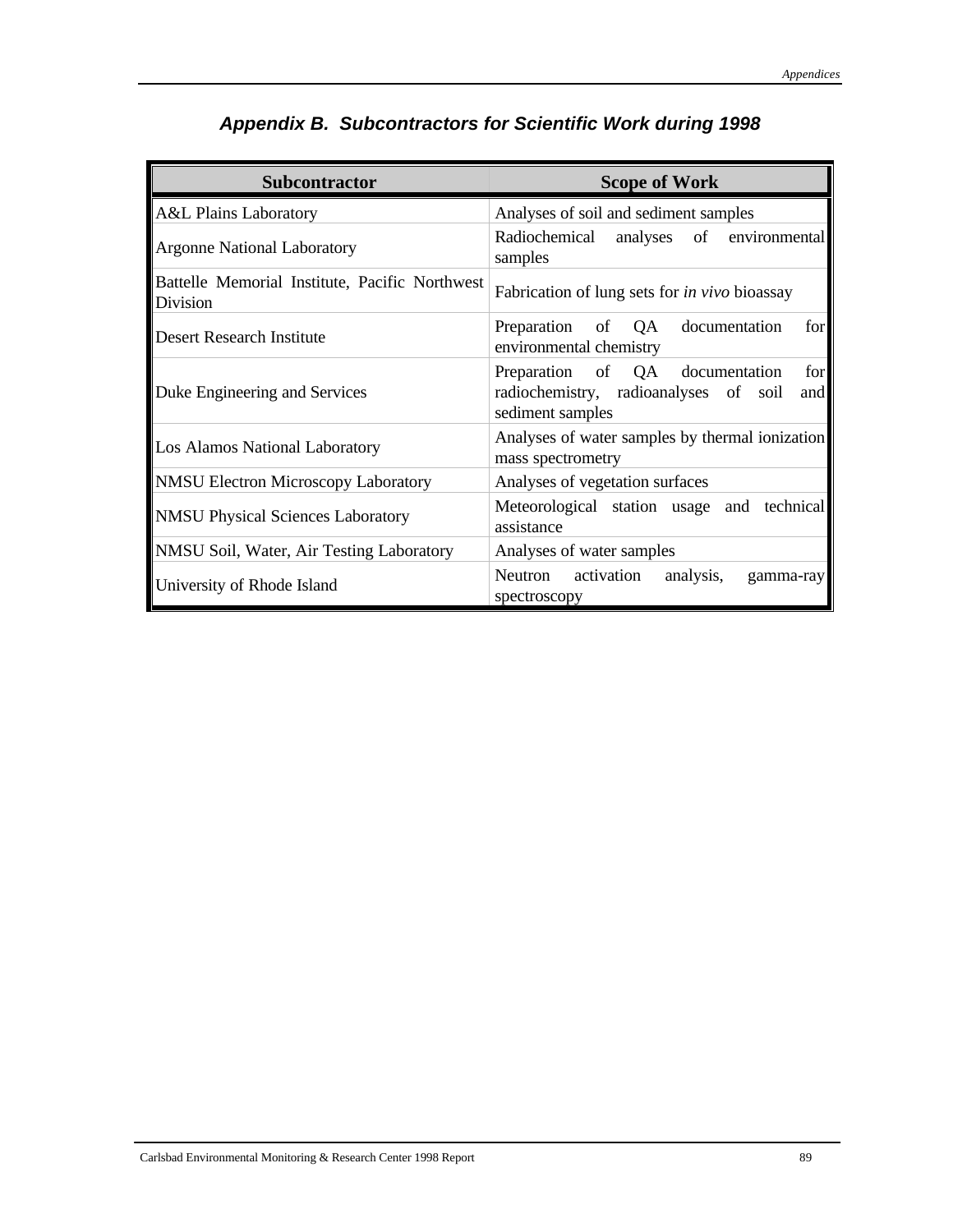| <b>Member</b>                       | <b>Affiliation</b>                                                                                                                                  |
|-------------------------------------|-----------------------------------------------------------------------------------------------------------------------------------------------------|
| Stanley I. Auerbach, Ph.D.<br>(PRB) | Director Emeritus, Environmental Sciences Division,<br>Oak Ridge National Laboratory, Oak Ridge,<br>Tennessee                                       |
| O. Doyle Markham, Ph.D.<br>(PRB)    | Research<br>Director, Environmental Science<br>&<br>Foundation, Inc., Idaho Falls, Idaho                                                            |
| Michael H. Smith, Ph.D.<br>(PRB)    | Director, Savannah River Ecology Laboratory,<br>University of Georgia, Aiken, South Carolina                                                        |
| Thomas A. Cahill, Ph.D.<br>(SAB)    | Professor (Emeritus), Atmospheric Sciences/Physics,<br>University of California, Davis, Davis, California                                           |
| Milan S. Gadd, Ph.D.<br>(SAB)       | Senior Health Physicist, Rocky Flats Environmental<br>Technology Site, Golden, Colorado                                                             |
| Kenneth G.W. Inn, Ph.D.<br>(SAB)    | Group Leader, Office of Radiation Measurements,<br>Ionizing Radiation Division, National Institute of<br>Standards and Technology, Washington, D.C. |
| William K. Michener, Ph.D.<br>(SAB) | Associate Scientist, J.W. Jones Ecological Research<br>Center, Newton, Georgia                                                                      |
| F. Ward Whicker, Ph.D.<br>(SAB)     | Professor and Department Head, Department of<br>Radiological Health Sciences, Colorado<br>State<br>University, Ft. Collins, Colorado                |

# *Appendix C. Members of Scientific Advisory Board (SAB) and Program Review Board (PRB)*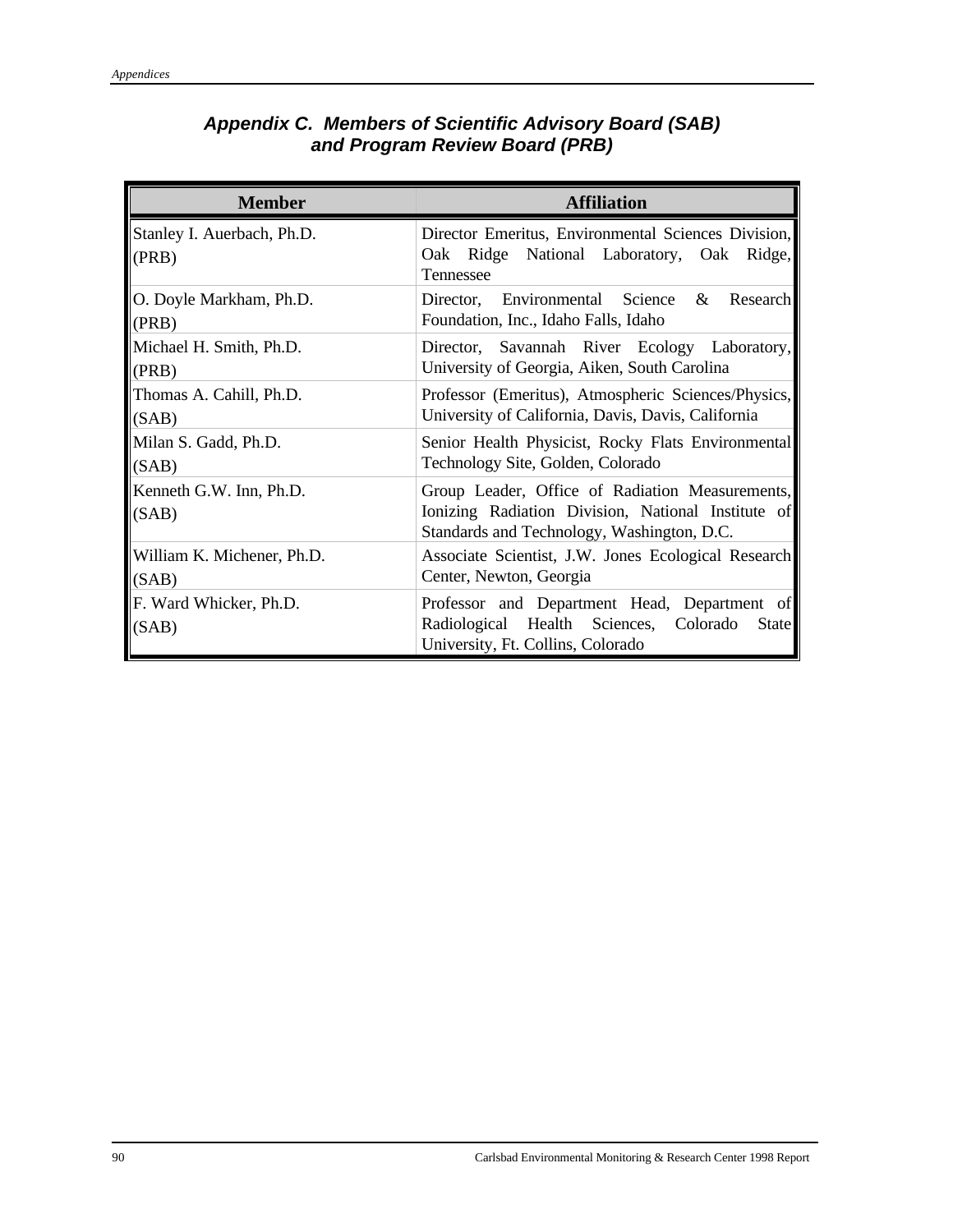| <b>Author</b>                                                                                                             | <b>Title</b>                                                                                                                                                      | <b>Publisher/Conference</b>                                                                                                                      |
|---------------------------------------------------------------------------------------------------------------------------|-------------------------------------------------------------------------------------------------------------------------------------------------------------------|--------------------------------------------------------------------------------------------------------------------------------------------------|
| Arimoto, R.                                                                                                               | Trace elements and radionuclides in the<br>atmosphere                                                                                                             | NMSU Department of Chemistry and<br>Biochemistry, invited seminar                                                                                |
| Arimoto, R.                                                                                                               | Sources and composition of aerosol<br>particles                                                                                                                   | Handbook of Atmospheric Chemistry,<br>submitted                                                                                                  |
| Arimoto, R.                                                                                                               | The biogeochemistry of aerosols                                                                                                                                   | New Mexico Institute of Mining and<br>Technology, invited seminar                                                                                |
| Arimoto, R.                                                                                                               | The use of naturally occurring<br>radionuclides (Be-7 and Pb-210) as<br>atmospheric tracers                                                                       | 44 <sup>th</sup> Annual Conference on Bioassay,<br>Analytical, and Environmental<br>Radiochemistry, Albuquerque, New<br>Mexico                   |
| Arimoto, R., J. A. Snow, W. C.<br>Graustein, J. L. Moody, B. J.<br>Ray, R. A. Duce, K. K. Turekian<br>and H. B. Maring    | Factors controlling the activities of ${}^{7}$ Be<br>and <sup>210</sup> Pb in aerosols from Bermuda:<br>examination of the data for a day-of-<br>the-week effect. | American Geophysical Union, Fall<br>Meeting, San Francisco, California                                                                           |
| Arimoto, R.                                                                                                               | <b>Asian Dust</b>                                                                                                                                                 | Korea Institute of Science and<br>Technology, Seoul, Korea                                                                                       |
| Arimoto, R.                                                                                                               | <b>Ground Station Studies</b>                                                                                                                                     | Meeting for Asia Pacific Regional<br>Experiment (APARE)/Transport and<br>Atmospheric Chemical Evolution over<br>the Pacific (TRACE-P), Hong Kong |
| Arimoto, R., R.A. Duce, J.M.<br>Prospero, D.L. Savoie, R.W.<br>Walbot, J.E. Dibb, B.G. Heikes,<br>N.F. Lewis and U. Tomza | Comparisons of trace constituents from<br>ground stations and the DC-8 aircraft<br>during PEM-West B.                                                             | Journal of Geophysical Research 102,<br>28:551-528, 574                                                                                          |
| Ezat, U. F. Dulac, W. Guelle, C.<br>Moulin, J.M. Prospero, K.D.<br>Perry, and R. Arimoto                                  | Mineral dust from Africa over the<br>Caribbean                                                                                                                    | Deauville Conference 98, 6 <sup>th</sup><br>International Symposium in Analytical<br>Sciences, Valencia, Spain                                   |
| Huang, S., U. Tomza, R.<br>Arimoto, K. A. Rahn, and J. M.<br>Prospero                                                     | Determining the composition of<br>Saharan aerosol at Barbados.<br>Bermuda and Izaña                                                                               | American Geophysical Union, Spring<br>Meeting, Boston, Massachusetts                                                                             |
| Huang, S., K. A. Rahn, and R.<br>Arimoto                                                                                  | Origins of ozone at Bermuda:<br>Evidence from Trace-element Data                                                                                                  | American Geophysical Union, Fall<br>Meeting, San Francisco, California                                                                           |
| Huang, S., K. A. Rahn, and<br>R. Arimoto                                                                                  | Testing and optimizing two factor-<br>analysis techniques on aerosol at<br>Narragansett, Rhode Island                                                             | Atmospheric Environment, in press                                                                                                                |
| Jickells, T.D., S. Dorling, W.G.<br>Deuser, T.M. Church, R.<br>Arimoto, and J. Prospero                                   | Air-borne dust fluxes to a deep water<br>sediment trap in the Sargasso Sea                                                                                        | Global Biogeochemical Cycles 12:311-<br>320                                                                                                      |

# *Appendix D. Presentations and Publications during 1998*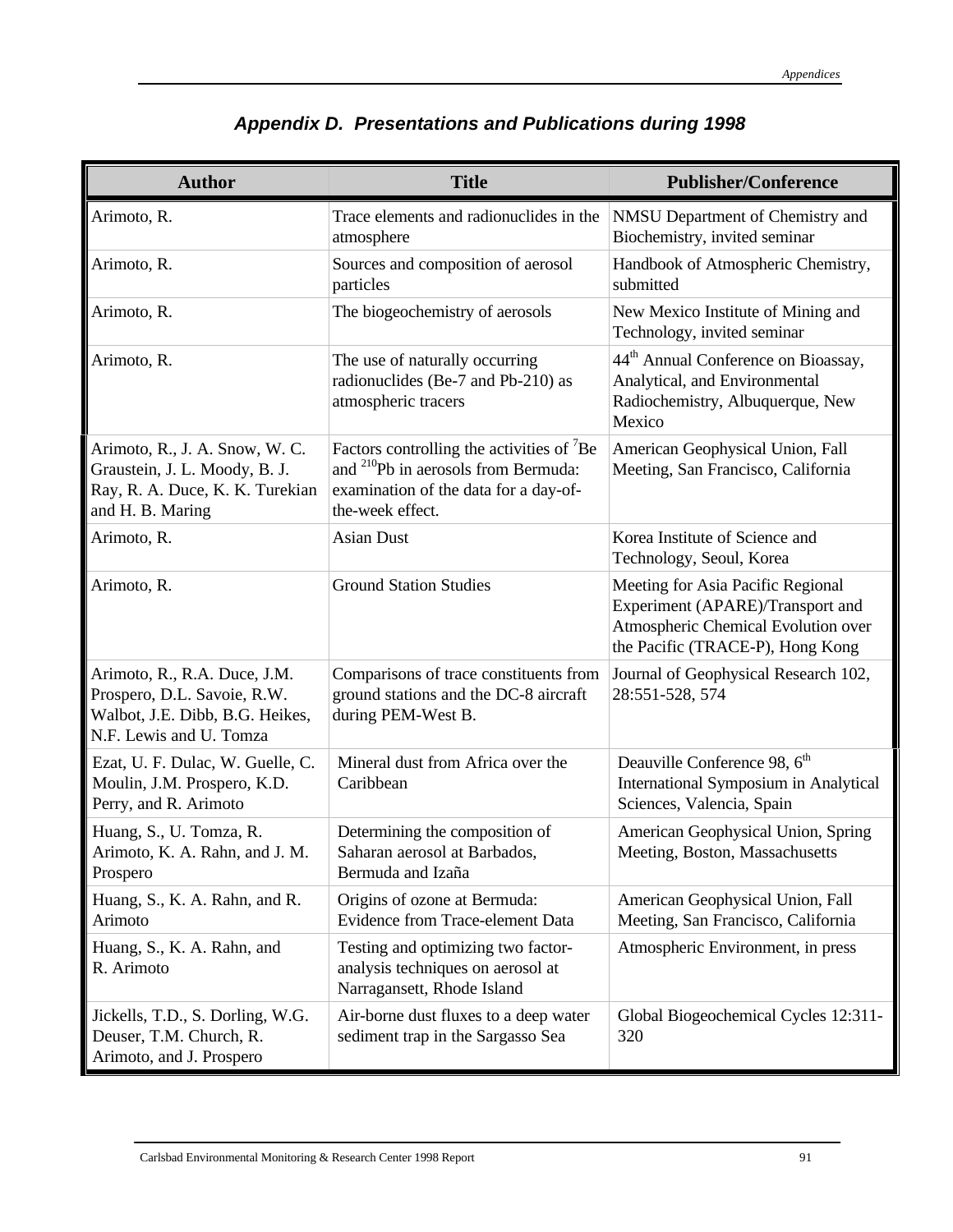| <b>Author</b>                                                                        | <b>Title</b>                                                                                                                        | <b>Publisher/Conference</b>                                                                                                    |
|--------------------------------------------------------------------------------------|-------------------------------------------------------------------------------------------------------------------------------------|--------------------------------------------------------------------------------------------------------------------------------|
| Khodzher, T.V., K.A. Rahn, U.<br>Tomza, and R. Arimoto                               | On the origin of the Siberian<br>aerosol                                                                                            | Joint International Symposium on<br>Global Atmospheric Chemistry,<br>Seattle, Washington                                       |
| Kirchner, T.B.                                                                       | Misjudging tolerance: errors<br>involving randomization tests                                                                       | Ecological Society of America, 83rd<br>Annual Meeting, Baltimore,<br>Maryland                                                  |
| Kirchner, T.B.                                                                       | Variability and uncertainty in<br>ecological systems                                                                                | NMSU Department of Biology,<br>invited seminar                                                                                 |
| Kirchner, T.B.                                                                       | Variability, confidence, and<br>uncertainty: sorting out the<br>confusion                                                           | 44 <sup>th</sup> Annual Conference on<br>Bioassay, Analytical, and<br>Environmental Radiochemistry,<br>Albuquerque, New Mexico |
| Lee, S.C., K.A. Orlandini, J.<br>Webb, D. Schoep, T. Kirchner,<br>and D.J. Fingleton | Measurement of baseline<br>atmospheric plutonium-239,240<br>and americium-241 in the vicinity<br>of the Waste Isolation Pilot Plant | Journal of Radioanalytical and<br>Nuclear Chemistry 234:267-272                                                                |
| Peterson, S.R. and T.B. Kirchner                                                     | Data quality and validation of<br>radiological assessment models                                                                    | Health Physics 74:148-157                                                                                                      |
| Tomza, U., L. Granina, R.<br>Arimoto, and A. Grachev                                 | Studying the chemical budget of<br>Lake Baikal by means of neutron<br>activation and synchrotron<br>radiation                       | Ecological Session, XII National<br>Synchrotron Radiation Conference,<br>Novosibirsk, Russia                                   |
| Usman, S., H. Spitz, L. Shoaib,<br>and S.C. Lee                                      | Analysis of electret ion chamber<br>radon detector response to<br>interference from ambient gamma<br>radiation                      | Health Physics, in press                                                                                                       |
| Webb, J.                                                                             | In vivo measurement<br>sensitivity/occurrence of<br>radionuclides in residents of the<br>Carlsbad, New Mexico area                  | 44 <sup>th</sup> Annual Conference on<br>Bioassay, Analytical, and<br>Environmental Radiochemistry,<br>Albuquerque, New Mexico |
| Zhang, X.Y., R. Arimoto, Z.S. An                                                     | Dust emission from Chinese desert<br>sources linked to variations in<br>atmospheric circulation                                     | Journal of Geophysical Research<br>102, 28:41-28, 47                                                                           |
| Zhang, X.Y., R. Arimoto, G.H.<br>Zhu, T. Chen, and G.Y. Zhang                        | Concentration, size-distribution<br>and deposition of mineral aerosol<br>over Chinese desert regions                                | Tellus, in press                                                                                                               |
| Zhang, X.Y., R. Arimoto, and<br>Z.S. An                                              | Glacial and interglacial patterns<br>for Asian dust transport                                                                       | Quaternary Science Reviews, in<br>press                                                                                        |

# *Appendix D. Presentations and Publications during 1998 (Continued)*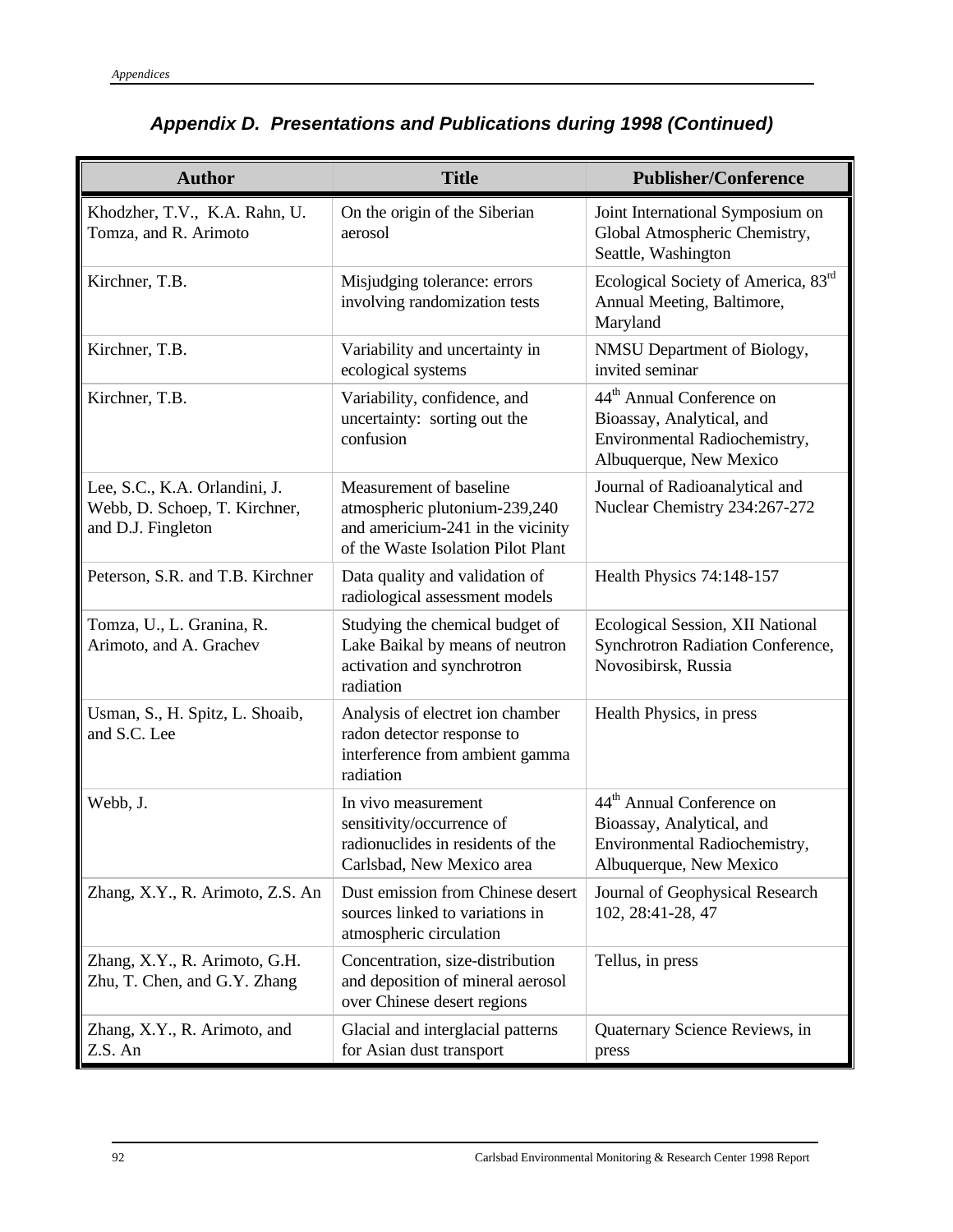| <b>Topic</b>                                                                                      | <b>Group/Event</b>                                                                                                                                   |
|---------------------------------------------------------------------------------------------------|------------------------------------------------------------------------------------------------------------------------------------------------------|
| Ecosystem dynamics, contaminant transport,                                                        | David Breshears, Environmental Science Group, Los Alamos                                                                                             |
| and risk in semiarid systems                                                                      | National Laboratory                                                                                                                                  |
| Beyond lung counting: application of liver                                                        | Milan Gadd, Senior Health Physicist, Rocky Flats                                                                                                     |
| and bone                                                                                          | <b>Environmental Technology Site</b>                                                                                                                 |
| Sources, emission, regional- and global-<br>scale transport of Asian dust                         | Xiaoye Zhang, Director, Dust & Geochemistry Laboratory,<br>State Key Laboratory of Loess & Quaternary Geology,<br>Chinese Academy of Sciences, China |
| New observations on the long-term behavior<br>of cesium-137 and the actinides in surface<br>soils | Ward Whicker, Professor, Department of Radiological Health<br>Sciences, Colorado State University                                                    |
| NIST low-level radiochemistry measurement                                                         | Kenneth Inn, Group Leader, Office of Radiation                                                                                                       |
| quality assurance program                                                                         | Measurements, National Institute of Standards and Technology                                                                                         |
| A hierarchical view of disturbance in the                                                         | William Michener, Associate Scientist, J.W. Jones Ecological                                                                                         |
| longleaf pine ecosystem                                                                           | <b>Research CEMRC</b>                                                                                                                                |
| Environmental effects of underground<br>nuclear testing for peacetime applications                | Boris Golubov, Science Secretary, Scientific Council on<br>Biosphere Problems, Russian Academy of Sciences, Moscow,<br>Russia                        |
| Natural and anthropogenic aerosols at Big                                                         | Thomas Cahill, Professor Emeritus, Department of                                                                                                     |
| Bend National Park, Texas                                                                         | Atmospheric Sciences, University of California, Davis                                                                                                |

# *Appendix E. Guest Colloquia*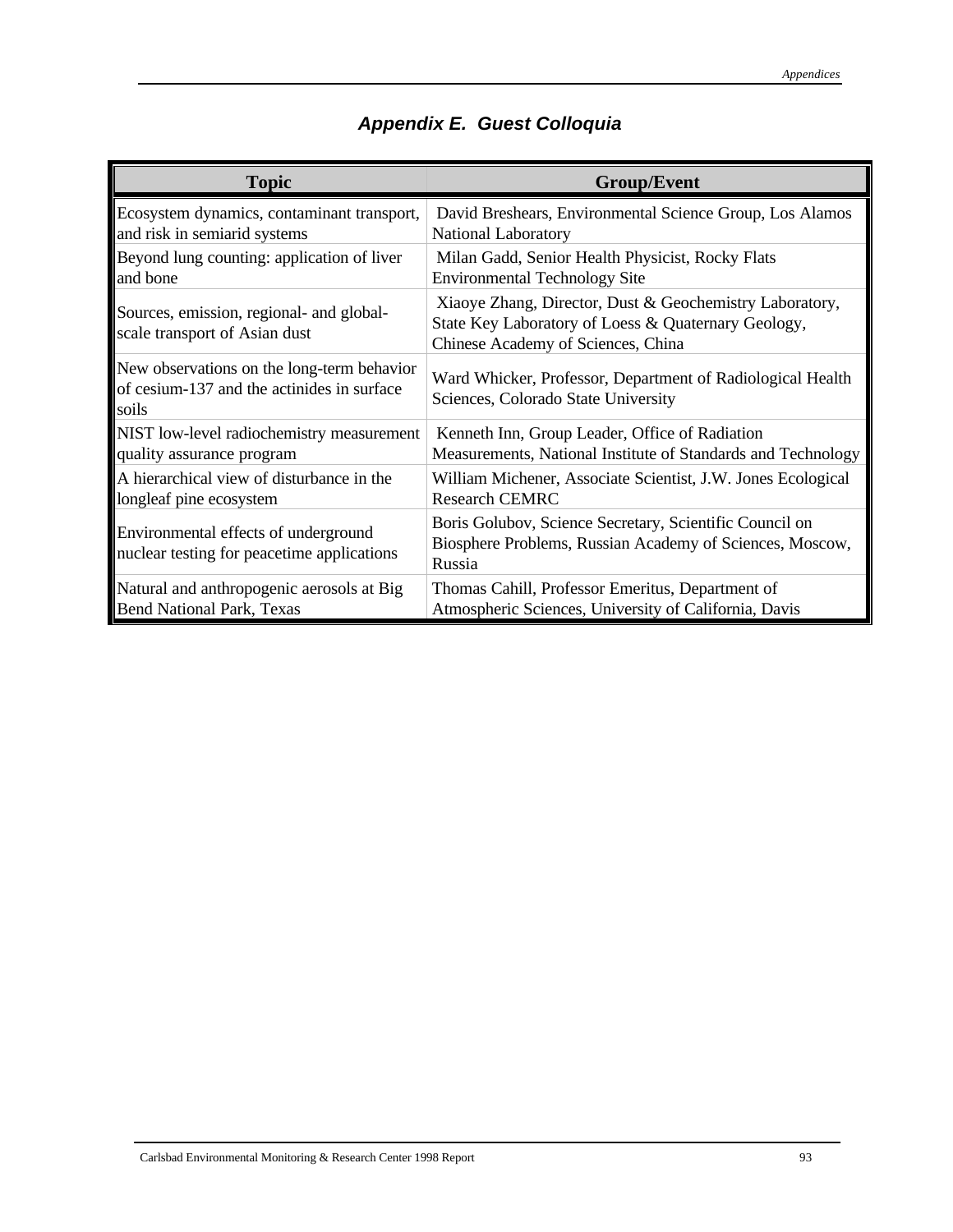# *Appendix F. Major Tours, Presentations and Exhibits*

| <b>Group/Event</b>                                                                                                                                                                                                                                                                                                                                                                                                                                                        |
|---------------------------------------------------------------------------------------------------------------------------------------------------------------------------------------------------------------------------------------------------------------------------------------------------------------------------------------------------------------------------------------------------------------------------------------------------------------------------|
| Webster University, Environmental Issues class - CEMRC tour and presentation                                                                                                                                                                                                                                                                                                                                                                                              |
| Scientific delegation from Xi'an, Shaanxi Province, Peoples' Republic of China – CEMRC tour,<br>presentation and dinner                                                                                                                                                                                                                                                                                                                                                   |
| Representatives of Center for Environmental Resource Management, University of Texas at El Paso -<br><b>CEMRC</b> tour                                                                                                                                                                                                                                                                                                                                                    |
| Senator Jeff Bingaman (D-NM) – CEMRC tour                                                                                                                                                                                                                                                                                                                                                                                                                                 |
| Delegations from Texas State Energy Conservation Office, Texas General Services Commission, Texas<br>Natural Resource Conservation Commission, Texas Low-Level Radioactive Waste Disposal Authority,<br>Texas A&M University, Texas Tech University, University of Texas at Austin, Amarillo National<br>Resource Center for Plutonium, Texas Department of Public Safety, Texas Attorney General office, and<br>Texas Department of Health - CEMRC tour and presentation |
| NMSU/National Science Foundation Research Experience for Undergraduates – CEMRC tour and<br>presentation                                                                                                                                                                                                                                                                                                                                                                  |
| International Workshop on Technologies in Nuclear Waste Repositories – CEMRC tour and presentation                                                                                                                                                                                                                                                                                                                                                                        |
| Earth Day, Living Desert State Park - exhibit "How Nature Recycles"                                                                                                                                                                                                                                                                                                                                                                                                       |
| $25th$ Memorial Guadalupe Mountains National Symposium – CEMRC exhibit                                                                                                                                                                                                                                                                                                                                                                                                    |
| NMSU Mini-symposium on Environmental Chemistry – poster and exhibit                                                                                                                                                                                                                                                                                                                                                                                                       |
| Chemistry Club, New Mexico Institute of Mining and Technology – CEMRC tour and presentation                                                                                                                                                                                                                                                                                                                                                                               |
| New Mexico Endowment for the Humanities, Annual Meeting – CEMRC tour                                                                                                                                                                                                                                                                                                                                                                                                      |
| Carlsbad Public Schools Science Showcase - exhibit "Picture Yourself in Science"                                                                                                                                                                                                                                                                                                                                                                                          |
| WorldNet TV – filmed interview for international broadcast, program on nuclear energy                                                                                                                                                                                                                                                                                                                                                                                     |
| $\parallel$ 44 <sup>th</sup> Annual Conference on Bioassay, Analytical and Environmental Radiochemistry – CEMRC exhibit                                                                                                                                                                                                                                                                                                                                                   |
| Carlsbad Municipal Schools, Fourth-grade Teachers - CEMRC tour and presentation                                                                                                                                                                                                                                                                                                                                                                                           |
| Carlsbad Municipal Schools, P.R. Leyva Middle School, Gifted Classes - CEMRC tour and program                                                                                                                                                                                                                                                                                                                                                                             |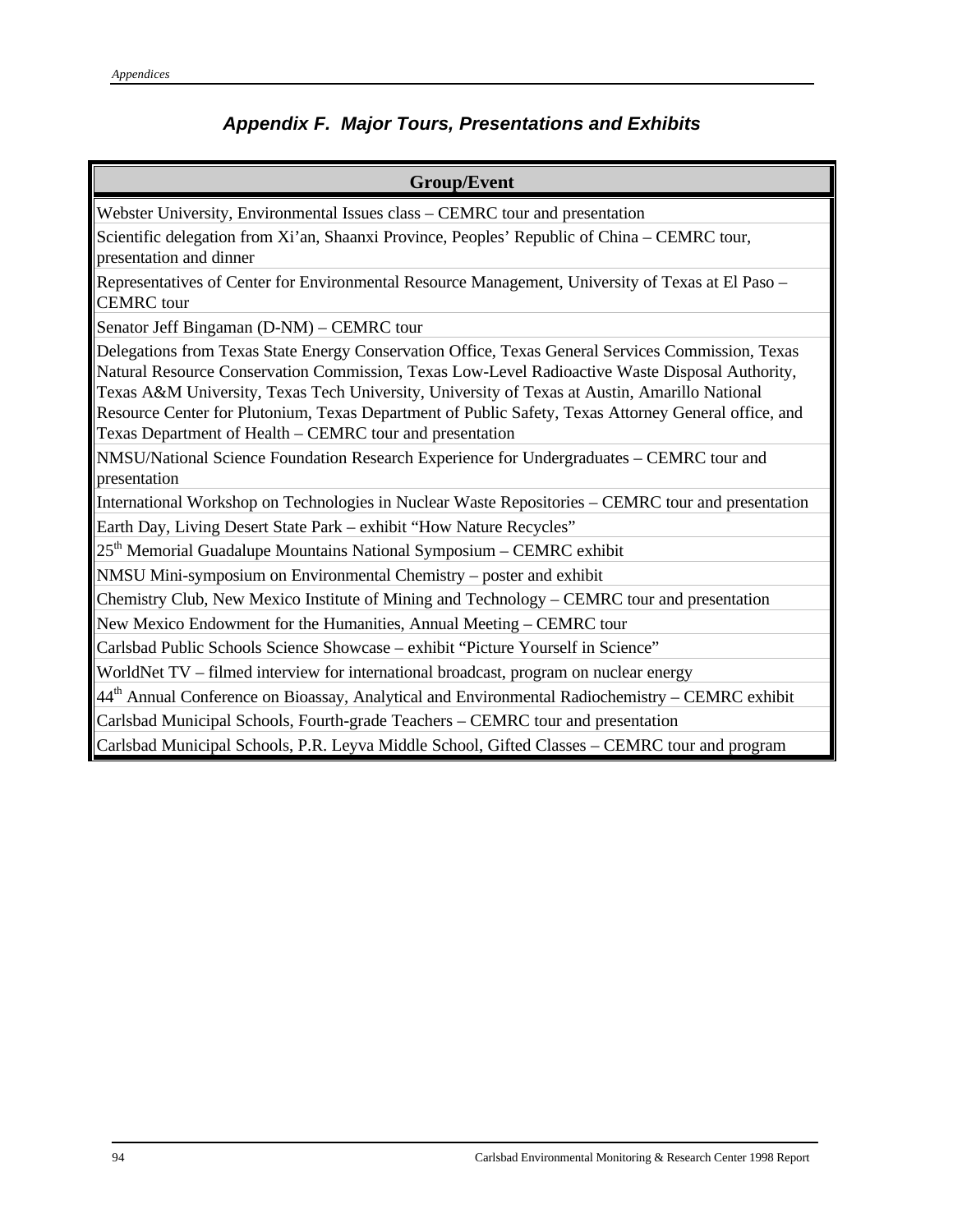| <b>Function</b>                                                                                                                    | <b>CEMRC Staff/Role</b>                                                                                                                                                                                                                                           |
|------------------------------------------------------------------------------------------------------------------------------------|-------------------------------------------------------------------------------------------------------------------------------------------------------------------------------------------------------------------------------------------------------------------|
| American Geophysical Union Spring Meeting,<br>Boston, Massachusetts                                                                | R. Arimoto, Atmospheric Sciences Program<br>Committee Chair, Co-Chair for technical session<br>"Biogeochemical cycles and air-sea exchange";<br>recipient of Editor's Award for Excellence in<br>Reviewing for the Journal of Geophysical<br>Research-Atmospheres |
| Pacific Exploratory Mission - Tropics<br>Experiment, Moffet Field, California                                                      | R. Arimoto, Member, NASA Review Panel                                                                                                                                                                                                                             |
| <b>International Global Atmospheric</b><br>Chemistry/Asia Pacific Regional Experiment,<br>Seoul, Korea                             | R. Arimoto, Member, Executive Committee                                                                                                                                                                                                                           |
| American Geophysical Union, Spring Program<br>Committee Meeting, Washington, D.C.                                                  | R. Arimoto and C. Schloesslin, Program<br>Organization group                                                                                                                                                                                                      |
| American Geophysical Union, Journal of<br>Geophysical Research-Atmospheres                                                         | R. Arimoto, Associate Editor                                                                                                                                                                                                                                      |
| American National Standards Institute, HPS<br>N13.25, Internal Dosimetry Programs for<br>Plutonium Exposure - Minimum Requirements | J. Webb, Member, Standards Committee<br><b>Working Group</b>                                                                                                                                                                                                      |
| 44 <sup>th</sup> Annual Conference on Bioassay, Analytical,<br>and Environmental Radiochemistry,<br>Albuquerque, New Mexico        | M. Conley, Member, Program Committee                                                                                                                                                                                                                              |
| University of Texas at El Paso, National Science<br>Foundation Model Institutions for Excellence<br>Project                        | M. Conley, Member, Advisory Committee                                                                                                                                                                                                                             |

### *Appendix G. Leadership Participation by CEMRC Staff in Professional Functions*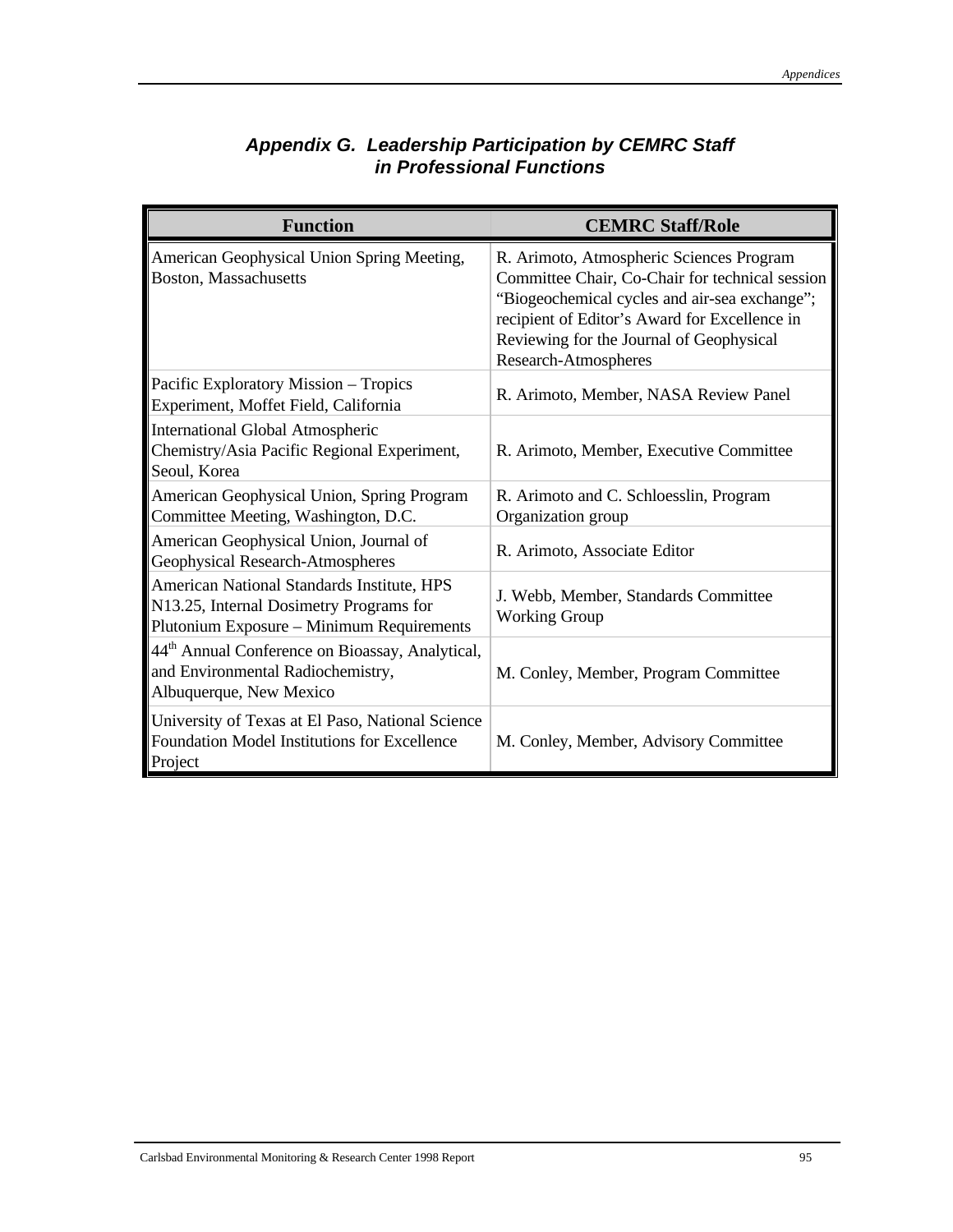| <b>Proposal/Bid Title</b>                                                                                                          | PI(s)                                                                                                                           | <b>Sponsor</b>                                                                                                      | <b>Funding</b><br>Proposed/<br><b>Term</b> | <b>Status</b>                  |
|------------------------------------------------------------------------------------------------------------------------------------|---------------------------------------------------------------------------------------------------------------------------------|---------------------------------------------------------------------------------------------------------------------|--------------------------------------------|--------------------------------|
| An investigation of sulfur<br>chemistry in the Antarctic<br>troposphere                                                            | R. Arimoto (with D. Davis,<br>Georgia Institute of<br>Technology, and others)                                                   | <b>National Science</b><br>Foundation                                                                               | \$160,000,<br>1998-2002                    | Funded, in<br>progress         |
| Mineral dust and<br>radionuclides over the North<br>Atlantic                                                                       | R. Arimoto (with R.A.<br>Duce, Texas A&M<br>University)                                                                         | <b>National Science</b><br>Foundation                                                                               | \$260,600,<br>1997-1999                    | Funded, in<br>progress         |
| Characterization of ambient<br>particulate matter in the Paso<br>del Norte region                                                  | R. Arimoto (with five<br>NMSU investigators)                                                                                    | U.S. Environmental<br>Protection Agency, via<br>Southwest Center for<br><b>Environmental Research</b><br>and Policy | \$30,000,<br>1999-2000                     | Funded                         |
| Proposal to establish the U.S.<br>Department of Energy Waste<br><b>Isolation Pilot Plant</b><br><b>Environmental Research Park</b> | M. Conley                                                                                                                       | DOE/Carlsbad Area Office                                                                                            | No request<br>for funding                  | Submitted                      |
| Long-term risk from actinides<br>in the environment: modes of<br>mobility                                                          | T. Kirchner (with D.<br><b>Breshears, Los Alamos</b><br>National Laboratory, and<br>S.A. Ibrahim, Colorado<br>State University) | DOE Office of<br><b>Environmental Management</b>                                                                    | \$89,900,<br>1997-2000                     | Funded, in<br>progress         |
| Tools and methodologies for<br>reducing uncertainties in<br>assessment models                                                      | T. Kirchner (with W.<br>Whicker, Colorado State<br>University)                                                                  | U.S. Environmental<br>Protection Agency, National<br><b>Exposure Research</b><br>Laboratory                         | \$1,339,578<br>1999-2003                   | Submitted, not<br>funded       |
| Colorado Health Advisory<br>Panel                                                                                                  | T. Kirchner                                                                                                                     | Colorado Department of<br>Public Health &<br>Environment                                                            | \$25,000<br>1997-1998                      | Terminated                     |
| Non-invasive transuranic<br>waste migration monitoring<br>system at the WIPP site using<br>neutron detectors                       | S. Lee (with E. Fenves,<br>University of Texas at<br>Dallas, and D. Cline,<br>UCLA)                                             | DOE, Federal Energy<br><b>Technology Center</b>                                                                     | \$1,125,983<br>1998-2001                   | Submitted, not<br>funded       |
| Determination of americium<br>and thorium in brines                                                                                | S. Lee                                                                                                                          | Sandia National Laboratory                                                                                          | \$8,000<br>1998-2000                       | Funded,<br>schedule<br>delayed |

# *Appendix H. New Project Development*

**Table continued on next page**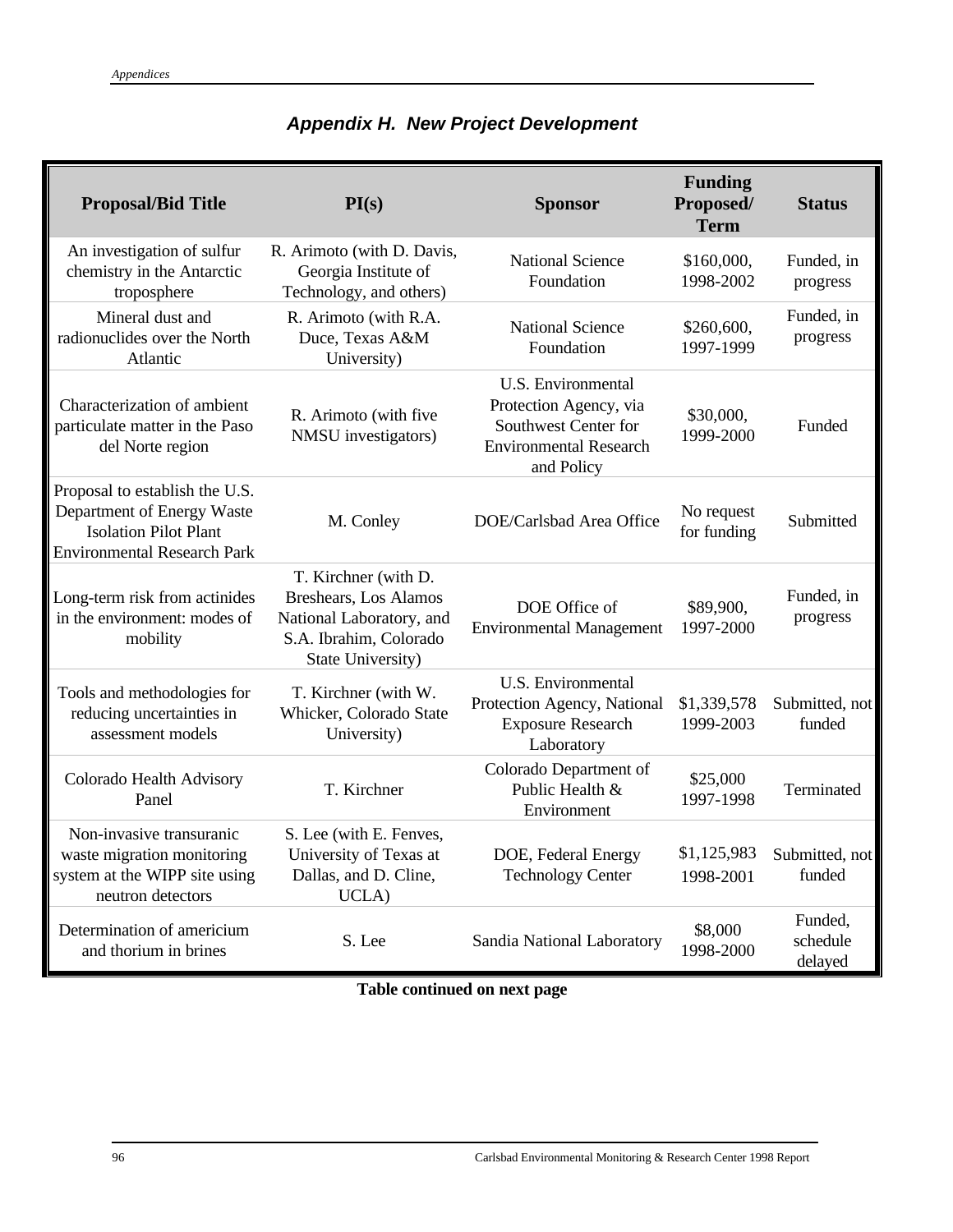| <b>Proposal/Bid Title</b>                                                                                                                                          | PI(s)                           | <b>Sponsor</b>                                                            | <b>Funding</b><br>Proposed/<br><b>Term</b> | <b>Status</b>            |
|--------------------------------------------------------------------------------------------------------------------------------------------------------------------|---------------------------------|---------------------------------------------------------------------------|--------------------------------------------|--------------------------|
| Radiological assessment of<br>aerosol particulate matter in the<br>U.S./Mexico border region -<br>survey of selected naturally-<br>occurring radioactive materials | S. Lee                          | Southwest Center for<br><b>Environmental Research</b><br>and Policy       | \$59,000,<br>1998-2000                     | Submitted,<br>not funded |
| Soil and aerosol sampling and<br>analyses                                                                                                                          | D. Schoep                       | Los Alamos National<br>Laboratory                                         | \$5,977,<br>1998                           | Funded,<br>completed     |
| Limnological monitoring:<br><b>Brantley Dam Reservoir</b>                                                                                                          | D. Schoep                       | U.S. Department of<br>Interior, Bureau of<br>Reclamation                  | \$56,379,<br>1997-2000                     | Funded, in<br>progress   |
| Baseline in vivo radiobioassay<br>measurements                                                                                                                     | J. Webb                         | Waste Control Specialists,<br>Inc.                                        | \$47,916,<br>1997-1999                     | Funded, in<br>progress   |
| In vivo Radiobioassay<br><b>Measurements for WIPP</b><br>Personnel                                                                                                 | J. Webb                         | <b>Westinghouse Electric</b><br>Company                                   | \$190,213,<br>1998-1999                    | Funded, in<br>progress   |
| Radiobioassays for Ir-192                                                                                                                                          | J. Webb                         | Radiographic Specialists,<br>Inc.                                         | \$3,742                                    | Funded,<br>completed     |
| The role of natural ionizing<br>radiation in modulating cellular<br>function                                                                                       | J. Webb                         | Lovelace Respiratory<br><b>Research Institute</b>                         | \$198,342,<br>1999-2001                    | Submitted,<br>not funded |
| $^{210}Pb - A$ biomarker for exposure<br>of people to radon in indoor<br>environments                                                                              | J. Webb                         | <b>Lovelace Respiratory</b><br><b>Research Institute</b>                  | \$43,000<br>1998-2000                      | Submitted,<br>not funded |
| In Vivo measurements of<br>radiation workers at Pantex Plant                                                                                                       | J. Webb                         | <b>Mason Hanger Corporation</b>                                           | \$5,356,<br>1998-1999                      | Funded,<br>completed     |
| In vivo measurements of affected<br>workers at Hanford Site                                                                                                        | J. Webb                         | <b>Fluor Daniel Hanford</b>                                               | \$8790,<br>1998-1999                       | Funded, in<br>progress   |
| Measurement of $^{210}Pb$ and <sup>7</sup> Be in<br>environmental media using<br>contrasting geometries                                                            | J. Webb                         | <b>International Atomic</b><br><b>Energy Agency</b>                       | No funding<br>requested                    | Submitted                |
| The cow counter: technology for<br>the measure of radio-<br>contaminants and fat-free lean<br>content in livestock                                                 | J. Webb (with G. Duff,<br>NMSU) | DOE, via Waste-<br>management Education and<br><b>Research Consortium</b> | \$169,860,<br>1999-2000                    | Funded, in<br>progress   |

# *Appendix H. New Project Development (Continued)*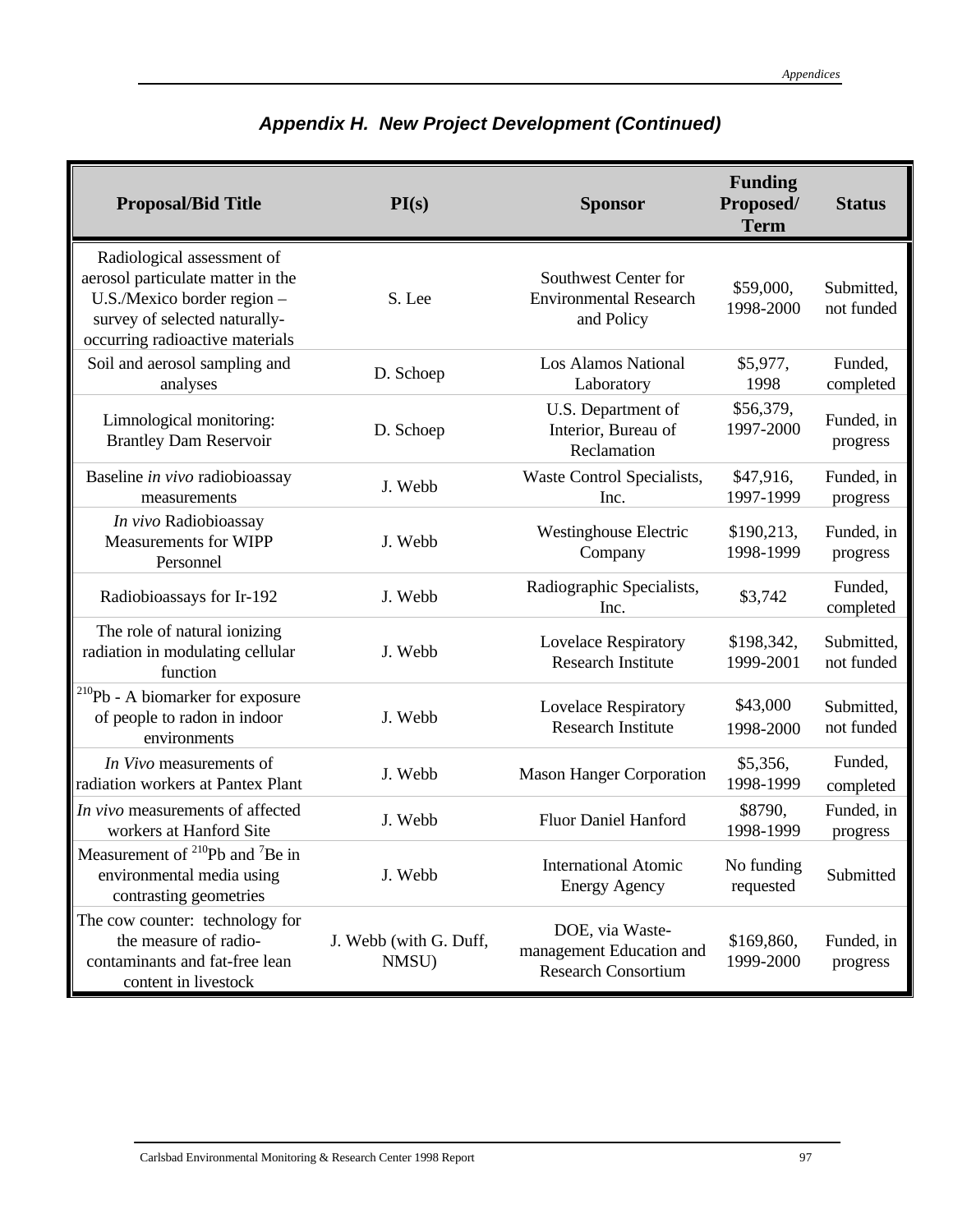### *Appendix I. Status of Completion of 1998 Key Performance Indicators*

- 1. Concurrent high-volume and low-volume aerosol sampling at two locations through 1998. [Completed]
- 2. Initiate operation of high volume aerosol sampler at third location at WIPP site prior to May 1998. [Completed]
- 3. Assume responsibility for one FAS sampling port in WIPP exhaust shaft prior to May 1998. [Delayed, completed December 1998]
- 4. Complete collection of triplicate soil samples at current 32 locations by May 1998. [Delayed, completed June 1998]
- 5. Concurrent operation of meteorological sampling stations at two sites through 1998. [Completed]
- 6. Collect drinking water samples at 6 sources in April 1998; repeat sample collection in August 1998. [April collection completed; August collection delayed, completed December 1998]
- 7. Collect sediment and surface water samples at three locations in February 1998 and July 1998. [February collection delayed, completed March 1998; July collection delayed, completed October 1998]
- 8. Collect animal and vegetation samples during spring and fall 1998. [Vegetation and animal (arthropod) collection completed]
- 9. Continue *in vivo* bioassays for public to include at least 200 people including repeated measures on individuals in 1997 studies. [Bioassays for over 250 people completed, repeat measurements postponed to begin in 1998.]
- 10. Radioanalyses of segment of 1997 soil, vegetation and aerosol samples, and spring 1998 drinking water samples. [Not completed; radioanalyses completed for subset of 1998 soil, sediment and surface water samples only]
- 11. Inorganic trace element analyses of representative subset of low-volume aerosol samples and soil samples by July 1998. [Completed]
- 12. Implement electronic Laboratory Information Management System by June 1998. [Not completed; system procured, implementation delayed]
- 13. Issue two reports of community studies by April 1998. [Completed]
- 14. Make CEMRC reports accessible *via* Internet by March 1998. [Completed]
- 15. Present summary of data from analyses in 1998 CEMRC report. [Completed]
- 16. Submit manuscripts for publication on radioanalyses of aerosols and soils. [Not completed, due to delay in completion of radioanalyses]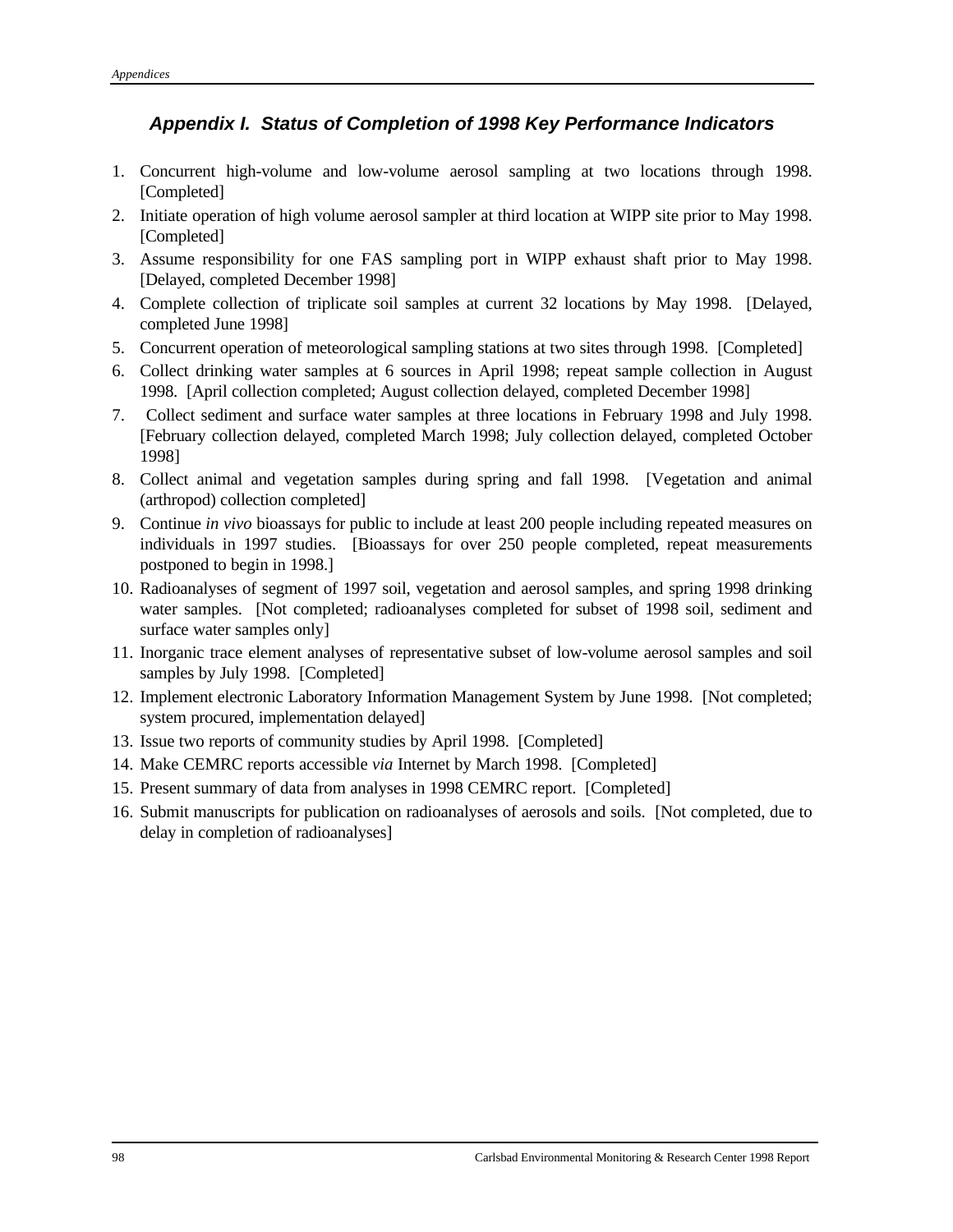### *Appendix J. CEMRC Quality Assurance Policy*

The Carlsbad Environmental Monitoring  $\&$  Research Center (Center) is a division of the Waste-management Education & Research Consortium in the College of Engineering, New Mexico State University (NMSU). The Center is subject to the policies, procedures and guidelines adopted by NMSU, as well as state and federal laws and regulations that govern the operation of the university. In addition to the general goals, mission and standards of NMSU, the Center adheres to the following principles:

- Standards of quality assurance and quality control incorporating standard scientific methods will be developed and implemented that are appropriate to the objectives and functions of specific projects and programmatic areas.
- Methods for performance assessment and quality improvement will be used throughout the Center in keeping with policies and procedures of NMSU, and with protocols adopted for specific projects and programmatic areas.
- Personnel, equipment and facilities will be provided to achieve adopted project objectives and quality standards, subject to the limitations of fiscal and other applicable constraints.
- Personnel will be provided access to written and verbal guidance, training and other professional development to support continuous improvement within all programmatic areas, subject to the limitations of fiscal and other applicable constraints.
- Personnel will be held accountable for their actions related to protection of employees, the public, and the environment, in carrying out projects and other activities, in compliance with all applicable laws and regulations.
- Employees are responsible for personal compliance with policies, procedures and other guidance adopted for purposes of quality control, fiscal accounting, and other management objectives.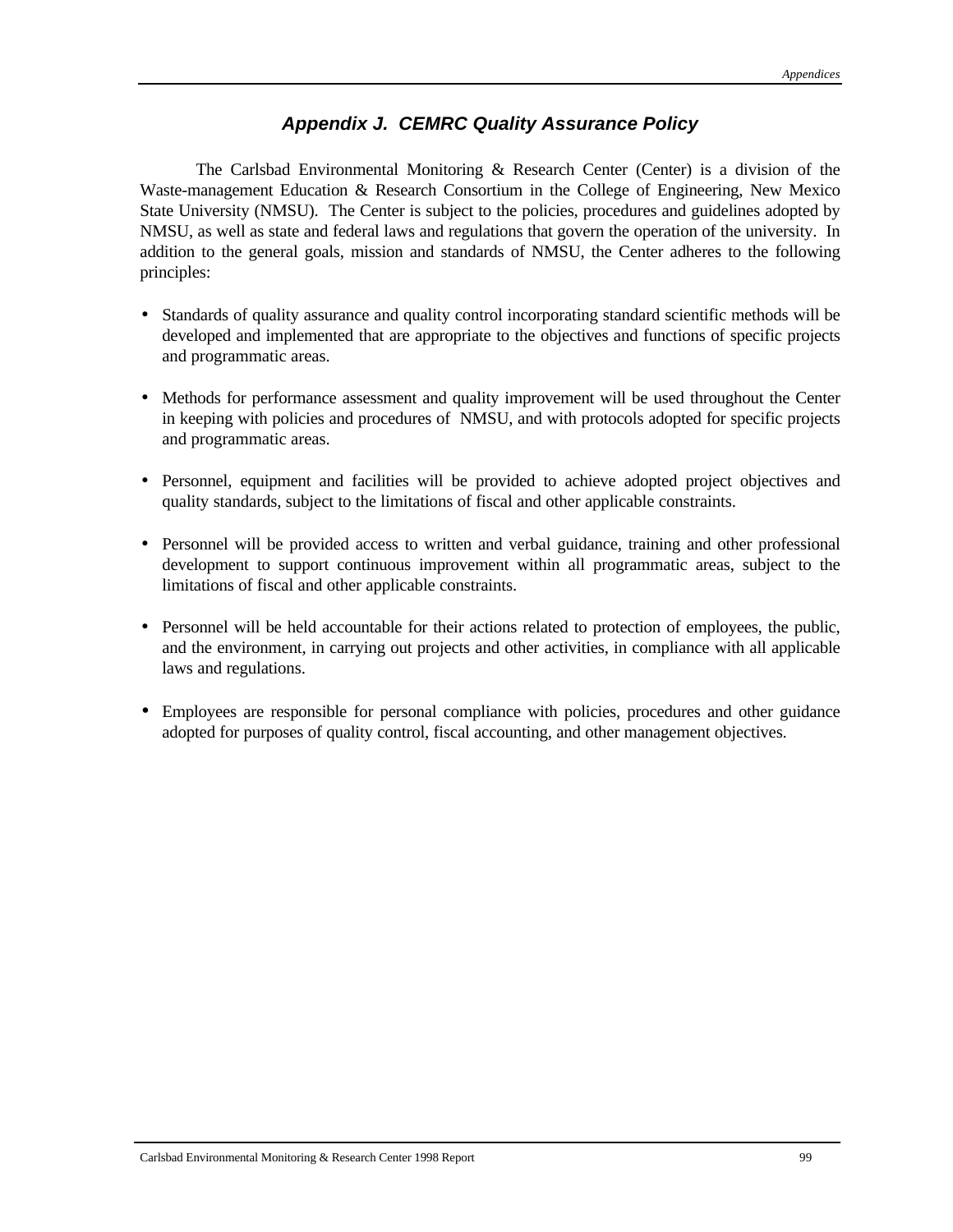#### *Appendix K. Quality Assurance/Quality Control for Inorganic Analyses*

As noted previously, the analytical methods employed for inorganic analyses by the environmental chemistry program at CEMRC are based, when applicable, on various standard procedures (EPA, 1983, M*ethods for Chemical Analysis of Water and Wastes,* EPA/600/4-79-020; EPA, 1997, *Test Methods for Evaluating Solid Waste, Physical/Chemical Methods*, EPA/SW-846; American Public Health Association, 1981, *Standard Methods for the Examination of Water and Wastewater, 15<sup>th</sup> Edition*). For some matrix/analyte combinations, appropriate external standard procedures do not exist, and specialized procedures have been developed to meet the needs of the WIPP EM.

#### **Instrumentation**

A DIONEX 500 ion chromatography (IC) system was used to determine the concentrations of a suite of anions, including nitrate, sulfate, chloride, fluoride, bromide, and phosphate in aqueous extracts. Configured differently, the same instrument was used to determine the concentrations of several cations (calcium, magnesium and potassium). The anion analyses were performed with the use of an AS14 anion exchange column and chemical suppression while the cations were determined using a CG12A guard column and a CS12A analytical column.

Elemental analyses employed an atomic absorption spectrometer (AAS) with a computercontrolled Perkin-Elmer 5100PC atomic absorption unit with Zeeman background correction. Samples are introduced into the AAS by aspiration through an air/acetylene flame, by vaporization in a heated graphite furnace, by flow-injection via a heated quartz cell, or via an unheated quartz cell (for Hg). The third instrument used for inorganic analyses was a Perkin-Elmer 3300 dual-view, inductivelycoupled plasma atomic (or optical) emission spectrometer (ICP-ES). The AAS and ICP-ES are complementary; AAS is more sensitive than the ICP-ES, especially for the hydride elements (As, Sb, and Se), but compared with the ICP-ES, the AAS has a narrower linear range, requires more operator effort for calibration and operation, and has a much lower sample throughput.

#### **General Quality Control**

Several analytes are readily determined by more than one of the three instruments used at CEMRC, which facilitates intra-laboratory comparisons as summarized below. Some of these internal QC comparisons are also summarized in the sections of this report that deal with specific media.

Independent quality assurance samples are obtained and analyzed to verify the performance of the instrumentation and the proficiency of the analyst. Both blind samples (obtained from an outside source, with true value not known at the time of analysis) and reference samples (obtained from an outside source or prepared internally, with true values known at the time of analysis) are used to perform this function. Regular quality control verifications and batch QC provide records of sample performance data. Copies of the analytical data and performance results are maintained in the environmental chemistry instrument laboratory. The laboratory also carried out several informal interlaboratory comparisons, but has not participated in a formal intercomparison program.

Calibrations are verified with a standard obtained from a source different from that used in procuring the primary calibration standards. The calibration standards and the verification standards used at CEMRC are, where possible, traceable to NIST. A calibration blank is analyzed at the beginning of each workday when samples will be run, after every ten samples, and at the end of the day. In the calibration verification, blank results must be less than the minimum detectable level or  $+3$ SD of control limits. Analysis of a blank and a standard are performed at a frequency of 10% during analytical runs, and these are repeated at the close of each analysis to verify continued calibration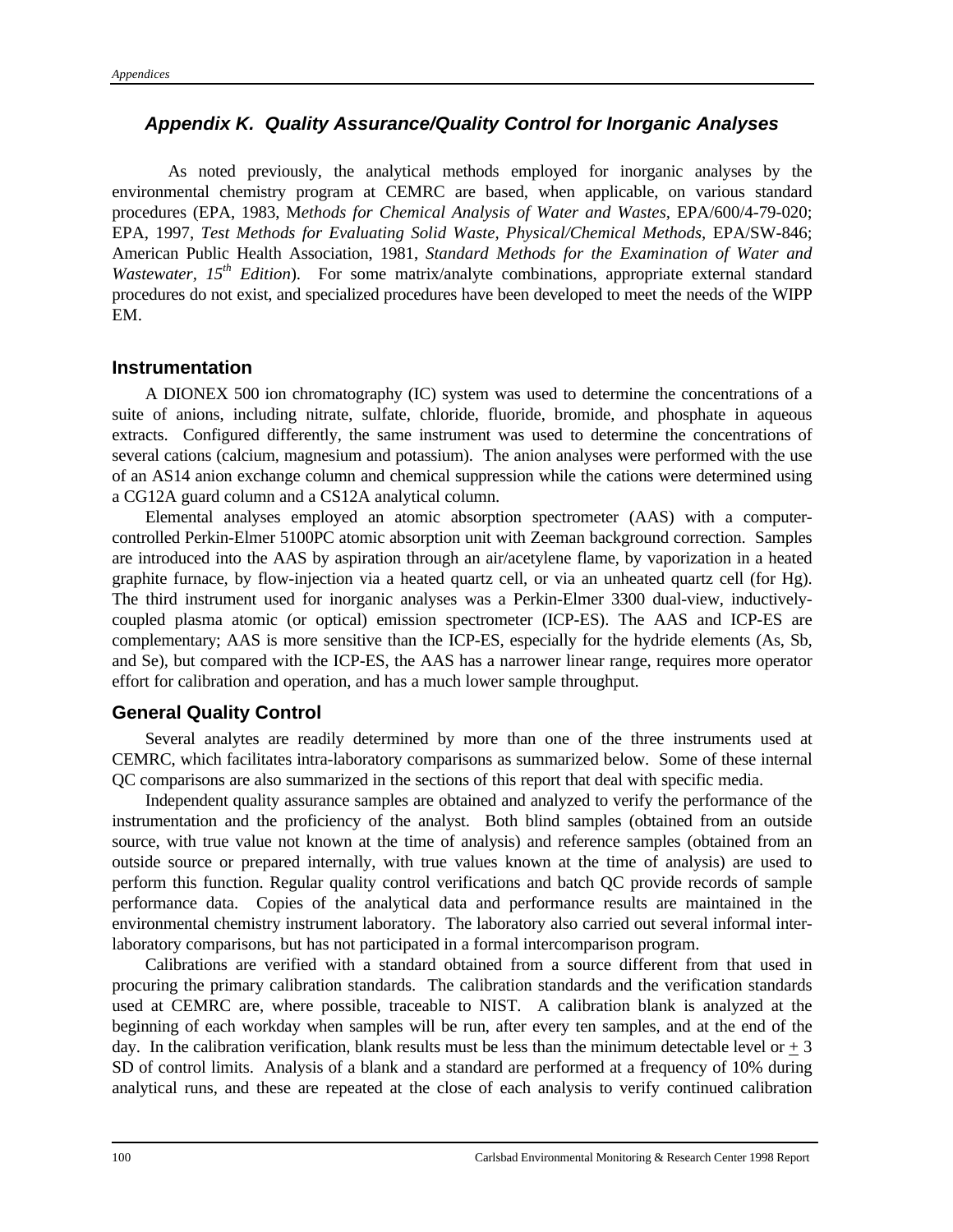validity. Batch quality control samples are counted as samples in determining the 10% frequency, but the continuing check samples are not counted as samples in determining the 10% frequency.

Various types of field blanks, check solutions and laboratory fortified (spiked) samples are analyzed along with the samples as part of the QA/QC procedures. These vary somewhat among matrices and analyses as described in more detail below. In addition, when feasible, duplicate samples are processed to evaluate reproducibility and sample homogeneity. Control charts for each matrix have been established, and + 3 SD limits have been determined for future reference. Control charts are used to track the performance of the instrument and the sample preparation procedures. Similarly, spike recoveries are calculated, tracked, and reported along with the analytical data.

#### **Quality Control for Analyses by IC**

For the IC analyses, QC samples are analyzed with each sample batch as an indicator of the reliability of the data produced. The types, frequencies of analysis, and limits for these QC samples have been established in a set of standard operating procedures.

Method Detection Limits (MDL) were established for each analyte in each sample matrix according to EPA Method 300.0 (Determination of Inorganic Anions by Ion Chromatography) (Table K1). QC samples included Laboratory Reagent Blanks (LRB), with one LRB prepared for each sample batch (normally a set of ten samples). LRB results below MDL are considered acceptable (Table K2). For aerosol filter analyses, some LRB results indicated reagent blank contamination, which was subsequently identified and eliminated. Results for samples analyzed prior to elimination of the contamination were corrected by subtraction of the blank value for each analyte. Laboratory Fortified Matrix (LFM) samples were also used for QC, with one LFM analysis per sample group. Results from analyses of LFMs are used to calculate matrix spike recoveries, with recoveries of 70- 130% considered acceptable. As prescribed by EPA Method 300.0, chloride and sulfate values in water samples and chloride, phosphate and sulfate values in sediments were not reported because the concentration of the fortification was less than 25% of the background concentration (Table K3).

One duplicate analysis was performed for each sample group. When feasible, duplicate aliquots of some field samples were analyzed. In cases where duplicate aliquots from the original sample were not feasible (such as aerosol filters), separate aliquots of the sample extract were analyzed. The relative percent difference (RPD) between the sample and the duplicate was calculated, with a difference of  $<$  20% (or an absolute difference of  $+$  MDL for samples less than five times the MDL) considered acceptable. For aerosol filters, differences between the chloride duplicates were not within limits when the observed values were less than or near the MDL (Table K4).

A Laboratory Fortified Blank (LFB) was prepared and analyzed with each sample batch, using a spiked ultrapure water sample for aerosol filters and water samples, and certified reference materials (CRM) for soils and sediments. Recoveries of 85-115% were considered acceptable for aerosol filters, sediments, and water samples. The CRM was "Anions in Soils" from Environmental Research Associates (ERA) in Arvada, Colorado. The preparation procedure used to certify the standard was found to be slightly different from the procedure employed at CEMRC. ERA provided corrected means for calculations of recoveries based on the CEMRC procedure (Table K5). Because there is no existing standard reference method for extracting solid material for anion analysis by ion chromatography, the results may not be directly comparable.

Low-volume aerosol filters were also analyzed by IC for five cations with overall acceptable results (Table K6). Acceptance limits for each QC parameter were the same as previously described. In sample batches where the laboratory reagent blanks were above the MDL, blank subtraction was performed for those affected analytes.

#### **Quality Control for Elemental Analyses by ICP-ES and AAS**

For elemental analyses, sets of quality control samples comparable to those previously described for IC analyses were included with each sample batch. Detailed performance results for all QC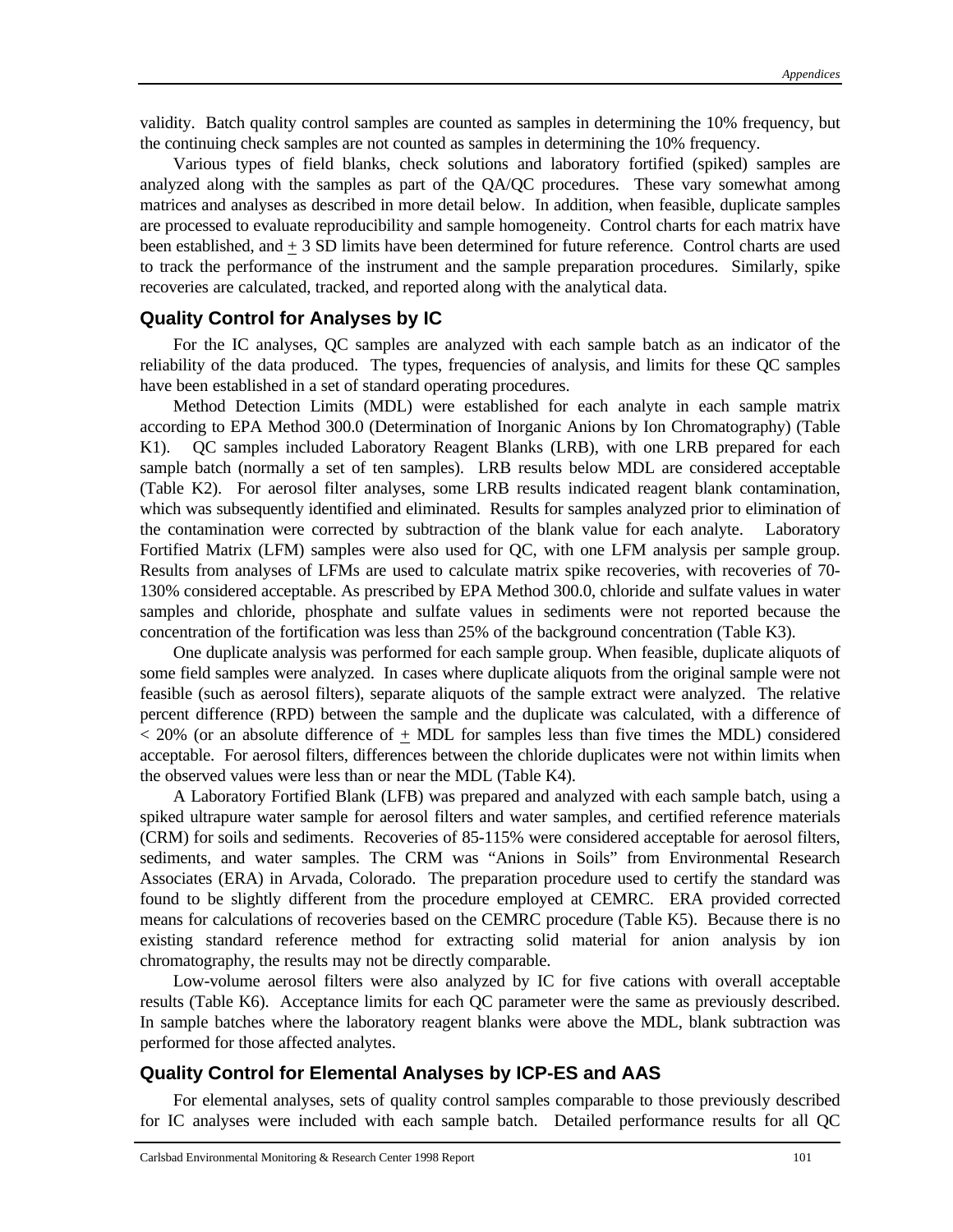measures are not presented here due to the number of elements that can be determined by ICP-ES and AAS. For all media (aerosol filters, water, soils, and sediments), ICP-ES and AAS values were reported to the method detection limit as determined by EPA protocols (Table K7). Digestion QC samples were analyzed at a frequency of 10% relative to samples. The digestion QC control parameters used for the evaluation of metals in aerosol filters included LRB filters and vendor-supplied certified reference filters. Due to sample volume limitations, duplicate and post digestion spike analyses could not be performed for ICP-ES analyses of the aerosol samples.

For water, soils, and sediments, a practical quantitation limit (PQL) was also calculated to evaluate precision based on the analysis of duplicate samples. The PQL is obtained by multiplying the method detection limit (MDL) by five. The digestion quality control parameters used for the evaluation of metals in water, soils, and sediments were based on EPA Contract Laboratory Program (1994, U.S. EPA Contract Laboratory Program National Functional Guidelines for Inorganic Data Review, EPA 540/R-94013) and SW846 methods (EPA, 1997, *Test Methods for Evaluating Solid Waste, Physical/Chemical Methods*, EPA/SW-846. No comparable control parameters presently exist for aerosol samples.

For aerosol samples, unused cellulose ester filters were used as LRB samples. LRB results above the MDL were subtracted from each associated batch of sample results, because the LRB results were greater than the MDL for many of the analytes studied. The sources of this filter contamination have not yet been identified. A cellulose ester CRM ("Trace Metals on Filter Media" from High Purity Standards in Charleston, South Carolina) and a LFB were also used with analyses of aerosol samples. Mean recoveries for all analytes were within 85-115% of control limits, with the exception of Se. The CRM results for Se were 40%, 62%, 43% and 118%, while the LFB recovery for Se was 131%. The source of the inconsistent Se recoveries is not known at this time, and therefore, Se values for aerosol samples should be considered semi-quantitative at best.

Four standard QC measures were used in association with analyses of water samples. Ultrapure water was used for LRB samples and results were less than the MDLs for all analytes except Al, Ba, Ca, Cd, Fe, Mg and K. For Al and Fe, all sample results were less than the reagent blank, resulting in concentrations reported as <MDL. Cd results in the samples were corrected for the LRB values in each associated batch. For Ba, Ca, K, Mg, and K, all sample measurements were at least 10 times higher than the LRB values, and therefore the contaminant effects for these analytes are considered negligible. A LFB was prepared by adding a known quantity of each analyte of interest to ultrapure water. All analytes were recovered within the 85-115% limits as specified by EPA methods. LFM samples were also used for QC in analyses of water samples, with all recoveries within the 85%-115% acceptance window specified in the EPA methods, with the exception of Pb. Although Pb was recovered at 81%, this level is considered usable according to EPA inorganic usability protocols. A duplicate digestion analysis of water samples was also performed to demonstrate reproducibility, but a slight modification of the EPA CLP program was used for acceptance determination. If the sample result was less than the POL,  $a + POL$  control limit was used. If the sample result was greater than the PQL, a +20% RPD control limit was used. All duplicate results were within these modified acceptance limits.

For soils and sediments, LRB samples of ultrapure water were compared to MDLs to determine if contamination was introduced during sample preparation. The LRB results were above the MDLs for Ca, Mg, and Fe. However, the sample measurements were several orders of magnitude higher than the LRB results for these analytes, and therefore the contaminant effects on the measurements were considered negligible. If the LRB result were greater than the MDL, a correction to the sample results was made. Several of the LRB results for Cu, Cd, Ni and Na were at approximately the same level as those measured in the soil samples (within a factor of five), and therefore, results for these analytes may be biased high. These results would be considered "estimated" but would be considered usable according to EPA inorganic data usability protocols (1994, U.S. EPA Contract Laboratory Program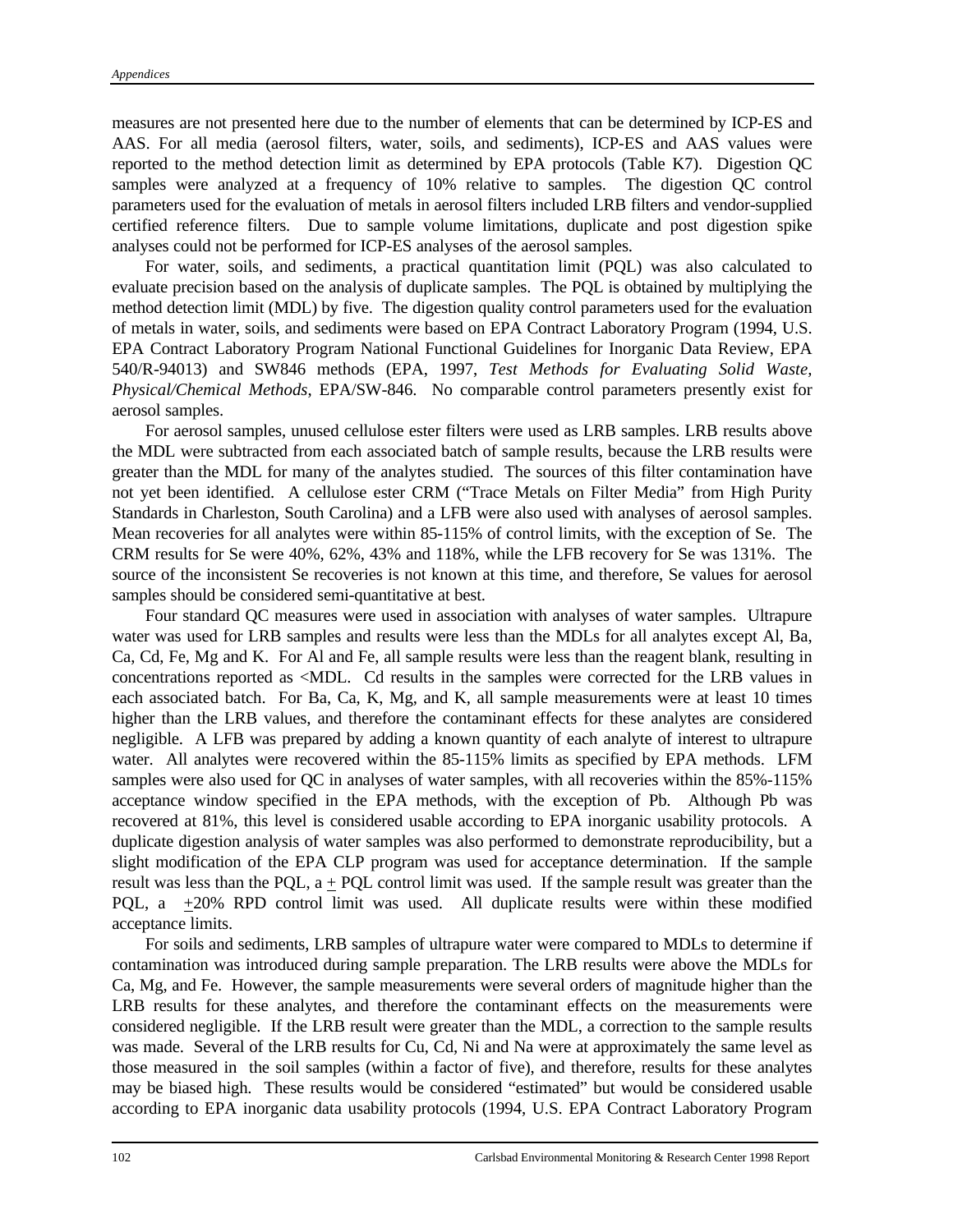National Functional Guidelines for Inorganic Data Review, EPA 540/R-94013.) All other LRB results were within acceptance limits for soils. The elemental concentrations of all analytes in sediment samples were at least ten times higher than LRB results, and therefore the contaminant effects on measurements in sediments are considered negligible.

A CRM ("Priority Pollutant T/CLP Soil" from ERA) was obtained and prepared with the soil and sediment samples to demonstrate matrix-specific performance of digestion and analysis procedures. All analytes were recovered within the supplier's specified control limits for all digestions. The average CRM recoveries were within 85%-115% for all analytes, with the exception of Zn at 73% and Sb at 56%. A low bias for Sb was expected, due to use of a standard hotplate digestion procedure that allows loss of Sb as a SbCl precipitate. Additional studies are underway to resolve the low bias for Zn.Duplicate digestions were preformed for soil and sediment using a modification of the EPA CLP program for acceptance determination. If the sample result was less than the PQL,  $a + PQL$  control limit was used. If the sample result was greater than the POL  $a + 20\%$  RPD control limit was used. For soils, the average RPD over the nine digestions performed was within acceptance limits for all analytes. Al, As, Ba, Ca, Cr, Fe, Mg, Ni, K, V, and Zn each had one of the nine digestions outside the acceptance limits. None of the RPDs were outside the limits established in the EPA usability protocols. For sediments, the duplicate precision for Mo in the first digestion was 22%, which is outside the acceptance limit. However, the Mo data are considered usable according to the EPA inorganic usability protocols. All other duplicate results for the sediments were within acceptance limits. A LFM also was prepared for soil, with an average recovery for the nine digestions within 85%-115% windows for all analytes with the exception of Sb at 37%. All individual recoveries were within the 70%-130% acceptance window specified in the EPA methods with the exception of Sb and Se in one sediment digestion. As previously noted a low bias for Sb was expected due to the digestion procedure used. Experiments to resolve the bias for Se are in progress.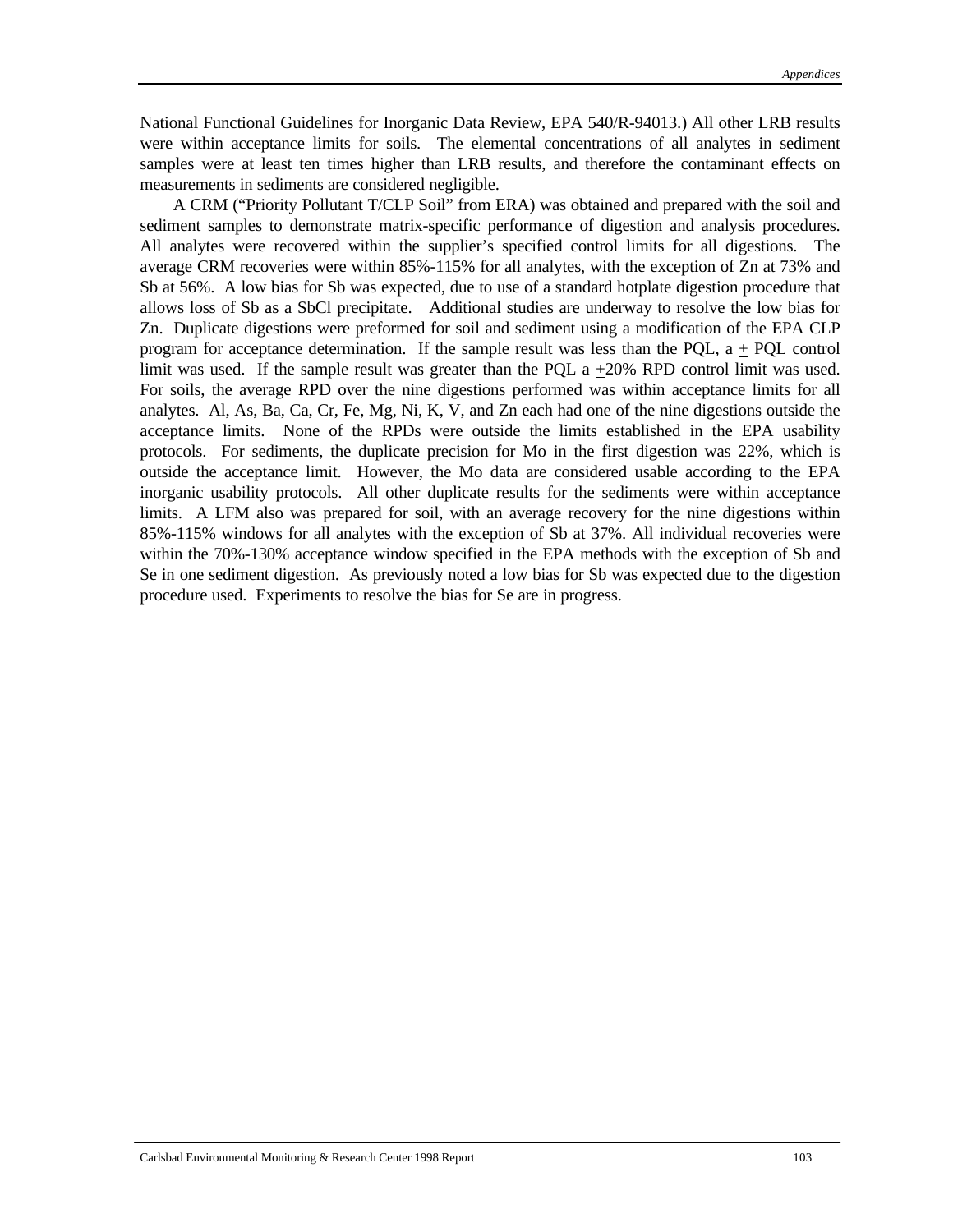| <b>Sample Matrix</b>                          | <b>Units</b>          | Unit<br><b>Type</b> | <b>Fluoride</b> | <b>Chloride</b> | <b>Nitrate</b> | <b>Phosphate</b> | <b>Sulfate</b> |
|-----------------------------------------------|-----------------------|---------------------|-----------------|-----------------|----------------|------------------|----------------|
| Low volume<br>aerosol filter                  | $mg L^{-1}$           | General             | 0.0033          | 0.0078          | 0.0042         | 0.0111           | 0.0082         |
| Drinking water,<br>surface water              | $mg L^{-1}$           | General             | 0.0406          | 0.330           | 0.0555         | 0.102            | 0.108          |
| Soil, sediment                                | $mg L^{-1}$           | General             | 0.0487          | 0.0210          | 0.0588         | 0.235            | 0.111          |
| <sup>a</sup> Low volume<br>aerosol filter     | $\frac{1}{\text{mg}}$ | Matrix<br>specific  | 0.0035          | 0.0084          | 0.0045         | 0.0119           | 0.0088         |
| <sup>b</sup> Drinking water,<br>surface water | $mg L^{-1}$           | Matrix<br>specific  | 0.0406          | 0.3296          | 0.0555         | 0.1018           | 0.1080         |
| <sup>c</sup> Soil, sediment                   | $mg \, kg^{-1}$       | Matrix<br>specific  | 0.4868          | 0.2096          | 0.5875         | 2.3531           | 1.1070         |

*Table K1. Method Detection Limits for Analyses by IC*

 ${}^{a}$ Teflo® 0.2 micron 45 mm diameter filter extracted into 30 mL ultrapure water; nominal flow volume of 28 L<sup>3</sup> of air per filter

<sup>b</sup>Water samples are analyzed by direct injection

c 5 g of solid material extracted into 50 mL ultrapure water

#### *Table K2. Mean Laboratory Reagent Blank Results*

| <b>Sample Matrix</b>          | <b>Units</b> | <b>Fluoride</b> | <b>Chloride</b> | <b>Nitrate</b> | <b>Phosphate</b> | <b>Sulfate</b> |
|-------------------------------|--------------|-----------------|-----------------|----------------|------------------|----------------|
| Low volume aerosol filter     | $mg L^{-1}$  | 0.0179          | $-0.0105$       | 0.0531         | 0.0000           | 0.0093         |
| Drinking water, surface water | $mg L^{-1}$  | 0.0000          | 0.2693          | 0.0000         | 0.0000           | 0.0000         |
| Soil                          | $mg L^{-1}$  | 0.0000          | 0.0000          | 0.0000         | 0.0000           | 0.0000         |
| Sediment                      | $mg L^{-1}$  | 0.0000          | 0.0000          | 0.0000         | 0.0000           | 0.0000         |

### *Table K3. Mean Laboratory Fortified Matrix Recovery Results*

| <b>Sample Matrix</b>          | <b>Fluoride</b> | <b>Chloride</b> | <b>Nitrate</b> | <b>Phosphate</b> | <b>Sulfate</b>            |
|-------------------------------|-----------------|-----------------|----------------|------------------|---------------------------|
| Low volume aerosol filter     | 92%             | 96%             | 106%           | 98%              | 100%                      |
| Drinking water, surface water | 88%             | Not reported    | 73%            | 91%              | Not reported              |
| Soil                          | 83%             | 108%            | 82%            | 85%              | 93%                       |
| Sediment                      | 100%            | Not reported    | 107%           |                  | Not reported Not reported |

#### *Table K4. Mean Relative Percent Difference Results*

| <b>Sample Matrix</b>          | <b>Fluoride</b> | <b>Chloride</b> | <b>Nitrate</b> | <b>Phosphate</b> | <b>Sulfate</b> |
|-------------------------------|-----------------|-----------------|----------------|------------------|----------------|
| Low volume aerosol filters    | $0.00\%$        | 23.5%           | 2.50%          | 16.6%            | 0.93%          |
| Drinking water, surface water | $0.00\%$        | 1.92%           | 5.21%          | $0.00\%$         | 2.07%          |
| Soil                          | 0.72%           | 4.26%           | 1.92%          | 14.9%            | 7.03%          |
| Sediment                      | $0.05\%$        | $0.02\%$        | 0.06%          | 0.24%            | $0.11\%$       |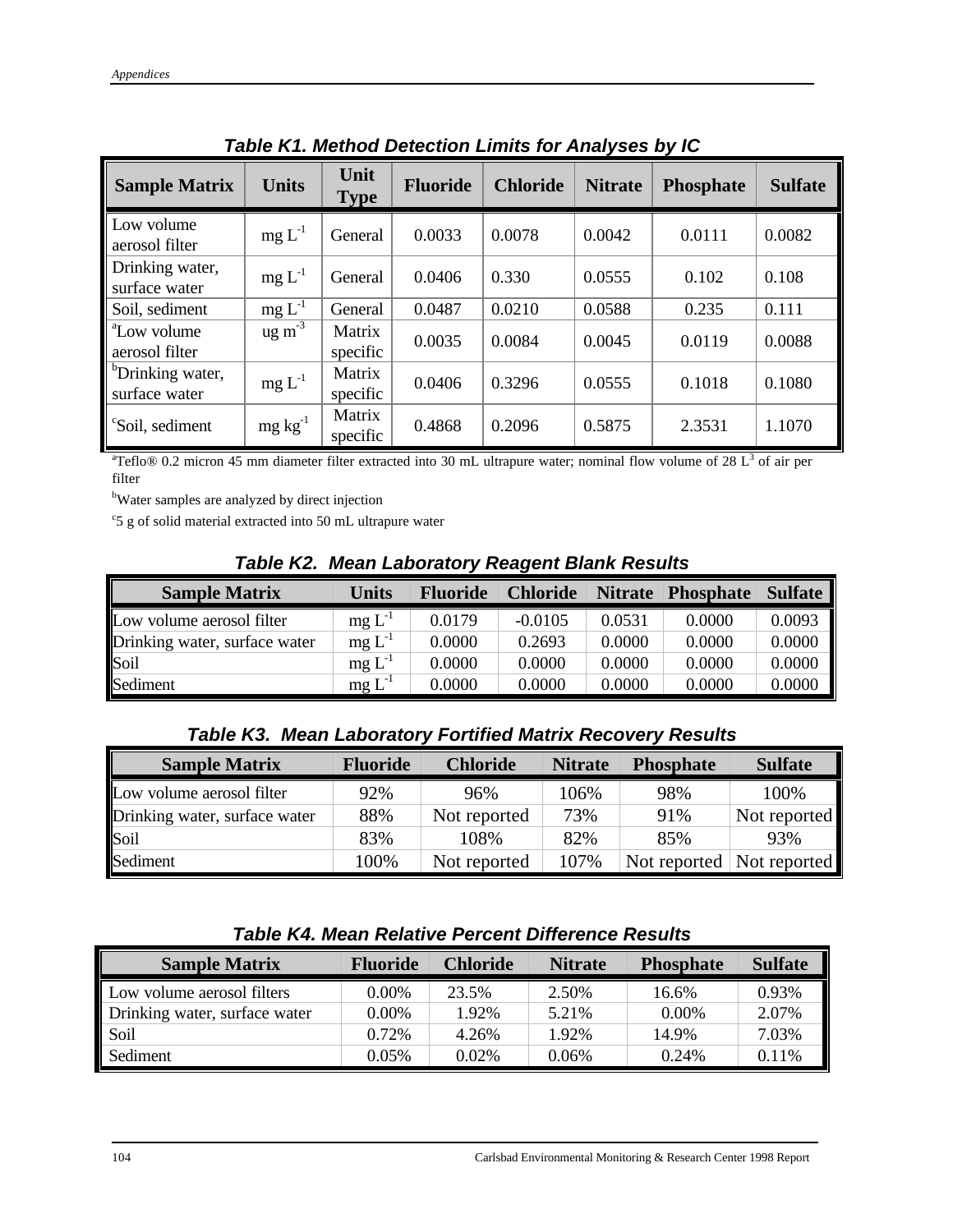| <b>Sample Matrix</b>             | <b>Fluoride</b> | <b>Chloride</b> | <b>Nitrate</b> | <b>Phosphate</b>   | <b>Sulfate</b> | $\frac{0}{0}$<br><b>Recovery</b><br>Limit |
|----------------------------------|-----------------|-----------------|----------------|--------------------|----------------|-------------------------------------------|
| Low volume<br>aerosol filter     | 95%             | 100%            | 99%            | 97%                | 99%            | 85-115%                                   |
| Drinking water,<br>surface water | 97%             | 103%            | 98%            | 96%                | 92%            | 85-115%                                   |
| <sup>a</sup> Soil                | 84%             | 80%             | $^{b}99\%$     | $\degree$ 129%     | 92%            | 80-120%                                   |
|                                  | $(67.7\%)$      | $(74.0\%)$      | $(^{b}97.0\%)$ | $(^{c}83.3\%)$     | $(74.4\%)$     |                                           |
| <sup>d</sup> Sediment            | 187%            | 68%             | $^{b}36%$      | $\degree$ 89%      | 139%           | 80-120%                                   |
|                                  | (208%)          | $(79.9\%)$      | $(^{b}101\%)$  | $(^{\circ}57.6\%)$ | $(60.0\%)$     | $(85-115%)$                               |

*Table K5. Mean Laboratory Fortified Blank Recovery Results*

<sup>a</sup>Values in parentheses are uncorrected for different preparation method

<sup>b</sup>Nitrate as N

<sup>c</sup>Phosphate as P

<sup>d</sup>Values in parentheses are uncorrected for different preparation method

|                              |        |        |           | Sodium Ammonium Potassium Magnesium | Calcium   |
|------------------------------|--------|--------|-----------|-------------------------------------|-----------|
| MDL $(mg L^{-1})$            | 0.0216 | 0.0193 | 0.0297    | 0.0074                              | 0.0533    |
| MDL $(\mu g \text{ m}^{-3})$ | 0.0231 | 0.0207 | 0.0318    | 0.0079                              | 0.0571    |
| Average LRB $(mg L^{-1})$    | 0.0263 | 0.0153 | $-0.0112$ | 0.0042                              | $-0.0456$ |
| Average LFM                  | 103%   | 102%   | 97.8%     | 94.9%                               | 98.8%     |
| <b>Average RPD</b>           | 10.2%  | 12.5%  | 8.49%     | 16.7%                               | 8.91%     |
| Average LFB                  | 99.5%  | 93.7%  | 95.2%     | 94.7%                               | 99.3%     |

*Table K6. QC Results for Cations in Aerosol Filters Analyzed by IC*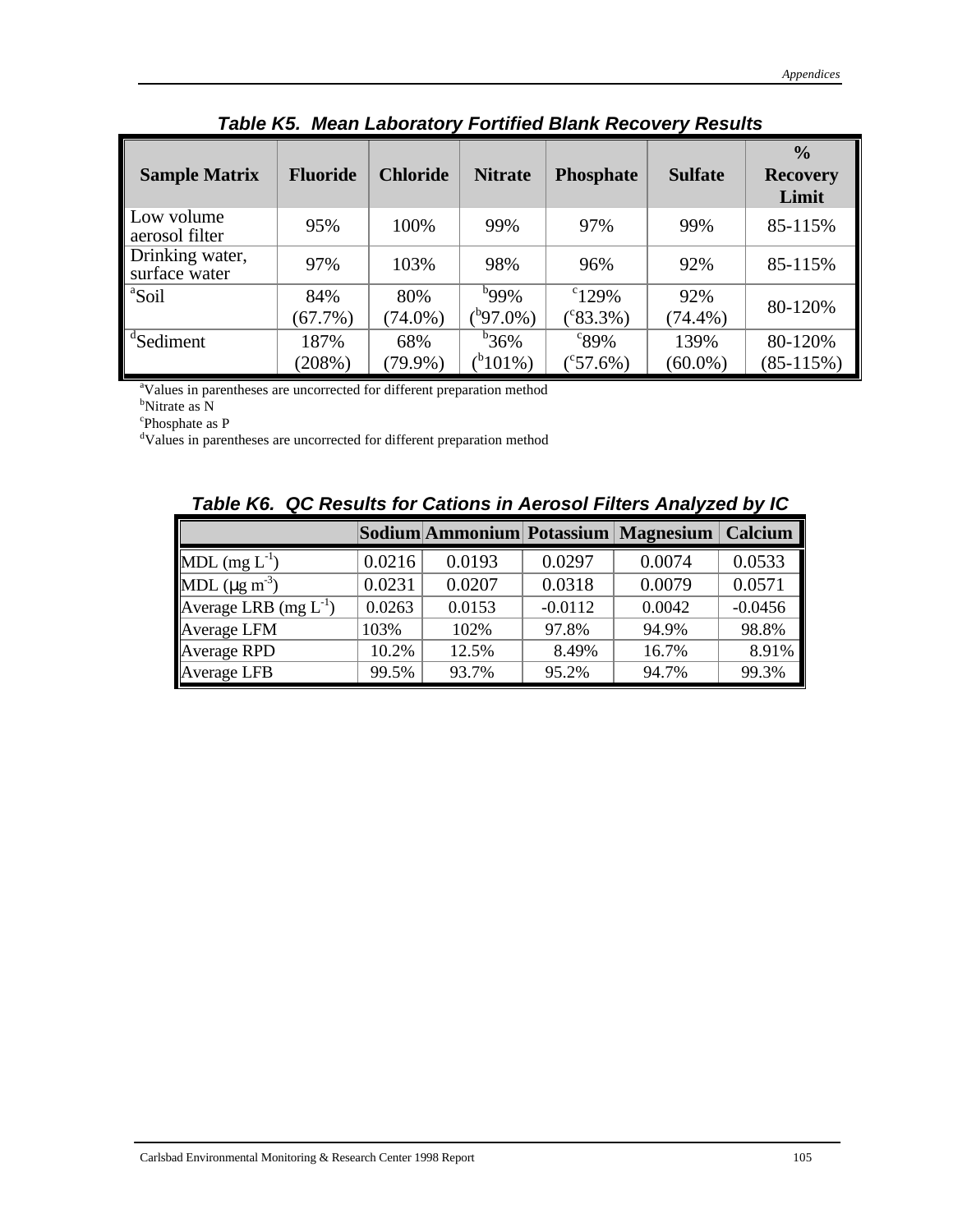|                   |                |              | <b>Method Detection Limit</b>     |              |                                        |                 |                  |
|-------------------|----------------|--------------|-----------------------------------|--------------|----------------------------------------|-----------------|------------------|
| <b>Instrument</b> | <b>Analyte</b> | <b>Units</b> | <sup>a</sup> Air<br><b>Filter</b> | <b>Water</b> | Soil:<br><b>Acid</b><br><b>Extract</b> | <b>Accuracy</b> | <b>Precision</b> |
| <b>ICP-ES</b>     | $\mathbf{A}$   | ppm          | 0.0114                            | 0.0227       | 0.242                                  | ± 30%           | ±10%             |
|                   | Sb             | ppm          | 0.0026                            | 0.0046       | 0.9172                                 | ± 30%           | $\pm$ 10%        |
|                   | Ba             | ppm          | 0.0002                            | 0.0001       | 0.13                                   | ± 30%           | ±10%             |
|                   | Be             | ppm          | 0.0002                            | 0.0001       | 0.0156                                 | ± 30%           | ±10%             |
|                   | Bi             | ppm          | <b>NA</b>                         | 0.0031       | 0.6288                                 | ± 30%           | ±10%             |
|                   | Cd             | ppm          | 0.0006                            | 0.0003       | 0.0002                                 | ± 30%           | $\pm$ 10%        |
|                   | Ca             | ppm          | 0.0044                            | 0.1189       | 2.08                                   | ± 30%           | ±10%             |
|                   | Cr             | ppm          | 0.0006                            | 0.0008       | 0.1658                                 | ± 30%           | ±10%             |
|                   | Co             | ppm          | 0.0007                            | 0.0002       | 0.0440                                 | ± 30%           | ±10%             |
|                   | Cu             | ppm          | 0.0003                            | 0.0010       | 0.1922                                 | ± 30%           | ±10%             |
|                   | Fe             | ppm          | 0.0024                            | 0.0164       | 1.42                                   | ± 30%           | $\pm$ 10%        |
|                   | Pb             | ppm          | 0.0026                            | 0.0007       | 0.1473                                 | ± 30%           | ±10%             |
|                   | Mg             | ppm          | 0.0020                            | 0.0109       | 0.87                                   | ± 30%           | $\pm$ 10%        |
|                   | Mn             | ppm          | 0.0002                            | 0.0001       | 0.0249                                 | ± 30%           | ±10%             |
|                   | Mo             | ppm          | 0.0006                            | 0.0002       | 0.031                                  | ± 30%           | ±10%             |
|                   | Ni             | ppm          | <b>NA</b>                         | 0.0002       | 0.0347                                 | ± 30%           | ±10%             |
|                   | $\bf K$        | ppm          | 0.0153                            | 0.0175       | NA                                     | ± 30%           | ±10%             |
|                   | Na             | ppm          | <b>TBD</b>                        | 0.1332       | 0.145                                  | ± 30%           | ±10%             |
|                   | Sr             | ppm          | 0.0006                            | 0.0004       | 0.14                                   | ± 30%           | ±10%             |
|                   | $\mathbf{V}$   | ppm          | 0.0038                            | 0.0007       | 0.1492                                 | ± 30%           | $\pm$ 10%        |
|                   | Zn             | ppm          | 0.0002                            | 0.0025       | 0.24974                                | ± 30%           | ±10%             |

*Table K7. Method Detection Limits for Analyses by ICP-ES and AAS*

**Table continued on next page**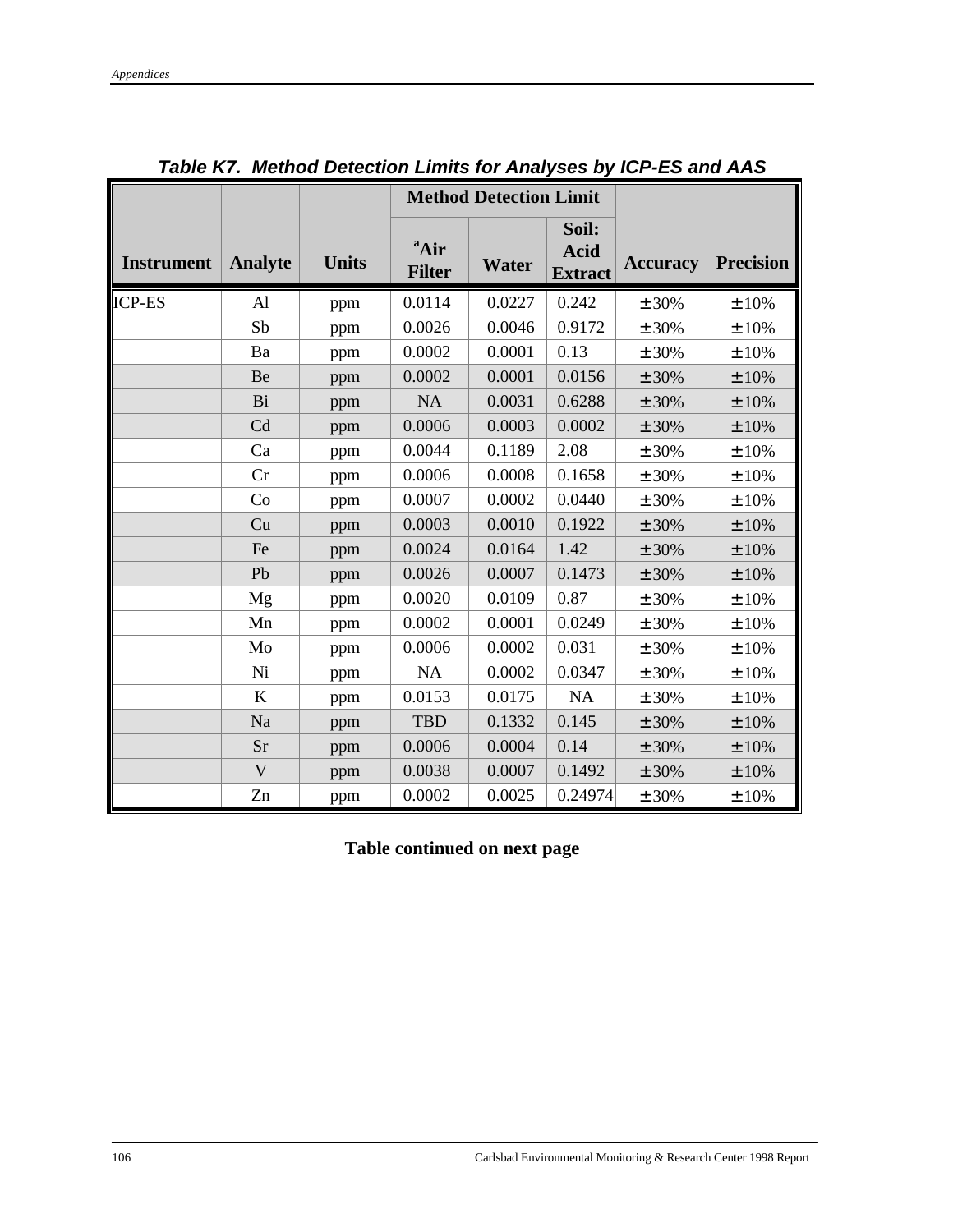|                   |                |              | <u>vuitiinutu </u>                |                               |                                 |                 |                  |
|-------------------|----------------|--------------|-----------------------------------|-------------------------------|---------------------------------|-----------------|------------------|
|                   |                |              |                                   | <b>Method Detection Limit</b> |                                 |                 |                  |
| <b>Instrument</b> | <b>Analyte</b> | <b>Units</b> | <sup>a</sup> Air<br><b>Filter</b> | Water                         | Soil:<br>Acid<br><b>Extract</b> | <b>Accuracy</b> | <b>Precision</b> |
| AAS $(^{b}CV)$    | Hg             | ppt          | <b>NA</b>                         | 10                            | 10                              | ± 30%           | ± 20%            |
| AAS ('FIH)        | Sb             | ppt          | <b>NA</b>                         | 55                            | 280                             | ± 30%           | ±20%             |
|                   | As             | ppt          | <b>NA</b>                         | 27                            | 140                             | ± 30%           | ± 20%            |
|                   | Se             | ppt          | <b>NA</b>                         | 42                            | 210                             | ± 30%           | ± 20%            |
| $AAS(^{d}GF)$     | Sb             | ppb          | 2.0                               | 1.5                           | 2.0                             | ± 30%           | ± 20%            |
|                   | As             | ppb          | 1.0                               | 0.38                          | 1.0                             | ± 30%           | ±20%             |
|                   | Cd             | ppb          | 0.2                               | 0.02                          | 0.2                             | ± 30%           | ±20%             |
|                   | Cr             | ppb          | 0.5                               | 0.5                           | 0.5                             | ± 30%           | ±20%             |
|                   | Co             | ppb          | 0.8                               | 0.69                          | 0.8                             | ± 30%           | ± 20%            |
|                   | Cu             | ppb          | 0.5                               | 0.28                          | 0.5                             | ± 30%           | ± 20%            |
|                   | Pb             | ppb          | 1.0                               | 0.98                          | 1.0                             | ± 30%           | ± 20%            |
|                   | Ni             | ppb          | 0.5                               | 0.44                          | 0.5                             | ± 30%           | ±20%             |
|                   | <b>Se</b>      | ppb          | 1.0                               | <b>NA</b>                     | 1.0                             | ± 30%           | ± 20%            |
|                   | Zn             | ppb          | 5.0                               | <b>NA</b>                     | 5.0                             | ± 30%           | $\pm$ 20%        |

### *Table K7. Method Detection Limits for Analyses by ICP-ES and AAS (Continued)*

<sup>a</sup>μg per filter

<sup>b</sup>Cold vapor

<sup>c</sup>Flow injection hydride

<sup>b</sup>Graphite furnace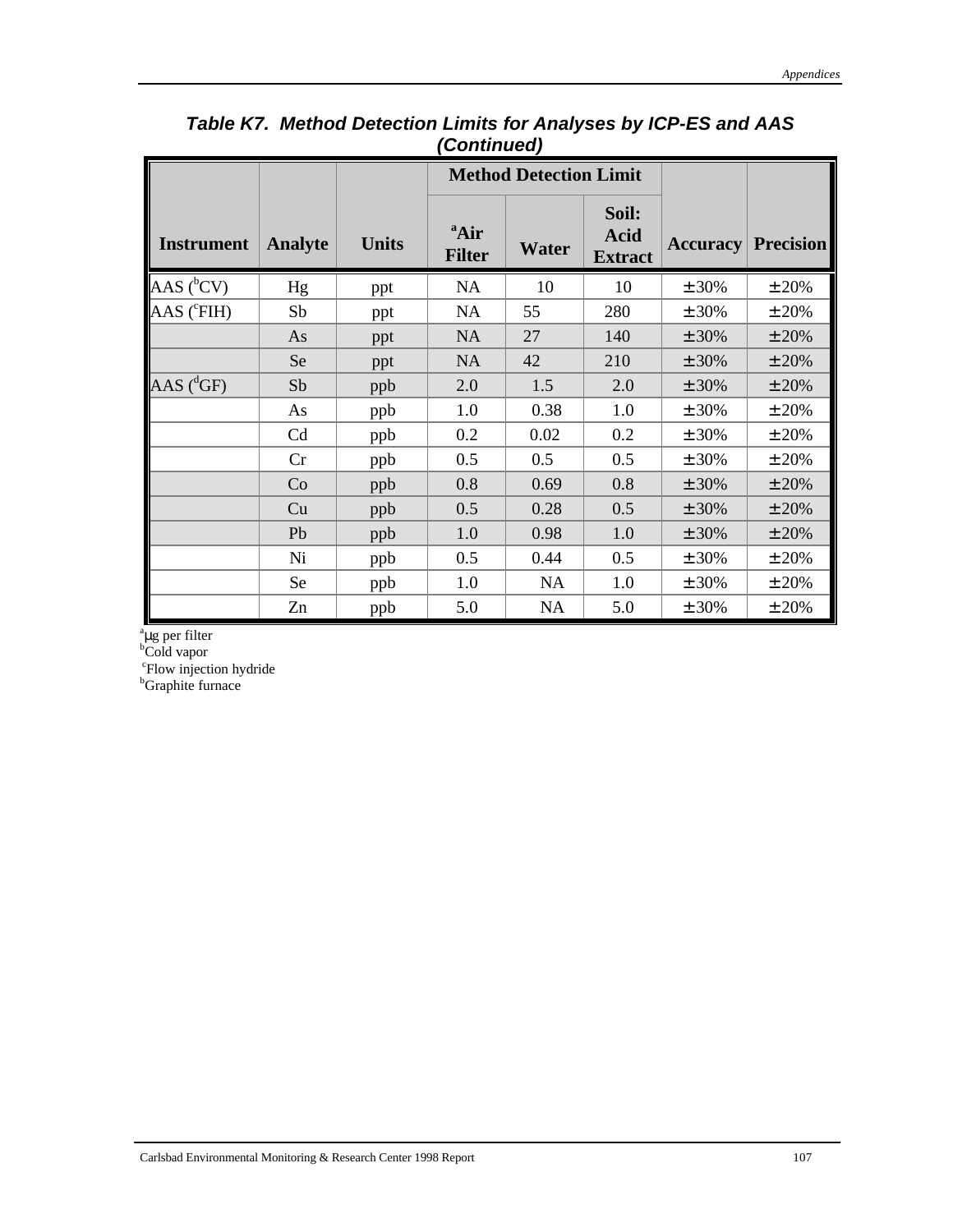#### *Appendix L. Corrected Version of 1997 Aerosol Summary*

 The following is a corrected version of the section of the CEMRC 1997 Report dealing with radionuclides in aerosols. Original values are shown as strikeouts, with corrected values in bold. Equations used for calculation of values are given at the end of the section. The changes of primary significance are values for MDCs. The errors generally resulted from application of incorrect formulae in calculations and transcription errors.

#### **Particulate Concentrations and Radionuclides in Near-Surface Air**

#### **Methods**

Aerosol sampling was conducted during 1996-1997, at a site located approximately 1 km northwest of the WIPP (Near Field, Fig. 2). For studies of radionuclides at this site, samples were collected for total suspended particulate matter (TSP), and particulate matter  $\langle 10 \text{ µm}$  aerodynamic diameter (PM<sub>10</sub>). Samples of TSP and  $PM_{10}$  were collected approximately 4 m above ground surface. Samples of  $PM_{10}$ were also collected at 2 m above ground surface for a portion of the sample period at this site. Samples for both TSP and PM<sub>10</sub> were collected concurrently over periods of 8-46 days, using 20 x 25 cm glass fiber filters. High-volume air flows of approximately  $1.13 + 0.11$  m<sup>3</sup> min<sup>-1</sup> were used for collection of samples, with periodic checks on flow rates determined and recorded from a calibrated Magnehelic<sup>®</sup> gauge or digital manometer. Beginning in June 1997, the same type of equipment and sampling design were used to collect TSP and  $PM_{10}$  samples approximately 5 m above ground surface, at a site located approximately 19 km southeast of the WIPP (Cactus Flats, Fig. 2).

Prior to placement in the samplers, all filters were preconditioned in a dessicator, equilibrated and weighed. At the completion of each sampling period, filters were removed from the samplers and placed in glassine envelopes for transport and storage. Loaded filters were reconditioned in a dessicator, re-equilibrated and re-weighed to determine total mass accumulation. The mass accumulation divided by the total air volume drawn through the sampler was used to calculate the aerosol particulate mass concentration. The total air volume for the sampling period was calculated based on an integrated total during each period of sampling time.

Following weighing, filters were ashed in a muffle furnace at 510°C for at least four hours and treated with  $HNO<sub>3</sub>$  and HF to dissolve the sample material. Actinide separation was conducted using anion-exchange chromatography (Jiang, F.S., et. al. 1986, *J. Radioanal. Nucl. Chem.* 100(1), 65). Analyses of alpha-emitting radionuclides were carried out with 450 mm<sup>2</sup> silicon surface barrier detectors, or passivated implanted planar silicon detectors, coupled with a multi-channel analyzer. The  $239,240$ Pu activity concentration and density were calculated from the total  $239,240$ Pu activity divided by the total air volume and the total mass accumulation, respectively. The mean MDC for  $^{239,240}$ Pu was determined to be  $\pm 2.1$  nBq m<sup>-3</sup>, with 50% average yield. Individual sample-specific MDCs were also calculated. Five blank filters were included for quality control. A part of the air filters were analyzed by Argonne National Laboratory. The MDCs for those samples were calculated from the <sup>239,240</sup>Pu activities of the blank filters.

Analyses of variance (AOV) and Tukey's means tests were used to examine variability in particulate mass concentrations, <sup>239,240</sup>Pu activity concentrations, and <sup>239,240</sup>Pu activity densities in samples collected at the Near Field location. **Samples with 239,240Pu measurements below the sample-specific MDC were excluded from statistical analyses.**

#### **Results**

During June 1996 – September 1997, a total of 44 air filters from Near Field and four air filters from Cactus Flats were collected and analyzed for mass concentrations (Table L1). At Near Field, mean mass concentrations (+SE) of  $PM_{10}$  at the 2-m height,  $PM_{10}$  at the 4-m height, and TSP at the 4-m height were 11.9 (+0.7), 12.2 (+0.6) and 23.0 (+1.9)  $\mu$ g m<sup>-3</sup>, respectively (Table L5). For Cactus Flats,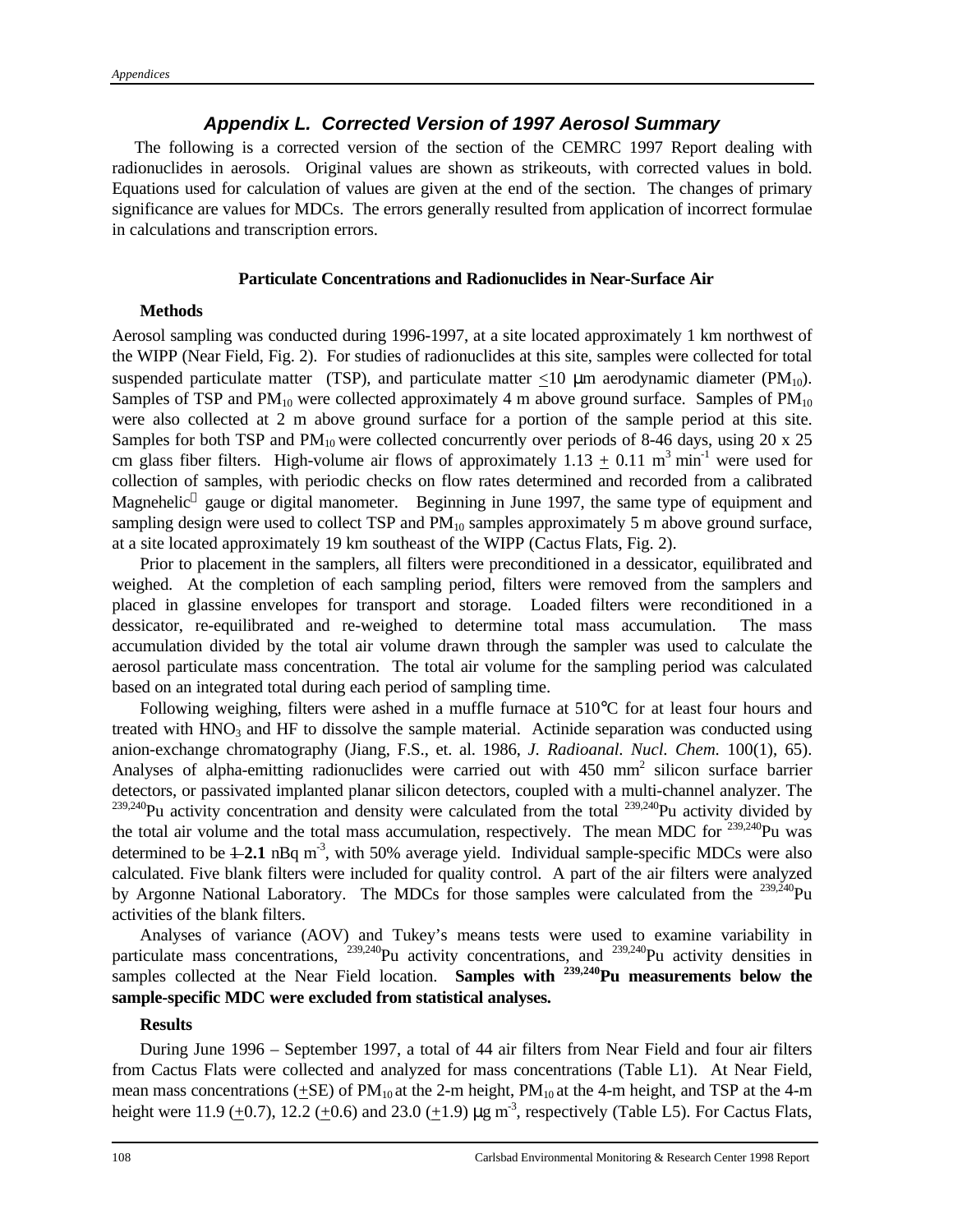the observed PM<sub>10</sub> mass concentrations at the 5-m height were 11.2-14.8  $\mu$ g m<sup>-3</sup> and TSP mass concentrations at the 5-m height were 15.8-21.9  $\mu$ g m<sup>-3</sup> (Table L1).

For Near Field, the AOV results indicated that sampler type (TSP versus  $PM_{10}$ ) was a significant factor associated with variations in mass concentrations (Table L6). Means comparisons indicated no significant difference between  $PM_{10}$  mass concentrations collected at 2 m versus  $PM_{10}$  mass concentrations collected at 4 m. However, the mean mass concentration of  $PM_{10}$  collected at 4 m was significantly different  $(P < 0.05)$  from the mean TSP mass concentration at the same height  $(12.1 12.2)$ versus 23.0 μg m<sup>-3</sup>). Similar relationships were observed for mass concentrations in samples collected at the same location during February – May 1996 (Lee, S.C., et. al. J*. Radioanal. Nucl. Chem.*, in press).

A total of 42 **40** air filters collected at Near Field during June 1996 – September 1997 were analyzed for <sup>239,240</sup>Pu (Table L2), and four air filters collected from Cactus Flats were also analyzed for <sup>239,240</sup>Pu (Table L3). **Three results from Near Field samples were below MDC, and one analysis of a Cactus Flats sample failed.** For Near Field, mean activity concentrations  $(+SE)$  of  $^{239,240}$ Pu were 10.2 ( $+1.4$ ) **10.3** ( $+1.6$ ) nBq m<sup>-3</sup> for TSP collected at the 4-m height,  $6.2$  ( $+1.2$ ) **5.9** ( $+1.2$ ) nBq m<sup>-3</sup> for PM<sub>10</sub> collected at the 4-m height, and  $5.4 (+0.8)$  5.6  $(+ 0.9)$  nBq m<sup>-3</sup> for PM<sub>10</sub> collected at the 2-m height (Table L5). For Cactus Flats, observed activity concentrations in PM<sub>10</sub> were 4.8–21 **5.0-17** nBq m<sup>-3</sup>, and in TSP was 6.8 14 11 nBq m<sup>-3</sup> (Table L3).

The AOV for samples from Near Field indicated that sampler type (TSP versus  $PM_{10}$ ) was a significant factor associated with variations in  $^{239,240}$ Pu activity concentrations (Table L6). Means comparisons indicated no significant difference between activity concentrations in  $PM_{10}$  collected at 2 m and activity concentrations in  $PM_{10}$  collected at 4 m. However, the mean activity concentration of <sup>239,240</sup>Pu in PM<sub>10</sub> collected at 4 m was significantly different (P < 0.05) from the mean activity concentration of  $^{239,240}$ Pu in TSP collected at the same height  $(6.2 \text{ 5.9} \text{ versus } 10.2 \text{ 10.3} \text{ nBq m}^3)$ .

Rodgers and Kenny (1997, *Health Phys.* 72, 300) reported <sup>239,240</sup>Pu baseline activity concentrations of -21  $\pm$  180 nBq m<sup>-3</sup> (mean  $\pm$  SD) for air samples in the region of the WIPP. All data reported herein are well below the 97.7<sup>th</sup> quantile (230 nBq m<sup>-3</sup>) of the baseline distribution reported by these authors. All of the observed values are within the range of activity concentrations observed in TSP samples (4- 40 nBq m-3) previously reported by Argonne National Laboratory (Golchert, N.W. and T.L. Duffy, 1994, ANL-94/10). The observed values also are similar to those reported by EPA for TSP samples  $(7-30 \text{ nBg m}^{-3})$  for three cities within 160-500 miles of the WIPP site, including Santa Fe, New Mexico; Austin, Texas; and El Paso, Texas (U.S. EPA, Office of Radiation and Indoor Air, Report Nos. 76, 78, 80 and 82, 1993-1995).

Activity densities of <sup>239,240</sup>Pu were calculated for the four **three** samples from Cactus Flats (Table L3) and the 37 samples from Near Field (Table L4). Mean  $^{239,240}$ Pu activity densities ( $\pm$ SE) in samples from Near Field were 0.44 (+0.05) **0.46 (+0.33)** , 0.54 (+0.08) **0.48 (+0.08)** , and 0.45  $(+0.03)$  0.45  $(+0.026)$  mBq g<sup>-1</sup> for PM<sub>10</sub> collected at the 2-m height, PM<sub>10</sub> collected at the 4-m height, and TSP collected at the  $\overline{4}$ -m height, respectively (Table L5). Activity densities for  $^{239,240}$ Pu in the Cactus Flats samples were  $0.40 - 2.0$  0.33-1.7 mBq g<sup>-1</sup> for PM<sub>10</sub> samples, and  $0.42 - 0.66$  0.51 mBq g<sup>-1</sup> for the TSP sample (Table L3). For Near Field, the AOV indicated no significant differences in activity density associated with sampler type (TSP,  $PM_{10}$  at 4-m height, and  $PM_{10}$  at 2-m height) (Table L6).

The overall mean <sup>239,240</sup>Pu activity concentration  $(+SE)$  observed for February-May 1997 was 8.7  $(+2.0)$  **10.0**  $(+2.5)$  nBq m<sup>-3</sup>, which was approximately  $59\%$  53% lower than that recorded during the same period in 1996, and the overall mean activity density  $(+SE)$  observed for February-May 1997 was  $0.44$  ( $\pm 0.03$ ) **0.48** ( $\pm 0.03$ ) mBq g<sup>-1</sup>, which is approximately  $32\%$  26% lower than reported for the same period in 1996 ( $0.65 \pm 0.03$  mBq g<sup>-1</sup>) (Lee, S.C., et. al. *J. Radioanal. Nucl. Chem.*, in press). These differences may result from natural interannual variability in the concentrations and/or resuspension of <sup>239,240</sup>Pu, as well as from differences in size-selective sampling efficiency between the two sampling periods.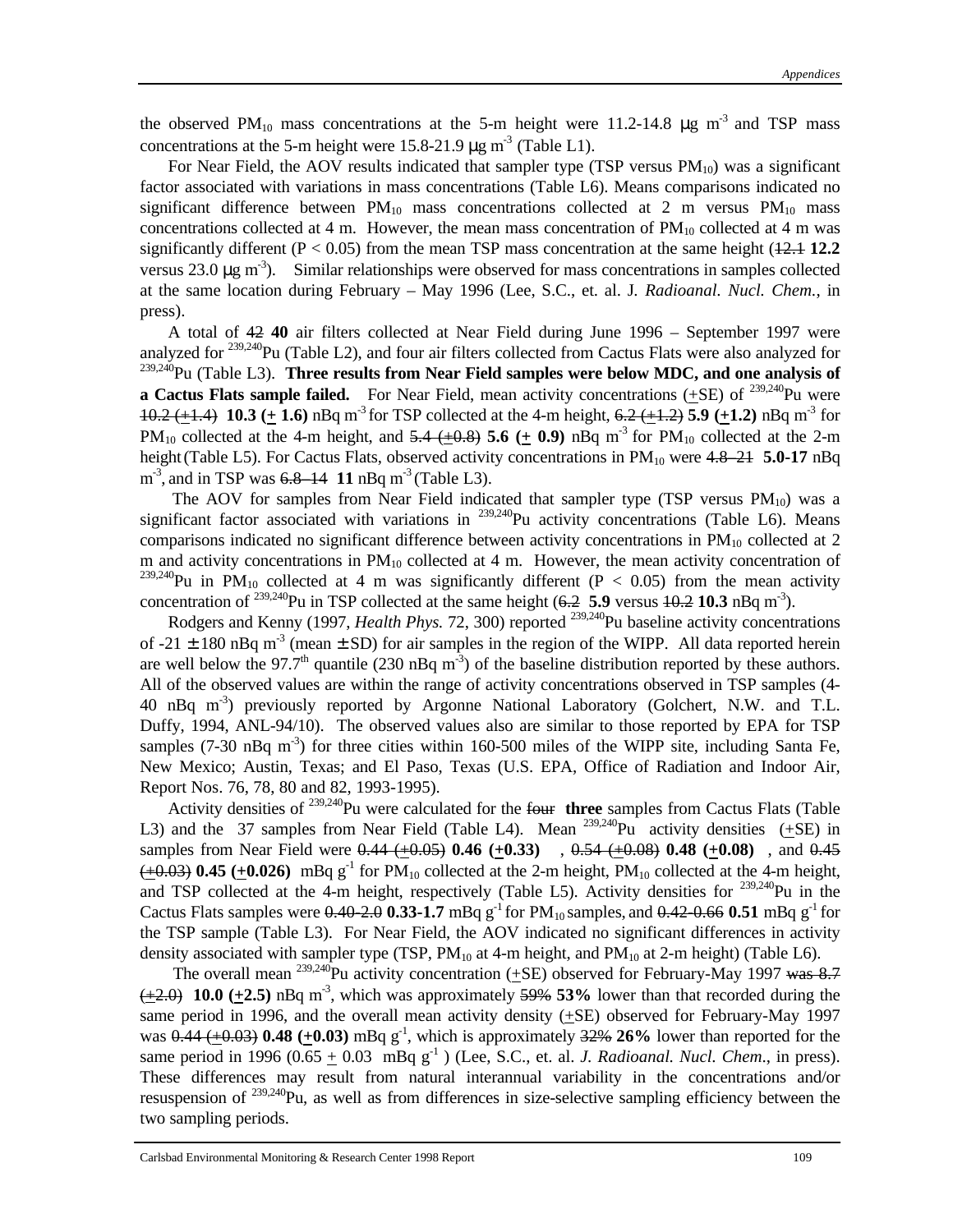The activity concentration of <sup>239,240</sup>Pu in early 1980 was at  $\sim$ 1  $\mu$ Bq m<sup>-3</sup> (Golchert, N.W. and T.L. Duffy, 1987, ANL-87-9) and the stratospheric fallout mean residence time has been estimated to be 1.2 years (Lee, S.C., et. al. 1986, *Geochemical J.* 19, 283). Holloway and Hayes (1982, *Env. Sci. Tech*., 16, 127), estimated a mean tropospheric residence time of 71 days for <sup>239,240</sup>Pu aerosol fallout. Assuming a <sup>239,240</sup>Pu fallout level of 1  $\mu$ Bq m<sup>-3</sup> in 1980, and using a residence time of 1.2 years (based on first-order kinetics), it can be calculated that 0.01 nBq m<sup>-3</sup> of  $\frac{239,240}{P}$ Pu should be the maximum level of  $^{239,240}$ Pu contamination attributable to current atmospheric fallout. Thus, the observed  $^{239,240}$ Pu activity concentrations in aerosols are likely to be the result of soil resuspension processes operating near the earth's surface in the region of the WIPP site. However, <sup>239,240</sup>Pu activity densities recorded in this study for particulate matter collected on air filters are much higher than activity densities observed in soil samples during the same period  $(0.04-0.11 \text{ mBq g}^{-1})$  48). This may reflect a higher density of Pu in particulates of smaller particles  $\left(\frac{5}{15} \text{ }\mu\text{m}\right)$  that are selectively captured in air sampling, as compared to Pu densities in bulk soil, which includes a greater proportion of large particulates.

**The following equations were used in calculations of values for this section.**

$$
C = \frac{N_s \cdot S_{Tr}}{N_{Tr} \cdot U}
$$

where C is the activity concentration,  $N_S$  is the net count rate of the analyte of interest,  $N_T$  is the net count rate of the tracer,  $S_T$  is the initial activity of tracer added to the sample and  $U$  is a **conversion factor taking into account branching ratio, radioactive decay during the counting interval, radioactive decay since sample collection, unit conversion and sample volume or mass.**

$$
SD = \frac{\sqrt{\frac{C_s + C_{BK}}{t_S^2} \cdot S_{Tr}}}{N_{Tr} \cdot U}
$$

where SD is the standard deviation in activity concentration,  $C<sub>S</sub>$  are the total sample counts for the analyte of interest,  $C_{BK}$  are the total background counts for the analyte of interest,  $t_S$  is the sample count time, and  $t_{BK}$  is the background count time.

$$
MDC = \frac{\left(3.29 \cdot \sqrt{\frac{C_{BK}}{t_{BK}^2} + \frac{C_{BL}}{t_{BL}^2}} + \frac{2.71}{t_S}\right) \cdot S_{Tr}}{N_{Tr} \cdot U}
$$

**where** *MDC* **is the minimum detectable concentration,** *CBL* **are the total background counts for the batch blank,** *tBL* **is batch blank count time.**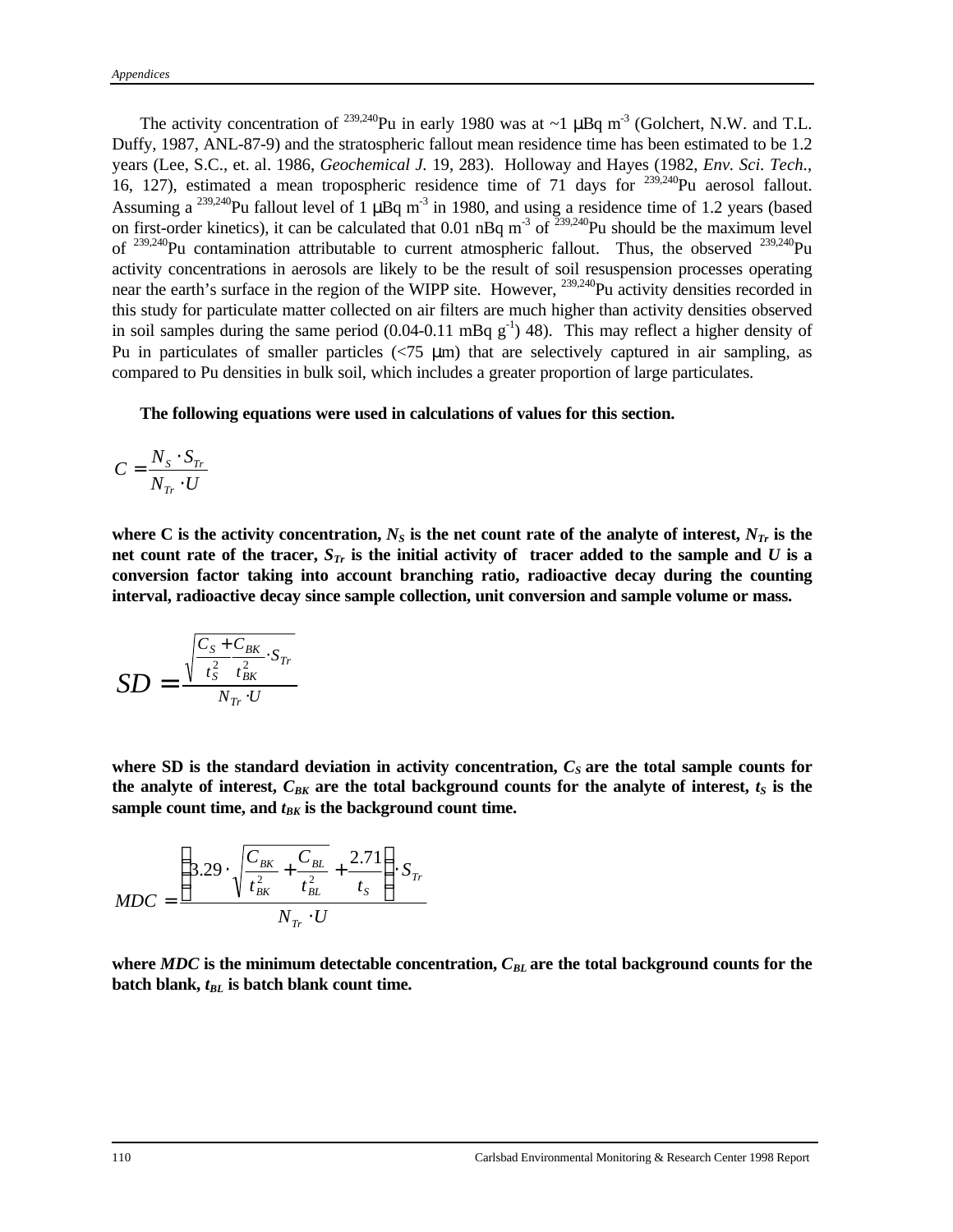|                             |                        | <sup>a</sup> Aerosol Particle Mass Concentration ( $\mu$ g m <sup>-3</sup> ) |                               |                         |  |  |  |
|-----------------------------|------------------------|------------------------------------------------------------------------------|-------------------------------|-------------------------|--|--|--|
| <sup>b</sup> Location       | <b>Sampling Period</b> | ${}^{\rm c}$ PM <sub>10</sub> -2m                                            | ${}^d$ PM <sub>10</sub> -4/5m | $\mathrm{^{e}TSP-}4/5m$ |  |  |  |
| <b>Near</b><br><b>Field</b> | $6/25/96 - 7/8/96$     |                                                                              | 18                            | 23                      |  |  |  |
|                             | 7/5/96-7/26/96         | 13                                                                           |                               |                         |  |  |  |
|                             | 7/8/96-7/22/96         |                                                                              |                               | 19                      |  |  |  |
|                             | 7/8/96-7/26/96         |                                                                              | 13                            |                         |  |  |  |
|                             | 7/22/96-8/9/96         |                                                                              |                               | 29                      |  |  |  |
|                             | 7/26/96-8/16/96        | 14                                                                           | 14                            |                         |  |  |  |
|                             | 8/9/96-9/6/96          |                                                                              |                               | 15                      |  |  |  |
|                             | 8/16/96-10/1/96        | 8.6                                                                          | 8.4                           |                         |  |  |  |
|                             | 9/6/96-10/1/96         |                                                                              |                               | 17                      |  |  |  |
|                             | 10/2/96-10/22/96       |                                                                              |                               | 28                      |  |  |  |
|                             | 10/2/96-10/25/96       | 13                                                                           |                               |                         |  |  |  |
|                             | 10/8/96-10/25/96       |                                                                              | 13                            |                         |  |  |  |
|                             | 10/22/96-11/18/96      |                                                                              |                               | 25                      |  |  |  |
|                             | 10/25/96-11/27/96      | 12                                                                           | 12                            |                         |  |  |  |
|                             | 11/18/96-12/5/96       |                                                                              |                               | 18                      |  |  |  |
|                             | 11/27/96-1/2/97        | 9.2                                                                          | 9.0                           |                         |  |  |  |
|                             | 12/5/96-1/2/97         |                                                                              |                               | 21                      |  |  |  |
|                             | $1/2/97 - 1/24/97$     | 9.8                                                                          | 9.7                           | 18                      |  |  |  |
|                             | 1/24/97-2/19/97        | 9.9                                                                          | 9.5                           | 18                      |  |  |  |
|                             | 2/19/97-3/26/97        | 17                                                                           | 15                            |                         |  |  |  |
|                             | 3/11/97-3/26/97        |                                                                              |                               | 48                      |  |  |  |
|                             | 3/26/97-4/22/97        | 14                                                                           | 14                            | 28                      |  |  |  |
|                             | 4/22/97-5/26/97        | 11                                                                           | 10                            | 21                      |  |  |  |
|                             | 5/26/97-6/24/97        | 11                                                                           | 12                            | 21                      |  |  |  |
|                             | 6/6/97-7/8/97          |                                                                              | 12                            |                         |  |  |  |
|                             | 6/24/97-8/6/97         |                                                                              | 14                            | 24                      |  |  |  |
|                             | 8/6/97-9/8/97          |                                                                              | 12                            | 18                      |  |  |  |

### *Table L1. Aerosol Particle Mass Concentrations in Aerosol Samples Collected at Near Field and Cactus Flats during June 1996 – September 1997*

**Table continued on next page**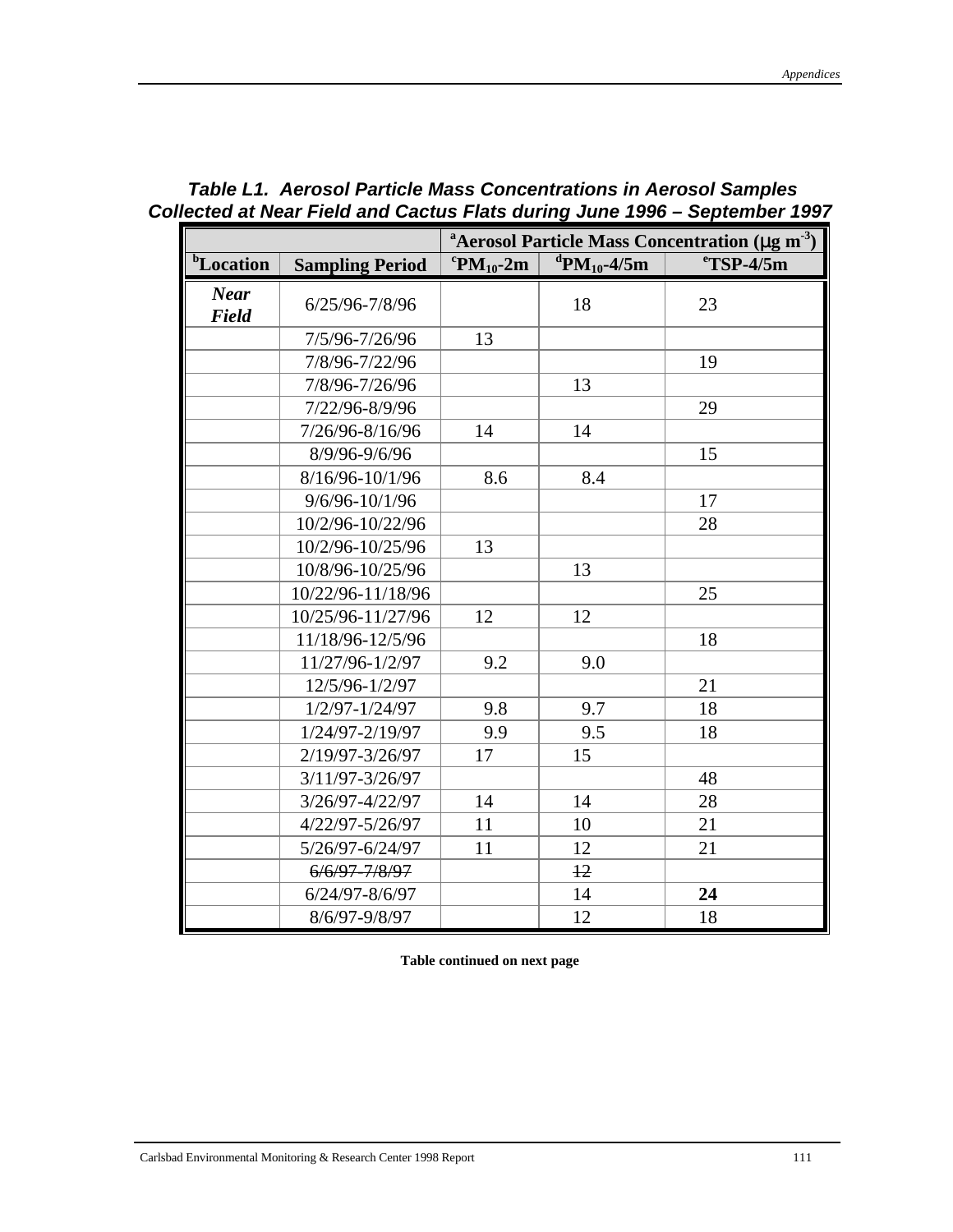#### *Table L1. Aerosol Particle Mass Concentrations in Aerosol Samples Collected at Near Field and Cactus Flats during June 1996 – September 1997 (Continued)*

|                        |                        | <sup>a</sup> Aerosol Particle Mass Concentration (µg m <sup>-3</sup> ) |                                     |                         |  |  |  |  |  |  |
|------------------------|------------------------|------------------------------------------------------------------------|-------------------------------------|-------------------------|--|--|--|--|--|--|
| <sup>b</sup> Location  | <b>Sampling Period</b> | ${}^{\rm c}{\rm PM}_{10}$ -2m                                          | <sup>d</sup> PM <sub>10</sub> -4/5m | $\mathrm{^{e}TSP-}4/5m$ |  |  |  |  |  |  |
| Cactus<br><b>Flats</b> | 7/8/97-8/6/97          |                                                                        |                                     | 22                      |  |  |  |  |  |  |
|                        | $8/6/97 - 9/8/97$      |                                                                        |                                     |                         |  |  |  |  |  |  |
|                        | 8/7/97-9/8/97          |                                                                        |                                     |                         |  |  |  |  |  |  |

aAerosol particle mass concentrations values do not reflect error associated with total air flow measurements and particulate mass measurements; all measurements are rounded to two significant figures.

 $b$ Locations as shown in Fig. 2

 $\rm{^{b}PM_{10-2}}$  m = suspended particulate matter aerosols with aerodynamic diameter  $\leq10$  µm, collected with high volume sampler at elevation of approximately 2 m above ground surface

 $\mathrm{PM}_{10}$ -4/5 m = suspended particulate matter aerosols with aerodynamic diameter  $\leq$ 10 µm, collected with high volume sampler at elevation of approximately 4 m above ground surface at Near Field, and approximately 5 m above ground surface at Cactus Flats

 ${}^{d}TSP-4/5$  m = total suspended particulate matter aerosols with aerodynamic diameter <75  $\mu$ m, collected with high volume sampler at elevation of approximately 4 m above ground surface at Near Field, and approximately 5 m above ground surface at Cactus Flats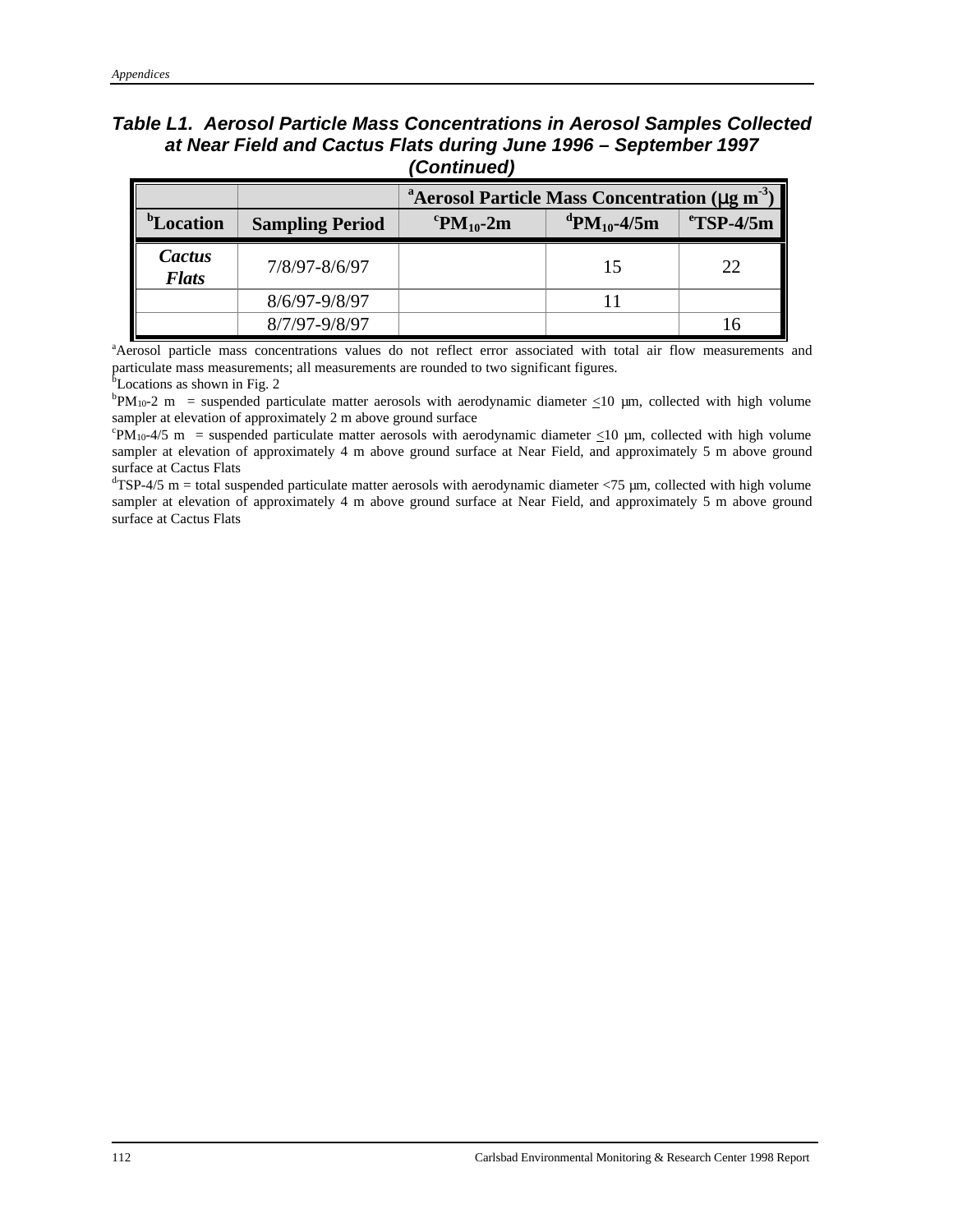|                                  | Ouplus 1997<br><sup>239,240</sup> Pu Activity Concentration (nBq m <sup>-3</sup> ) |                      |            |                             |             |            |                                      |            |            |  |
|----------------------------------|------------------------------------------------------------------------------------|----------------------|------------|-----------------------------|-------------|------------|--------------------------------------|------------|------------|--|
|                                  |                                                                                    |                      |            |                             |             |            | $\mathrm{c}T\mathrm{SP}-4\mathrm{m}$ |            |            |  |
|                                  |                                                                                    | ${}^{a}PM_{10} - 2m$ |            | $\rm{^{b}PM_{10}} - 4 \, m$ |             |            |                                      |            |            |  |
| <b>Sampling</b><br><b>Period</b> | ${}^dC$                                                                            | eSD                  | fMDC       | $\mathbf C$                 | <b>SD</b>   | <b>MDC</b> | $\mathbf C$                          | <b>SD</b>  | <b>MDC</b> |  |
| $6/25/96$ -                      |                                                                                    |                      |            | $1.5E+1$                    | $5.02E + 0$ | $2.3E-2$   | $1.2E + 1$                           | $2.3E + 0$ | $2.3E-2$   |  |
| 7/8/96                           |                                                                                    |                      |            | $<$ MDC                     |             | $2.2E+1$   |                                      | $2.7E+0$   | $3.7E+0$   |  |
| $7/5/96 -$                       | $1.2E + 1$                                                                         | $1.7E + 0$           | $1.3E-2$   |                             |             |            |                                      |            |            |  |
| 7/26/96                          |                                                                                    | $1.9E+0$             | $2.1E+0$   |                             |             |            |                                      |            |            |  |
| $7/8/96 -$                       |                                                                                    |                      |            |                             |             |            | $7.5E + 0$                           | $1.7E + 0$ | $2.4E-2$   |  |
| 7/22/96                          |                                                                                    |                      |            |                             |             |            | $7.2E+0$                             | $2.2E+0$   | $3.6E + 0$ |  |
| $7/8/96 -$                       |                                                                                    |                      |            | $1.8E + 1$                  | $4.0E + 0$  | $1.5E-2$   |                                      |            |            |  |
| 7/26/96                          |                                                                                    |                      |            | $1.7E+1$                    | $5.1E+0$    | $8.4E + 0$ |                                      |            |            |  |
| $7/22/96-$                       |                                                                                    |                      |            |                             |             |            | $1.4E + 1$                           | $4.9E + 0$ | $1.7E-2$   |  |
| 8/9/96                           |                                                                                    |                      |            |                             |             |            | $<$ MDC                              |            | $2.5E+1$   |  |
| $7/26/96$ -                      | $2.3E + 0$                                                                         | $7.2E-1$             | $1.3E-2$   | $1.1E+1$                    | $2.0E + 0$  | $1.4E-2$   |                                      |            |            |  |
| 8/16/96                          | $<$ MDC                                                                            |                      | $2.7E+0$   |                             | $2.4E + 0$  | $3.1E+0$   |                                      |            |            |  |
| $8/9/96$ -                       |                                                                                    |                      |            |                             |             |            | $4.4E + 0$                           | $9.4E+$    | $9.6E-3$   |  |
| 9/6/96                           |                                                                                    |                      |            |                             |             |            | $4.3E + 0$                           | $1.2E + 0$ | $1.8E + 0$ |  |
| $8/16/96$ -                      | $3.01E +$                                                                          | $5.3E+$              | $5.5E-3$   | $2.2E + 0$                  | $4.2E-1$    | $6.4E-3$   |                                      |            |            |  |
| 10/1/96                          | $\theta$                                                                           | $6.2E-1$             | $7.6E-1$   | $2.1E+0$                    | 5.0E-1      | $6.8E-1$   |                                      |            |            |  |
|                                  | $3.0E+0$                                                                           |                      |            |                             |             |            |                                      |            |            |  |
| $9/6/96$ -                       |                                                                                    |                      |            |                             |             |            | $7.8E + 0$                           | $1.5E + 0$ | $1.1E-2$   |  |
| 10/1/96                          |                                                                                    |                      |            |                             |             |            |                                      | $1.8E+0$   | $2.5E+0$   |  |
| $10/2/96 -$                      | $4.6E + 0$                                                                         | $1.1E + 0$           | $1.3E-2$   |                             |             |            |                                      |            |            |  |
| 10/25/96                         | $4.5E + 0$                                                                         | $1.4E + 0$           | $2.4E + 0$ |                             |             |            |                                      |            |            |  |
| 10/8/96-                         |                                                                                    |                      |            | $8.0E + 0$                  | $2.3E + 0$  | $1.7E-2$   |                                      |            |            |  |
| 10/25/96                         |                                                                                    |                      |            | $7.9E + 0$                  | $3.6E + 0$  | $7.3E + 0$ |                                      |            |            |  |
| 10/25/96-                        | $5.6E + 0$                                                                         | $6.1E-1$             | $8.6E-3$   | $3.0E + 0$                  | $4.9E+$     | 8.8E 3     |                                      |            |            |  |
| 11/27/96                         | $5.5E + 0$                                                                         | $6.7E-1$             | $6.7E-1$   |                             | $4.1E-1$    | $4.7E-1$   |                                      |            |            |  |
| 11/18/96-                        |                                                                                    |                      |            |                             |             |            | $8.5E + 0$                           | $1.2E + 0$ | $1.9E-2$   |  |
| 12/5/96                          |                                                                                    |                      |            |                             |             |            | $8.4E + 0$                           |            | $9.7E-1$   |  |
| 11/27/96-                        | $4.6E + 0$                                                                         | $5.6E-1$             | $8.0E-3$   | $4.5E + 0$                  | 5.89E-1     | $8.3E-3$   |                                      |            |            |  |
| 1/2/97                           |                                                                                    | 5.7E-1               | $4.1E-1$   |                             | $6.0E-1$    | $4.6E-1$   |                                      |            |            |  |
| 12/5/96-                         |                                                                                    |                      |            |                             |             |            | $1.1E+1$                             | $1.0E + 0$ | $1.1E-2$   |  |
| 1/2/97                           |                                                                                    |                      |            |                             |             |            |                                      |            | 5.7E-1     |  |

*Table L2. 239,240Pu Activity Concentrations in Aerosol Samples Collected at Near Field during June 1996 – September 1997*

**Table continued on next page**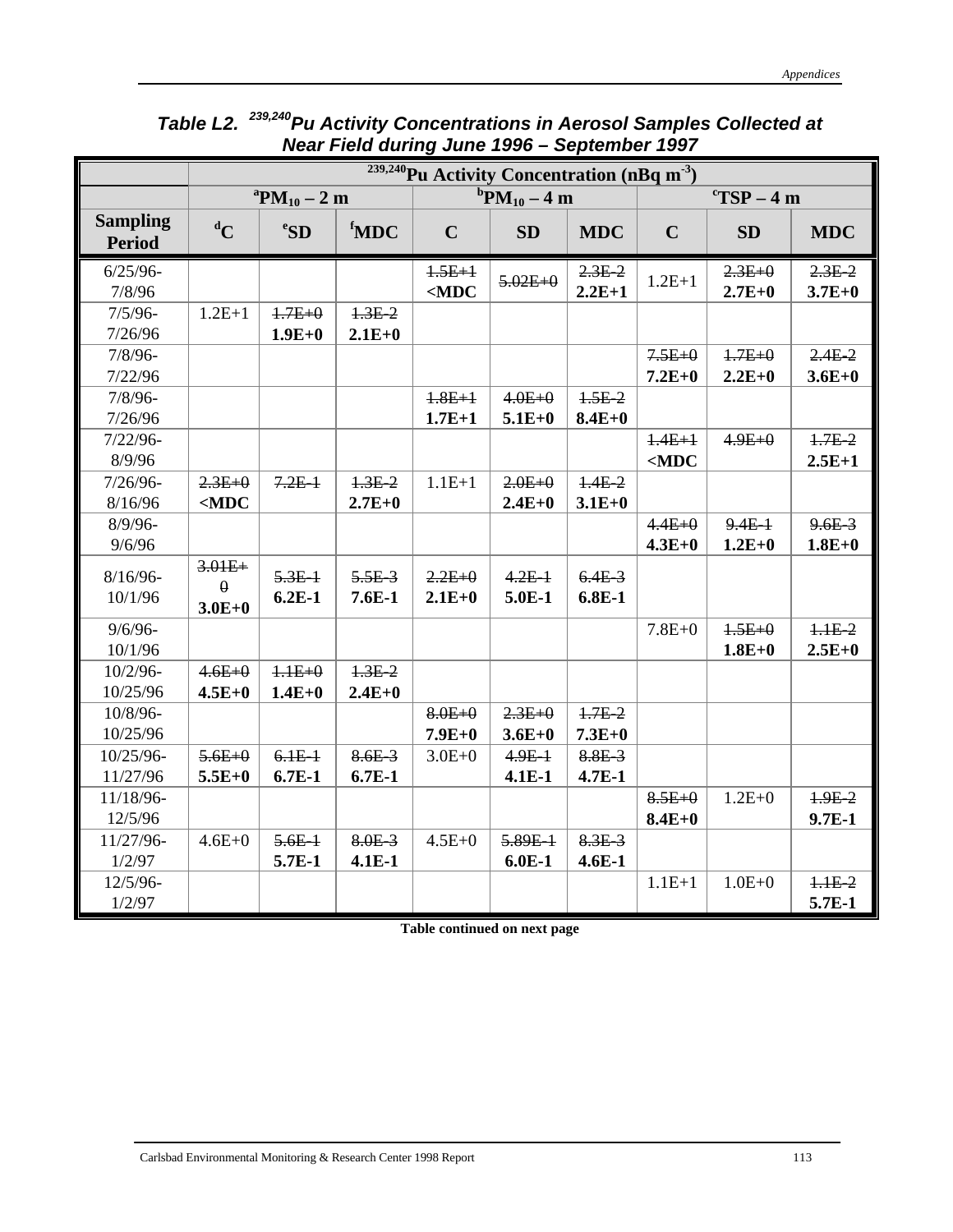|                                  | $\sqrt[239,240]$ Pu Activity Concentration (nBq m <sup>-3</sup> ) |                      |                     |                      |            |            |             |                                      |            |  |  |
|----------------------------------|-------------------------------------------------------------------|----------------------|---------------------|----------------------|------------|------------|-------------|--------------------------------------|------------|--|--|
|                                  |                                                                   | ${}^{a}PM_{10} - 2m$ |                     | ${}^{b}PM_{10} - 4m$ |            |            |             | $\mathrm{C}T\mathrm{SP}-4\mathrm{m}$ |            |  |  |
| <b>Sampling</b><br><b>Period</b> | ${}^dC$                                                           | ${}^e$ SD            | ${}^{\text{f}}$ MDC | $\mathbf C$          | SD         | <b>MDC</b> | $\mathbf C$ | <b>SD</b>                            | <b>MDC</b> |  |  |
| $1/2/97 -$                       | $4.3E + 0$                                                        | $7.0E-1$             | $1.3E-2$            | $3.4E + 0$           | $6.2E-1$   | $1.3E-2$   | $8.8E + 0$  | $1.1E + 0$                           | $1.4E-2$   |  |  |
| 1/24/97                          |                                                                   | 7.9E-1               | 8.0E-1              |                      | $6.5E-1$   | $6.7E-1$   |             | $1.2E+0$                             | 8.7E-1     |  |  |
| $1/24/97 -$                      | $3.0E + 0$                                                        | $3.6E +$             | $1.2E-2$            | $2.4E + 0$           | $3.6E +$   | $1.1E-2$   | $6.9E + 0$  | $6.3E+$                              | $1.1E-2$   |  |  |
| 2/19/97                          | $2.8E + 0$                                                        | $4.1E-1$             | 5.4E-1              | $2.2E+0$             | 3.7E-1     | 5.4E-1     | $6.8E + 0$  | $6.8E-1$                             | $6.8E-1$   |  |  |
| $2/19/97 -$                      | $8.6E + 0$                                                        | $1.2E + 0$           | $8.8E-3$            | $6.9E + 0$           | $9.9E+$    | $8.4E-3$   |             |                                      |            |  |  |
| 3/26/97                          | $8.4E + 0$                                                        |                      | 8.3E-1              | $6.8E + 0$           | $1.1E+0$   | 7.9E-1     |             |                                      |            |  |  |
| $3/11/97 -$                      |                                                                   |                      |                     |                      |            |            | $2.8E + 1$  | $2.4E + 0$                           | $1.9E-2$   |  |  |
| 3/26/97                          |                                                                   |                      |                     |                      |            |            | $2.7E+1$    |                                      | $1.1E+0$   |  |  |
| $3/26/97 -$                      | $8.5E + 0$                                                        | $8.7E-1$             | $1.1E-2$            | $5.7E + 0$           | $5.1E-1$   | $1.1E-2$   | $1.6E+1$    | $9.2E-1$                             | $1.1E-2$   |  |  |
| 4/22/97                          | $8.4E + 0$                                                        | 8.6E-1               | $7.0E-1$            | $5.6E + 0$           | 5.9E-1     | $6.0E-1$   |             | $9.6E-1$                             | $4.7E-1$   |  |  |
| $4/22/97 -$                      | $4.4E + 0$                                                        | $4.8E-1$             | $8.8E-3$            | $3.7E + 0$           | $4.6E-1$   | $8.3E-3$   | $1.0E + 1$  | $1.2E + 0$                           | $8.6E-3$   |  |  |
| 5/26/97                          | $4.3E+0$                                                          | 4.9E-1               | $4.4E-1$            | $3.6E + 0$           |            | $4.5E-1$   |             |                                      | 7.7E-1     |  |  |
| $5/26/97 -$                      | $3.5E + 0$                                                        | $5.7E-1$             | $4.0E-2$            | $4.2 + 0$            | $4.8E-1$   | $1.0E-2$   | $7.4E + 0$  | $6.8E-1$                             | $1.1E-2$   |  |  |
| 6/24/97                          | $3.4E + 0$                                                        | 5.5E-1               | $6.5E-1$            | $4.1E+0$             | 5.6E-1     | $6.1E-1$   | $7.2E+0$    | $6.9E-1$                             | 5.4E-1     |  |  |
| $6/6/97-$                        |                                                                   |                      |                     | $2.4E + 0$           | $3.9E+$    | $1.3E + 0$ |             |                                      |            |  |  |
| 7/8/97                           |                                                                   |                      |                     |                      |            |            |             |                                      |            |  |  |
| $7/8/97-$                        |                                                                   |                      |                     |                      |            |            | $7.2E + 0$  | $9.6E +$                             | $2.6E + 0$ |  |  |
| 8/6/97                           |                                                                   |                      |                     |                      |            |            |             |                                      |            |  |  |
| $8/6/97 -$                       |                                                                   |                      |                     | $2.8E + 0$           | $4.3E-1$   | $1.4E + 0$ | $3.6E + 0$  | $5.2E - 1$                           | $1.3E-2$   |  |  |
| 9/8/97                           |                                                                   |                      |                     | $4.9E+0$             | $1.2E + 0$ | $1.2E+0$   | $7.2E + 0$  | $1.8E+0$                             | $3.2E+0$   |  |  |
| $8/7/97-$                        |                                                                   |                      |                     |                      |            |            | $3.4E + 0$  | $7.5E+$                              | $2.7E + 0$ |  |  |
| 9/8.97                           |                                                                   |                      |                     |                      |            |            |             |                                      |            |  |  |

*Table L2. 239,240Pu Activity Concentrations in Aerosol Samples Collected at Near Field during June 1996 – September 1997 (Continued)*

 ${}^{a}PM_{10}$ -2 m = suspended particulate matter aerosols with aerodynamic diameter  $\leq$ 10 µm, collected with high volume sampler at elevation of approximately 2 m above ground surface

 ${}^{\text{b}}P\text{M}_{10}$ -4 m = suspended particulate matter aerosols with aerodynamic diameter  $\leq$ 10 µm, collected with high volume sampler at elevation of approximately 4 m above ground surface

 $\text{CTSP-4}$  m = total suspended particulate matter aerosols with aerodynamic diameter <75 µm, collected with high volume sampler at elevation of approximately 4 m above ground surface

<sup>d, e, f</sup>C, SD and MDC as defined in this section in Appendix K; all values are rounded to two significant figures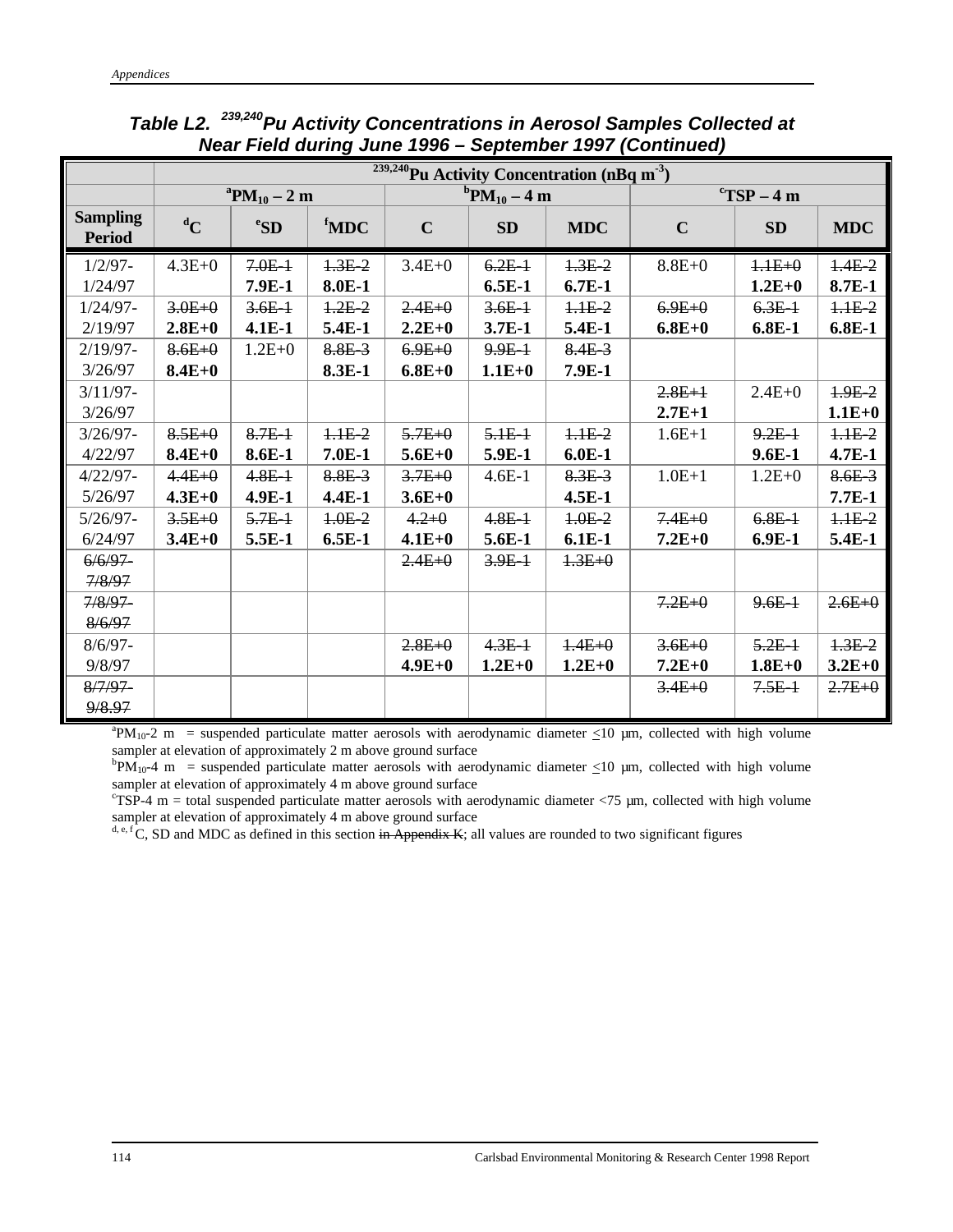|                                  |                        | $\frac{239,240}{239,240}$ Pu Activity Concentrations (nBq m <sup>-3</sup> ) |                        |                                                        |                        |                        |  |  |  |  |  |
|----------------------------------|------------------------|-----------------------------------------------------------------------------|------------------------|--------------------------------------------------------|------------------------|------------------------|--|--|--|--|--|
|                                  |                        | ${}^{\rm a}{\rm PM}_{10} - 5$ m                                             |                        | $\mathrm{^{b}TSP-5~m}$                                 |                        |                        |  |  |  |  |  |
| <b>Sampling</b><br><b>Period</b> | $\rm ^{c}C$            | ${}^{\rm d}$ SD                                                             | ${}^{\rm e}$ MDC       | $\mathbf C$                                            | <b>SD</b>              | <b>MDC</b>             |  |  |  |  |  |
| 6/6/97-7/8/97                    | $4.8E + 0$             | $7.8E+$                                                                     | $2.6E + 0$             |                                                        |                        |                        |  |  |  |  |  |
| 7/8/97-8/6/97                    |                        |                                                                             |                        | $1.4E + 1$<br>$1.1E+1$                                 | $4.9E+0$<br>$2.8E + 0$ | $5.2E + 0$<br>$2.7E+0$ |  |  |  |  |  |
| 8/6/97-9/8/97                    | $2.1E+1$<br>$1.7E+1$   | $1.9E + 0$<br>$2.8E + 0$                                                    | $3.6E + 0$<br>$1.8E+0$ |                                                        |                        |                        |  |  |  |  |  |
| 8/7/97-9/8/97                    |                        |                                                                             |                        | $6.8E + 0$<br>$5.0E + 0$                               | $1.5E + 0$<br>$2.1E+0$ | $5.4E + 0$<br>$4.7E+0$ |  |  |  |  |  |
|                                  |                        |                                                                             |                        | $239,240$ Pu Activity Densities (mBq g <sup>-1</sup> ) |                        |                        |  |  |  |  |  |
|                                  |                        | ${}^{\rm a}{\rm PM}_{10} - 5$ m                                             |                        | ${}^{\rm b}TSP-5$ m                                    |                        |                        |  |  |  |  |  |
| 6/6/97-7/8/97                    | $4.0E+$                | $6.4E-2$                                                                    | $2.2E-1$               |                                                        |                        |                        |  |  |  |  |  |
| 7/8/97-8/6/97                    |                        |                                                                             |                        | $6.6E-1$<br>5.1E-1                                     | $8.8E-2$<br>$1.3E-1$   | $2.4E-1$<br>$1.3E-1$   |  |  |  |  |  |
| 8/6/97-9/8/97                    | $2.0E + 0$<br>$1.7E+0$ | $1.7E-1$<br>$2.7E-1$                                                        | $3.2E+$<br>$1.8E-1$    |                                                        |                        |                        |  |  |  |  |  |
| 8/7/97-9/8/97                    |                        |                                                                             |                        | $4.2E-1$<br>$3.3E-1$                                   | $9.4E-2$<br>$1.4E-1$   | $3.4E - 1$<br>$3.1E-1$ |  |  |  |  |  |

### *Table L3. 239,240Pu Activity Concentrations and Activity Densities in Aerosol Samples Collected at Cactus Flats during June - September 1997*

<sup>a</sup>PM<sub>10</sub>-5 m = suspended particulate matter aerosols with aerodynamic diameter  $\leq$ 10 µm, collected with high volume sampler at elevation of approximately 5 m above ground surface

 $bTSP-5$  m = total suspended particulate matter aerosols with aerodynamic diameter <75  $\mu$ m, collected with high volume sampler at elevation of approximately 5 m above ground surface

 $c, d, e$  C, SD and MDC as defined in this section Appendix K; all values are rounded to two significant figures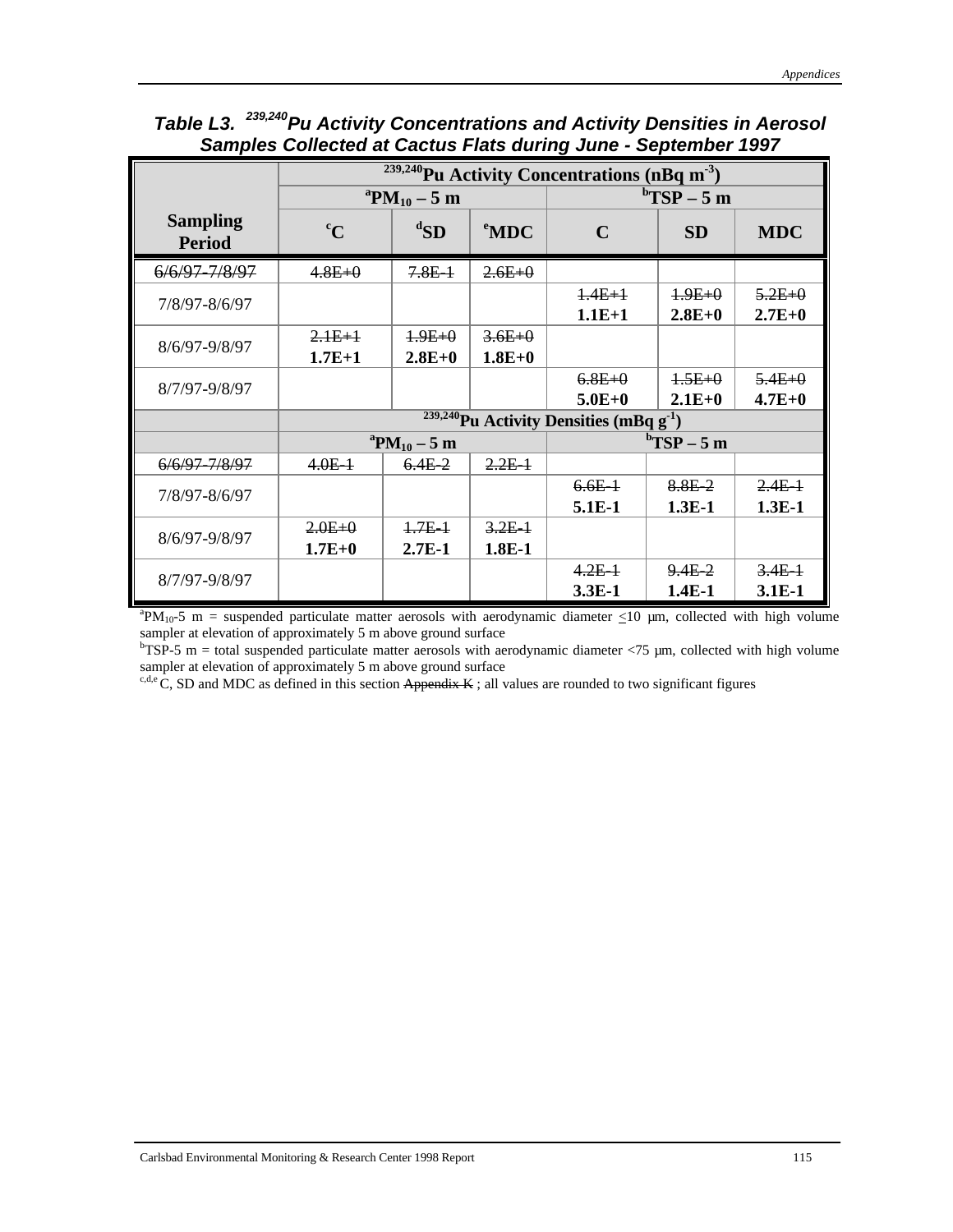|                                  | <sup>239,240</sup> Pu Activity Density (mBq g <sup>-1</sup> ) |                                   |                     |             |                                       |            |             |                                             |            |  |
|----------------------------------|---------------------------------------------------------------|-----------------------------------|---------------------|-------------|---------------------------------------|------------|-------------|---------------------------------------------|------------|--|
|                                  |                                                               | <sup>a</sup> PM <sub>10</sub> -2m |                     |             | ${}^{\mathrm{b}}\mathrm{PM}_{10}$ -4m |            |             | $\mathrm{^{c}T}\overline{\mathrm{SP}}$ -4 m |            |  |
| <b>Sampling</b><br><b>Period</b> | ${}^dC$                                                       | eSD                               | ${}^{\text{f}}$ MDC | $\mathbf C$ | <b>SD</b>                             | <b>MDC</b> | $\mathbf C$ | <b>SD</b>                                   | <b>MDC</b> |  |
| $6/25/96$ -                      |                                                               |                                   |                     | $8.3E +$    | $2.8E-1$                              | $1.3E-3$   | $5.4E-1$    | $1.0E-1$                                    | $4.0E-3$   |  |
| 7/8/96                           |                                                               |                                   |                     | $<$ MDC     |                                       | $1.2E + 0$ | 5.3E-1      | $1.2E-1$                                    | $1.6E-1$   |  |
| $7/5/96 -$                       | $9.2E+$                                                       | $1.3E-1$                          | $1.0E-3$            |             |                                       |            |             |                                             |            |  |
| 7/26/96                          | $9.0E-1$                                                      | $1.5E-1$                          | $1.6E-1$            |             |                                       |            |             |                                             |            |  |
| $7/8/96 -$                       |                                                               |                                   |                     | $1.3E + 0$  | $3.0E-1$                              | $1.2E-3$   | $3.9E+$     | $8.7E-2$                                    | $1.2E-3$   |  |
| 7/22/96                          |                                                               |                                   |                     |             | 3.9E-1                                | $6.4E-1$   | $3.7 - 1$   | $1.1E-1$                                    | $1.9E-1$   |  |
| $7/22/96-$                       |                                                               |                                   |                     |             |                                       |            | $4.7E-1$    | $1.7E-1$                                    | $5.7E-4$   |  |
| 8/9/96                           |                                                               |                                   |                     |             |                                       |            | $<$ MDC     |                                             | 8.5E-1     |  |
| $7/26/96$ -                      | $1.6E-1$                                                      | $5.1E-2$                          | $9.5E-4$            | $7.8E+$     | $1.5E-1$                              | $1.0E-3$   |             |                                             |            |  |
| 8/16/96                          | $<$ MDC                                                       |                                   | $1.9E-1$            | $7.5E-1$    | $1.7E-1$                              | $2.3E-1$   |             |                                             |            |  |
| $8/9/96$ -                       |                                                               |                                   |                     |             |                                       |            | $2.9E-1$    | $6.4E-2$                                    | $6.4E-4$   |  |
| 9/6/96                           |                                                               |                                   |                     |             |                                       |            |             | 7.8E-2                                      | $1.2E-1$   |  |
| $8/16/96$ -                      | $3.5E-1$                                                      | $6.2E-2$                          | $6.4E-4$            | $2.6E +$    | $5.0E-2$                              | $7.8E-4$   |             |                                             |            |  |
| 10/1/96                          |                                                               | $7.2E-2$                          | 8.9E-2              | $2.5E-1$    | $6.0E-2$                              | 8.2E-2     |             |                                             |            |  |
| $9/6/96$ -                       |                                                               |                                   |                     |             |                                       |            | $4.48E - 1$ | 8.78E-2                                     | $6.6E-4$   |  |
| 10/1/96                          |                                                               |                                   |                     |             |                                       |            | $4.5E-1$    | $1.1E-1$                                    | $1.4E-1$   |  |
| $10/2/96$ -                      | $3.6E +$                                                      | $8.4E-2$                          | 9.9E-4              |             |                                       |            |             |                                             |            |  |
| 10/25/96                         | $3.5E-1$                                                      | $1.1E-1$                          | $1.8E-1$            |             |                                       |            |             |                                             |            |  |
| 10/8/96-                         |                                                               |                                   |                     | $6.4E-1$    | $1.8E-1$                              | $1.4E-3$   |             |                                             |            |  |
| 10/25/96                         |                                                               |                                   |                     | $6.2E-1$    | $2.9E-1$                              | 5.8E-1     |             |                                             |            |  |
| 10/25/96-                        | $4.6E+$                                                       | $5.0E-2$                          | $7.1E-4$            | $2.5E-1$    | $4.1E-2$                              | $7.4E-4$   |             |                                             |            |  |
| 11/27/96                         | $4.5E-1$                                                      | 5.5E-2                            | 3.8E-2              |             | $3.4E-2$                              | $4.0E-2$   |             |                                             |            |  |
| 11/18/96-                        |                                                               |                                   |                     |             |                                       |            | $4.8E-1$    | $6.8E-2$                                    | $1.0E-3$   |  |
| 12/5/96                          |                                                               |                                   |                     |             |                                       |            |             |                                             | 5.5E-2     |  |

### *Table L4. 239,240Pu Activity Densities in Aerosol Samples Collected at Near Field during June 1996 – September 1997*

**Table continued on next page**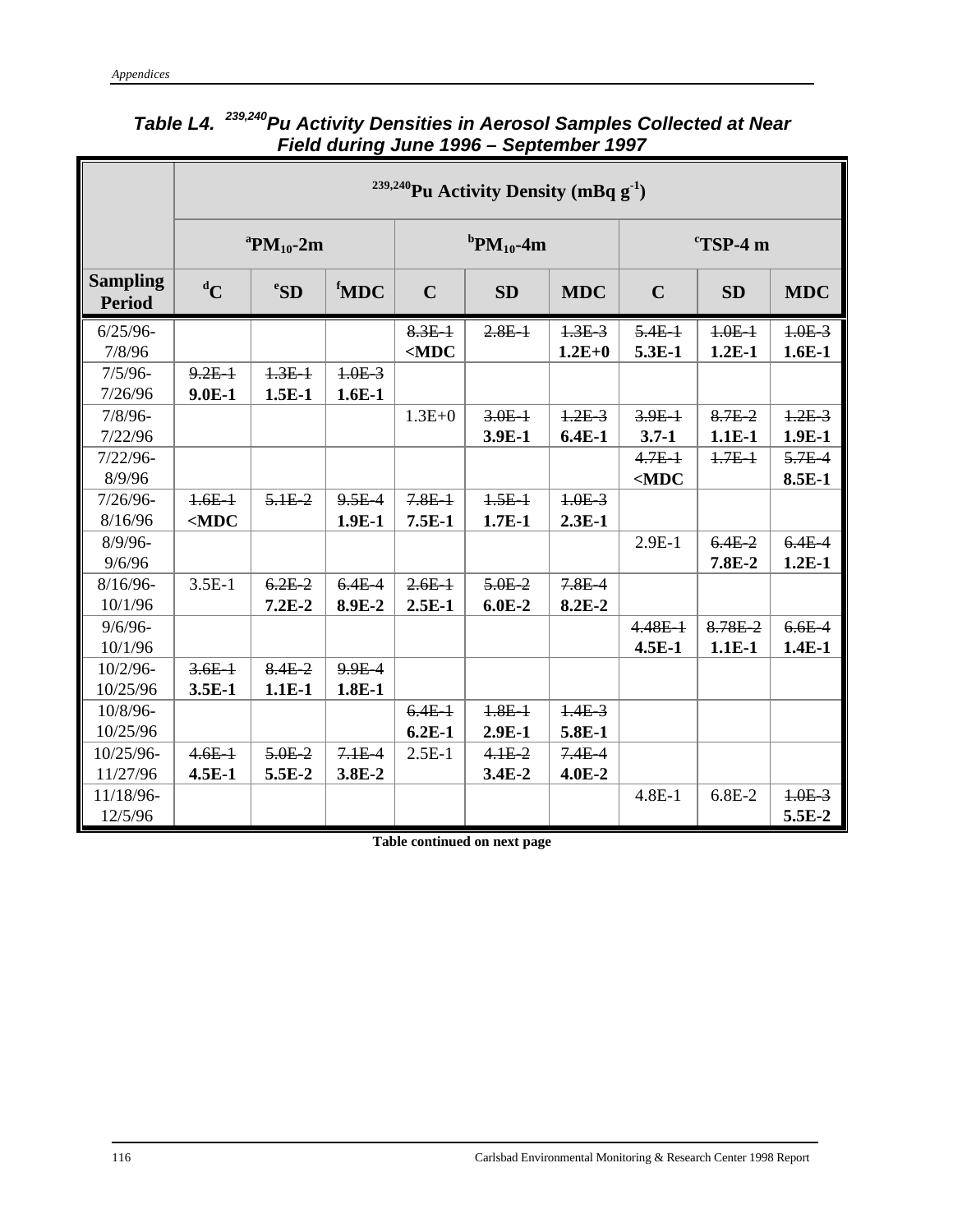|                                  | <sup>239,240</sup> Pu Activity Density (mBq g <sup>-1</sup> ) |                                       |                  |             |                                       |            |             |                     |            |  |
|----------------------------------|---------------------------------------------------------------|---------------------------------------|------------------|-------------|---------------------------------------|------------|-------------|---------------------|------------|--|
|                                  |                                                               | ${}^{\mathrm{a}}\mathrm{PM}_{10}$ -2m |                  |             | ${}^{\mathrm{b}}\mathrm{PM}_{10}$ -4m |            |             | $\mathrm{c}$ TSP-4m |            |  |
| <b>Sampling</b><br><b>Period</b> | $\rm ^dC$                                                     | ${}^e$ SD                             | <sup>f</sup> MDC | $\mathbf C$ | <b>SD</b>                             | <b>MDC</b> | $\mathbf C$ | <b>SD</b>           | <b>MDC</b> |  |
| 11/27/96-                        | $5.0E-1$                                                      | $6.2E-2$                              | $8.7E-4$         | $5.0E-1$    | $6.4E-2$                              | $9.1E-4$   |             |                     |            |  |
| 1/2/97                           | 5.1E-1                                                        | $6.3E-2$                              | $4.5E-2$         |             | $6.7E-2$                              | 5.1E-2     |             |                     |            |  |
| $12/5/96-$                       |                                                               |                                       |                  |             |                                       |            | $5.3E-1$    | 4.9E-2              | $5.1E-4$   |  |
| 1/2/97                           |                                                               |                                       |                  |             |                                       |            |             |                     | $2.8E-2$   |  |
| $1/2/97$ -                       | $4.4E-1$                                                      | $7.19E-2$                             | $1.3E-3$         | $3.5E-1$    | $6.4E-2$                              | $1.4E-3$   | $4.9E-1$    | $6.0E-2$            | $7.5E-4$   |  |
| 1/24/97                          | $4.3E-1$                                                      | 8.1E-2                                | $8.2E-2$         |             | $6.7E-2$                              | $6.9E-2$   |             | $6.4E-2$            | $4.8E-2$   |  |
| $1/24/97 -$                      | $3.0E-1$                                                      | $3.7E-2$                              | $1.2E-3$         | $2.5E+$     | $3.8E-2$                              | $1.2E-3$   | $3.8E-1$    | $3.4E-2$            | $6.1E-4$   |  |
| 2/19/97                          | $2.8E-1$                                                      | $4.1E-2$                              | 5.5E-2           | $2.3E-1$    | 3.9E-2                                | 5.7E-2     | $3.7E-1$    | 3.7E-2              | $3.7E-2$   |  |
| $2/19/97 -$                      | 5.1E-1                                                        | $7.02E - 2$                           | $5.2E-4$         | $4.5E-1$    | $6.5E-2$                              | $5.5E-4$   |             |                     |            |  |
| 3/26/97                          |                                                               | $7.1E-2$                              | 5.0E-2           |             | $6.9E-2$                              | $5.2E-2$   |             |                     |            |  |
| $3/11/97 -$                      |                                                               |                                       |                  |             |                                       |            | $5.7E-1$    | $5.0E-2$            | $3.9E-4$   |  |
| 3/26/97                          |                                                               |                                       |                  |             |                                       |            |             | $4.9E-2$            | $2.2E-2$   |  |
| $3/26/97 -$                      | $6.0E-1$                                                      | $6.1E-2$                              | $7.7E-4$         | $4.0E-1$    | $3.6E-2$                              | $7.6E-4$   | $5.9E+$     | $3.4E-2$            | $3.8E-4$   |  |
| 4/22/97                          | 5.9E-1                                                        | $6.0E-2$                              | 4.9E-2           |             | $4.1E-2$                              | $4.3E-2$   | 5.8E-1      | $3.5E-2$            | $1.7E-2$   |  |
| $4/22/97 -$                      | $4.2E-1$                                                      | $4.6E-2$                              | $8.3E-4$         | $3.6E +$    | $4.5E-2$                              | $8.2E-4$   | $4.9E+$     | $5.9E-2$            | $4.1E-4$   |  |
| 5/26/97                          | $4.1E-1$                                                      | $4.7E-2$                              | $4.1E-2$         | $3.5E-1$    | $4.6E-2$                              | $4.5E-2$   | $4.8E-1$    | $6.0E-2$            | $3.7E-2$   |  |
| $5/26/97 -$                      | $3.1E+$                                                       | $5.0E-2$                              | $9.1E-4$         | $3.5E+$     | $4.0E-2$                              | $8.5E-4$   | $3.5E+$     | $3.2E - 2$          | $5.0E-4$   |  |
| 6/24/97                          | $3.0E-1$                                                      | 4.9E-2                                | 5.7E-2           | $3.4E-1$    | $4.6E-2$                              | 5.0E-2     | $3.4E-1$    | $3.3E-2$            | $2.6E-2$   |  |
| $8/6/97 -$                       |                                                               |                                       |                  | $2.3E-1$    | $7.0E-2$                              | $7.5E-4$   | $2.0E-1$    | $6.0E-2$            | $7.3E-4$   |  |
| 9/8/97                           |                                                               |                                       |                  | $4.0E-1$    | $1.0E-1$                              | $10.0E-2$  | 3.9E-1      | $9.8E-2$            | $1.7E-1$   |  |

*Table L4. 239,240Pu Activity Densities in Aerosol Samples Collected at Near Field during June 1996 – September 1997 (Continued)*

<sup>a</sup>PM<sub>10</sub>-2 m = suspended particulate matter aerosols with aerodynamic diameter  $\leq$ 10 µm, collected with high volume sampler at elevation of approximately 2 m above ground surface

 ${}^{\text{b}}\text{PM}_{10}$ -4 m = suspended particulate matter aerosols with aerodynamic diameter  $\leq$ 10 µm, collected with high volume sampler at elevation of approximately 4 m above ground surface

 $\text{CTSP-4}$  m = total suspended particulate matter aerosols with aerodynamic diameter <75 µm, collected with high volume sampler at elevation of approximately 4 m above ground surface

 $\mathbf{d}, \mathbf{e}, \mathbf{f} \in \mathbf{C}$ , SD and MDC as defined in this section Appendix K; all values are rounded to two significant figures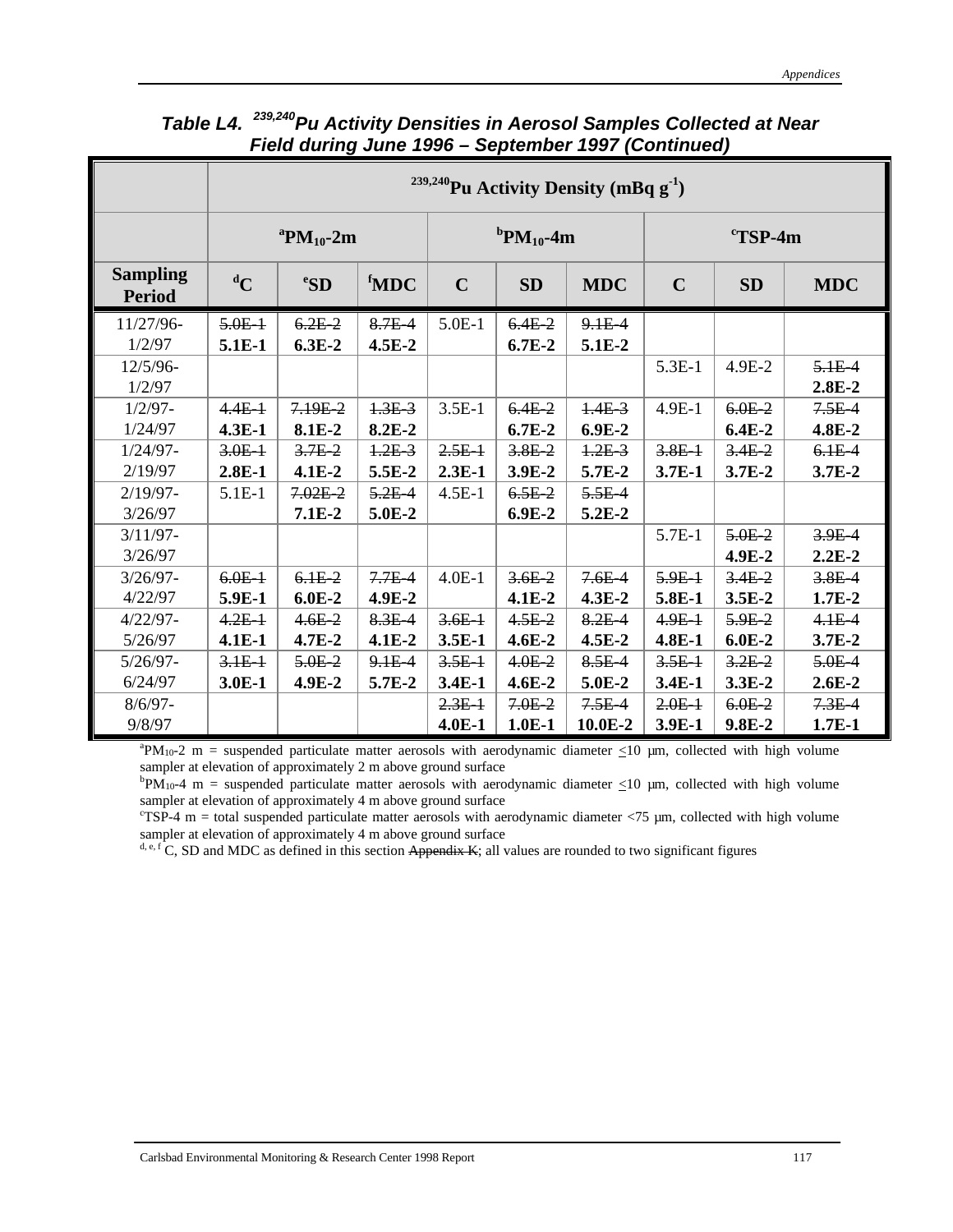### *Table L5. Summary Statistics for Mass Concentrations, 239,240Pu Activity Concentrations and 239,240Pu Activity Densities in Aerosol Samples Collected at Near Field during June 1996 – September 1997*

|                                                                                            | <b>Aerosol Particle</b><br><b>Diameter Class</b><br>(sampler elevation) | $\boldsymbol{a_N}$    | <b>b</b> Mean | ${}^{\mathrm{c}}\mathbf{SE}$ | <b>Minimum</b> | <b>Maximum</b> |
|--------------------------------------------------------------------------------------------|-------------------------------------------------------------------------|-----------------------|---------------|------------------------------|----------------|----------------|
| <b>Mass</b><br>Concentration<br>$(\mu g \, m^{-3})$                                        | <sup>d</sup> PM <sub>10</sub> - 2 m                                     | 12                    | 12            | 0.7                          | 8.6            | 17             |
|                                                                                            | $P_{P}M_{10} - 4$ m                                                     | $\overline{16}$<br>15 | 12            | 0.6                          | 8.3            | 18             |
|                                                                                            | ${}^{\text{f}}$ TSP - 4 m                                               | $\overline{16}$<br>17 | 23            | $\overline{2}$               | 15             | 48             |
| $\frac{1}{239,240}$ Pu<br><sup>g</sup> Activity<br>Concentration<br>$(nBq \text{ m}^{-3})$ | $PM_{10} - 2 m$                                                         | $+2$<br>11            | 5.4<br>5.6    | 0.8<br>0.9                   | 2.3<br>2.8     | 12             |
|                                                                                            | $PM_{10} - 4 m$                                                         | $\overline{15}$<br>13 | 6.2<br>5.9    | $+2$<br>1.2                  | 2.2<br>2.1     | 17.7<br>17     |
|                                                                                            | $TSP - 4m$                                                              | $\overline{15}$<br>13 | 10.2<br>10.3  | $+4$<br>1.6                  | 3.6<br>4.3     | 28<br>27       |
| $\frac{1}{239,240}$ Pu<br><sup>h</sup> Activity<br>Density<br>$(mBq g^{-1})$               | $PM_{10} - 2m$                                                          | $+2$<br>11            | 0.44<br>0.46  | 0.050<br>0.33                | 0.16<br>0.28   | 0.92<br>0.90   |
|                                                                                            | $PM_{10} - 4 m$                                                         | 45<br>13              | 0.48          | 0.080                        | 0.23           | 1.3            |
|                                                                                            | $TSP - 4m$                                                              | $+5$<br>13            | 0.43<br>0.45  | 0.030<br>0.26                | 0.20<br>0.033  | 0.59<br>0.12   |

 ${}^{a}N$  = number of samples included in calculations

 $b$ Mean = arithmetic mean

 ${}^c$ SE = standard error of mean

 $\mathrm{d}P\text{M}_{10}$ -2 m = suspended particulate matter aerosols with aerodynamic diameter  $\leq$ 10 µm, collected with high volume sampler at elevation of approximately 2 m above ground surface

<sup>e</sup>PM<sub>10</sub>-4 m = suspended particulate matter aerosols with aerodynamic diameter  $\leq$ 10 µm, collected with high volume sampler at elevation of approximately 4 m above ground surface

 $f$ TSP-4 m = total suspended particulate matter aerosols with aerodynamic diameter  $\langle$ 75  $\mu$ m, collected with

high volume sampler at elevation of approximately 4 m above ground surface

 ${}^{\text{g}}$ Activity Concentrations as defined in Appendix K; all values are rounded to two significant figures.

hActivity Densities calculated as defined for activity concentrations in this section Appendix K, using accumulated particulate mass concentration (g); all values are rounded to two significant figures.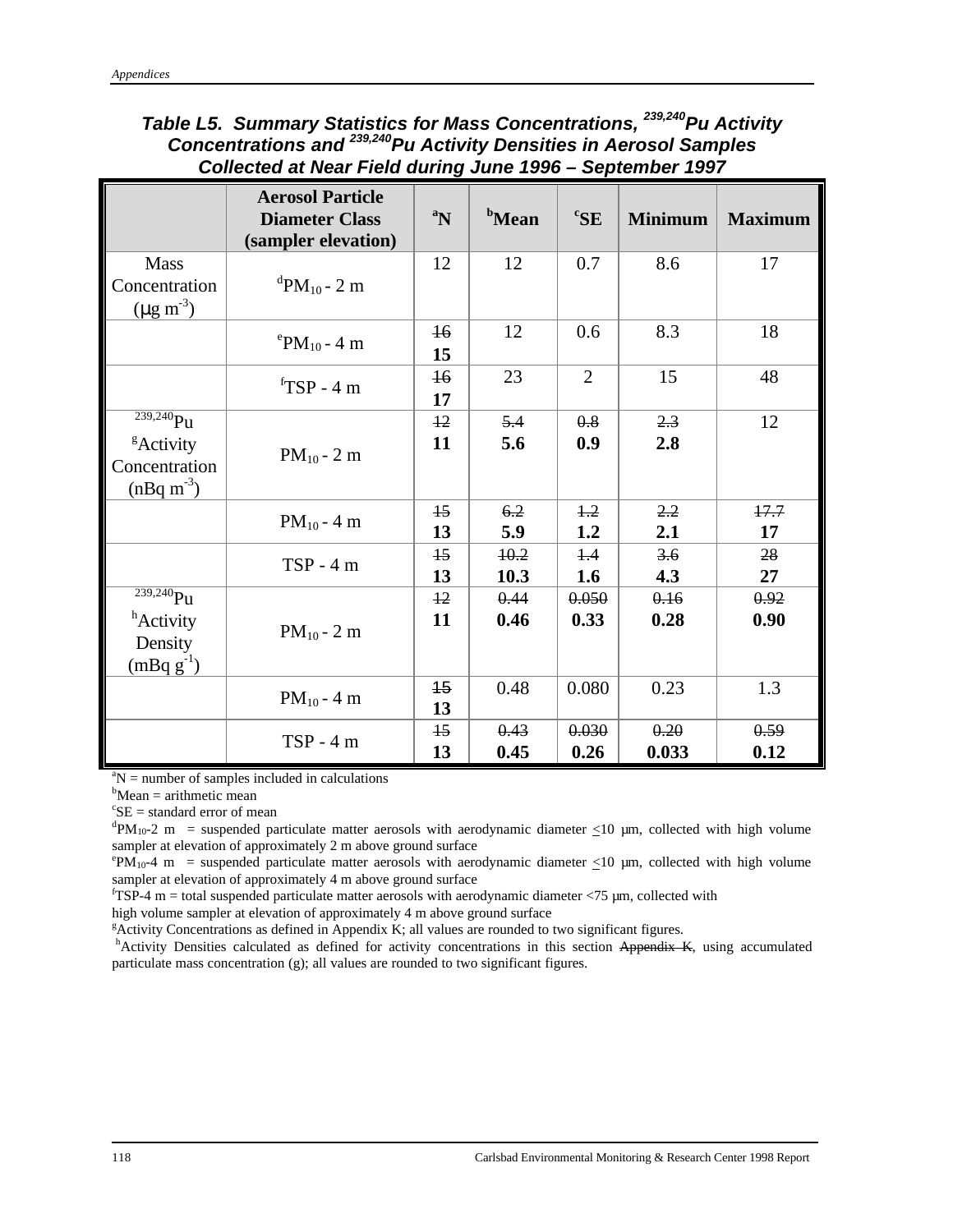### *Table L6. Results of Analyses of Variance for Mass and 239,240Pu Concentrations and 239,240Pu Activity Densities in Aerosol Samples Collected at Near Field during June 1996 – September 1997*

| <b>Response Variable</b>                                                       | <b>Source</b>   | <sup>a</sup> df | ${}^{b}SS$                 | ${}^c\mathbf{F}$ | ${}^d$ P         |
|--------------------------------------------------------------------------------|-----------------|-----------------|----------------------------|------------------|------------------|
| <b>Mass Concentration</b><br>$(\mu g \, m^{-3})$                               | <b>Samplers</b> | $\overline{2}$  | $1.204E + 3$               | 22.56            | 0.0001           |
|                                                                                | Error           | 41              | $1.094E + 3$               |                  |                  |
|                                                                                | Total           | 43              | $2.297E + 3$               |                  |                  |
| $\sqrt{\frac{239,240}{P}}$ Pu Activity<br>Concentration (nBq m <sup>-3</sup> ) | Sampler         | $\overline{2}$  | $1.904E + 2$<br>$1.761E+2$ | 4.17<br>4.31     | 0.0228<br>0.0214 |
|                                                                                |                 | 39              | $8.902E + 2$               |                  |                  |
|                                                                                | Error           | 34              | $6.94E+2$                  |                  |                  |
|                                                                                |                 | 41              | $1.081E + 3$               |                  |                  |
|                                                                                | Total           | 36              | $8.702E+2$                 |                  |                  |
| $239,240$ Pu                                                                   |                 | $\overline{2}$  | $3.136E-2$                 | 0.31             | 0.7318           |
| <b>Activity Density</b><br>$(mBq g^{-1})$                                      | Sampler         |                 | 3.970E-3                   | 0.05             | 0.9531           |
|                                                                                |                 | 39              | $1.893E + 0$               |                  |                  |
|                                                                                | Error           | 34              | $1.403E+0$                 |                  |                  |
|                                                                                | Total           | 41              | $1.925E + 0$               |                  |                  |
|                                                                                |                 | 36              | $1.407E+0$                 |                  |                  |

 $a<sup>a</sup>df = degrees of freedom$ 

 ${}^{b}SS = Sum$  of Squares

 ${}^c$ F = ratio of mean square of source term to mean square of error term

 ${}^{d}P$  = probability of greater value of F due to random chance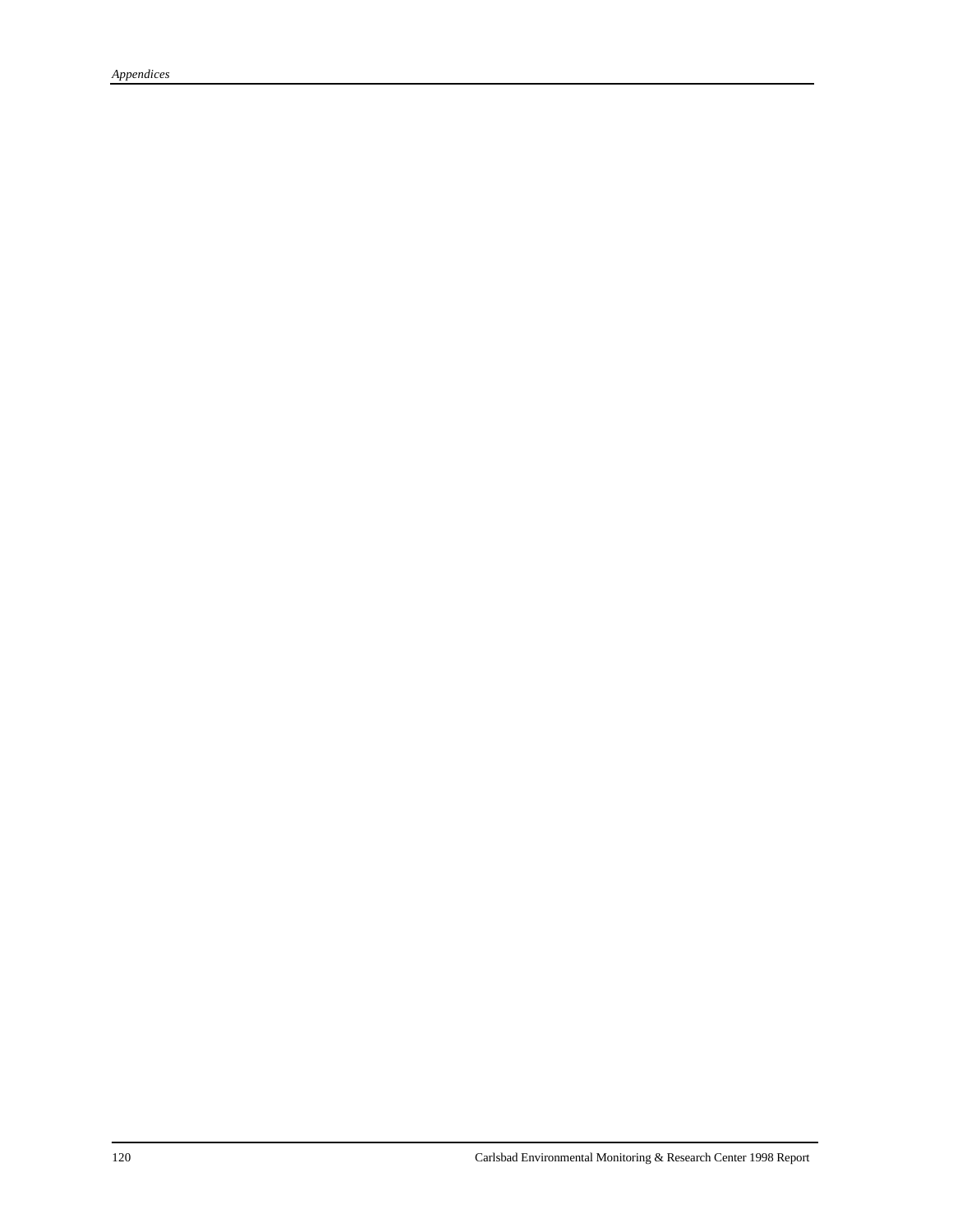# **GLOSSARY**